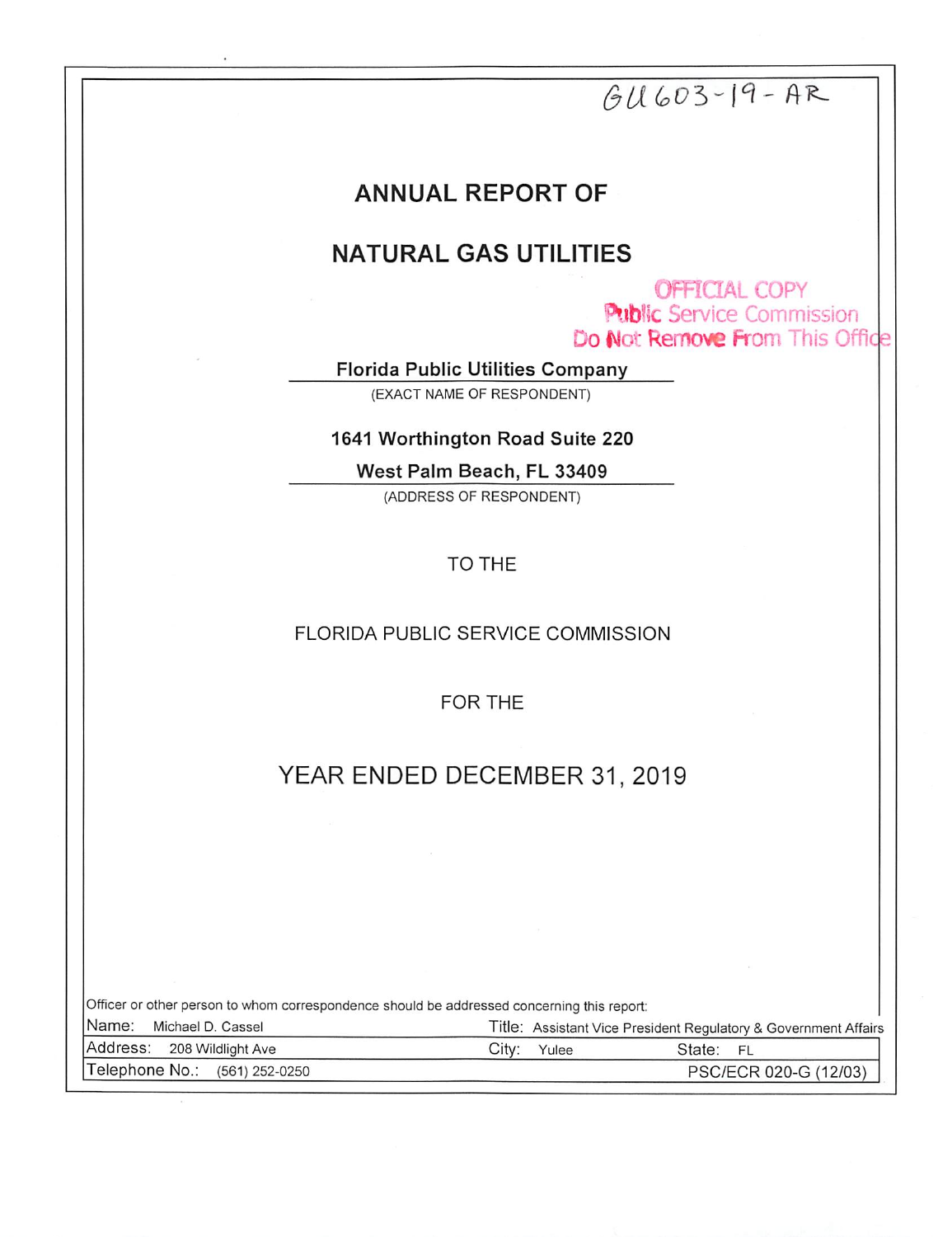

### **Independent Auditors' Report**

Board of Directors and Stockholder Florida Public Utilities Company

We have audited the accompanying financial statements of Florida Public Utilities Company - Natural Gas Division, which comprise the balance sheets - regulatory basis as of December 31, 2019 and 2018, and the related statements of income - regulatory basis for each of the two years in the period ended December 31, 2019 and the statement of retained earnings - regulatory basis for the year ended December 31, 2019, and the related notes to the financial statements, included on pages 6 through 11 of the accompanying Annual Report of Natural Gas Utilities, as filed with the Florida Public Service Commission.

#### **Management's Responsibility for the Financial Statements**

Management is responsible for the preparation and fair presentation of these financial statements in accordance with the financial reporting provisions of the Florida Public Service Commission, which are substantially equivalent to the accounting requirements of the Federal Energy Regulatory Commission as set forth in its applicable Uniform System of Accounts and published accounting releases. Management is also responsible for the design, implementation, and maintenance of internal control relevant to the preparation and fair presentation of financial statements that are free from material misstatement, whether due to fraud or error.

#### **Auditors' Responsibility**

Our responsibility is to express an opinion on these financial statements based on our audits. We conducted our audits in accordance with auditing standards generally accepted in the United States of America. Those standards require that we plan and perform the audit to obtain reasonable assurance about whether the financial statements are free from material misstatement.

An audit involves performing procedures to obtain audit evidence about the amounts and disclosures in the financial statements. The procedures selected depend on the auditors' judgment, including the assessment of the risks of material misstatement of the financial statements, whether due to fraud or error. In making those risk assessments, the auditor considers internal control relevant to the entity's preparation and fair presentation of the financial statements in order to design audit procedures that are appropriate in the circumstances, but not for the purpose of expressing an opinion on the effectiveness of the entity's internal control. Accordingly, we express no such opinion. An audit also includes evaluating the appropriateness of accounting policies used and the reasonableness of significant accounting estimates made by management, as well as evaluating the overall presentation of the financial statements.

We believe that the audit evidence we have obtained is sufficient and appropriate to provide a basis for our audit opinion.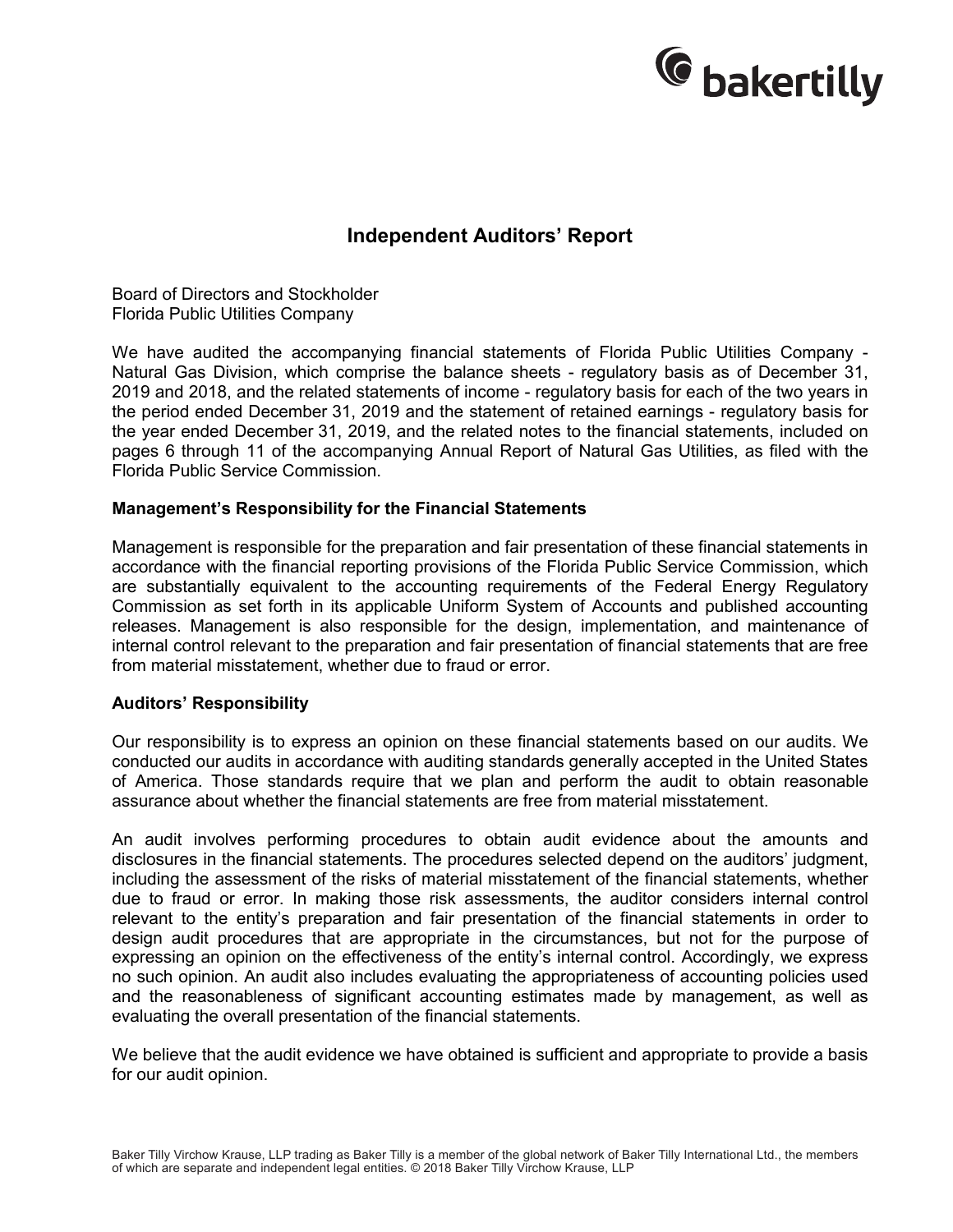#### **Opinion**

In our opinion, the financial statements referred to above present fairly, in all material respects, the assets, liabilities, and proprietary capital of Florida Public Utilities Company - Natural Gas Division as of December 31, 2019 and 2018, and its income and expenses for the years then ended in accordance with the financial reporting provisions of the Florida Public Service Commission, which are substantially equivalent to the accounting requirements of the Federal Energy Regulatory Commission as set forth in its applicable Uniform System of Accounts and published accounting releases described in Note 1.

#### **Regulatory Basis of Accounting**

We draw attention to Note 1 of the financial statements, which describes the basis of accounting. As described in Note 1 to the financial statements, the financial statements are prepared by Florida Public Utilities Company - Natural Gas Division on the basis of the financial reporting provisions of the Florida Public Service Commission, which are substantially equivalent to the accounting requirements of the Federal Energy Regulatory Commission as set forth in its applicable Uniform System of Accounts and published accounting releases, which is a basis of accounting other than accounting principles generally accepted in the United States of America. Our opinion is not modified with respect to this matter.

#### **Restriction on Use**

Our report is intended solely for the information and use of the board of directors and management of Chesapeake Utilities Corporation and Florida Public Utilities Company - Natural Gas Division and for filing with the Florida Public Service Commission and is not intended to be and should not be used by anyone other than these specified parties.

Baker Tilly Virchaw Krause, LP

Philadelphia, Pennsylvania April 30, 2020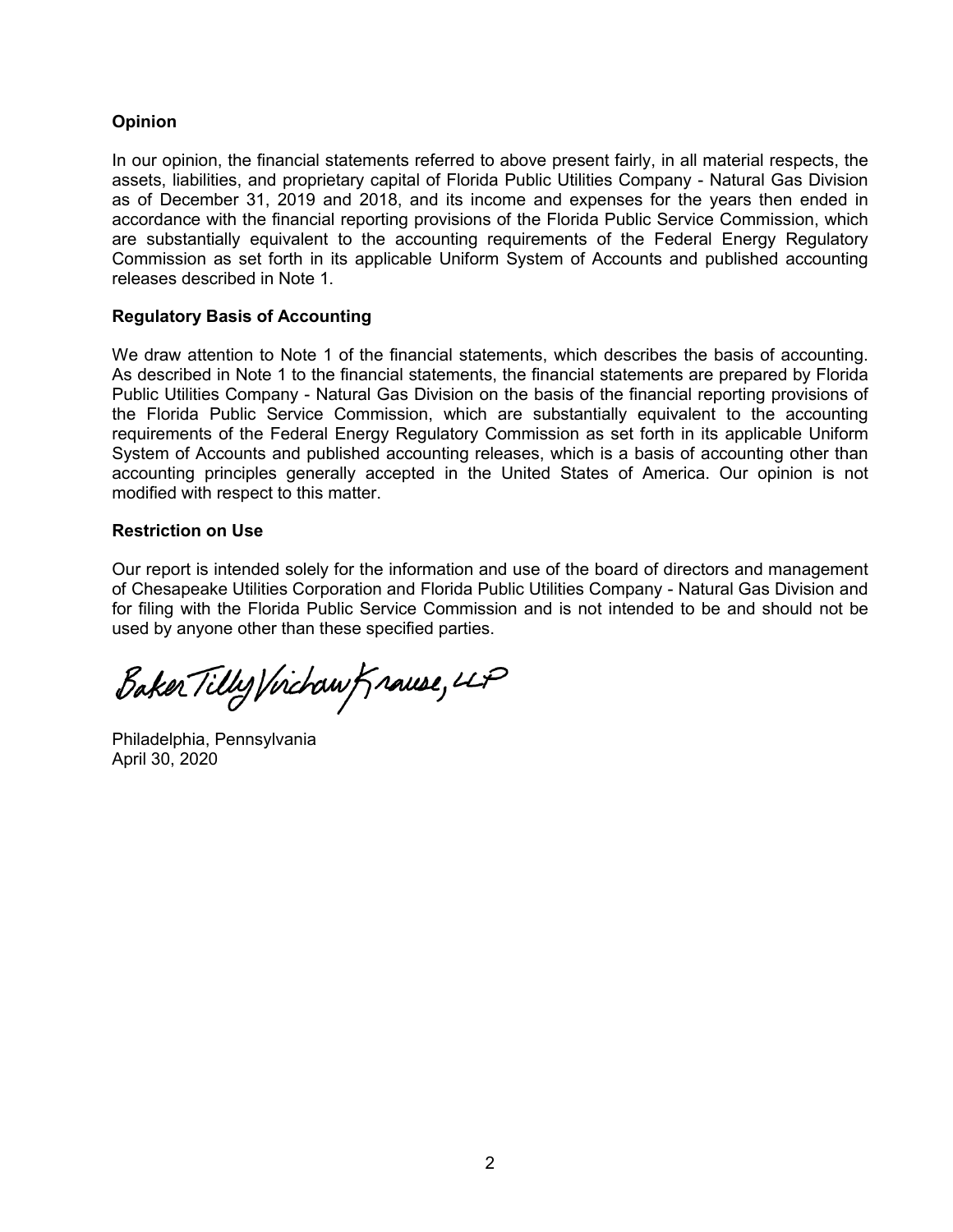|                                                                                            | <b>ANNUAL REPORT OF</b>                                         |
|--------------------------------------------------------------------------------------------|-----------------------------------------------------------------|
|                                                                                            | <b>NATURAL GAS UTILITIES</b>                                    |
|                                                                                            |                                                                 |
|                                                                                            | <b>Florida Public Utilities Company</b>                         |
|                                                                                            | (EXACT NAME OF RESPONDENT)                                      |
|                                                                                            | 1641 Worthington Road Suite 220                                 |
|                                                                                            | West Palm Beach, FL 33409                                       |
|                                                                                            | (ADDRESS OF RESPONDENT)                                         |
|                                                                                            |                                                                 |
|                                                                                            | <b>TO THE</b>                                                   |
|                                                                                            | FLORIDA PUBLIC SERVICE COMMISSION                               |
|                                                                                            | <b>FOR THE</b>                                                  |
|                                                                                            | YEAR ENDED DECEMBER 31, 2019                                    |
|                                                                                            |                                                                 |
|                                                                                            |                                                                 |
|                                                                                            |                                                                 |
|                                                                                            |                                                                 |
|                                                                                            |                                                                 |
| Officer or other person to whom correspondence should be addressed concerning this report: |                                                                 |
| Name:<br>Michael D. Cassel                                                                 | Title: Assistant Vice President Regulatory & Government Affairs |
| Address:<br>208 Wildlight Ave<br>Telephone No.:<br>(561) 252-0250                          | State: FL<br>City:<br>Yulee                                     |
|                                                                                            | PSC/ECR 020-G (12/03)                                           |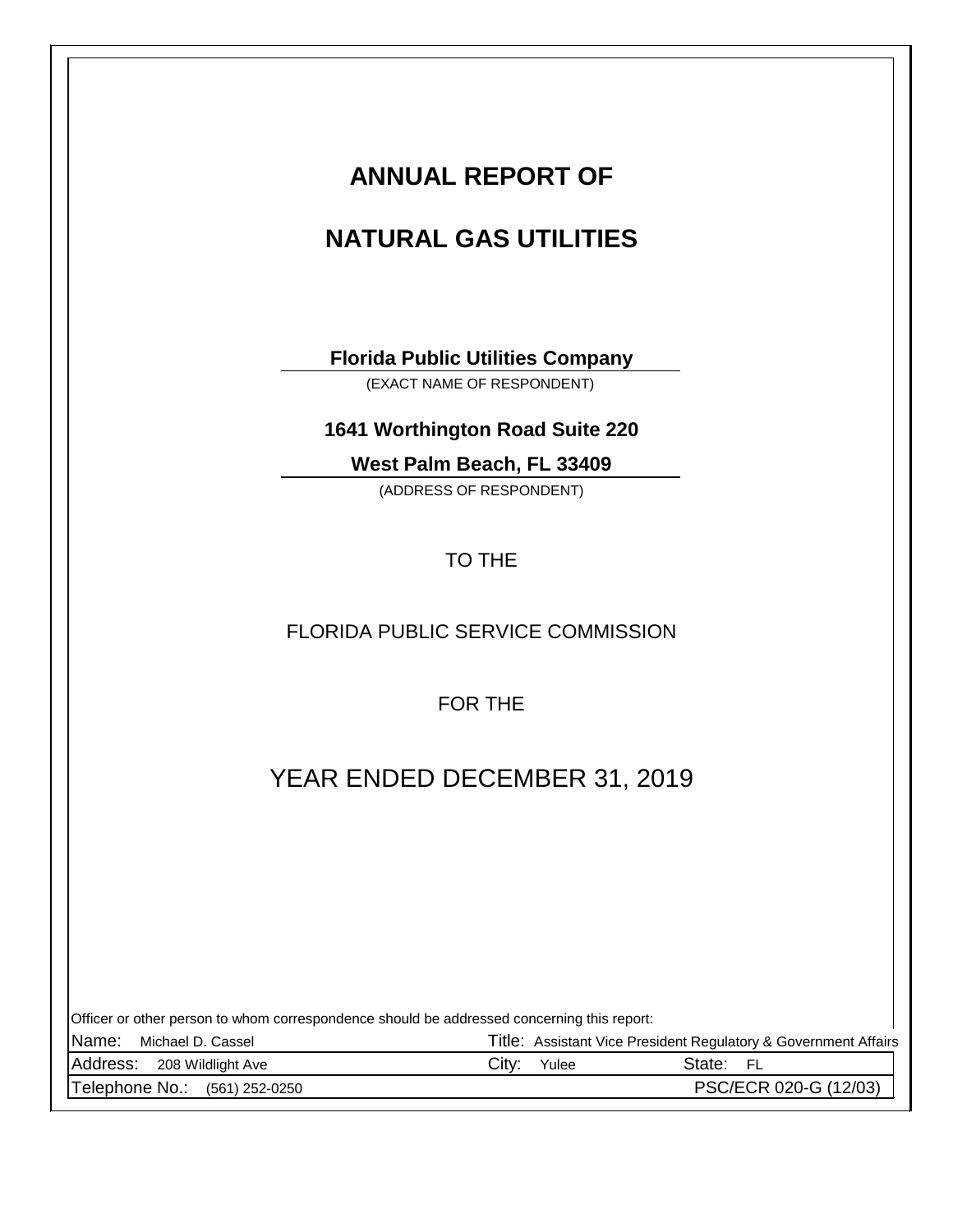### **INSTRUCTIONS FOR FILING THE ANNUAL REPORT OF NATURAL GAS UTILITIES**

### **GENERAL INSTRUCTIONS**

- I. Prepare this report in conformity with the Uniform System of Accounts (18 CFR 201) (U.S. of A.). Interpret all accounting words and phrases in accordance with the U.S. of A.
- II. Enter in whole numbers (dollars or Mcf) only, except where otherwise noted. (Enter cents for averages and figures per unit where cents are important.) The truncating of cents is allowed except on the four basic financial statements where rounding to dollars is required. The amounts shown on all supporting pages must agree with the amounts entered on the statements that they support. When applying thresholds to determine significance for reporting purposes, use for balance sheet accounts the balances at the end of the current reporting year, and use for statement of income accounts the current year's amounts.
- III. Complete each question fully and accurately, even if it has been answered in a previous annual report. Enter the word "None" where it truly and completely states the fact.
- IV. For any page that is not applicable to the respondent, enter the words "Not Applicable" on the particular page.
- V. Provide a supplemental statement further explaining accounts or pages as necessary. Attach the supplemental statement to the page being supplemented on 8 1/2 by 11 inch paper. Provide the appropriate identification information on the supplemental page, including the title of the page and the page number. Do not change the page numbers.
- VI. Do not make references to reports of previous years or to other reports in lieu of required entries, except as specifically authorized.
- VII. Wherever schedule pages refer to figures from a previous year, the figures reported must be based upon those shown by the annual report of the previous year, or an appropriate explanation given as to why different figures were used.
- VIII. Report all gas volumes on a pressure base of 14.73 psia and a temperature base of 60° F.

### **DEFINITIONS**

- I. Btu per cubic foot The total heating value expressed in Btu, produced by the combustion, at constant pressure, of the amount of the gas which would occupy a volume of 1 cubic foot at a temperature of 60° F if saturated with water vapor and under a pressure equivalent to that of 30 inches of mercury at  $32^{\circ}$  F, and under standard gravitational force (980.665 cm per sec. <sup>2</sup>) with air of the same temperature and pressure as the gas, when the products of combustion are cooled to the initial temperature of gas and air when the water formed by combustion is condensed to the liquid state. (Sometimes called gross heating value or total heating value.)
- II. Respondent The person, corporation, licensee, agency, authority, or other legal entity or instrumentality in whose behalf the report is made.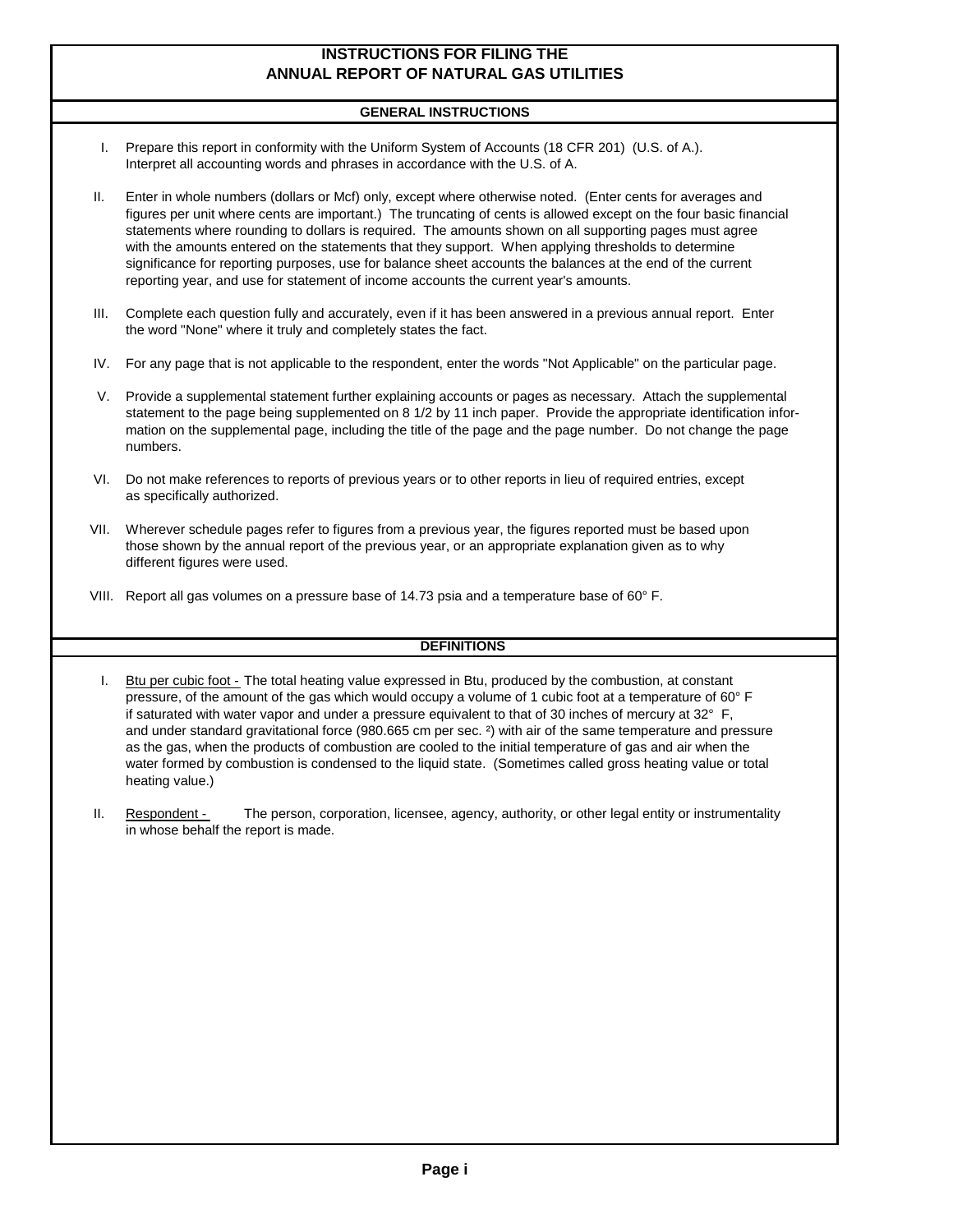|              | <b>IDENTIFICATION</b>                                                                                                                             |                             |                                                   |
|--------------|---------------------------------------------------------------------------------------------------------------------------------------------------|-----------------------------|---------------------------------------------------|
|              | 01 Exact Legal Name of Respondent                                                                                                                 |                             | 02 Year of Report                                 |
|              | <b>Florida Public Utilities Company</b>                                                                                                           |                             | December 31, 2019                                 |
| $ 03\rangle$ | Previous Name and Date of Change (if name changed during year)                                                                                    |                             |                                                   |
|              |                                                                                                                                                   |                             |                                                   |
|              | 04 Address of Principal Office at End of Year (Street, City, State, Zip Code)                                                                     |                             |                                                   |
|              | 1641 Worthington Road Suite 220 West Palm Beach, FL 33409                                                                                         |                             |                                                   |
| 05           | Name of Contact Person                                                                                                                            | 06.                         | <b>Title of Contact Person</b>                    |
|              | <b>Michael Cassel</b>                                                                                                                             | <b>Governmental Affairs</b> | Assistant Vice President of Regulatory &          |
| 107          | Address of Contact Person (Street, City, State, Zip Code)                                                                                         |                             |                                                   |
|              | 208 Wildlight Avenue, Yulee, FL 32097                                                                                                             |                             |                                                   |
|              | 08 Telephone of Contact Person, Including Area Code                                                                                               |                             | Date of Report (Mo., Day, Yr)<br>09               |
|              | (561) 252-0250                                                                                                                                    |                             | April 30, 2020                                    |
|              |                                                                                                                                                   |                             |                                                   |
|              |                                                                                                                                                   |                             |                                                   |
|              | <b>ATTESTATION</b>                                                                                                                                |                             |                                                   |
|              | I certify that I am the responsible accounting officer of                                                                                         |                             |                                                   |
|              | <b>Florida Public Utilities Company</b>                                                                                                           |                             |                                                   |
|              | that I have examined the following report; that to the best of my knowledge,                                                                      |                             |                                                   |
|              | information, and belief, all statements of fact contained in the said report are true                                                             |                             |                                                   |
|              | and the said report is a correct statement of the business and affairs of the above-                                                              |                             |                                                   |
|              | named respondent in respect to each and every matter set forth therein during the<br>period from January 1, 2019 to December 31, 2019, inclusive. |                             |                                                   |
|              |                                                                                                                                                   |                             |                                                   |
|              | I also certify that all affiliated transfer prices and affiliated cost allocations                                                                |                             |                                                   |
|              | were determined consistent with the methods reported to this Commission on the                                                                    |                             |                                                   |
|              | appropriate forms included in this report.                                                                                                        |                             |                                                   |
|              | I am aware that Section 837.06, Florida Statutes, provides:                                                                                       |                             |                                                   |
|              | Whoever knowingly makes a false statement in writing                                                                                              |                             |                                                   |
|              | with the intent to mislead a public servant in the                                                                                                |                             |                                                   |
|              | performance of his or her official duty shall be guilty of a                                                                                      |                             |                                                   |
|              | misdemeanor of the second degree, punishable as provided in                                                                                       |                             |                                                   |
|              | S. 775.082 and S. 775.083.                                                                                                                        |                             |                                                   |
|              |                                                                                                                                                   |                             |                                                   |
|              | Reta W Coopen                                                                                                                                     | $04 - 29 - 2020$            |                                                   |
|              | <b>Date</b>                                                                                                                                       |                             |                                                   |
|              |                                                                                                                                                   |                             | Executive Vice President/Chief Financial Officer/ |
|              |                                                                                                                                                   |                             |                                                   |



Page 1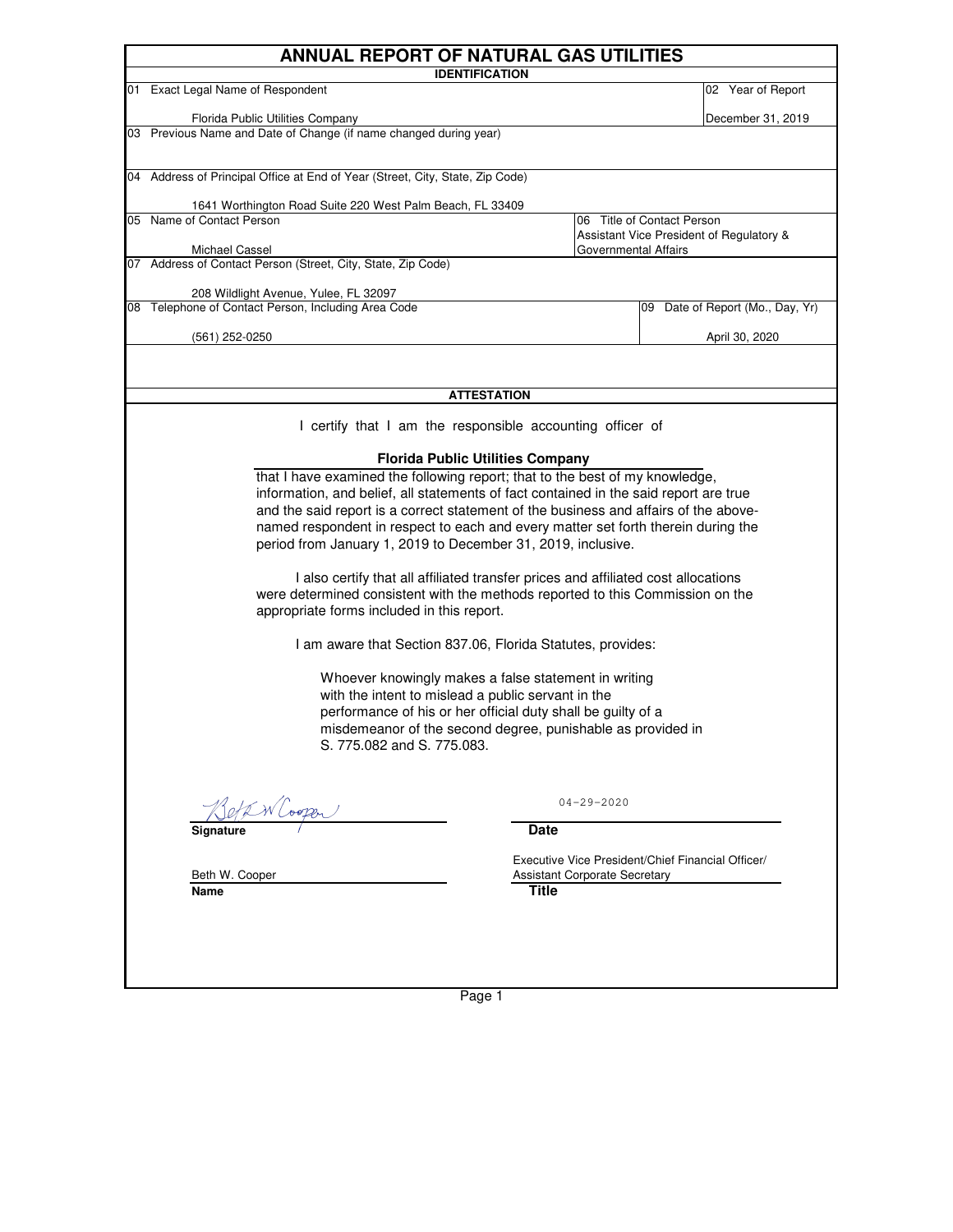Florida Public Utilities Company Florida Public Utilities Company Natural Gas Division

December 31, 2019

|                                                                                                                                                                                                                                                                                                                                                                |                                                                  | <b>TABLE OF CONTENTS</b>                                                                                                                                                                                                                                                                                                                                                                                                                                                  |                                                             |
|----------------------------------------------------------------------------------------------------------------------------------------------------------------------------------------------------------------------------------------------------------------------------------------------------------------------------------------------------------------|------------------------------------------------------------------|---------------------------------------------------------------------------------------------------------------------------------------------------------------------------------------------------------------------------------------------------------------------------------------------------------------------------------------------------------------------------------------------------------------------------------------------------------------------------|-------------------------------------------------------------|
| <b>Title of Schedule</b>                                                                                                                                                                                                                                                                                                                                       | Page No.                                                         | <b>Title of Schedule</b>                                                                                                                                                                                                                                                                                                                                                                                                                                                  | Page No.                                                    |
| (a)                                                                                                                                                                                                                                                                                                                                                            | (b)                                                              | (a)                                                                                                                                                                                                                                                                                                                                                                                                                                                                       | (b)                                                         |
| <b>GENERAL CORPORATE INFORMATION AND</b><br><b>FINANCIAL STATEMENTS</b>                                                                                                                                                                                                                                                                                        |                                                                  | <b>INCOME ACCOUNT SUPPORTING SCHEDULES</b>                                                                                                                                                                                                                                                                                                                                                                                                                                |                                                             |
| <b>Control Over Respondent</b><br><b>Corporations Controlled By Respondent</b><br><b>Officers</b><br><b>Directors</b><br><b>Security Holders and Voting Powers</b><br>Important Changes During the Year<br><b>Comparative Balance Sheet</b><br><b>Statement of Income</b><br><b>Statement of Retained Earnings</b><br><b>Notes to Financial Statements</b>     | 3<br>3<br>4<br>4<br>5<br>5<br>$6 - 7$<br>$8 - 9$<br>10<br>11     | <b>Gas Operating Revenues</b><br><b>Gas Operation and Maintenance Expenses</b><br>Number of Gas Department Employees<br><b>Gas Purchases</b><br><b>Gas Used in Utility Operations - Credit</b><br><b>Regulatory Commission Expenses</b><br>Miscellaneous General Expenses - Gas<br>Distribution of Salaries and Wages<br>Charges for Outside Prof. and Other Consultative Serv<br>Particulars Concerning Certain Income Deduction and<br><b>Interest Charges Accounts</b> | 26<br>27-29<br>29<br>30<br>30<br>31<br>31<br>32<br>33<br>33 |
| <b>BALANCE SHEET SUPPORTING SCHEDULES</b>                                                                                                                                                                                                                                                                                                                      |                                                                  | <b>REGULATORY ASSESSMENT FEE</b>                                                                                                                                                                                                                                                                                                                                                                                                                                          |                                                             |
| (Assets And Other Debits)<br>Summary of Utility Plant and Accum. Prov. for<br>Depreciation, Amortization, and Depletion                                                                                                                                                                                                                                        | 12                                                               | <b>Reconciliation of Gross Operating Revenues -</b><br>Annual Report versus Regulatory Assessment Fee Return                                                                                                                                                                                                                                                                                                                                                              | 34                                                          |
| <b>Gas Plant in Service</b><br><b>Accumulated Depreciation &amp; Amortization</b><br><b>Construction Work in Progress - Gas</b><br><b>Construction Overheads - Gas</b><br>Prepayments<br><b>Extraordinary Property Losses</b><br><b>Unrecovered Plant and Regulatory Study Costs</b><br><b>Other Regulatory Assets</b><br><b>Miscellaneous Deferred Debits</b> | $13 - 14$<br>$15 - 16$<br>17<br>17<br>18<br>18<br>18<br>19<br>19 | <b>DIVERSIFICATION ACTIVITY</b><br><b>Corporate Structure</b><br>Summary of Affiliated Transfers and Cost Allocations<br>New or Amended Contracts with Affiliated Companies<br>Individual Affiliated Transactions in Excess of \$25,000<br>Assets or Rights Purchased from or Sold to Affiliates<br><b>Employee Transfers</b>                                                                                                                                             | 35<br>36<br>37<br>37<br>38<br>38                            |
| (Liabilities and Other Credits)                                                                                                                                                                                                                                                                                                                                |                                                                  |                                                                                                                                                                                                                                                                                                                                                                                                                                                                           |                                                             |
| <b>Securities Issued and Securities</b><br>Refunded or Retired During the Year<br>Unamortized Loss and Gain on Reacquired Debt<br>Long-Term Debt<br>Unamortized Debt Exp., Premium and Discount<br>on Long-Term Debt<br><b>Miscellaneous Current and Accrued Liabilities</b><br><b>Other Deferred Credits</b>                                                  | 20<br>20<br>21<br>21<br>22<br>22                                 |                                                                                                                                                                                                                                                                                                                                                                                                                                                                           |                                                             |



Page 2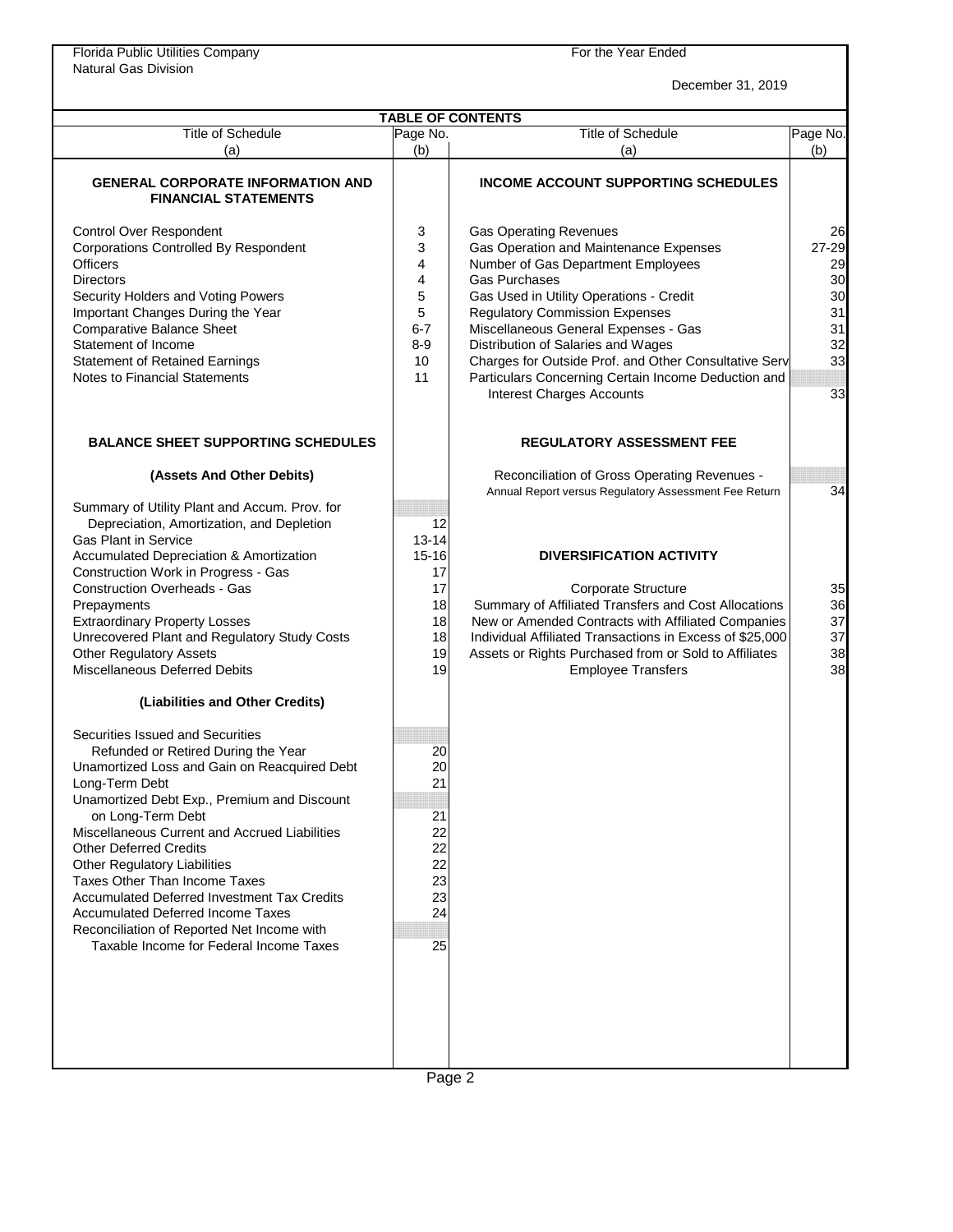Florida Public Utilities Company **For the Year Ended** Natural Gas Division

December 31, 2019

### **CONTROL OVER RESPONDENT**

1. If any corporation, business trust, or similar organization or organization. If control was held by a trustee(s), state name of combination of such organizations jointly held control over the trustee(s). respondent at end of year, state name of controlling corporation 2. If the above required information is available from the SEC or organization, manner in which control was held, and extent of 10K Report Form filing, a specific reference to the report form control. If control was in a holding company organization, show (i.e. year and company title) may be listed provided the fiscal the chain of ownership or control to the main parent company or years for both the 10-K report and this report are compatible.

## **CORPORATIONS CONTROLLED BY RESPONDENT** 1. Report below the names of all corporations, business trusts, 3. If control was held jointly with one or more other interests, and similar organizations, controlled directly or indirectly by state the fact in a footnote and name the other interests. respondent at any time during the year. If control ceased prior 4. If the above required information is available from the SEC to end of year, give particulars (details) in a footnote. 10-K Report Form filing, a specific reference to the report form 2. If control was by other means than a direct holding of voting (i.e. year and company title) may be listed in column (a) provided rights, state in a footnote the manner in which control was the fiscal years for both the 10-K report and this report are held, naming any intermediaries involved. The compatible compatible. **DEFINITIONS** 1. See the Uniform System of Accounts for a definition of control or direct action without the consent of the other, as control. where the voting control is equally divided between two holders, 2. Direct control is that which is exercised without or each party holds a veto power over the other. Joint control interposition of an intermediary. The may exist by mutual agreement or understanding between two or 3. Indirect control is that which is exercised by the interposition more parties who together have control within the meaning of the of an intermediary which exercises direct control. definition of control in the Uniform System of Accounts, 4. Joint control is that in which neither interest can effectively regardless of the relative voting rights of each party. Name of Company Controlled The Controlled Company Controlled Reserve Lating Art Air Manne Voting Footnote Stock Owned | Ref. (a) (b) (c) (d) Flo-Gas Corporation **Propane Gas 2009** Propane Gas 2009 Propane Gas 2009 Propane Gas 2009 Propane Case 2009 Propane Gas 2009 Propane Case 2009 Propane Case 2009 Propane Case 2009 Propane Case 2009 Propane Case 2009 Propane

2. Chesapeake's Form 10-K report filed with the Securities and Exchange Commission, is for the fiscal year ending December 31, 2019.



Page 3

1. As of October 28, 2009, Florida Public Utilities Company ("FPU") is a wholly owned subsidiary of Chesapeake Utilities Corporation ("Chesapeake").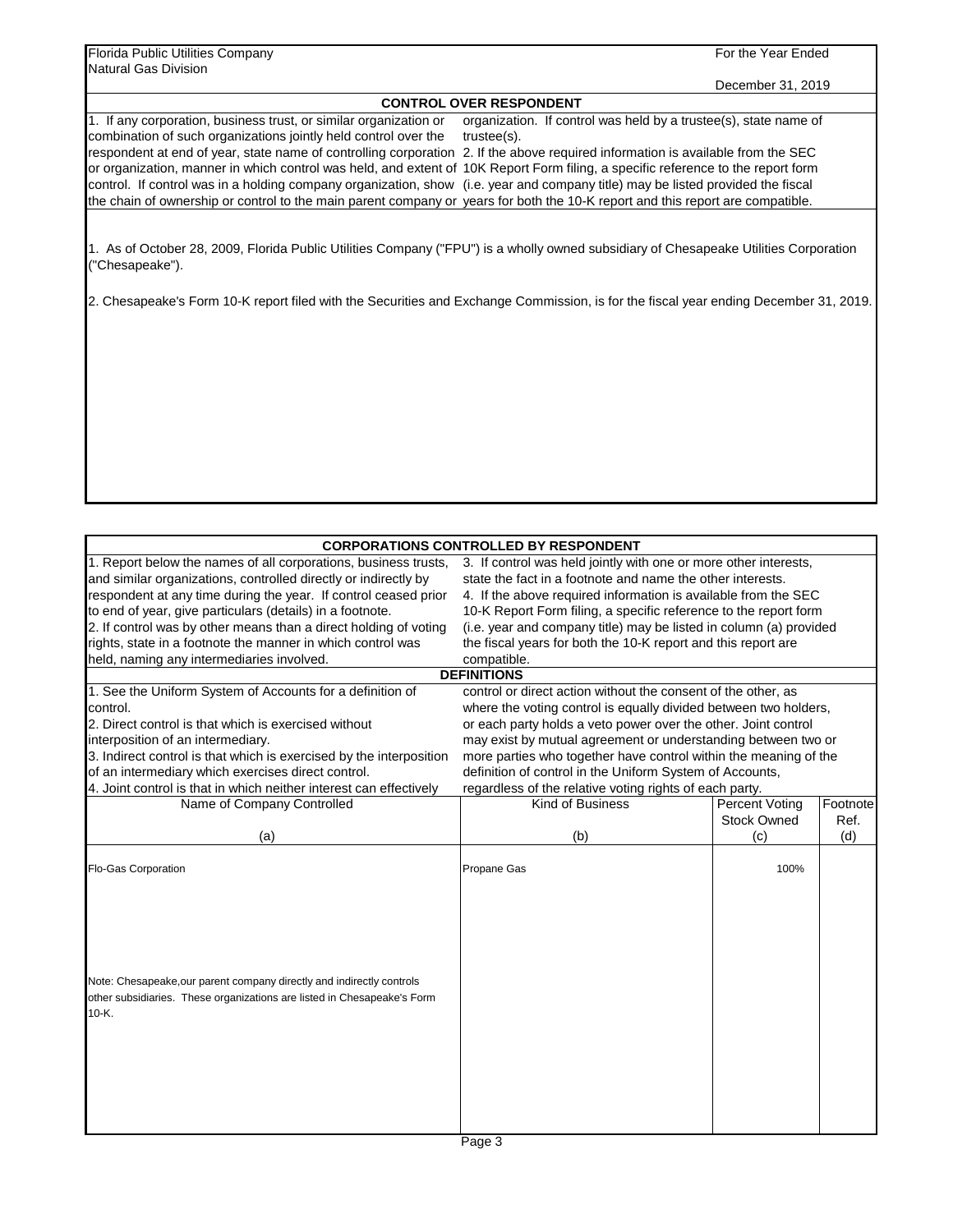Florida Public Utilities Company **For the Year Ended** For the Year Ended Natural Gas Division

December 31, 2019

#### **OFFICERS** 1. Report below the name, title and salary for each executive officer whose salary is \$50,000 or more. An "executive officer" of a respondent includes its president, secretary, treasurer, and vice president in charge of a principal business unit, division or function (such as sales, administration or finance), and any other person who performs similar policymaking functions. 2. If a change was made during the year in the incumbent of any position, show name and total remuneration of the previous Incumbent, and date the change in incumbency was made.

| Title                                                                                        | Name of Officer                                                                                                                                | Salary for Year |
|----------------------------------------------------------------------------------------------|------------------------------------------------------------------------------------------------------------------------------------------------|-----------------|
| (a)                                                                                          | (b)                                                                                                                                            | (c)             |
| Director, Chairman (FPU), President & CEO (CUC)                                              | Jeffry M. Householder                                                                                                                          | \$<br>58,200    |
| Executive Vice President/Secretary/General                                                   |                                                                                                                                                |                 |
| Counsel/Chief Policy Risk Officer                                                            | James Moriarty                                                                                                                                 | \$<br>48,287    |
| <b>Executive Vice President/Chief Financial</b>                                              |                                                                                                                                                |                 |
| Officer/Assistant Secretary                                                                  | Beth W. Cooper                                                                                                                                 | \$<br>44,319    |
| President (FPU); Senior Vice President (CUC)                                                 | Kevin J. Webber (1)                                                                                                                            | \$<br>72,356    |
| President (FPU)                                                                              | Jeffrey S. Sylvester (2)                                                                                                                       | \$<br>233       |
| Vice President/Controller                                                                    | Joseph D. Steinmetz                                                                                                                            | \$<br>30,791    |
| Vice President/Chief Accounting Officer                                                      | Michael D. Galtman                                                                                                                             | \$<br>23,930    |
| <b>Chief Information Officer</b>                                                             | Vikrant A. Gadgil                                                                                                                              | \$<br>44,397    |
| Vice President/Treasurer                                                                     | Thomas E. Mahn                                                                                                                                 | \$<br>26,895    |
| <b>Vice President</b>                                                                        | Cheryl Martin                                                                                                                                  | \$<br>26,764    |
| Chief Human Resources Officer                                                                | Lou J. Anatrella                                                                                                                               | \$<br>46,958    |
| <b>Assistant Vice President</b>                                                              | Devon S. Rudloff                                                                                                                               | \$<br>32,538    |
| <b>Assistant Vice President</b>                                                              | Nicole T. Carter (3)                                                                                                                           | \$<br>69,148    |
| <b>Assistant Vice President</b>                                                              | Michael D. Cassel                                                                                                                              | \$<br>56,604    |
| <b>Assistant Vice President</b>                                                              | Barry D. Kennedy                                                                                                                               | \$<br>58,577    |
| <b>Assistant Vice President</b>                                                              | Drane A. Shelley                                                                                                                               | \$              |
| <b>Assistant Vice President</b>                                                              | Stacie L. Roberts                                                                                                                              | \$<br>19,899    |
| <b>Vice President</b>                                                                        | John J. Lewnard (4)                                                                                                                            | \$<br>15,028    |
| <b>Vice President</b>                                                                        | Mark L. Eisenhower (5)                                                                                                                         | \$<br>12,608    |
| Senior Vice President                                                                        | Stephen C. Thompson (6)                                                                                                                        | \$<br>3,538     |
| Note: The salaries above represent only that portion allocated to FPU's natural gas division |                                                                                                                                                |                 |
|                                                                                              | (1) Effective January 2020 Senior Vice President, Unregulated Energy Delivery and Business Development (CUC)                                   |                 |
|                                                                                              | (2) Effective December 2019 President of FPU, Senior Vice President of Pipeline Transmission and Regulated Gas and Electric Distribution (CUC) |                 |
| (3) Effective February 2020 no longer with the Company                                       |                                                                                                                                                |                 |
| (4) Effective June 2019 no longer with the Company                                           |                                                                                                                                                |                 |
| (5) Effective May 2019 no longer with the Company                                            |                                                                                                                                                |                 |
| (6) Effective January 2020 no longer with the Company                                        |                                                                                                                                                |                 |
|                                                                                              |                                                                                                                                                |                 |

#### **DIRECTORS**

1. Report below the information called for concerning each 2. Designate members of the Executive Committee by an director of the respondent who held office at any time during the asterisk and the Chairman of the Executive Committee by year. Include in column (a) abbreviated titles of the directors a double asterisk. year. Include in column (a) abbreviated titles of the directors who are officers of the respondent.

|                                                                    |                                             | No. of            |     |             |
|--------------------------------------------------------------------|---------------------------------------------|-------------------|-----|-------------|
|                                                                    |                                             | <b>Directors</b>  |     |             |
|                                                                    |                                             | Meetings          |     | Fees During |
| Name (and Title) of Director                                       | <b>Principal Business Address</b>           | During Yr.        |     | Year        |
| (a)                                                                | (b)                                         | $\left( c\right)$ |     | (d)         |
| Eugene H. Bayard, Director                                         | 909 Silver Lake Blvd., Dover Delaware 19904 | 5                 | \$. |             |
| Thomas J. Bresnan, Director                                        | 909 Silver Lake Blvd., Dover Delaware 19904 | 5                 |     |             |
| Ronald G. Forsythe, Jr., Ph.D., Director                           | 909 Silver Lake Blvd., Dover Delaware 19904 |                   |     |             |
| Thomas P. Hill, Jr., Director                                      | 909 Silver Lake Blvd., Dover Delaware 19904 | 5                 |     |             |
| Dennis S. Hudson, III, Director                                    | 909 Silver Lake Blvd., Dover Delaware 19904 | 5                 |     |             |
| Paul L. Maddock, Jr., Director                                     | 909 Silver Lake Blvd., Dover Delaware 19904 | 5                 |     |             |
| Calvert A. Morgan, Jr., Director                                   | 909 Silver Lake Blvd., Dover Delaware 19904 | 5                 |     |             |
| Dianna F. Morgan, Director                                         | 909 Silver Lake Blvd., Dover Delaware 19904 | 5                 |     |             |
| John R. Schimkaitis, Director                                      | 909 Silver Lake Blvd., Dover Delaware 19904 | 5                 |     |             |
| Lila A. Jaber, Director (1)                                        | 909 Silver Lake Blvd., Dover Delaware 19904 | 0                 |     |             |
| Jeffry M. Householder, Director, Chairman                          | 909 Silver Lake Blvd., Dover Delaware 19904 |                   |     |             |
| Michael P. McMasters, Director (2)                                 | 909 Silver Lake Blvd., Dover Delaware 19904 |                   |     |             |
| (1) Appointed Director in November 2019, effective January 1, 2020 |                                             |                   |     |             |
| (2) Effective May 2019 no longer Director                          |                                             |                   |     |             |
|                                                                    |                                             |                   |     |             |
|                                                                    |                                             |                   |     |             |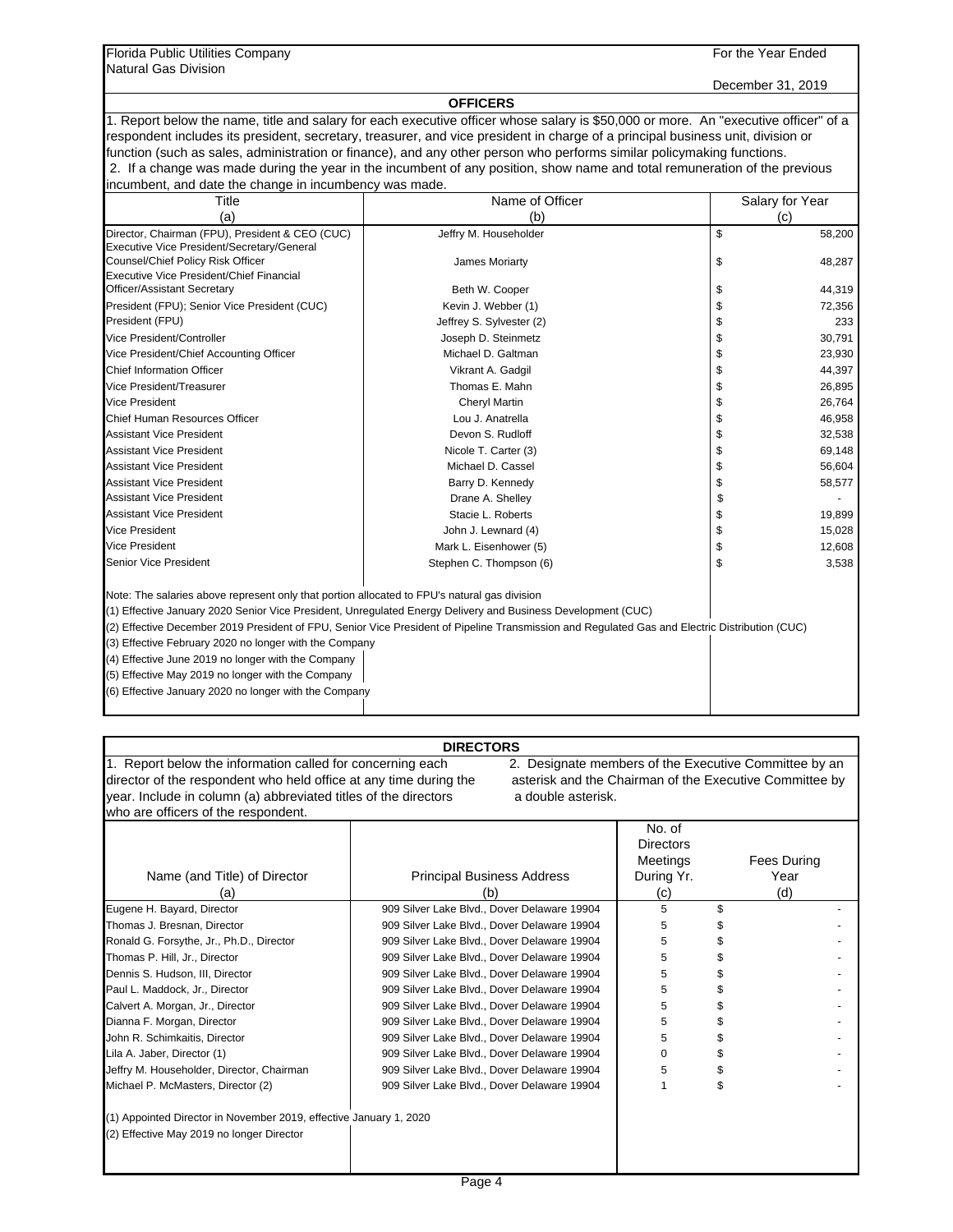1. Give the names and addresses of the 10 security holders of the vested with voting rights and give others important particulars respondents who, at the date of the latest closing of the stock book or (details) concerning the voting rights of such security. State compilation of the list of stockholders of the respondent, prior to the end whether voting rights are actual or contingent if contingent, of the year, had the highest voting powers in the respondent, and state describe the contingency. the number of votes which each would have had the right to cast on that 3. If any class or issue of security has any special privileges date if a meeting were in order. If any such holder held in trust, give in the election of directors, trustees or managers, or in the in a footnote the known particulars of the trust (whether voting trust, etc.) determination of corporate action by any method, explain duration of the trust, and principal holders of beneficiary interests in the briefly in a footnote. trust. If the stock book was not closed or a list of stockholders was not 4. Furnish particulars (details) concerning any options, complied within one year prior to the end of the year, or if since the warrants, or rights outstanding at the end of the year for previous compilation of a list of stockholders, some other class of others to purchase securities of the respondent or any security has become vested with voting rights, then show such 10 security securities or other assets owned by the respondent, including holders as of the close of the year. Arrange the names of the security prices, expiration dates, and other material information relating holders in the order of voting power, commencing with the highest. Show to exercise of the options, warrants, or rights. Specify the in column (a) the titles of officers and directors included in such list of 10 amount of such securities or assets so entitled to be purchased security holders. **by any officer**, director, associated company, or any of the

### **SECURITY HOLDERS AND VOTING POWERS**

 1. Acquisition of ownership in other companies by reorganization, merger, of any such proceedings culminated during the year. or consolidation with other companies: Give name of companies involved, 5. State briefly the status of any materially important transactions of particulars concerning the transactions. The respondent not disclosed elsewhere in this report in which an

2. If any security other than stock carries voting rights, explain in a sup- ten largest security holders. plemental statement of circumstances whereby such security became

| <u>Ipicilicinal Statellicin of Circuitistances Wilelepy Such Security Decarlie</u> |                               |                          |                        |       |  |  |  |
|------------------------------------------------------------------------------------|-------------------------------|--------------------------|------------------------|-------|--|--|--|
|                                                                                    |                               | <b>VOTING SECURITIES</b> |                        |       |  |  |  |
|                                                                                    | Number of votes as of (date): |                          |                        |       |  |  |  |
| Name (Title) and Address of Security Holder                                        | <b>Total Votes</b>            | <b>Common Stock</b>      | <b>Preferred Stock</b> | Other |  |  |  |
| (a)                                                                                | (b)                           | (c)                      | (d)                    | (e)   |  |  |  |
| TOTAL votes of all voting securities                                               |                               |                          |                        |       |  |  |  |
| TOTAL number of security holders                                                   |                               |                          |                        |       |  |  |  |
| TOTAL votes of security holders listed below                                       |                               |                          |                        |       |  |  |  |
| Effective October 28, 2009 FPU became a wholly-owned subsidiary of<br>Chesapeake.  |                               |                          |                        |       |  |  |  |

### **IMPORTANT CHANGES DURING THE YEAR**

Give particulars (details) concerning the matters indicated below. Make the 3. Important extension or reduction of transmission or distribution statements explicit and precise, and number them in accordance with the system: State territory added or relinquished and date operations inquires. Each inquiry should be answered. Enter "none" "not applicable," began or ceased also the approximate number of customers added or "NA" where applicable. If information which answers an inquiry is given or lost and approximate annual revenues of each class of service. elsewhere in the report, make a reference to the schedule in which it 4. State briefly the status of any materially important legal appears. proceedings pending at the end of the year, and the results

 2. Purchase or sale of an operating unit or system: Give brief description officer, director, security holder, voting trustee, associated of the property, and of the transactions relating thereto, and reference to company or known associate of any of these persons was a party

|   | Commission authorization, if any was required. | or in which any such person had a material interest. |
|---|------------------------------------------------|------------------------------------------------------|
|   |                                                |                                                      |
| 1 | None                                           |                                                      |
| 2 | None                                           |                                                      |
| 3 | None                                           |                                                      |
| 4 | None                                           |                                                      |
| 5 | None                                           |                                                      |
|   |                                                |                                                      |
|   |                                                |                                                      |
|   |                                                |                                                      |
|   |                                                |                                                      |
|   |                                                |                                                      |
|   |                                                |                                                      |
|   |                                                |                                                      |

Page 5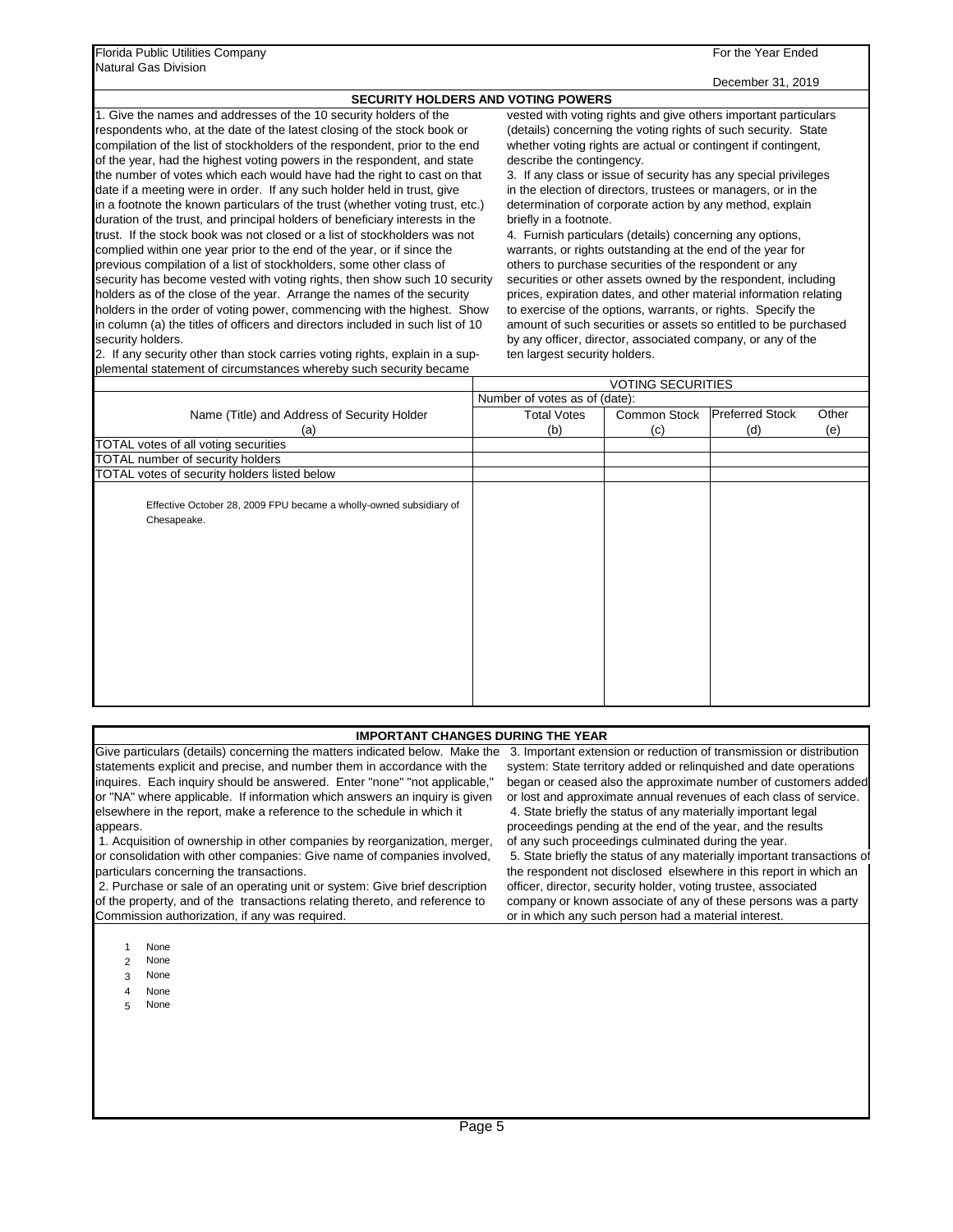|                         | <b>Florida Public Utilities Company</b>                                  |                          |                     |                          |                     | For the Year Ended |
|-------------------------|--------------------------------------------------------------------------|--------------------------|---------------------|--------------------------|---------------------|--------------------|
|                         | <b>Natural Gas Division</b>                                              |                          |                     |                          |                     |                    |
|                         |                                                                          |                          |                     |                          |                     | December 31, 2019  |
|                         | <b>COMPARATIVE BALANCE SHEET (ASSETS AND OTHER DEBITS)</b>               |                          |                     |                          |                     |                    |
|                         |                                                                          | Ref.                     |                     | <b>Balance</b> at        |                     | <b>Balance</b> at  |
| Line                    | <b>Title of Account</b>                                                  | Page No.                 |                     | <b>Beginning of Year</b> |                     | End of Year        |
| No.                     | (a)                                                                      | (b)                      |                     | (c)                      |                     | (d)                |
|                         | <b>UTILITY PLANT</b>                                                     |                          |                     |                          |                     |                    |
| $\overline{2}$          | Utility Plant (101-106, 114)                                             | 12                       | \$                  | 345,059,628              | \$                  | 369,604,898        |
| 3                       | Construction Work in Progress (107)                                      | 12                       | \$                  | 2,048,014                | \$                  | 2,293,246          |
| $\overline{\mathbf{4}}$ | TOTAL Utility Plant Total of lines 2 and 3)                              |                          | \$                  | 347,107,642              | \$                  | 371,898,144        |
| 5                       | (Less) Accum. Prov. for Depr., Amort., Depl. & Acq. Adj. (108, 111, 115) | 12                       | \$                  | (90, 172, 189)           | \$                  | (96, 191, 312)     |
| 6                       | Net Utility Plant (Total of line 4 less 5)                               |                          | $\mathfrak{L}$      | 256,935,453              | $\frac{1}{2}$       | 275,706,832        |
| $\overline{7}$          | Utility Plant Adjustments (116)                                          |                          |                     |                          |                     |                    |
| 8                       | Gas Stored (117.1, 117.2, 117.3, 117.4)                                  | $\blacksquare$           |                     |                          |                     |                    |
| 9                       | OTHER PROPERTY AND INVESTMENTS                                           |                          |                     |                          |                     |                    |
| 10                      | <b>Nonutility Property (121)</b>                                         |                          | \$                  | 8,436                    | \$                  | 8,436              |
| 11                      | (Less) Accum. Prov. for Depr. and Amort. (122)                           |                          |                     |                          |                     |                    |
| 12                      | Investments in Associated Companies (123)                                | $\blacksquare$           |                     |                          |                     |                    |
| 13                      | Investment in Subsidiary Companies (123.1)                               | $\blacksquare$           |                     |                          |                     |                    |
| 14                      | Other Investments (124)                                                  | $\overline{\phantom{a}}$ | \$                  | $\mathbf{r}$             | \$                  |                    |
| 15                      | Special Funds (125, 126, 128)                                            | $\overline{\phantom{a}}$ |                     |                          |                     |                    |
| 16                      | TOTAL Other Property and Investments (Total of lines 10 through 15)      |                          | \$                  | 8,436                    | $\frac{1}{2}$       | 8,436              |
| 17                      | <b>CURRENT AND ACCRUED ASSETS</b>                                        |                          |                     |                          |                     |                    |
| 18                      | Cash (131)                                                               |                          | \$                  | 409,595                  | $\frac{1}{2}$       | 1,473,960          |
| 19                      | Special Deposits (132-134)                                               |                          |                     |                          |                     |                    |
| 20                      | Working Funds (135)                                                      |                          | $\frac{1}{2}$       | 38,952                   | $\frac{1}{2}$       | 38,952             |
| 21                      | Temporary Cash Investments (136)                                         | $\overline{\phantom{a}}$ |                     |                          |                     |                    |
| 22                      | Notes Receivable (141)                                                   |                          |                     |                          |                     |                    |
| 23                      | <b>Customer Accounts Receivable (142)</b>                                |                          | \$                  | 9,134,892                | \$                  | 9,230,811          |
| 24                      | Other Accounts Receivable (143)                                          |                          | \$                  | 131,301                  | \$                  | 168,486            |
| 25                      | (Less) Accumulated Provision for Uncollectible Accounts-Credit (144)     |                          | \$                  | (129, 463)               | \$                  | (156, 411)         |
| 26                      | Notes Receivable from Associated Companies (145)                         |                          |                     |                          |                     |                    |
| 27                      | Accounts Receivable from Associated Companies (146)                      | $\blacksquare$           | \$                  | $\blacksquare$           | \$                  |                    |
| 28                      | Fuel Stock (151)                                                         | $\overline{\phantom{a}}$ |                     |                          |                     |                    |
| 29                      | Fuel Stock Expense Undistributed (152)                                   | $\overline{\phantom{a}}$ |                     |                          |                     |                    |
| 30                      | Residuals (Electric) and Extracted Products (Gas) (153)                  |                          |                     |                          |                     |                    |
| 31                      | Plant Material and Operating Supplies (154)                              |                          | \$                  | 423,919                  | \$                  | 364,596            |
| 32<br>33                | Merchandise (155)<br>Other Material and Supplies (156)                   |                          | \$                  |                          | \$                  |                    |
|                         |                                                                          |                          |                     |                          |                     |                    |
| 34                      | Stores Expenses Undistributed (163)                                      |                          |                     |                          |                     |                    |
| 35                      | Gas Stored Underground & LNG Stored (164.1-164.3)                        |                          |                     |                          |                     |                    |
| 36<br>37                | Prepayments (165)                                                        | 18                       | \$                  | 730,657                  | \$                  | 977,677            |
| 38                      | Advances for Gas (166-167)<br>Interest and Dividends Receivable (171)    | $\blacksquare$           |                     |                          |                     |                    |
| 39                      | Rents Receivable (172)                                                   | $\blacksquare$           |                     |                          |                     |                    |
| 40                      | <b>Accrued Utility Revenues (173)</b>                                    | $\overline{\phantom{a}}$ |                     |                          |                     |                    |
| 41                      | Miscellaneous Current and Accrued Assets (174)                           | $\overline{\phantom{a}}$ | \$<br>$\mathbf{\$}$ | 2,471,520                | \$                  | 2,661,518          |
| 42                      | TOTAL Current and Accrued Assets (Total of lines 18 through 41)          |                          | \$                  |                          | \$<br>$\frac{2}{3}$ |                    |
| 43                      | <b>DEFERRED DEBITS</b>                                                   |                          |                     | 13,211,373               |                     | 14,759,589         |
| 44                      | Unamortized Debt Expense (181)                                           |                          |                     |                          |                     |                    |
| 45                      | Extraordinary Property Losses (182.1)                                    | 18                       |                     |                          |                     |                    |
| 46                      | Unrecovered Plant and Regulatory Study Costs (182.2)                     | 18                       |                     |                          |                     |                    |
| 47                      | Other Regulatory Assets (182.3)                                          | 19                       | \$                  | 12,733,372               | \$                  |                    |
| 48                      | Preliminary Survey and Investigation Charges (Gas) (183.1, 183.2)        | $\blacksquare$           | \$                  |                          | \$                  | 12,372,504         |
| 49                      | <b>Clearing Accounts (184)</b>                                           | $\blacksquare$           | \$                  | 375,034                  | $\frac{2}{3}$       | 436,311            |
| 50                      | Temporary Facilities (185)                                               |                          |                     |                          |                     |                    |
|                         |                                                                          |                          |                     |                          |                     |                    |

| 51 | Miscellaneous Deferred Debits (186)                                 | 19 | 1,018,949   | 1,051,225   |
|----|---------------------------------------------------------------------|----|-------------|-------------|
| 52 | Deferred Losses from Disposition of Utility Plant. (187)            |    |             |             |
| 53 | Research, Development and Demonstration Expenditures (188)          |    |             |             |
| 54 | Unamortized Loss on Reacquired Debt (189)                           | 20 |             |             |
| 55 | Accumulated Deferred Income Taxes (190)                             | 24 | 5,820,153   | 6,410,511   |
| 56 | Unrecovered Purchased Gas Costs (191)                               |    |             |             |
| 57 | <b>TOTAL Deferred Debits (Total of lines 44 through 56)</b>         |    | 19,947,508  | 20,270,551  |
| 58 | [TOTAL Assets and other Debits (Total of lines 6, 7, 8, 16, 42, 57) |    | 290,102,770 | 310,745,408 |
|    |                                                                     |    |             |             |

### Page 6

Note : Prior year balance for Intercompany has been updated to be presented as a net balance (accounts 146 & 234) and is now reflected in FERC account 234.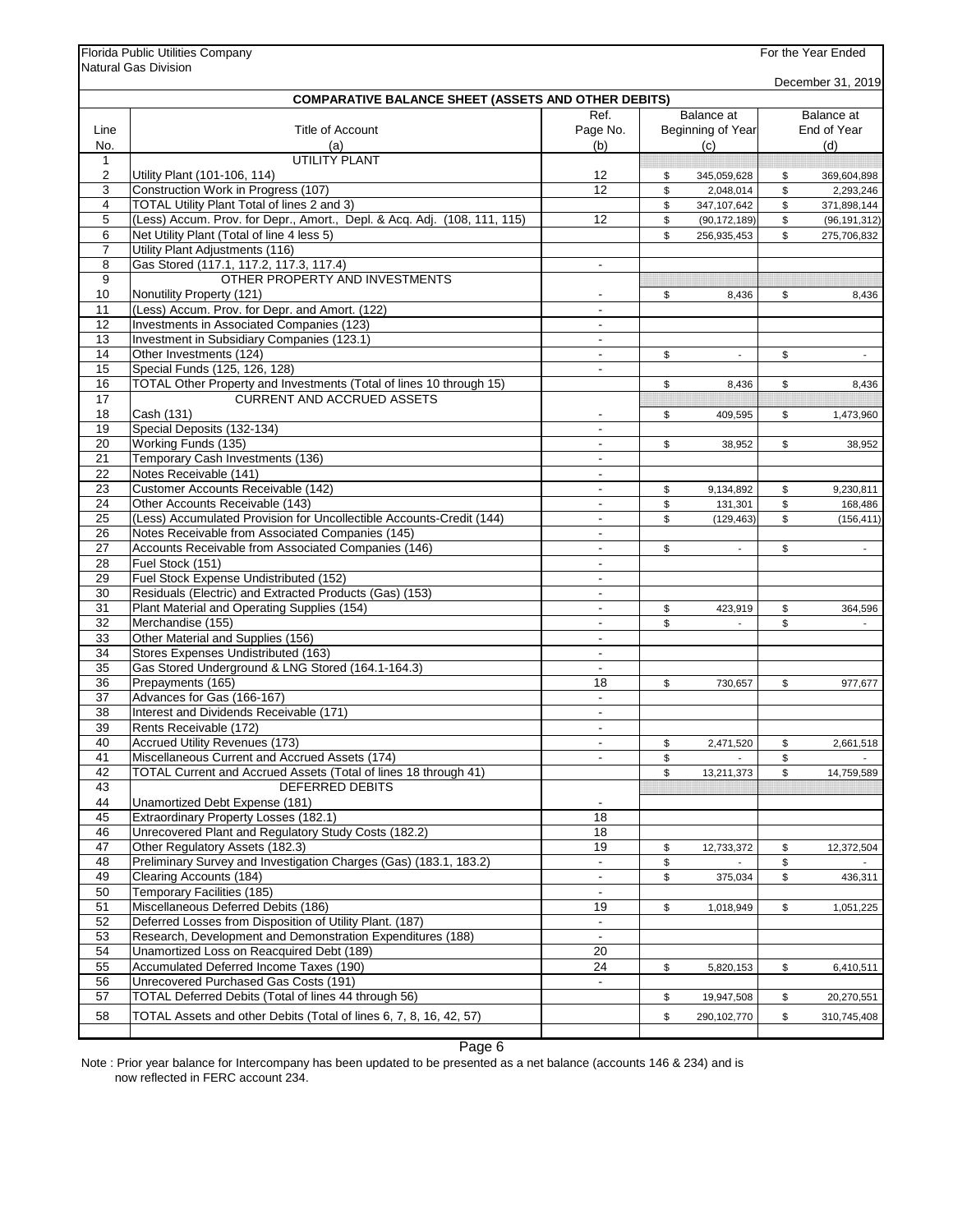### Florida Public Utilities Company **For the Year Ended** Natural Gas Division

December 31, 2019

|                 | <b>COMPARATIVE BALANCE SHEET (LIABILITIES AND OTHER CREDITS)</b>          |                          |    |                   |                   |               |  |
|-----------------|---------------------------------------------------------------------------|--------------------------|----|-------------------|-------------------|---------------|--|
|                 | Ref.<br><b>Balance</b> at                                                 |                          |    |                   | <b>Balance</b> at |               |  |
| Line            | <b>Title of Account</b>                                                   | Page No.                 |    | Beginning of Year |                   | End of Year   |  |
| No.             | (a)                                                                       | (b)                      |    | (c)               |                   | (d)           |  |
| 1               | <b>PROPRIETARY CAPITAL</b>                                                |                          |    |                   |                   |               |  |
| $\overline{2}$  | Common Stock (201, 202, 203, 205, 206, 207)                               |                          |    |                   |                   |               |  |
| $\overline{3}$  | Preferred Stock Issued (204)                                              | $\blacksquare$           |    |                   |                   |               |  |
| $\overline{4}$  | Other Paid-In Capital (208-214)                                           |                          | \$ | 463,477           | \$                |               |  |
| 5               | Retained Earnings (215, 216)                                              | 10                       | \$ | 129,011,827       | \$                | 138, 167, 414 |  |
| 6               | Unappropriated Undistributed Subsidiary Earnings (216.1)                  | 10                       |    |                   |                   |               |  |
| $\overline{7}$  | (Less) Reacquired Capital Stock (217)                                     | $\overline{\phantom{a}}$ |    |                   |                   |               |  |
| 8               | TOTAL Proprietary Capital (Total of lines 2 through 7)                    |                          | \$ | 129,475,304       | \$                | 138, 167, 414 |  |
| 9               | <b>LONG-TERM DEBT</b>                                                     |                          |    |                   |                   |               |  |
| 10 <sup>°</sup> | <b>Bonds (221)</b>                                                        | 21                       |    |                   |                   |               |  |
| 11              | (Less) Reacquired Bonds (222)                                             | $\overline{21}$          |    |                   |                   |               |  |
| 12              | Advances from Associated Companies (223)                                  | 21                       |    |                   |                   |               |  |
| 13              | Other Long-Term Debt (224)                                                | 21                       |    |                   |                   |               |  |
| 14              | Unamortized Premium on Long-Term Debt (225)                               | $\overline{21}$          |    |                   |                   |               |  |
| 15              | (Less) Unamortized Discount on Long-Term Debt-Debit (226)                 | 21                       |    |                   |                   |               |  |
| 16              | TOTAL Long-Term Debt (Total of lines 10 through 15)                       |                          |    |                   |                   |               |  |
| 17              | OTHER NONCURRENT LIABILITIES                                              |                          |    |                   |                   |               |  |
| 18              | <b>Obligations Under Capital Leases - Noncurrent (227)</b>                |                          | \$ |                   | \$                | 1,958,767     |  |
| 19              | Accumulated Provision for Property Insurance (228.1)                      | $\overline{\phantom{0}}$ | \$ | 675,310           | \$                | 656,950       |  |
| 20              | Accumulated Provision for Injuries and Damages (228.2)                    |                          | \$ | 66,428            | \$                | 102,875       |  |
| 21              | Accumulated Provision for Pensions and Benefits (228.3)                   |                          | \$ | 10,164,475        | \$                | 9,013,351     |  |
| 22              | Accumulated Miscellaneous Operating Provisions (228.4)                    | $\overline{\phantom{0}}$ |    |                   |                   |               |  |
| 23              | Accumulated Provision for Rate Refunds (229)                              |                          | \$ |                   | \$                | 166,089       |  |
| 24              | <b>TOTAL Other Noncurrent Liabilities (Total of lines 18 through 23)</b>  |                          | \$ | 10,906,213        | \$                | 11,898,032    |  |
| 25              | <b>CURRENT AND ACCRUED LIABILITIES</b>                                    |                          |    |                   |                   |               |  |
| 26              | Notes Payable (231)                                                       |                          |    |                   |                   |               |  |
| 27              | Accounts Payable (232)                                                    |                          | \$ | 6,838,988         | \$                | 6,469,810     |  |
| 28              | Notes Payable to Associated Companies (233)                               |                          |    |                   |                   |               |  |
| 29              | Accounts Payable to Associated Companies (234)                            | $\overline{\phantom{0}}$ | \$ | 60,106,882        | \$                | 71,323,541    |  |
| 30              | <b>Customer Deposits (235)</b>                                            |                          | \$ | 8,396,644         | \$                | 8,638,831     |  |
| 31              | Taxes Accrued (236)                                                       | $\blacksquare$           | \$ | 684,805           | \$                | 1,667,309     |  |
| 32              | Interest Accrued (237)                                                    |                          | \$ | 202,643           | \$                | 202,801       |  |
| 33              | Dividends Declared (238)                                                  | ۰.                       |    |                   |                   |               |  |
| 34              | Matured Long-Term Debt (239)                                              | ۰.                       |    |                   |                   |               |  |
| 35              | Matured Interest (240)                                                    | $\overline{\phantom{0}}$ |    |                   |                   |               |  |
| 36              | Tax Collections Payable (241)                                             | $\blacksquare$           | \$ | 996,557           | \$                | 1,007,285     |  |
| 37              | Miscellaneous Current and Accrued Liabilities (242)                       | 22                       | \$ | 2,013,716         | \$                | 1,376,315     |  |
| 38              | <b>Obligations Under Capital Leases-Current (243)</b>                     |                          | \$ |                   | \$                | 368,336       |  |
| 39              |                                                                           |                          |    |                   |                   |               |  |
| 40              | TOTAL Current and Accrued Liabilities (Total of lines 26 through 39)      |                          | \$ | 79,240,235        | \$                | 91,054,228    |  |
| 41              | <b>DEFERRED CREDITS</b>                                                   |                          |    |                   |                   |               |  |
| 42              | <b>Customer Advances for Construction (252)</b>                           |                          | \$ | 1,084,324         | \$                | 993,725       |  |
| 43              | Other Deferred Credits (253)                                              | 22                       | \$ | 13,768,927        | \$                | 12,806,462    |  |
| 44              | Other Regulatory Liabilities (254)                                        | 22                       |    | 19,114,574        | \$                | 19,192,036    |  |
| 45              | <b>Accumulated Deferred Investment Tax Credits (255)</b>                  | 23                       |    |                   |                   |               |  |
| 46              | Deferred Gains from Disposition of Utility Plant (256)                    |                          |    |                   |                   |               |  |
| 47              | Unamortized Gain on Reacquired Debt (257)                                 | 20                       |    |                   |                   |               |  |
| 48              | Accumulated Deferred Income Taxes (281-283)                               | 24                       | \$ | 36,513,193        | \$                | 36,633,511    |  |
| 49              | TOTAL Deferred Credits (Total of lines 42 through 48)                     |                          | \$ | 70,481,018        | \$                | 69,625,734    |  |
| 50              |                                                                           |                          |    |                   |                   |               |  |
| 51              | TOTAL Liabilities and Other Credits (Total of lines 8, 16, 24, 40 and 49) |                          | \$ | 290,102,770       | \$                | 310,745,408   |  |
|                 |                                                                           |                          |    |                   |                   |               |  |

Page 7

Note : Prior year balance for Intercompany has been updated to be presented as a net balance (accounts 146 & 234) and is now reflected in FERC account 234.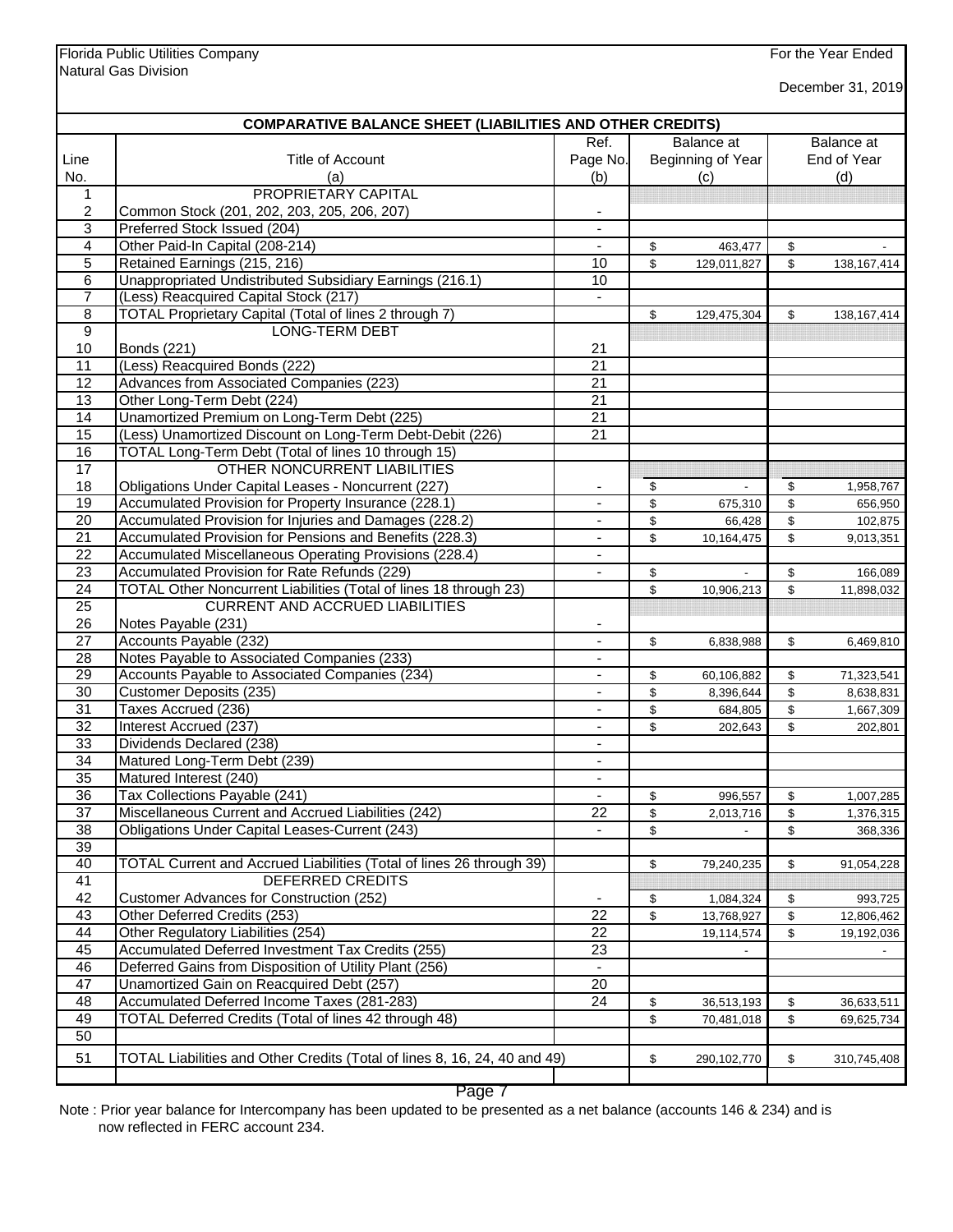Florida Public Utilities Company **For the Year Ended** Natural Gas Division

|                 | December 31, 2019                                             |                                                           |    |                                                         |                                           |                                     |  |
|-----------------|---------------------------------------------------------------|-----------------------------------------------------------|----|---------------------------------------------------------|-------------------------------------------|-------------------------------------|--|
|                 | <b>STATEMENT OF INCOME</b>                                    |                                                           |    |                                                         |                                           |                                     |  |
|                 | 1. Use page 11 for important notes regarding the statement    | which had an effect on net income, including the basis of |    |                                                         |                                           |                                     |  |
|                 | of income or any account thereof.                             | allocations and apportionments from those used in the     |    |                                                         |                                           |                                     |  |
|                 | 2. Give concise explanations on page 11 concerning signifi-   |                                                           |    | preceding year. Also give the approximate dollar effect |                                           |                                     |  |
|                 | cant amounts of any refunds made or received during the year. | of such changes.                                          |    |                                                         |                                           |                                     |  |
|                 | 3. Enter on page 11 a concise explanation of only             |                                                           |    | 4. Explain in a footnote if the previous year's figures |                                           |                                     |  |
|                 | those changes in accounting methods made during the year      |                                                           |    | are different from that reported in prior reports.      |                                           |                                     |  |
|                 |                                                               | Ref.                                                      |    | Total                                                   |                                           | Total                               |  |
| Line            | Account                                                       | Page<br>No.                                               |    | <b>Gas Utility</b><br><b>Current Year</b>               |                                           | <b>Gas Utility</b><br>Previous Year |  |
| No.             | (a)                                                           | (b)                                                       |    | (c)                                                     |                                           | (d)                                 |  |
|                 |                                                               |                                                           |    |                                                         |                                           |                                     |  |
|                 | UTILITY OPERATING INCOME                                      |                                                           |    |                                                         |                                           |                                     |  |
|                 | 2 Operating Revenues (400)                                    | 26                                                        | \$ | 85,642,684                                              | \$                                        | 84,589,825                          |  |
|                 | 3 Operating Expenses                                          |                                                           |    |                                                         |                                           |                                     |  |
| 4 <sup>1</sup>  | <b>Operation Expenses (401)</b>                               | 27-29                                                     | \$ | 49,069,426                                              | \$                                        | 49,613,130                          |  |
| 5 <sub>l</sub>  | Maintenance Expenses (402)                                    | 27-29                                                     | \$ | 1,350,229                                               | \$                                        | 1,362,536                           |  |
| 6 <sup>1</sup>  | Depreciation Expense (403)                                    | $15 - 16$                                                 | \$ | 7,483,517                                               | \$                                        | 7,768,703                           |  |
|                 | Amortization & Depletion of Utility Plant (404-405)           |                                                           | \$ | 990,958                                                 | \$                                        | 948,242                             |  |
| 8 <sup>1</sup>  | Amortization of Utility Plant Acquisition Adjustment (406)    |                                                           | \$ | 1,224,588                                               | \$                                        | 1,821,708                           |  |
| 9               | Amortization of Property Losses, Unrecovered Plant            |                                                           |    |                                                         |                                           |                                     |  |
|                 | and Regulatory Study Costs (407.1)                            |                                                           |    |                                                         |                                           |                                     |  |
| 10 <sub>l</sub> | Amortization of Conversion Expenses (407.2)                   |                                                           |    |                                                         |                                           |                                     |  |
| 11              | Regulatory Debits (407.3)                                     |                                                           | \$ |                                                         | $\, \, \raisebox{12pt}{$\scriptstyle \$}$ | 441,154                             |  |
| 12              | (Less) Regulatory Credits (407.4)                             |                                                           | \$ |                                                         | \$                                        | (432, 861)                          |  |
| 13              | Taxes Other Than Income Taxes (408.1)                         | 23                                                        | \$ | 8,136,434                                               | \$                                        | 8,065,987                           |  |
| 14              | Income Taxes - Federal (409.1)                                | 25                                                        | \$ | 2,337,318                                               | \$                                        | 2,118,681                           |  |
| 15              | - Other $(409.1)$                                             |                                                           | \$ | 288,508                                                 | \$                                        | 112,364                             |  |
| 16              | Provision for Deferred Income Taxes (410.1)                   | 24                                                        | \$ | 1,731,258                                               | \$                                        | 1,823,574                           |  |
| 17              | (Less) Provision for Deferred Income Taxes - Cr.(411.1)       | 24                                                        | \$ | $(1,100,458)$ \$                                        |                                           | (1, 176, 660)                       |  |
| 18              | Investment Tax Credit Adjustment - Net (411.4)                | 23                                                        | \$ |                                                         | \$                                        |                                     |  |
| 19              | (Less) Gains from Disposition of Utility Plant (411.6)        |                                                           |    |                                                         |                                           |                                     |  |
| 20              | Losses from Disposition of Utility Plant (411.7)              |                                                           |    |                                                         |                                           |                                     |  |
| 21              | Other Operating Income (412-414)                              |                                                           |    |                                                         |                                           |                                     |  |
|                 | 22 TOTAL Utility Operating Expenses (Total of lines 4 -21)    |                                                           | \$ | 71,511,778                                              | \$                                        | 72,466,558                          |  |
|                 | 23 Net Utility Operating Income (Total of line 2 less 22)     |                                                           |    |                                                         |                                           |                                     |  |
| 24              | (Carry forward to page 9, line 25)                            |                                                           | \$ | 14,130,906 \$                                           |                                           | 12,123,267                          |  |
|                 |                                                               |                                                           |    |                                                         |                                           |                                     |  |
|                 |                                                               |                                                           |    |                                                         |                                           |                                     |  |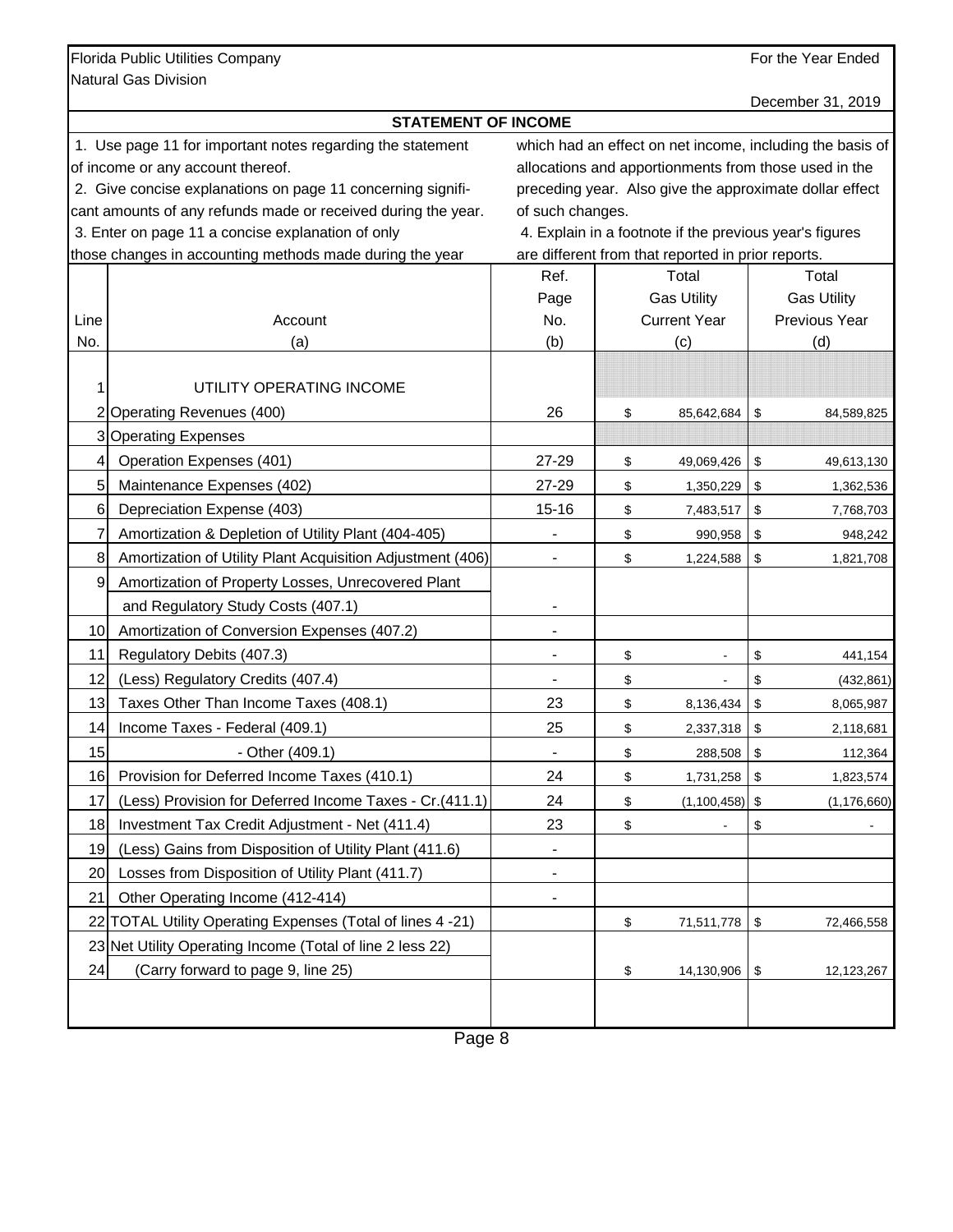Florida Public Utilities Company **For the Year Ended** For the Year Ended Natural Gas Division

December 31, 2019

|      | <b>STATEMENT OF INCOME (Continued)</b>                              |                              |                            |                     |                            |               |
|------|---------------------------------------------------------------------|------------------------------|----------------------------|---------------------|----------------------------|---------------|
|      |                                                                     | Ref.                         | <b>TOTAL</b>               |                     |                            |               |
| Line | Account                                                             | Page No.                     |                            | <b>Current Year</b> |                            | Previous Year |
| No.  | (a)                                                                 | (b)                          |                            | (c)                 |                            | (d)           |
| 25   | Net Utility Operating Income (Carried forward from page 8)          |                              | $\frac{1}{2}$              | 14,130,906          | $\sqrt[6]{\frac{1}{2}}$    | 12,123,267    |
| 26   | <b>Other Income and Deductions</b>                                  |                              |                            |                     |                            |               |
| 27   | Other Income                                                        |                              |                            |                     |                            |               |
| 28   | <b>Nonutility Operating Income</b>                                  |                              |                            |                     |                            |               |
| 29   | Revenues From Merchandising, Jobbing and Contract Work (415)        | $\qquad \qquad \blacksquare$ |                            |                     |                            |               |
| 30   | (Less) Costs and Exp. of Merchandising, Job & Contract Work (416)   | $\overline{\phantom{a}}$     |                            |                     |                            |               |
| 31   | Revenues From Nonutility Operations (417)                           | $\overline{\phantom{0}}$     |                            |                     |                            |               |
| 32   | (Less) Expenses of Nonutility Operations (417.1)                    | $\overline{\phantom{a}}$     |                            |                     |                            |               |
| 33   | Nonoperating Rental Income (418)                                    |                              |                            |                     |                            |               |
| 34   | Equity in Earnings of Subsidiary Companies (418.1)                  | 10                           |                            |                     |                            |               |
| 35   | Interest and Dividend Income (419)                                  |                              | \$                         | 93,723              | $\sqrt[6]{\frac{1}{2}}$    | 62,806        |
| 36   | Allowance for Other Funds Used During Construction (419.1)          | $\blacksquare$               |                            |                     |                            |               |
| 37   | Miscellaneous Nonoperating Income (421)                             | $\overline{\phantom{a}}$     | $\frac{1}{2}$              | (64, 622)           | $\sqrt{3}$                 | (39,095)      |
| 38   | Gain on Disposition of Property (421.1)                             |                              | \$                         |                     | \$                         |               |
| 39   | TOTAL Other Income (Total of lines 29 through 38)                   |                              | \$                         | 29,101              | $\boldsymbol{\mathsf{S}}$  | 23,711        |
| 40   | <b>Other Income Deductions</b>                                      |                              |                            |                     |                            |               |
| 41   | Loss on Disposition of Property (421.2)                             |                              |                            |                     |                            |               |
| 42   | Miscellaneous Amortization (425)                                    | 33                           |                            |                     |                            |               |
| 43   | Miscellaneous Income Deductions (426.1-426.5)                       | 33                           | $\frac{1}{2}$              | $(47,512)$ \$       |                            | (80, 827)     |
| 44   | TOTAL Other Income Deductions (Total of lines 41 through 43)        |                              | \$                         | $(47, 512)$ \$      |                            | (80, 827)     |
| 45   | Taxes Applicable to Other Income and Deductions                     |                              |                            |                     |                            |               |
| 46   | Taxes Other Than Income Taxes (408.2)                               | $\overline{\phantom{a}}$     |                            |                     |                            |               |
| 47   | Income Taxes - Federal (409.2)                                      |                              | \$                         | 93,672              | $\boldsymbol{\mathsf{S}}$  | 74,981        |
| 48   | Income Taxes - Other (409.2)                                        |                              | $\boldsymbol{\mathsf{S}}$  | $20,813$ \$         |                            | 20,781        |
| 49   | Provision for Deferred Income Taxes (410.2)                         | 24                           | $\boldsymbol{\mathsf{S}}$  | $\blacksquare$      | $\boldsymbol{\mathsf{S}}$  |               |
| 50   | (Less) Provision for Deferred Income Taxes - Credit (411.2)         | 24                           | $\boldsymbol{\mathsf{S}}$  |                     |                            |               |
| 51   | Investment Tax Credit Adjustment - Net (411.5)                      | $\overline{\phantom{a}}$     |                            |                     |                            |               |
| 52   | (Less) Investment Tax Credits (420)                                 | $\overline{\phantom{a}}$     |                            |                     |                            |               |
| 53   | TOTAL Taxes on Other Inc. and Ded. (Total of 46 through 52)         |                              | \$                         | 114,485             | $\sqrt[6]{3}$              | 95,762        |
| 54   | Net Other Income and Deductions (Total of lines 39,44,53)           |                              | \$                         | 96,074              | $\boldsymbol{\mathsf{S}}$  | 38,646        |
|      |                                                                     |                              |                            |                     |                            |               |
| 55   | <b>Interest Charges</b>                                             |                              |                            |                     |                            |               |
| 56   | Interest on Long-Term Debt (427)                                    | 21                           | $\boldsymbol{\mathsf{S}}$  | 2,710,297           | $\boldsymbol{\mathsf{S}}$  | 2,240,454     |
| 57   | Amortization of Debt Discount and Expense (428)                     | 21                           | $\boldsymbol{\mathsf{S}}$  | 35,721              | $\boldsymbol{\mathsf{\$}}$ | 36,033        |
| 58   | Amortization of Loss on Reacquired Debt (428.1)                     |                              | $\boldsymbol{\mathsf{S}}$  | 54,723              | \$                         | 65,830        |
| 59   | (Less) Amortization of Premium on Debt - Credit (429)               | 21                           |                            |                     |                            |               |
| 60   | (Less) Amortization of Gain on Reacquired Debt - Credit (429.1)     |                              |                            |                     |                            |               |
| 61   | Interest on Debt to Associated Companies (430)                      | 33                           | $\boldsymbol{\$}$          |                     | $\boldsymbol{\mathsf{S}}$  |               |
| 62   | Other Interest Expense (431)                                        | 33                           | $\boldsymbol{\mathsf{S}}$  | 1,737,720           | $\boldsymbol{\mathsf{S}}$  | 1,569,039     |
| 63   | (Less) Allowance for Borrowed Funds Used During Const.-Credit (432) |                              |                            |                     |                            |               |
| 64   | Net Interest Charges (Total of lines 56 through 63)                 |                              | $\boldsymbol{\mathsf{\$}}$ | 4,538,461           | $\boldsymbol{\theta}$      | 3,911,356     |
| 65   | Income Before Extraordinary Items (Total of lines 25, 54 and 64)    |                              | $\boldsymbol{\mathsf{S}}$  | 9,688,519           | $\boldsymbol{\mathsf{S}}$  | 8,250,557     |
| 66   | <b>Extraordinary Items</b>                                          |                              |                            |                     |                            |               |
| 67   | Extraordinary Income (434)                                          | $\overline{\phantom{a}}$     |                            |                     |                            |               |
| 68   | (Less) Extraordinary Deductions (435)                               |                              |                            |                     |                            |               |
| 69   | Net Extraordinary Items (Total of line 67 less line 68)             |                              |                            |                     |                            |               |
| 70   | Income Taxes - Federal and Other (409.3)                            | $\overline{\phantom{0}}$     |                            |                     |                            |               |
| 71   | Extraordinary Items After Taxes (Total of line 69 less line 70)     |                              |                            |                     |                            |               |
| 72   | Net Income (Total of lines 65 and 71)                               |                              | \$                         | $9,688,519$ \$      |                            | 8,250,557     |
|      |                                                                     |                              |                            |                     |                            |               |

Page 9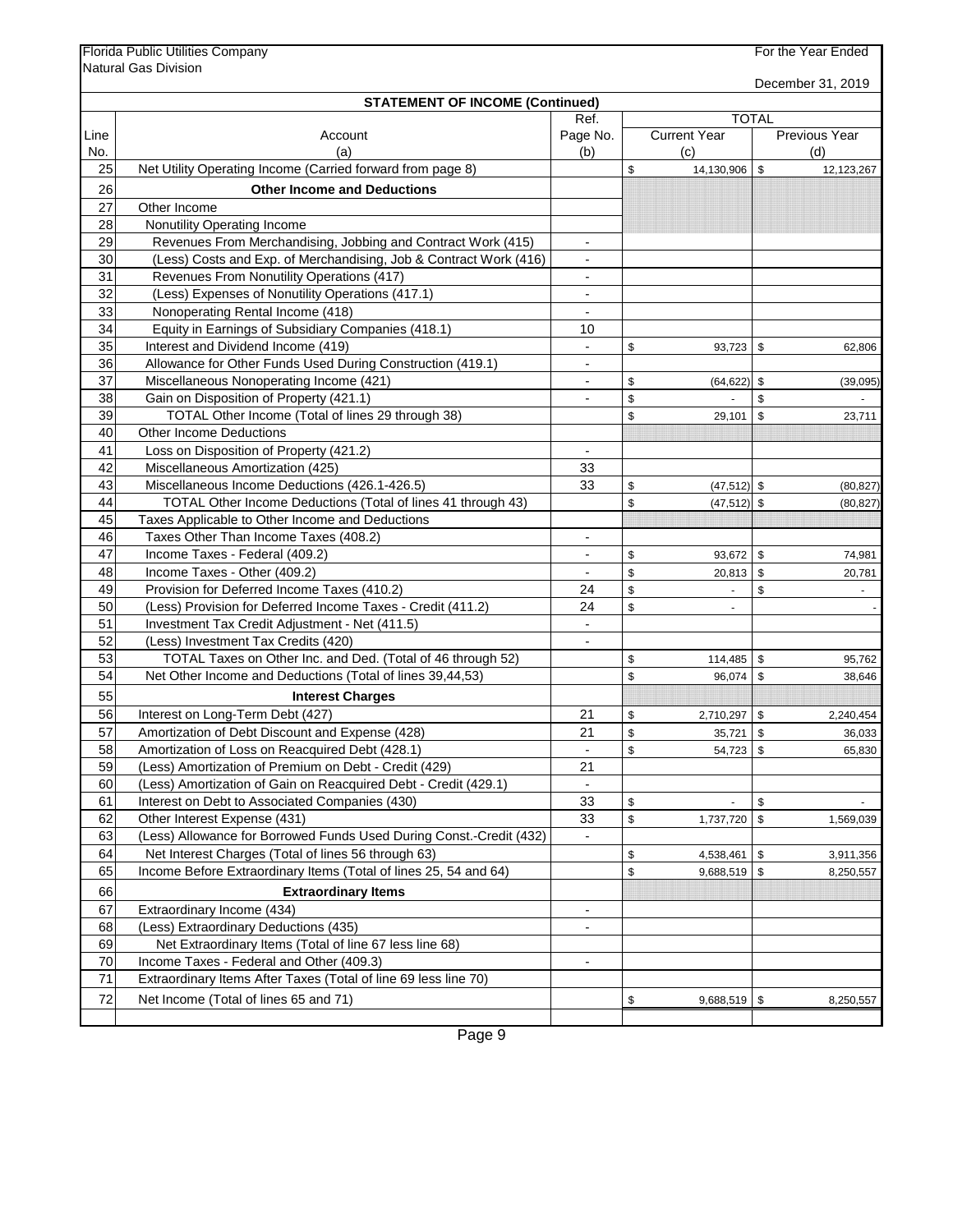December 31, 2019

| <b>STATEMENT OF RETAINED EARNINGS</b> |
|---------------------------------------|
|---------------------------------------|

unappropriated retained earnings for the year. 6. Show separately the state and federal income tax effect

as to the retained earnings account in which recorded Earnings. (Accounts 433, 436-439 inclusive). Show the contra primary 7. Explain in a footnote the basis for determining the

account affected in column (b). and a mount reserved or appropriated. If such reservations or

 4. List first Account 439, Adjustments to Retained Earnings, eventually to be accumulated. reflecting adjustments to the opening balance of retained 8. If any notes appearing in the report to stockholders are earnings. Follow by credit, then debit items, in that order. applicable to this statement attach them at page 11.

1. Report all changes in appropriated retained earnings, and  $\qquad 5$ . Show dividends for each class and series of capital stock. 2. Each credit and debit during the year should be identified of items shown in account 439, Adjustments to Retained

 3. State the purpose and amount for each reservation or appropriation is to be recurrent, state the number and annual appropriation of retained earnings. And the state of a mounts to be reserved or appropriated as well as the totals

|                |                                                                                 | Contra             |                     |
|----------------|---------------------------------------------------------------------------------|--------------------|---------------------|
|                |                                                                                 | Primary<br>Account |                     |
| Line           | Item                                                                            | Affected           | Amount              |
| No.            | (a)                                                                             | (b)                | (c)                 |
|                | <b>UNAPPROPRIATED RETAINED EARNINGS (Account 216)</b>                           |                    |                     |
| 1              | Balance - Beginning of Year                                                     |                    | \$<br>129,011,827   |
| $\overline{2}$ | Changes (Identify by prescribed retained earnings accounts)                     |                    |                     |
| 3              | Adjustments to Retained Earnings (Account 439):                                 |                    |                     |
| $\overline{4}$ | Credit: Treasury Stock (Rabbi Trust)                                            |                    | \$                  |
| 5              | Credit:                                                                         |                    |                     |
| 6              | TOTAL Credits to Retained Earnings (Account 439) (Total of lines 4 and 5)       |                    |                     |
| $\overline{7}$ | Debit: Treasury Stock (Rabbi Trust)                                             |                    | \$<br>(532, 932)    |
| 8              | Debit:                                                                          |                    |                     |
| 9              | TOTAL Debits to Retained Earnings (Account 439) (Total of lines 7 and 8)        |                    |                     |
|                |                                                                                 |                    |                     |
| 10             | Balance Transferred from Income (Account 433 less Account 418.1)                |                    | \$<br>9,688,519     |
|                |                                                                                 |                    |                     |
| 11             | Appropriations of Retained Earnings (Account 436) TOTAL                         |                    |                     |
|                |                                                                                 |                    |                     |
| 12             | Dividends Declared - Preferred Stock (Account 437) TOTAL                        |                    |                     |
|                |                                                                                 |                    |                     |
| 13             | Dividends Declared - Common Stock (Account 438) TOTAL                           |                    |                     |
|                |                                                                                 |                    |                     |
| 14             | Transfers from Acct. 216.1, Unappropriated Undistributed Subsidiary Earnings    |                    |                     |
|                |                                                                                 |                    |                     |
| 15             | FAS 133 Other Comprehensive Income                                              |                    |                     |
|                |                                                                                 |                    |                     |
| 16             | Balance - End of Year (Total of lines 01, 6, 9, 10, 11, 12, 13, 14 and 15)      |                    | \$<br>138, 167, 414 |
|                |                                                                                 |                    |                     |
|                |                                                                                 |                    |                     |
|                | <b>APPROPRIATED RETAINED EARNINGS (Account 215)</b>                             |                    |                     |
|                | State balance and purpose of each appropriated retained earnings amount         |                    |                     |
|                | at end of year and give accounting entries for any applications of appropriated |                    |                     |
|                | retained earnings during the year.                                              |                    |                     |
| 17             |                                                                                 |                    |                     |
| 18             |                                                                                 |                    |                     |
| 19             |                                                                                 |                    |                     |
| 20             |                                                                                 |                    |                     |
| 21             |                                                                                 |                    |                     |
| 22             |                                                                                 |                    |                     |
| 23             | <b>TOTAL Appropriated Retained Earnings (Account 215)</b>                       |                    |                     |
|                |                                                                                 |                    |                     |
|                | TOTAL Retained Earnings (Account 215 and 216) (Total of lines 16 and 23)        |                    | \$<br>138,167,414   |
|                |                                                                                 |                    |                     |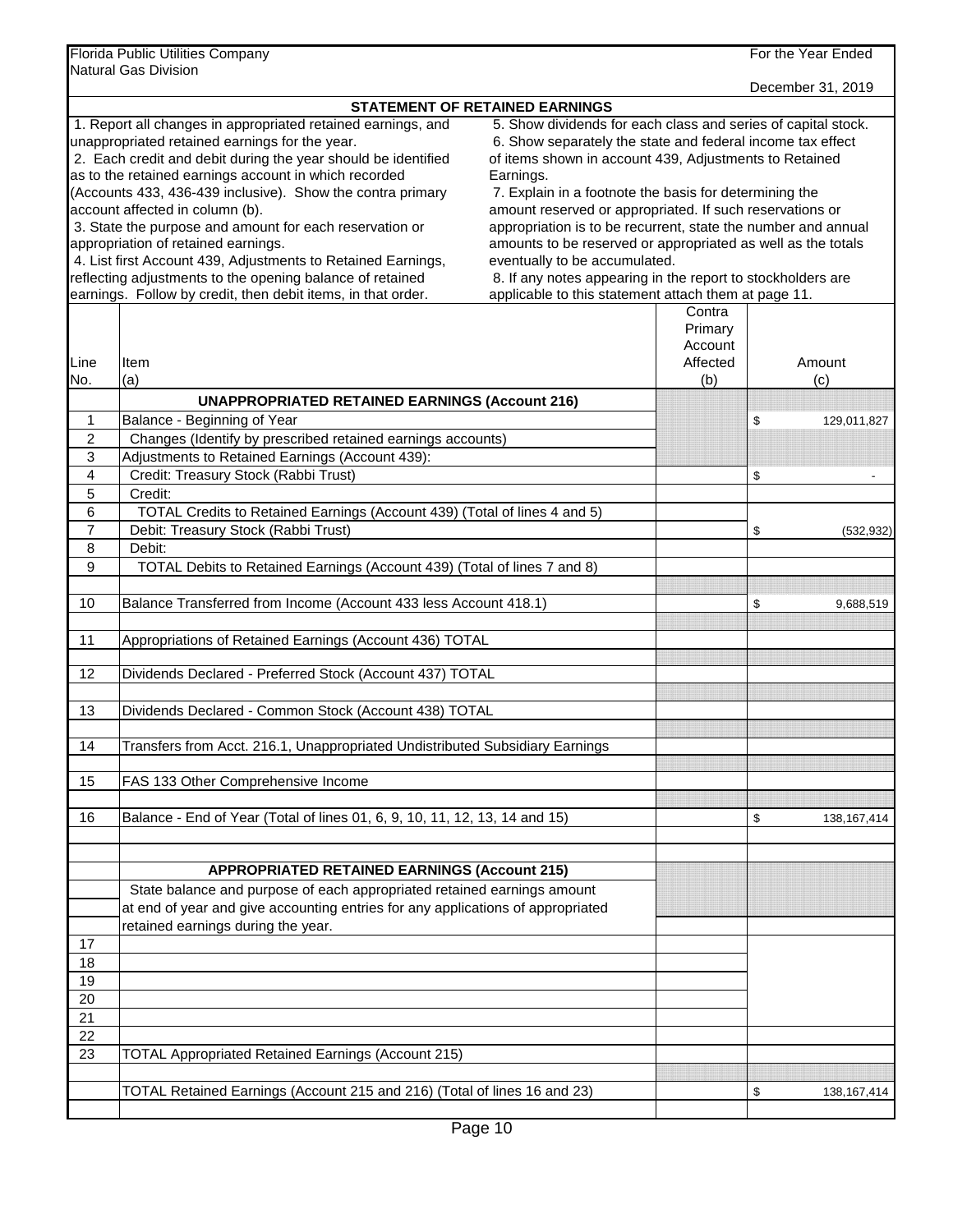Florida Public Utilities Company Florida Public Utilities Company Natural Gas Division

 1. Use the space below for important notes regarding the plan of disposition contemplated, giving references to Commission Balance Sheet, Statement of Income for the year, Statement of orders or other authorizations respecting classification of amounts Retained Earnings for the year, and Statement of Changes in as plant adjustments and requirements as to disposition thereof. Financial Position, or any account thereof. Classify the notes 4. Where Accounts 189, Unamortized Loss on Reacquired according to each basic statement, providing a subheading Debt, and 257, Unamortized Gain on Reacquired Debt, are not for each statement except where a note is applicable to more used, give an explanation, providing the rate treatment given than one statement. these items. See General Instruction 17 of the Uniform System 2. Furnish particulars (details) as to any significant contingent of Accounts. assets or liabilities existing at end of year, including a brief 5. Give a concise explanation of any retained earnings restrictexplanation of any action initiated by the Internal Revenue Service ions and state the amount of retained earnings affected by such involving possible assessment of additional income taxes of restrictions.

material amount, or of a claim for refund of income taxes of a 6. If the notes to financial statements relating to the respondent material amount initiated by the utility. Give also a brief explana- company appearing in the annual report to the stockholders tion of any dividends in arrears on cumulative preferred stock. are applicable and furnish the data required by instructions 3. For Account 116, Utility Plant Adjustments, explain the above and on pages 8-10, such notes may be attached hereto.

#### December 31, 2019 **NOTES TO THE FINANCIAL STATEMENTS ON A CONSOLIDATED BASIS**

origin of such amount, debits and credits during the year, and

See Notes to Financial Statements attached

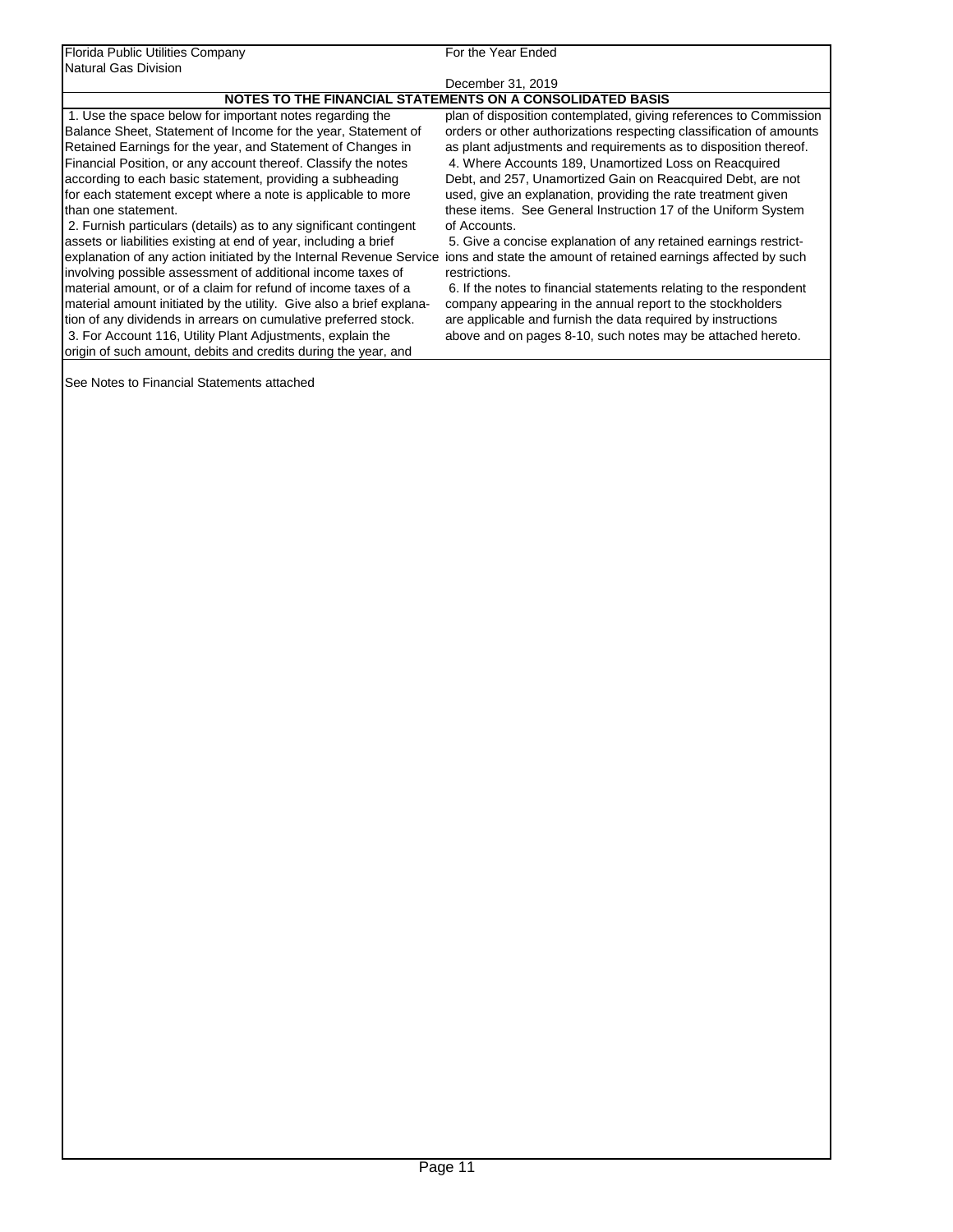| <b>Florida Public Utilities Company</b> |  |  | For the Year Ended |  |  |  |
|-----------------------------------------|--|--|--------------------|--|--|--|
| Natural Gas Division                    |  |  | December 31, 2019  |  |  |  |
| NOTES TO FINANCIAL STATEMENTS           |  |  |                    |  |  |  |

#### **1. Organization and Basis of Presentation**

Florida Public Utilities Company ("FPU") is a utility engaged in the natural gas and electric distribution business in Florida. The natural gas division of FPU, excluding the Indiantown and Fort Meade divisions, ("we," "our" or "us") is engaged in the distribution of natural gas to approximately 64,000 residential, commercial and industrial customers located in south, central and northeast Florida. Our rates and services are subject to regulation by the Florida Public Service Commission ("FPSC"). FPU is a wholly-owned subsidiary of Chesapeake Utilities Corporation ("Chesapeake Utilities").

Our financial statements include the accounts of FPU's natural gas operation, excluding the accounts of the Indiantown and Fort Meade divisions. The FPSC requires FPU's Indiantown and Fort Meade natural gas divisions to be reported separately from us and therefore, those accounts are excluded from our financial statements. FPU's electric distribution and unregulated businesses are also excluded from our financial statements.

Our financial statements are prepared in conformity with the accounting requirements of the FPSC, which are substantially equivalent to the accounting requirements of the Federal Energy Regulatory Commission ("FERC") as set forth in the applicable Uniform System of Accounts and published accounting releases, which is a comprehensive basis of accounting other than accounting principles generally accepted in the United States of America ("US GAAP"). The accounting requirements of the FERC and the FPSC applied by us in these financial statements are consistent with US GAAP, except for:

- lack of reclassification of certain negative balances on the balance sheets;
- the presentation of deferred income tax assets and liabilities separately rather than as a single amount;
- the presentation of cost of removal as a component of accumulated depreciation rather than as a regulatory liability;
- lack of detail property, plant and equipment component costs disclosure;
- lack of detail regulatory assets and liability disclosure;
- the omission of the statements of cash flows;
- the omission of the statement of retained earnings for prior year for a comparative presentation;
- the accounting treatment of acquisition adjustment and regulatory asset associated with the merger-related costs and the presentation of acquisition adjustment;
- the presentation of pass-through revenue taxes, such as gross receipts taxes, franchise taxes and sales taxes, as revenues and operating expenses rather than on a net basis;
- presentation of the components of net benefit costs in operating expenses, whereas for GAAP, only the service cost component is presented in operating expenses; and
- the presentation of operating leases' right-of-use asset and lease liability in the FERC balance sheet accounts for capital lease assets and liabilities.

We do not have any ownership interests in investments accounted for using the equity method or any variable interests in a variable interest entity. We have assessed and reported on subsequent events through April 30, 2020, the date these financial statements are available to be issued.

In March 2020, the World Health Organization declared a global pandemic related to the rapidly growing outbreak of a novel strain of coronavirus ("COVID-19"). In response to this declaration and the rapid spread of COVID-19 within the United States, federal, state and local governments throughout the country imposed varying degrees of restrictions on social and commercial activity to promote social distancing in an effort to slow the spread of the illness. As a result, these restrictions have significantly impacted economic conditions in the United States, which are expected to continue as the need for social distancing restrictions remain in place. The Company is considered an "essential business," which allows the Company to continue its operational activities and construction projects while the social distancing restrictions remain in place. In response to the COVID-19 pandemic and these social distancing restrictions, the Company has implemented its pandemic response plan, which includes having office staff work remotely to promote social distancing and field employees utilizing personal protective equipment where necessary to reduce the spread of COVID-19. Any future impact on the Company's results of operations or financial position from COVID-19, particularly from continued social distancing restrictions, cannot be estimated at this time. The Company will continue to monitor developments affecting its workforce, its customers and its suppliers and take additional precautions as warranted to comply with the applicable social distancing restrictions.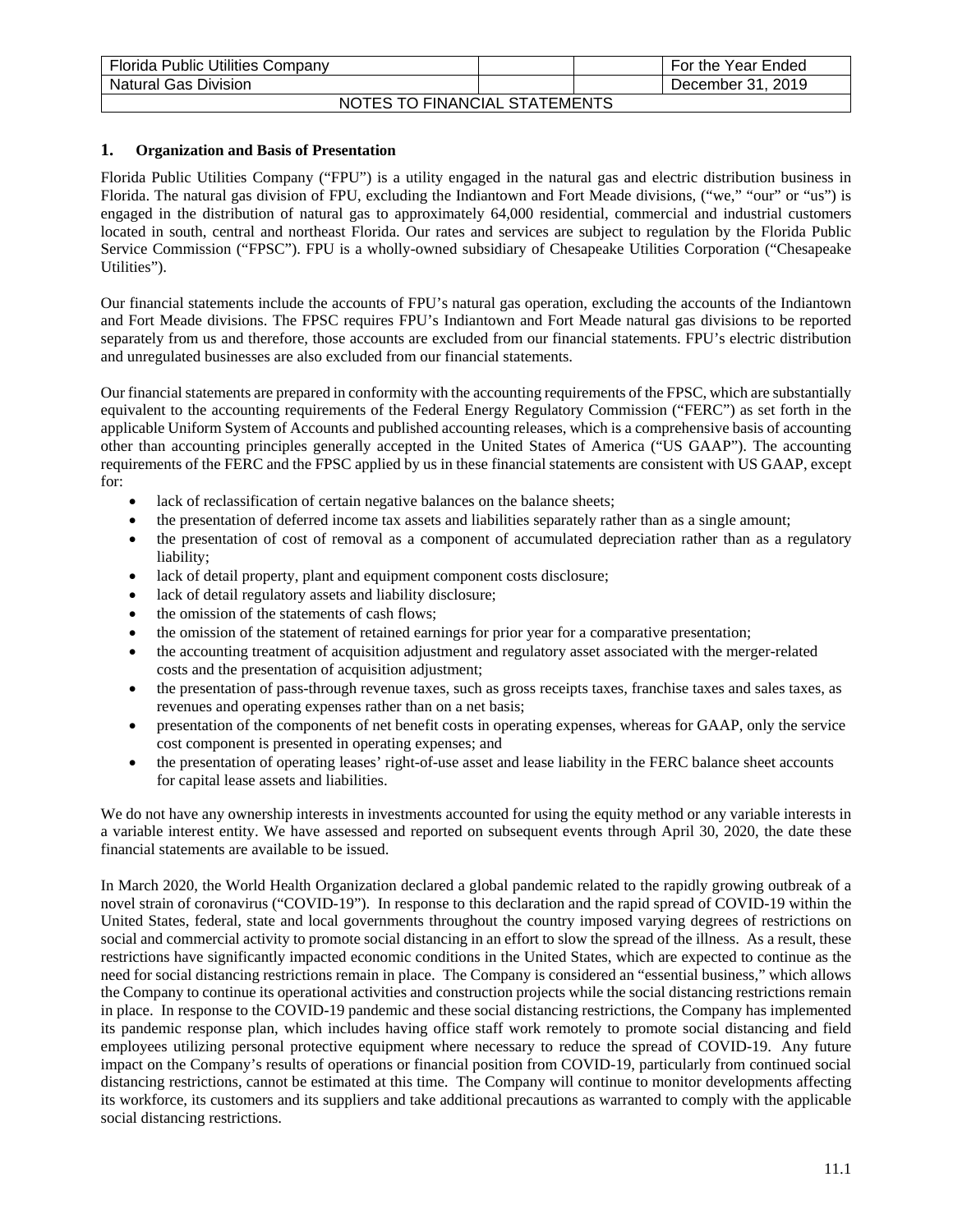| <b>Florida Public Utilities Company</b> |  |  | For the Year Ended |  |  |  |
|-----------------------------------------|--|--|--------------------|--|--|--|
| Natural Gas Division                    |  |  | December 31, 2019  |  |  |  |
| NOTES TO FINANCIAL STATEMENTS           |  |  |                    |  |  |  |

#### **2. Summary of Significant Accounting Policies**

#### Use of Estimates

Our financial statements are prepared based on the accounting requirements of the FPSC and the FERC, which require management to make estimates in measuring assets and liabilities and related revenues and expenses. These estimates involve judgments with respect to, among other things, various future economic factors that are difficult to predict and are beyond our control; therefore, actual results could differ from those estimates. As additional information becomes available, or actual amounts are determined, recorded estimates are revised. Consequently, operating results can be affected by revisions to prior accounting estimates.

#### Utility Plant

Utility plant is stated at original cost less accumulated depreciation or fair value, if impaired. Costs include direct labor, materials and third-party construction contractor costs, allowance for funds used during construction ("AFUDC"), and certain indirect costs related to equipment and employees engaged in construction. The costs of repairs and minor replacements are charged to expense as incurred, and the costs of major renewals and betterments are capitalized. Upon retirement or disposition of utility plant, the gain or loss, net of salvage value, is charged to accumulated depreciation or deferred as a regulatory asset or liability as required by the FPSC.

Customer contributions or advances in aid of construction reduce utility plant, unless the amounts are refundable to customers. Contributions or advances may be refundable to customers after a number of years based on the amount of revenues generated from the customers or the duration of the service provided to the customers. Refundable contributions or advances are recorded initially as liabilities. Non-refundable contributions reduce utility plant at the time of such determination. As of December 31, 2019 and 2018, there were \$1.1 million and \$1.8 million, respectively, of nonrefunded contributions or advances reducing utility plant.

AFUDC represents the estimated cost of funds, from both debt and equity sources, used to finance the construction of major projects. AFUDC is capitalized in rate base for rate making purposes when the completed projects are placed in service. We did not capitalize AFUDC on utility plant for the years ended December 31, 2019 and 2018.

#### Asset Impairment Evaluations

We periodically evaluate whether events or circumstances have occurred, which indicate that other long-lived assets may not be fully recoverable. The determination of whether an impairment has occurred is based on an estimate of undiscounted future cash flows attributable to the asset, compared to the carrying value of the asset. When such events or circumstances are present, we record an impairment loss equal to the excess of the asset's carrying value over its fair value, if any.

#### Depreciation

We compute depreciation expense by applying composite, annual rates as approved by the FPSC. Depreciation and amortization expenses are provided at an annual rate averaging 2.6 percent and 2.9 percent in 2019 and 2018, respectively.

In accordance with the accounting requirements of the FERC, we include the accretion of the cost of removal for future retirements of utility assets as depreciation expense. For each of the years ended December 31, 2019 and 2018, \$1.0 million of such accretion was included in depreciation expense. We also report certain depreciation expenses, mainly related to vehicle, computer software and hardware, as operation expenses rather than depreciation and amortization expense to comply with the requirements of the FERC. For the years ended December 31, 2019 and 2018, \$0.4 million and \$0.3 million, respectively, of such depreciation was reported as operation expenses.

#### Regulated Operations

We account for our operations in accordance with Financial Accounting Standards Board ("FASB") Accounting Standards Codification ("ASC") Topic 980, *Regulated Operations.* This Topic includes accounting principles for companies whose rates are determined by independent third-party regulators. When setting rates, regulators often make decisions, the economics of which require companies to defer costs or revenues in different periods than may be appropriate for unregulated enterprises. When this situation occurs, a regulated company defers the associated costs as regulatory assets on the balance sheet and records them as expense on the income statement as it collects revenues. Further, regulators can also impose liabilities upon a regulated company for amounts previously collected from customers, and for recovery of costs that are expected to be incurred in the future as regulatory liabilities. If we were required to terminate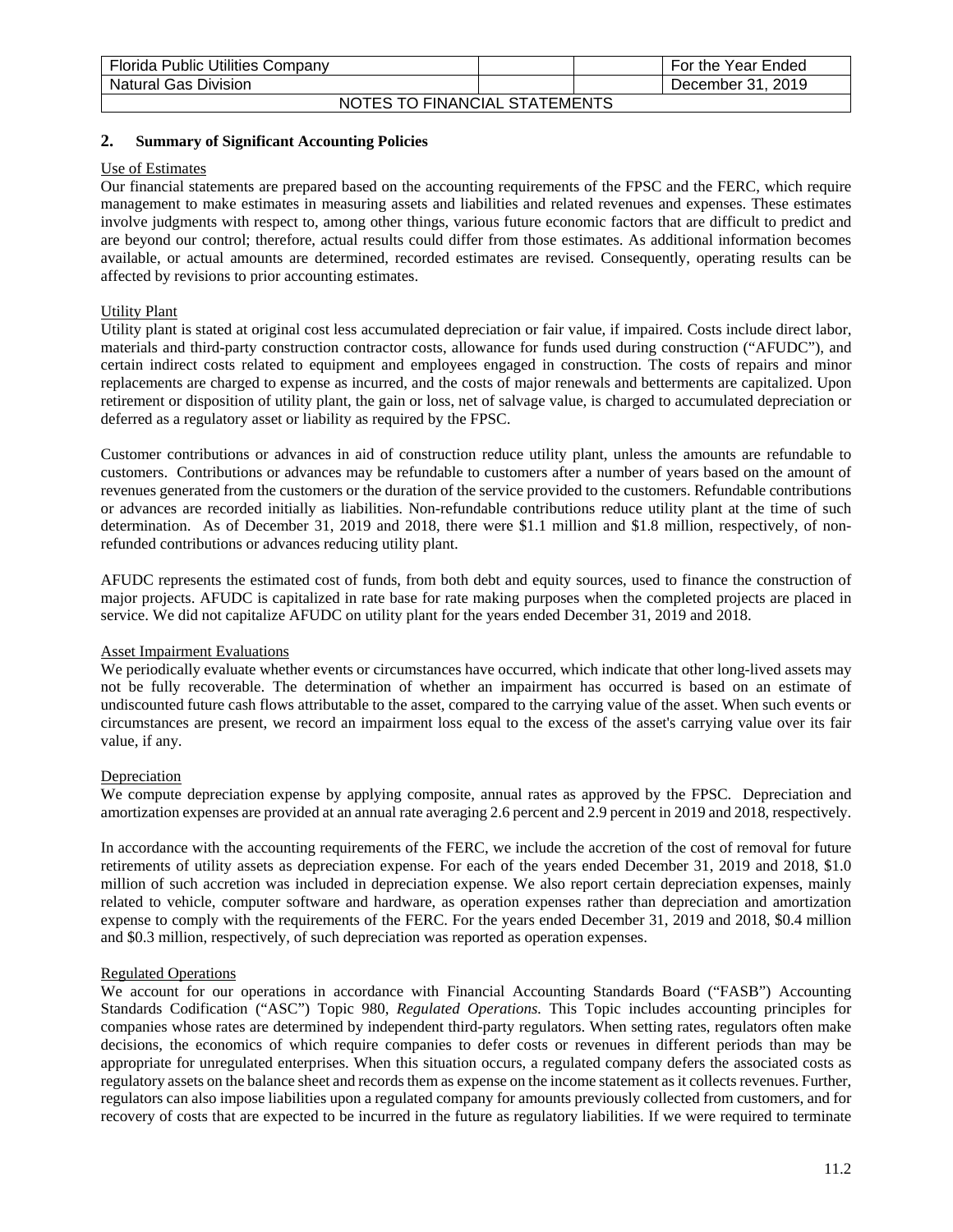| <b>Florida Public Utilities Company</b> |  |  | For the Year Ended |  |  |
|-----------------------------------------|--|--|--------------------|--|--|
| <b>Natural Gas Division</b>             |  |  | December 31, 2019  |  |  |
| NOTES TO FINANCIAL STATEMENTS           |  |  |                    |  |  |

the application of these provisions to our regulated operations, all such deferred amounts would be recognized in the income statement at that time, which could have a material impact on our financial position, results of operations and cash flows.

We monitor our regulatory and competitive environment to determine whether the recovery of our regulatory assets continues to be probable. If we were to determine that recovery of these assets is no longer probable, we would write off the assets against earnings. We believe that provisions of ASC Topic 980, *Regulated Operations*, continue to apply to our operations and that the recovery of our regulatory assets is probable.

#### Revenue Recognition

Our operating revenues are based on rates approved by the FPSC. We read meters and bill customers on monthly cycles that do not coincide with the accounting periods used for financial reporting purposes. We accrue unbilled revenues for the charges associated with natural gas delivered, but not yet billed, at the end of an accounting period to the extent that they do not coincide.

We have a fuel cost recovery mechanism. This mechanism provides a method of adjusting the billing rates to reflect changes in the cost of purchased fuel. The difference between the current cost of fuel and the cost of fuel recovered in billed rates is deferred and accounted for as either unrecovered purchased fuel costs or amounts payable to customers. Generally, these deferred amounts are recovered or refunded within one year.

#### Operation and Maintenance Expenses

Operation and maintenance expenses are costs associated with the operation and maintenance of our natural gas distribution systems. Major cost components include operation and maintenance salaries and benefits, materials and supplies, usage of vehicles, tools and equipment, payments to contractors, utility plant maintenance, customer service, professional fees and other outside services, insurance expense, minor amounts of depreciation and other administrative expenses.

#### Cash and Cash Equivalents

We consider all highly liquid investments with an original maturity of three months or less when purchased to be cash equivalents. Excess cash generated by our receipts may be transferred to and invested in Chesapeake Utilities' overnight income-producing accounts. We are allocated the portion of interest income generated from those accounts, which reduced interest expense in the accompanying statements of income.

#### Accounts Receivable and Accumulated Provision for Uncollectible Accounts

Accounts receivable consist primarily of amounts due for distribution sales of natural gas to customers. A provision for uncollectible accounts is recorded based upon our collections experiences and management's assessment of our customers' inability or reluctance to pay. If circumstances change, our estimates of recoverable accounts receivable may also change. Circumstances which could affect such estimates include, but are not limited to, customer credit issues and general economic conditions. Accounts are written off when they are deemed to be uncollectible.

#### Inventories

We use the average cost method to value materials and supplies inventory. If market prices drop below cost, inventory balances that are subject to price risk are adjusted to market values.

#### Pension and Other Postretirement Plans

Our eligible employees participate in FPU's pension and other postretirement plans. FPU allocates our share of its pension and other postretirement plan costs based on a portion of the benefits related to providing our service. FPU's pension and other postretirement plan costs and liabilities are determined on an actuarial basis and are affected by numerous assumptions and estimates including the fair value of plan assets, estimates of the expected returns on plan assets, assumed discount rates, the level of contributions made to the plans, and current demographic and actuarial mortality data. FPU's management annually reviews the estimates and assumptions underlying our pension and other postretirement plan costs and liabilities with the assistance of third-party actuarial firms.

The assumed discount rates and the expected returns on plan assets are the assumptions that generally have the most significant impact on FPU's pension costs and liabilities. The assumed discount rates, the assumed health care cost trend rates and the assumed rates of retirement generally have the most significant impact on FPUs' postretirement plan costs and liabilities. A 0.25 percent change in the discount rate could change the FPU's annual pension and postretirement costs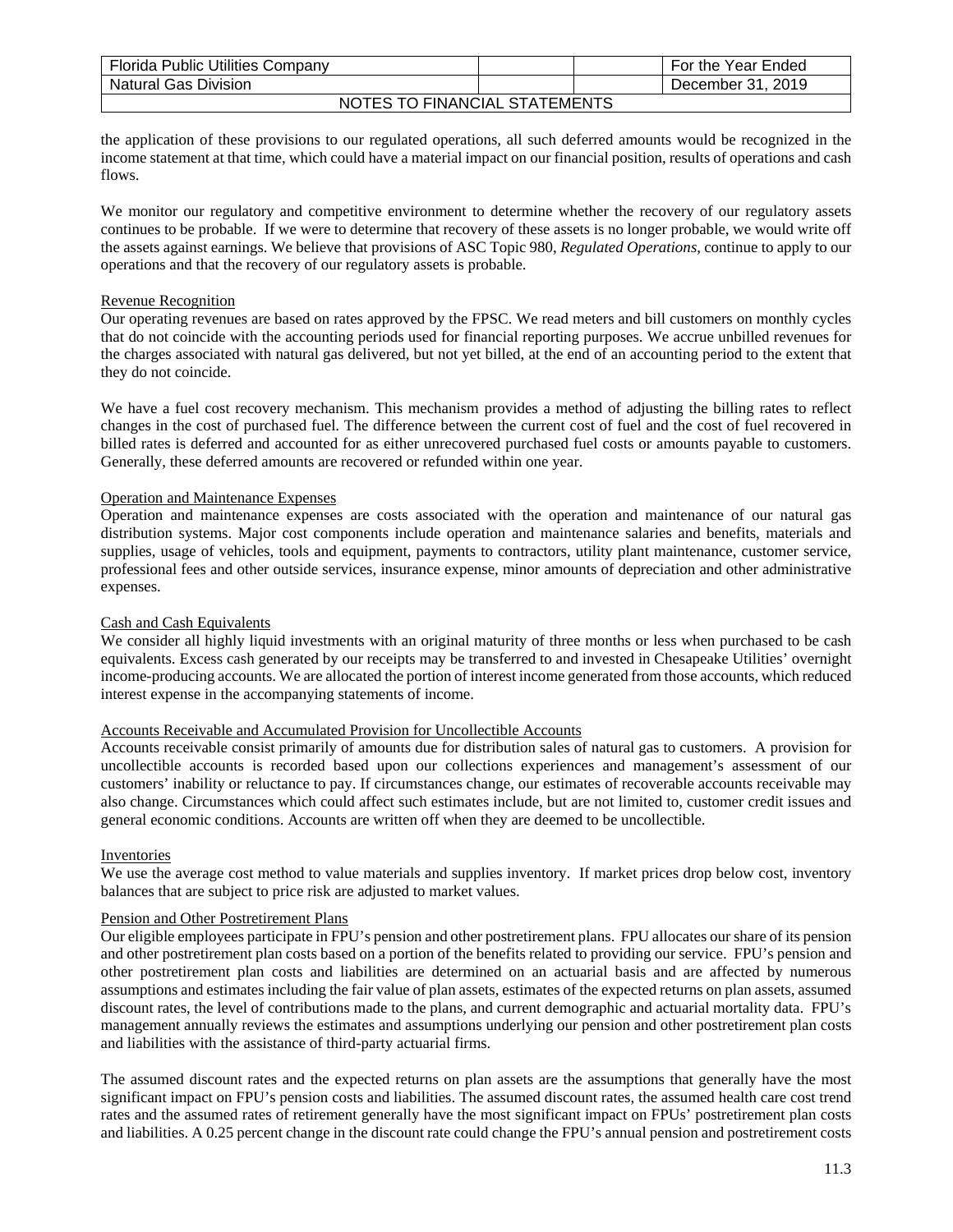| <b>Florida Public Utilities Company</b> |  |  | For the Year Ended |  |  |
|-----------------------------------------|--|--|--------------------|--|--|
| <b>Natural Gas Division</b>             |  |  | December 31, 2019  |  |  |
| NOTES TO FINANCIAL STATEMENTS           |  |  |                    |  |  |

by an immaterial amount. A 0.25 percent change in the rate of return could change FPU's annual pension cost by an immaterial amount, and would not have an impact on the postretirement and plan because this plan is not funded.

#### Income Taxes

Deferred tax assets and liabilities are recorded for the income tax effect of temporary differences between the financial statement bases and tax bases of assets and liabilities and are measured using the enacted income tax rates in effect in the years in which the differences are expected to reverse. The portions of our deferred tax liabilities, which have not been reflected in current service rates, represent income taxes recoverable through future rates. Deferred tax assets are recorded net of any valuation allowance when it is more likely than not that such tax benefits will be realized.

We account for uncertainty in income taxes in the financial statements only if it is more likely than not that an uncertain tax position is sustainable based on technical merits. Recognizable tax positions are then measured to determine the amount of benefit recognized in the financial statements. We recognize penalties and interest related to unrecognized tax benefits as a component of other income.

#### Financial Instruments

We have entered into agreements with suppliers to purchase natural gas for resale to our customers. Purchases under these contracts either do not meet the definition of derivatives or are considered "normal purchases" and are accounted for on an accrual basis.

Financial assets with carrying values approximating fair value include accounts receivable. Financial liabilities with carrying values approximating fair value include accounts payable and other accrued liabilities.

#### **FASB Statements and Other Authoritative Pronouncements**

#### *Recently Adopted Accounting Standards*

Leases (ASC 842) - In February 2016, the FASB issued Accounting Standards Update ("ASU") 2016-02, *Leases,* which requires lessees to recognize leases on the balance sheet and disclose key information about leasing arrangements. The standard establishes a right of use model that requires a lessee to recognize a right of use asset and lease liability for all leases with a term greater than 12 months. The update also expands the required quantitative and qualitative disclosures surrounding leases. ASC 842 was subsequently amended by ASU No. 2018-01, *Land Easement Practical Expedient for Transition to Topic 842*; ASU No. 2018-10, *Codification Improvements to Topic 842, Lease*s; ASU No. 2018-11, *Targeted Improvements*; and ASU No. 2019-01, *Codification Improvements*. We adopted ASU 2016-02 and the related amendments on January 1, 2019, and used the optional transition method for all existing leases. The optional transition method enabled us to adopt the new standard as of the beginning of the period of adoption and did not require restatement of prior period financial information. As a result, prior period financial information was not recast and continues to be reported under the accounting guidance effective during those periods.

At adoption, we elected the following practical expedients: (1) the 'package of practical expedients,' pursuant to which we did not need to reassess our prior conclusions about lease identification, lease classification and initial direct costs, (2) the 'use-of-hindsight' practical expedient, which allowed us to use hindsight in assessing impairment of our existing land easements, (3) the creation of an accounting policy for short-term leases resulting in lease payments being recorded as an expense on a straight-line basis over the lease term, and (4) the aggregation, rather than separation, of the lease and nonlease components for all leases.

Beginning January 1, 2019, in conformity with the FERC's interpretation, we recorded operating leases that require a lease liability and right-of-use asset in the FERC balance sheet accounts that have already been established for capital lease assets and liabilities. See Note 6, *Leases*, for additional details.

#### *Recent Accounting Standards Yet to be Adopted*

Financial Instruments - Credit Losses (ASC 326) - In June 2016, the FASB issued ASU 2016-13, *Measurement of Credit Losses on Financial Instruments*, which changes how entities account for credit losses for most financial assets and certain other instruments, and subsequent guidance which served to clarify or amend the original standard. ASU 2016-13 and the related amendments require entities to estimate lifetime expected credit losses for trade receivables and to provide additional disclosure related to credit losses. ASU 2016-13 will be effective for our financial statements beginning January 1, 2020 and is not expected to have a material impact on our financial position or results of operations.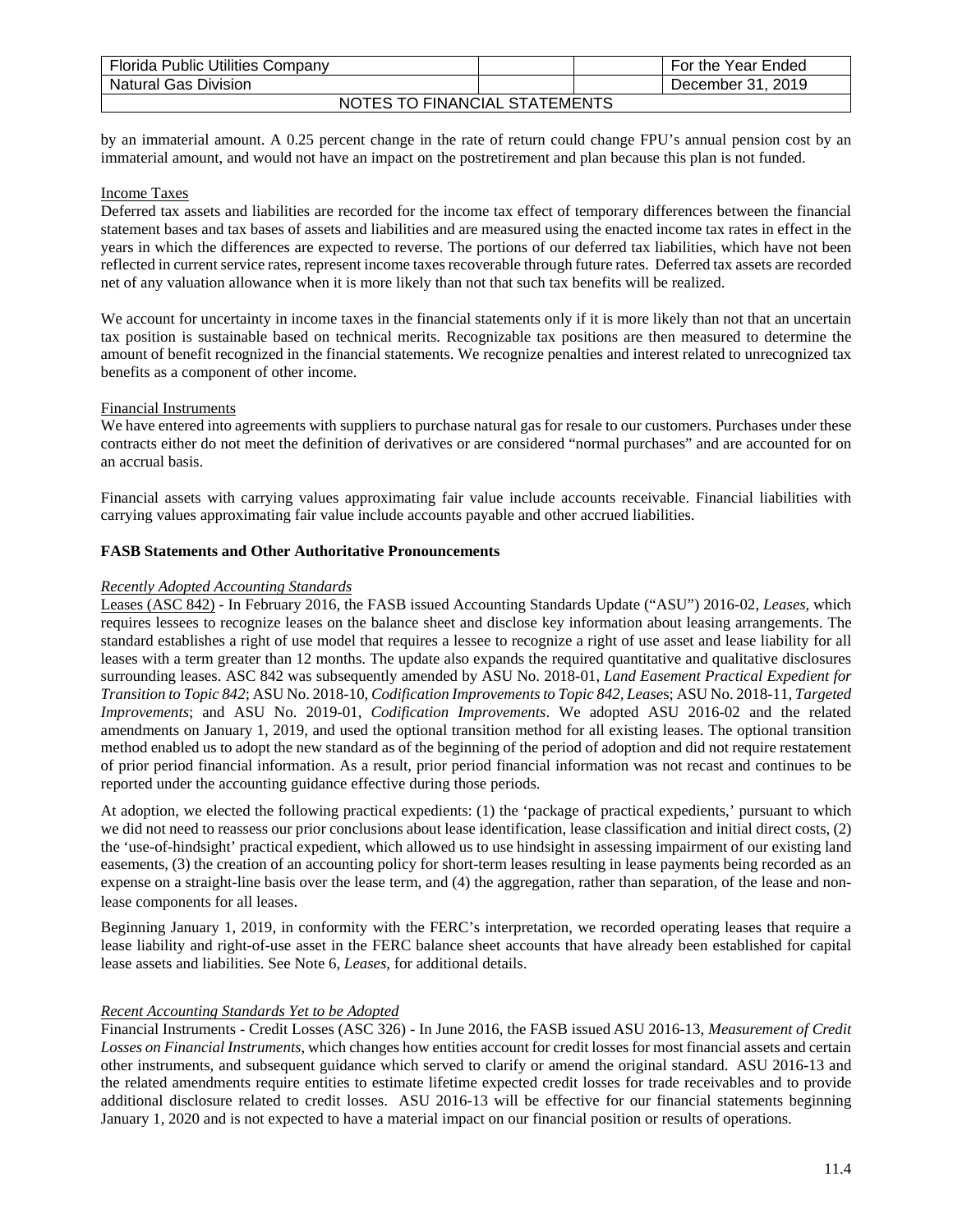| <b>Florida Public Utilities Company</b> |  |  | For the Year Ended |  |  |
|-----------------------------------------|--|--|--------------------|--|--|
| Natural Gas Division                    |  |  | December 31, 2019  |  |  |
| NOTES TO FINANCIAL STATEMENTS           |  |  |                    |  |  |

Fair Value Measurement (ASC 820) - In August 2018, the FASB issued ASU 2018-13, *Disclosure Framework - Changes to the Disclosure Requirements for Fair Value Measurement*, which removes, modifies and adds certain disclosure requirements on fair value measurements in ASC 820. ASU 2018-13 will be effective for our financial statements beginning January 1, 2020, and since the changes only impact disclosures, will not have a material impact on our financial position or results of operations.

#### **3. Transactions with Affiliates**

#### Financing Arrangements

Our excess cash is transferred to Chesapeake Utilities to be invested in overnight income-producing accounts. We utilize Chesapeake Utilities' short-term borrowing facility and Chesapeake Utilities' and FPU's long-term debt to satisfy our financing needs. For the years ended December 31, 2019 and 2018, Chesapeake Utilities and FPU allocated to us \$4.3 million and \$3.7 million, respectively, in interest expense, which represents a portion of interest from Chesapeake Utilities' short-term and Chesapeake Utilities' and FPU's long-term debt, net of a portion of interest income from the overnight income-producing accounts.

#### Allocated Costs from Affiliates

Chesapeake Utilities provides us with administrative and support services. These services include certain managerial, accounting, information technology, payroll, human resources and treasury services. For the years ended December 31, 2019 and 2018, Chesapeake Utilities charged us \$7.1 million and \$7.5 million, for these services. Chesapeake Utilities also provides us with shared services which include safety and customer care services. For the years ended December 31, 2019 and 2018, Chesapeake Utilities charged us \$3.7 million and \$3.2 million, respectively, for these services.

#### Advances from Affiliates

As of December 31, 2019 and 2018, we had net advances payable to Chesapeake Utilities and its subsidiaries in the amount of \$71.3 million and \$60.1 million, respectively. These amounts are reflected as accounts receivable from associated companies and accounts payable to associated companies in the accompanying balance sheets.

#### Firm Transportation Service and Natural Gas Purchase/Sale

Peninsula Pipeline Company, Inc. ("Peninsula Pipeline"), a wholly-owned subsidiary of Chesapeake Utilities, provided us with firm transportation service in conjunction with our service in Florida. For the years ended December 31, 2019 and 2018, we incurred \$14.0 million and \$9.5 million, respectively, in cost associated with this transportation service, which was included in the cost of fuel and our fuel cost recovery mechanism.

Marlin Gas Services, LLC, a wholly-owned subsidiary of Chesapeake Utilities, provided us natural gas transportation service in conjunction with our service in Florida. For the year ended December 31, 2019, we incurred \$1.1 million, in cost associated with this transportation service, which was included in the cost of fuel and our fuel cost recovery mechanism.

Eight Flags Energy, LLC ("Eight Flags"), a subsidiary of Chesapeake Utilities' OnSight Services, LLC, generates electricity and steam at its Combined Heat and Power ("CHP") plant located on Amelia Island, Florida. The Eight Flags' CHP plant is powered by natural gas transported in our distribution system. For the years ended December 31, 2019 and 2018, we recorded \$0.9 million and \$1.0 million, respectively, in revenue associated with transportation service provided to Eight Flags to power its CHP plant.

#### **4. Income Taxes**

We are included in the Chesapeake Utilities consolidated federal income tax return, along with all of Chesapeake Utilities' other subsidiaries. At December 31, 2019, Chesapeake Utilities' federal income tax returns for tax years 2015 through 2018 are under examination, and no report has been issued at this time. FPU files a separate state income tax return in the state of Florida. Income taxes in the accompanying consolidated statements of income have been allocated to us as if we were a separate taxpayer. State income tax returns for FPU for tax years after 2015 are subject to examination.

Income taxes are allocated to us as if we were a separate tax payer. FPU had a state net operating loss in Florida of \$15.7 million as of December 31, 2019 and none for 2018. In March 2020, President Trump signed into law, the Coronavirus Aid, Relief, and Economy Stimulus ("CARES") Act. Under the CARES Act, a taxpayer that generates a NOL in 2020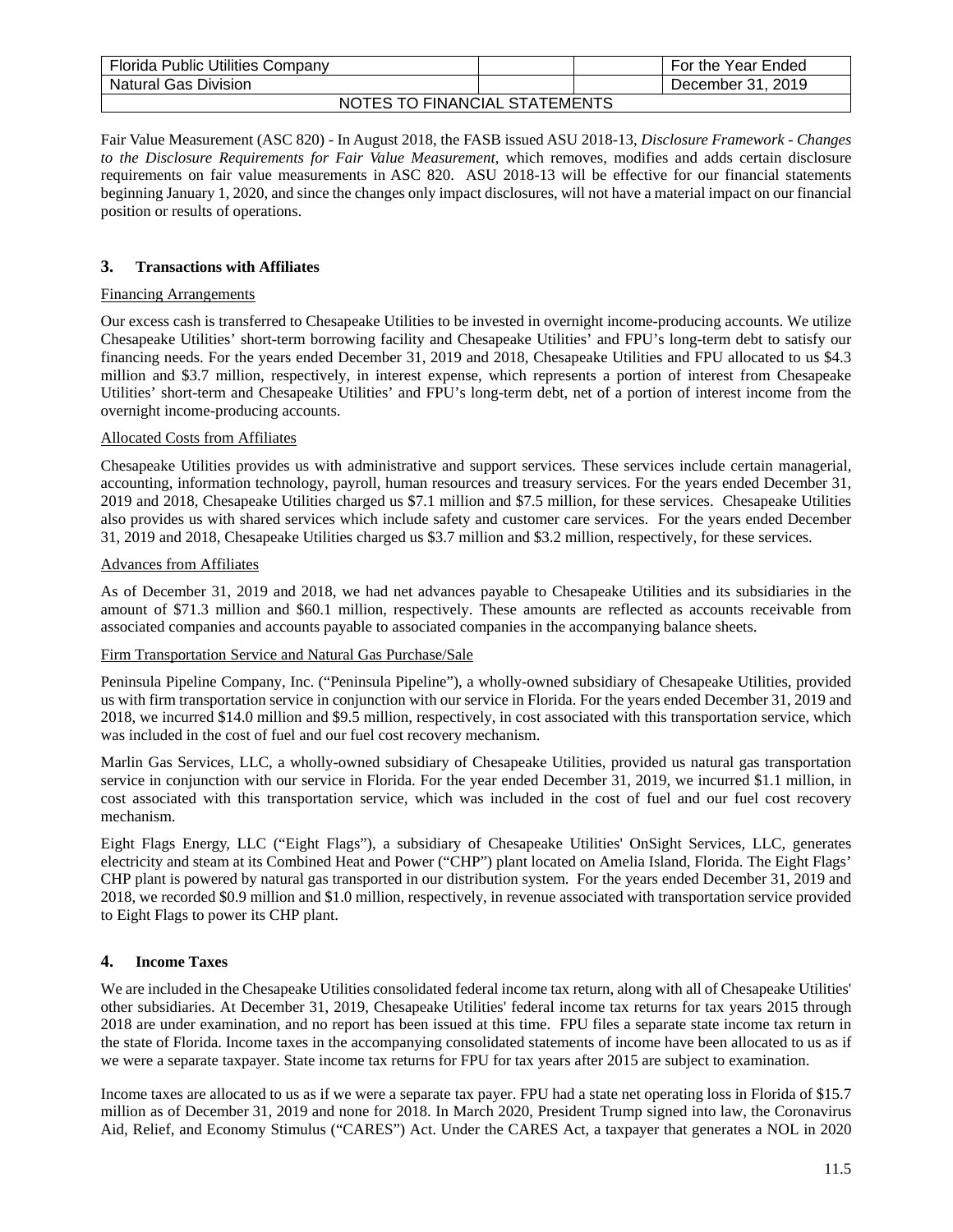| <b>Florida Public Utilities Company</b> |  |  | For the Year Ended |  |  |  |
|-----------------------------------------|--|--|--------------------|--|--|--|
| <b>Natural Gas Division</b>             |  |  | December 31, 2019  |  |  |  |
| NOTES TO FINANCIAL STATEMENTS           |  |  |                    |  |  |  |

(or generated a NOL in 2019 or 2018) can elect to carryback such NOL to the prior five years to offset prior years' taxable income and claim a tax refund(s) of previously paid federal income taxes. We are currently evaluating the impact of the CARES Act and have not reached a conclusion on whether we will elect to carryback any NOL generated in 2018 and 2019*.*

#### *Federal Tax Reform*

On December 22, 2017, President Trump signed into law the Tax Cuts and Jobs Act ("TCJA"). Substantially all of the provisions of the TCJA are effective for taxable years beginning on or after January 1, 2018. The provisions significantly impacting us include the reduction of the corporate federal income tax rate from 35 percent to 21 percent. Our federal income tax expense for periods beginning on January 1, 2018 are based on the new federal corporate income tax rate. ASC 740, *Income Taxes*, requires recognition of the effects of changes in tax laws in the period in which the law is enacted. ASC 740 requires deferred tax assets and liabilities to be measured at the enacted tax rate expected to apply when temporary differences are to be realized or settled. At the date of enactment in 2017, we re-measured deferred income taxes based upon the new corporate tax rate, which resulted in the change in deferred income taxes of \$26.0 million that was recorded as an offset to regulatory liability, some portion of which may ultimately be subject to refund to customers. During 2018, we completed the assessment of the impact of accounting for certain effects of the TCJA. See Note 9, *Rates and Other Regulatory Activities*, for further discussion of the TCJA's impact on our business.

The following tables provide: (a) the components of income tax expense in 2019 and 2018; (b) the reconciliation between the statutory federal income tax rate for 2019 and 2018; and (c) the components of accumulated deferred income tax assets and liabilities at December 31, 2019 and 2018.

|                                                      |      | For the Years Ended December 31, |                |                          |  |
|------------------------------------------------------|------|----------------------------------|----------------|--------------------------|--|
| (in thousands)                                       | 2019 |                                  |                | 2018                     |  |
| <b>Income Tax Expense</b>                            |      |                                  |                |                          |  |
| Current                                              | \$   | 2,511                            | \$             | 2,135                    |  |
| Deferred                                             |      | 631                              |                | 647                      |  |
| <b>Total Income Tax Expense</b>                      | \$   | 3,142                            | $\mathfrak{S}$ | 2,782                    |  |
| <b>Reconciliation of Effective Income Tax Rates:</b> |      |                                  |                |                          |  |
| Federal income tax expense, 21% in 2019 and 2018     | \$   | 2,694                            | \$             | 2,317                    |  |
| State income taxes, net of federal tax benefit       |      | 438                              |                | 479                      |  |
| Other                                                |      | 10                               |                | (14)                     |  |
| <b>Total Income Tax Expense</b>                      | \$   | 3,142                            | $\mathcal{S}$  | 2,782                    |  |
|                                                      |      | At December 31,                  |                |                          |  |
|                                                      |      | 2019                             |                | 2018                     |  |
| <b>Deferred Income Tax Liabilities</b>               |      |                                  |                |                          |  |
| Property, plant and equipment                        | \$   | 27,516                           | $\mathbf{\$}$  | 26.996                   |  |
| Acquisition adjustment                               |      | 8,469                            |                | 8,896                    |  |
| Other                                                |      | 649                              |                | 621                      |  |
| <b>Total Deferred Income Tax Liabilities</b>         | \$   | 36,634                           | $\mathfrak{S}$ | 36,513                   |  |
| <b>Deferred Income Tax Assets</b>                    |      |                                  |                |                          |  |
| Environmental costs                                  | \$   | 1,516                            | -\$            | 1.669                    |  |
| Storm reserve liability                              |      | 167                              |                | 171                      |  |
| Amortization - Customer-based intangibles            |      | 1,652                            |                | 1,490                    |  |
| Acquisition adjustment - Tax Reform                  |      | 1,501                            |                | $\overline{\phantom{a}}$ |  |
| Other                                                |      | 1,575                            |                | 2,490                    |  |
| <b>Total Deferred Income Tax Assets</b>              | \$   | 6,411                            | $\mathcal{S}$  | 5,820                    |  |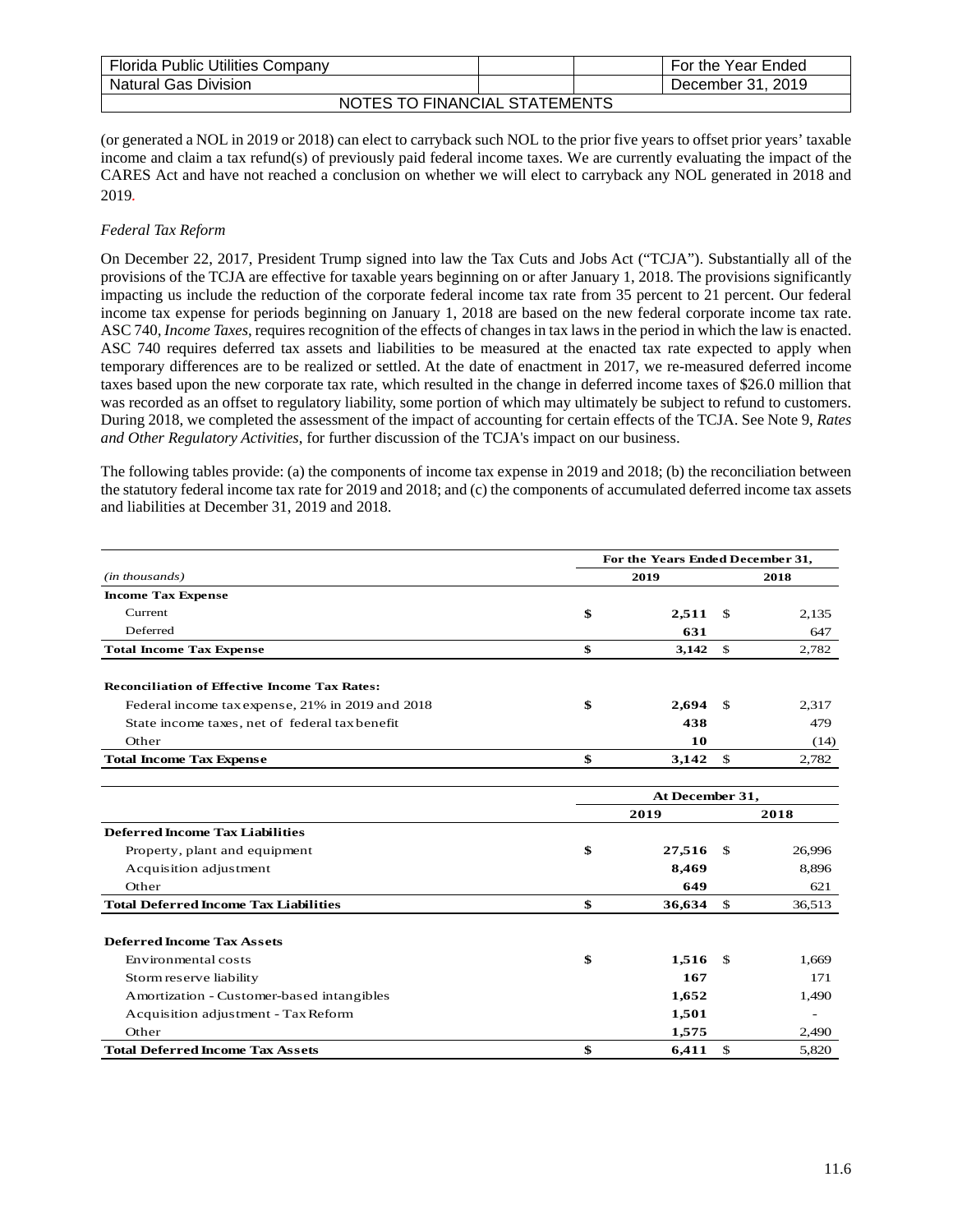| <b>Florida Public Utilities Company</b> |  |  | For the Year Ended |  |  |
|-----------------------------------------|--|--|--------------------|--|--|
| <b>Natural Gas Division</b>             |  |  | December 31, 2019  |  |  |
| NOTES TO FINANCIAL STATEMENTS           |  |  |                    |  |  |

#### **5. Customer Concentration**

We operate entirely in the natural gas distribution business. Our operations include the transportation of natural gas in intra-state commerce. We did not have any customer that accounted for more than 10 percent of our revenues for the years ended December 31, 2019 and 2018.

#### **6. Leases**

FPU has entered into lease arrangements for office space, land and warehouses. We utilize these lease arrangements to enable us to better conduct business operations in our service territory, provide adequate workspace for all our employees and to store equipment and materials used in repairs and maintenance for our businesses. FPU has allocated to us the right-of-use asset, lease liability and lease expense for our use of these leased facilities. Both of the operating lease rightof-use asset and liability in the FERC balance sheet accounts for capital lease assets and liabilities at December 31, 2019, were \$2.3 million. Operating lease cost included in our consolidated statements of income was \$0.5 million for both of the years ended December 31, 2019 and 2018. The following table presents the future undiscounted maturities of operating leases allocated to us at December 31, 2019 and for each of the next five years and thereafter:

| ( <i>in thousands</i> )                   | <b>Operating</b><br><b>Leases</b> |       |  |  |
|-------------------------------------------|-----------------------------------|-------|--|--|
| 2020                                      | \$                                | 467   |  |  |
| 2021                                      |                                   | 454   |  |  |
| 2022                                      |                                   | 467   |  |  |
| 2023                                      |                                   | 481   |  |  |
| 2024                                      |                                   | 453   |  |  |
| Thereafter                                |                                   | 273   |  |  |
| <b>Total Lease Payments</b>               |                                   | 2,595 |  |  |
| Less: Interest                            |                                   | 268   |  |  |
| <b>Present Value of Lease Liabilities</b> |                                   | 2,327 |  |  |

#### **7. Employee Benefit Plans**

Eligible FPU employees participate in various benefit plans sponsored by FPU and Chesapeake Utilities. They allocate to us a portion of the benefit costs associated with these plans. Our share of the costs is based on a portion of the benefits related to providing services to us. We recorded benefit costs of \$1.3 million and \$1.1 million for the years ended December 31, 2019 and 2018, respectively, related to these plans.

FPU continues to sponsor and maintain a separate defined benefit pension plan ("FPU Pension Plan") and a separate unfunded postretirement medical plan ("FPU Medical Plan") for eligible FPU employees. FPU measures the assets and obligations of the defined benefit pension plan and other postretirement benefits plans to determine the plan's funded status as of the end of the year as an asset or a liability on its consolidated balance sheets. A portion of this asset or liability related to us is reflected on our balance sheet. At December 31, 2019 and 2018, \$9.0 million and \$10.2 million, respectively, of the pension and postretirement benefit liabilities were assigned to us.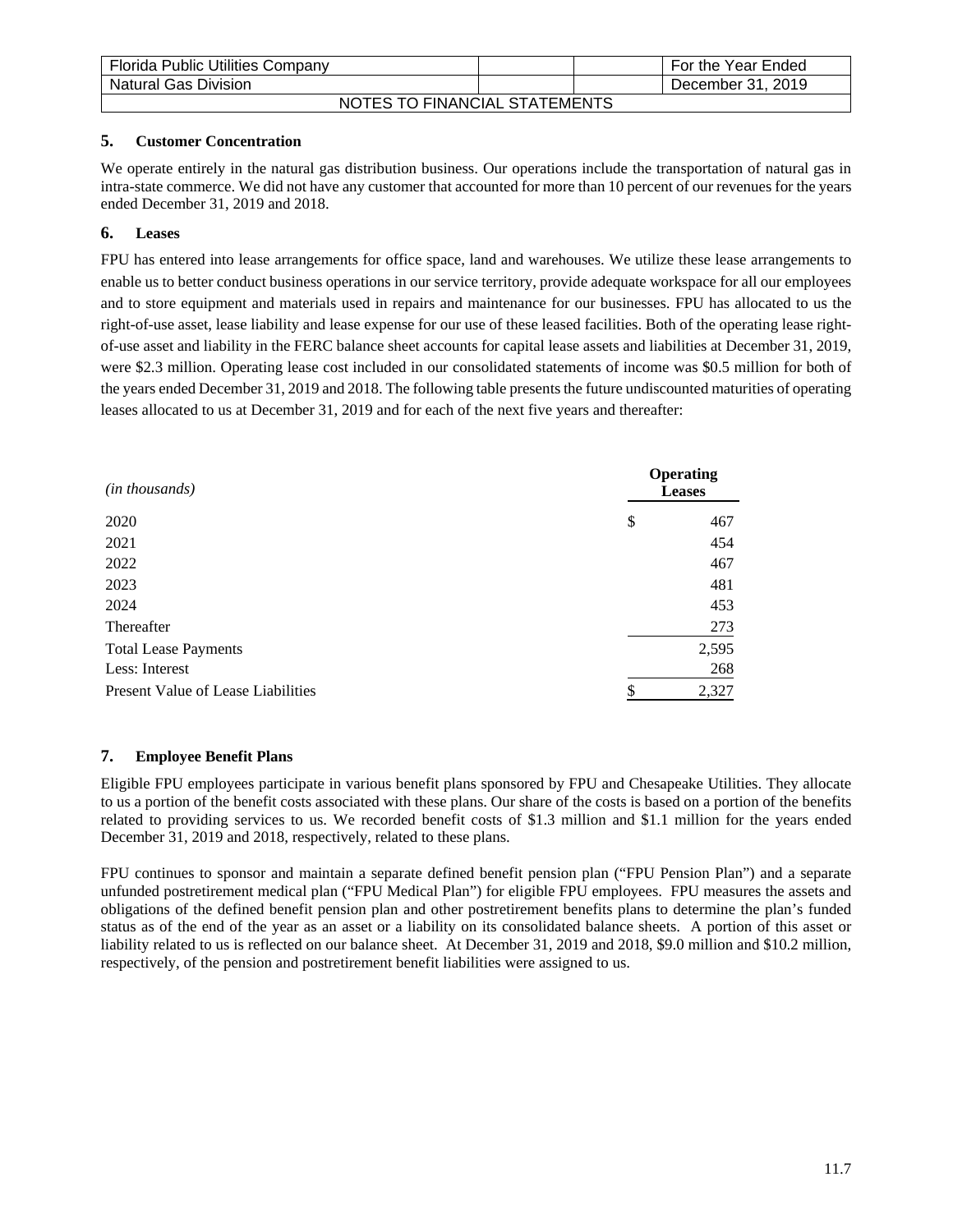| <b>Florida Public Utilities Company</b> |  |  | For the Year Ended |  |  |  |
|-----------------------------------------|--|--|--------------------|--|--|--|
| <b>Natural Gas Division</b>             |  |  | December 31, 2019  |  |  |  |
| NOTES TO FINANCIAL STATEMENTS           |  |  |                    |  |  |  |

#### Defined Benefit Pension Plan

The following schedule sets forth the funded status at December 31, 2019 and 2018 and the net periodic cost for the years ended December 31, 2019 and 2018 for the FPU Pension Plan:

|                                               | As of December 31, |                                           |    |          |  |
|-----------------------------------------------|--------------------|-------------------------------------------|----|----------|--|
|                                               |                    | 2019                                      |    | 2018     |  |
| $(in$ thousands)                              |                    |                                           |    |          |  |
| Change in benefit obligation:                 |                    |                                           |    |          |  |
| Benefit obligation — beginning of year        | \$                 | 59,377                                    | \$ | 64,664   |  |
| Interest cost                                 |                    | 2,452                                     |    | 2,339    |  |
| Actuarial (gain) loss                         |                    | 6,508                                     |    | (4,739)  |  |
| Benefits paid                                 |                    | (3,033)                                   |    | (2,887)  |  |
| Benefit obligation — end of year              |                    | 65,304                                    |    | 59,377   |  |
| Change in plan assets:                        |                    |                                           |    |          |  |
| Fair value of plan assets — beginning of year |                    | 43,601                                    |    | 48,396   |  |
| Actual return on plan assets                  |                    | 7,978                                     |    | (3,113)  |  |
| <b>Employer contributions</b>                 |                    | 1,157                                     |    | 1,205    |  |
| Benefits paid                                 |                    | (3,033)                                   |    | (2,887)  |  |
| Fair value of plan assets — end of year       |                    | 49,703                                    |    | 43,601   |  |
| <b>Reconciliation:</b>                        |                    |                                           |    |          |  |
| <b>Funded status</b>                          |                    | (15,601)                                  |    | (15,776) |  |
| <b>Accrued pension cost</b>                   | \$                 | (15,601)                                  | \$ | (15,776) |  |
| <b>Assumptions:</b>                           |                    |                                           |    |          |  |
| Discount rate                                 |                    | 3.25%                                     |    | 4.25%    |  |
| Expected return on plan assets                |                    | 6.50%                                     |    | 6.50%    |  |
|                                               |                    | <b>For the Year Ended</b><br>December 31, |    |          |  |
|                                               |                    | 2019                                      |    | 2018     |  |

| $(in$ thousands)<br>Components of net periodic pension cost: |             |     |         |
|--------------------------------------------------------------|-------------|-----|---------|
| Interest cost                                                | \$<br>2,452 | -S  | 2,339   |
| Expected return on assets                                    | (2,770)     |     | (3,091) |
| Amortization of actuarial loss                               | 505         |     | 404     |
| Net periodic pension cost                                    | 187         |     | (348)   |
| Amortization of pre-merger regulatory asset                  | 543         |     | 761     |
| Total periodic cost                                          | 730         | \$. | 413     |
| <b>Assumptions:</b>                                          |             |     |         |
| Discount rate                                                | 4.25%       |     | 3.75%   |
| Expected return on plan assets                               | $6.50\%$    |     | 6.50%   |

Included in the net periodic costs for the FPU Pension Plan is continued amortization of FPU's pension regulatory asset, which represents the portion attributable to FPU's regulated operations for the changes in funded status that occurred, but were not recognized as part of net periodic cost, prior to the merger with Chesapeake Utilities in October 2009. This was previously deferred as a regulatory asset to be recovered through rates pursuant to an order by the FPSC. At December 31, 2019, this regulatory asset was fully amortized. Excluding the service cost component, the other components of the net periodic costs have been recorded or reclassified to other expense, net of tax, in the consolidated statements of income.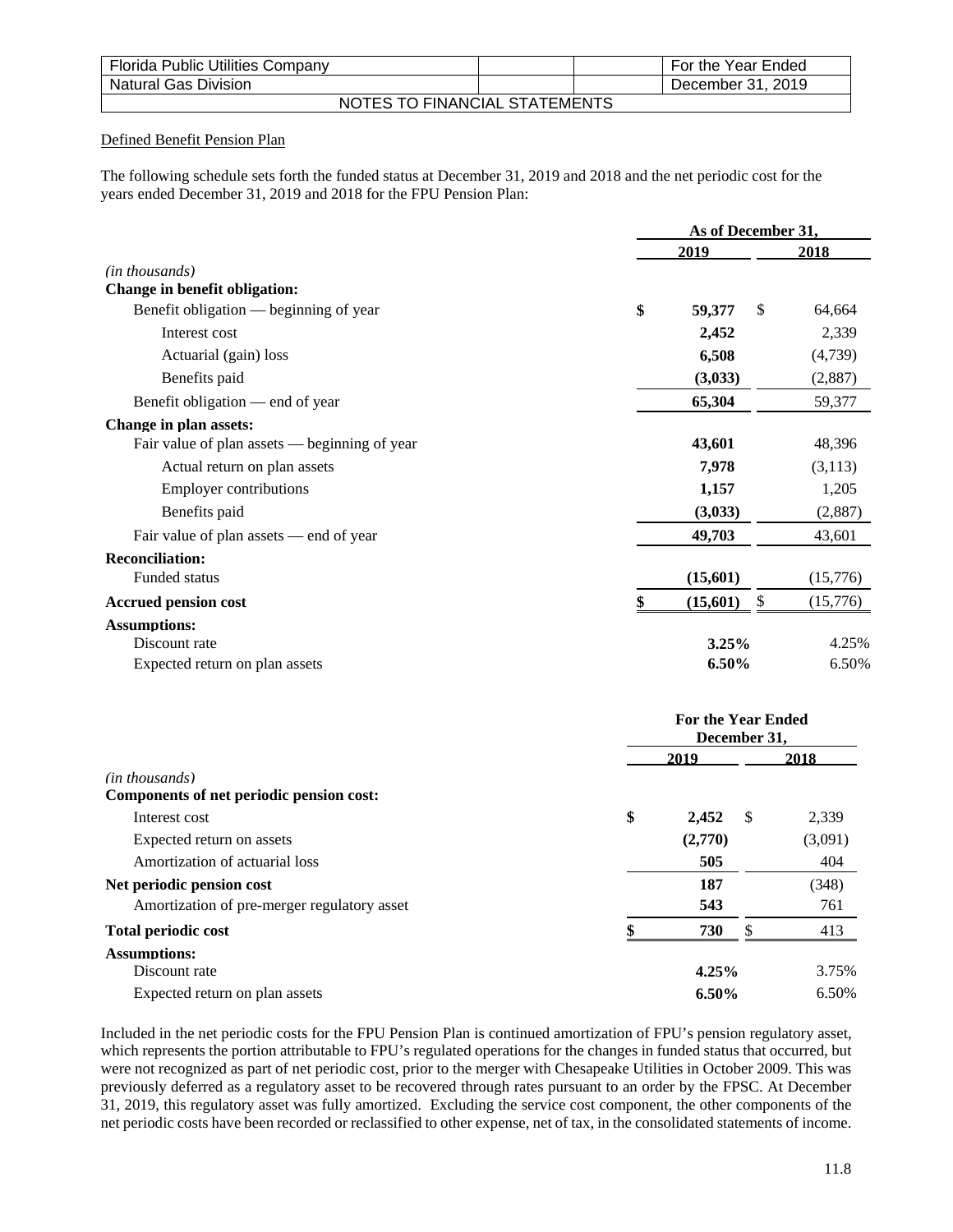| <b>Florida Public Utilities Company</b> |  |  | For the Year Ended |  |  |  |
|-----------------------------------------|--|--|--------------------|--|--|--|
| <b>Natural Gas Division</b>             |  |  | December 31, 2019  |  |  |  |
| NOTES TO FINANCIAL STATEMENTS           |  |  |                    |  |  |  |

FPU's funding policy provides that payments to the trustee shall be equal to at least the minimum funding requirements of the Employee Retirement Income Security Act of 1974.

The following schedule summarizes the assets of the FPU Pension Plan, by investment type, at December 31, 2019 and 2018:

| <b>Asset Category</b> | As of December 31, |      |
|-----------------------|--------------------|------|
|                       | 2019               | 2018 |
| Equity securities     | 53%                | 50%  |
| Debt securities       | 37%                | 41%  |
| Other                 | 10%                | 9%   |
| Total                 | 100%               | 100% |

The investment policy for the FPU Pension Plan is designed to provide the capital assets necessary to meet the financial obligations of the plan. The investment goals and objectives are to achieve investment returns that, together with contributions, will provide funds adequate to pay promised benefits to present and future beneficiaries of the plan, earn a competitive return to increasingly fund a large portion of the plan's retirement liabilities, minimize pension expense and cumulative contributions resulting from liability measurement and asset performance, and maintain the appropriate mix of investments to reduce the risk of large losses over the expected remaining life of each plan.

The following allocation range of asset classes is intended to produce a rate of return sufficient to meet the FPU Pension Plan's goals and objectives:

| <b>Asset Allocation Strategy</b> |  |
|----------------------------------|--|
|                                  |  |

| <b>Asset Class</b>                                                          | <b>Minimum</b><br><b>Allocation</b><br><b>Percentage</b> | <b>Maximum</b><br><b>Allocation</b><br><b>Percentage</b> |
|-----------------------------------------------------------------------------|----------------------------------------------------------|----------------------------------------------------------|
| Domestic Equities (Large Cap, Mid Cap and Small Cap)                        | 14%                                                      | 32%                                                      |
| Foreign Equities (Developed and Emerging Markets)                           | 13%                                                      | 25%                                                      |
| Fixed Income (Inflation Bond and Taxable Fixed)                             | 26%                                                      | 40%                                                      |
| Alternative Strategies (Long/Short Equity and Hedge Fund of Funds)          | 6%                                                       | 14%                                                      |
| Diversifying Assets (High Yield Fixed Income, Commodities, and Real Estate) | 7%                                                       | 19%                                                      |
| Cash                                                                        | $0\%$                                                    | 5%                                                       |

Due to periodic contributions and different asset classes producing varying returns, the actual asset values may temporarily move outside of the intended ranges. The investments are monitored on a quarterly basis, at a minimum, for asset allocation and performance.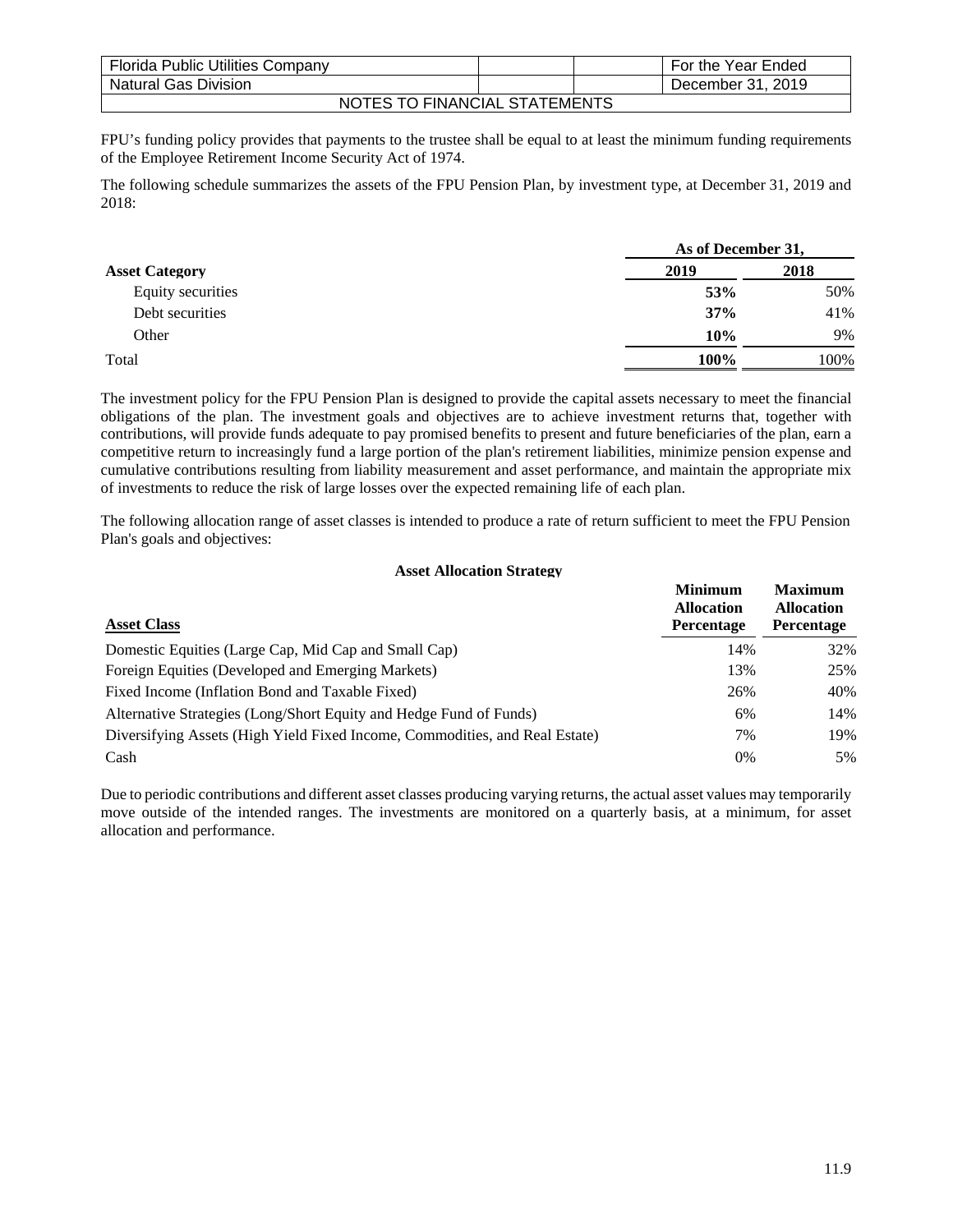| <b>Florida Public Utilities Company</b> |  |  | For the Year Ended |  |  |  |
|-----------------------------------------|--|--|--------------------|--|--|--|
| Natural Gas Division                    |  |  | December 31, 2019  |  |  |  |
| NOTES TO FINANCIAL STATEMENTS           |  |  |                    |  |  |  |

|                                                        |    |                   |    |                          |    |                | <b>Fair Value Measurement Hierarchy</b> |     |                   |                              |    |         |              |  |  |  |
|--------------------------------------------------------|----|-------------------|----|--------------------------|----|----------------|-----------------------------------------|-----|-------------------|------------------------------|----|---------|--------------|--|--|--|
|                                                        |    | December 31, 2019 |    |                          |    |                |                                         |     | December 31, 2018 |                              |    |         |              |  |  |  |
| <b>Asset Category</b>                                  |    | Level 1           |    | Level 2                  |    | Level 3        | <b>Total</b>                            |     | Level 1           | Level 2                      |    | Level 3 | <b>Total</b> |  |  |  |
| (in thousands)                                         |    |                   |    |                          |    |                |                                         |     |                   |                              |    |         |              |  |  |  |
| Mutual Funds - Equity securities                       |    |                   |    |                          |    |                |                                         |     |                   |                              |    |         |              |  |  |  |
| U.S. Large Cap <sup>(1)</sup>                          | \$ | 3,553             | \$ |                          | \$ |                | 3,553<br>\$                             | \$  | 2,853             | \$                           | \$ |         | \$2,853      |  |  |  |
| U.S. Mid Cap $^{(1)}$                                  |    | 1,604             |    |                          |    |                | 1,604                                   |     | 1,221             |                              |    |         | 1,221        |  |  |  |
| U.S. Small Cap <sup>(1)</sup>                          |    | 726               |    |                          |    |                | 726                                     |     | 579               |                              |    |         | 579          |  |  |  |
| International <sup>(2)</sup>                           |    | 9,855             |    |                          |    |                | 9,855                                   |     | 7,702             |                              |    |         | 7,702        |  |  |  |
| Alternative Strategies <sup>(3)</sup>                  |    | 4,739             |    |                          |    |                | 4,739                                   |     | 4,799             |                              |    |         | 4,799        |  |  |  |
|                                                        |    | 20,477            |    | $\blacksquare$           |    | $\blacksquare$ | 20,477                                  |     | 17,154            |                              |    |         | 17,154       |  |  |  |
| Mutual Funds - Debt securities                         |    |                   |    |                          |    |                |                                         |     |                   |                              |    |         |              |  |  |  |
| Fixed income <sup>(4)</sup>                            |    | 15,938            |    |                          |    |                | 15,938                                  |     | 15,554            |                              |    |         | 15,554       |  |  |  |
| High Yield $(4)$                                       |    | 2,476             |    |                          |    |                | 2,476                                   |     | 2,350             |                              |    |         | 2,350        |  |  |  |
|                                                        |    | 18,414            |    | $\blacksquare$           |    | $\blacksquare$ | 18,414                                  |     | 17,904            |                              |    |         | 17,904       |  |  |  |
| Mutual Funds - Other                                   |    |                   |    |                          |    |                |                                         |     |                   |                              |    |         |              |  |  |  |
| Commodities <sup>(5)</sup>                             |    | 1,708             |    |                          |    |                | 1,708                                   |     | 1,596             |                              |    |         | 1,596        |  |  |  |
| Real Estate <sup>(6)</sup>                             |    | 2,288             |    |                          |    |                | 2,288                                   |     | 1,851             |                              |    |         | 1,851        |  |  |  |
| Guaranteed deposit <sup>(7)</sup>                      |    |                   |    |                          |    | 759            | 759                                     |     |                   |                              |    | 433     | 433          |  |  |  |
|                                                        |    | 3,996             |    | $\overline{\phantom{0}}$ |    | 759            | 4,755                                   |     | 3,447             | $\qquad \qquad \blacksquare$ |    | 433     | 3,880        |  |  |  |
| <b>Total Pension Plan Assets</b>                       |    | 42,887            | \$ |                          | \$ | 759            | \$43,646                                | \$. | 38,505            | \$                           |    | 433     | \$38,938     |  |  |  |
| Investments Measured at net asset value <sup>(8)</sup> |    |                   |    |                          |    |                | 6,057                                   |     |                   |                              |    |         | 4,663        |  |  |  |
| <b>Total Pension Plan Assets</b>                       |    |                   |    |                          |    |                | \$49,703                                |     |                   |                              |    |         | \$43,601     |  |  |  |

At December 31, 2019 and 2018, the assets of the FPU Pension Plan were comprised of the following investments:

(1) Includes funds that invest primarily in United States common stocks.<br>
(2) Includes funds that invest primarily in foreign equities and emerging markets equities.<br>
(3) Includes funds that actively invest in both equity

that provide long-term capital appreciation. The funds may invest in debt securities below investment grade.<br>
(4) Includes funds that invest in investment grade and fixed income securities.<br>
(5) Includes funds that invest

<sup>(8)</sup> Certain investments that were measured at net asset value per share have not been classified in the fair value hierarchy. These amounts are presented to reconcile to total pension plan assets.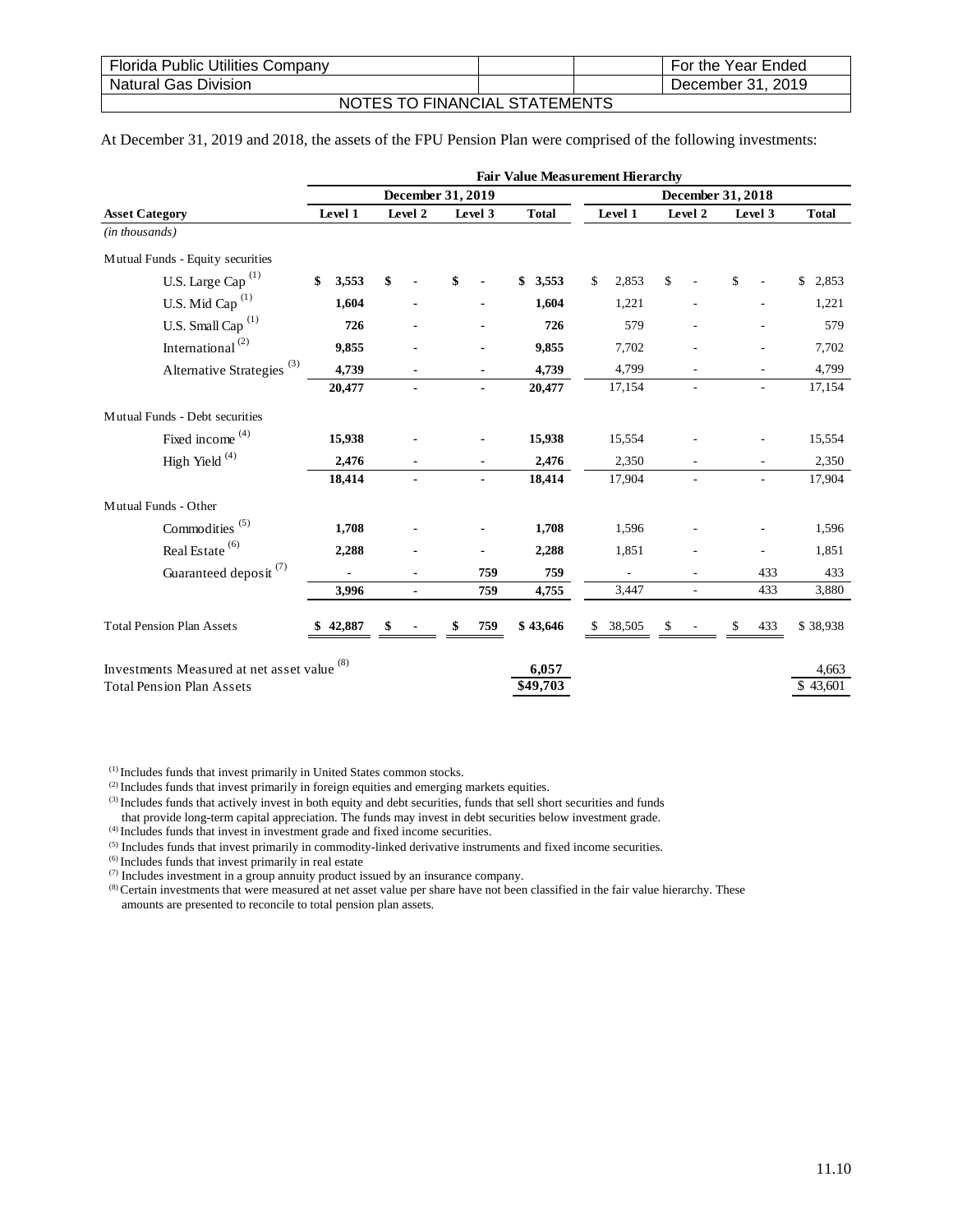| <b>Florida Public Utilities Company</b> |  |  | For the Year Ended |  |  |  |
|-----------------------------------------|--|--|--------------------|--|--|--|
| Natural Gas Division                    |  |  | December 31, 2019  |  |  |  |
| NOTES TO FINANCIAL STATEMENTS           |  |  |                    |  |  |  |

At December 31, 2019 and 2018, all of the investments were classified under the same fair value measurement hierarchy (Level 1 through Level 3). Level 1 investments are recorded at fair value based on unadjusted quoted prices in active markets for identical investments. The Level 3 investments are recorded at fair value based on the contract value of annuity products underlining guaranteed deposit accounts, which was calculated using discounted cash flow models. The contract value of these products represented deposits made to the contract, plus earnings at guaranteed crediting rates, less withdrawals and fees.

The following table sets forth the summary of the changes in the fair value of Level 3 investments for the FPU Pension Plan for the years ended December 31, 2019 and 2018:

|                                                       | For the Year Ended December 31, |         |         |  |  |  |
|-------------------------------------------------------|---------------------------------|---------|---------|--|--|--|
|                                                       |                                 | 2019    | 2018    |  |  |  |
| ( <i>in thousands</i> )<br>Balance, beginning of year | \$                              | 433 $$$ | 274     |  |  |  |
| Purchases                                             |                                 | 1,157   | 1,206   |  |  |  |
| Transfers in                                          |                                 | 2,530   | 2,188   |  |  |  |
| <b>Disbursements</b>                                  |                                 | (3,401) | (3,248) |  |  |  |
| Investment income                                     |                                 | 40      | 13      |  |  |  |
| Balance, end of year                                  |                                 | 759     | 433     |  |  |  |

#### Other Postretirement Benefits Plan

The following sets forth the funded status of the FPU Medical Plan at December 31, 2019 and 2018 and the net periodic cost for the years ended December 31, 2019 and 2018:

|                                               | As of December 31, |         |      |         |
|-----------------------------------------------|--------------------|---------|------|---------|
|                                               |                    | 2019    | 2018 |         |
| ( <i>in thousands</i> )                       |                    |         |      |         |
| Change in benefit obligation:                 |                    |         |      |         |
| Benefit obligation — beginning of year        | \$                 | 1,187   | \$   | 1,287   |
| Interest cost                                 |                    | 48      |      | 47      |
| Plan participants contributions               |                    | 38      |      | 41      |
| Actuarial gain                                |                    | 47      |      | (89)    |
| Benefits paid                                 |                    | (96)    |      | (99)    |
| Benefit obligation — end of year              |                    | 1,224   |      | 1,187   |
| Change in plan assets:                        |                    |         |      |         |
| Fair value of plan assets — beginning of year |                    |         |      |         |
| Employer contributions $(1)$                  |                    | 58      |      | 58      |
| Plan participants contributions               |                    | 38      |      | 41      |
| Benefits paid                                 |                    | (96)    |      | (99)    |
| Fair value of plan assets — end of year       |                    |         |      |         |
| <b>Reconciliation:</b>                        |                    |         |      |         |
| Funded status                                 |                    | (1,224) |      | (1,187) |
| <b>Accrued postretirement cost</b>            |                    | (1,224) | \$   | (1,187) |
| <b>Assumptions:</b>                           |                    |         |      |         |
| Discount rate                                 |                    | 3.25%   |      | 4.25%   |

(1) The FPU Medical Plan did not receive a significant Medicare part-D subsidy for the post-merger period.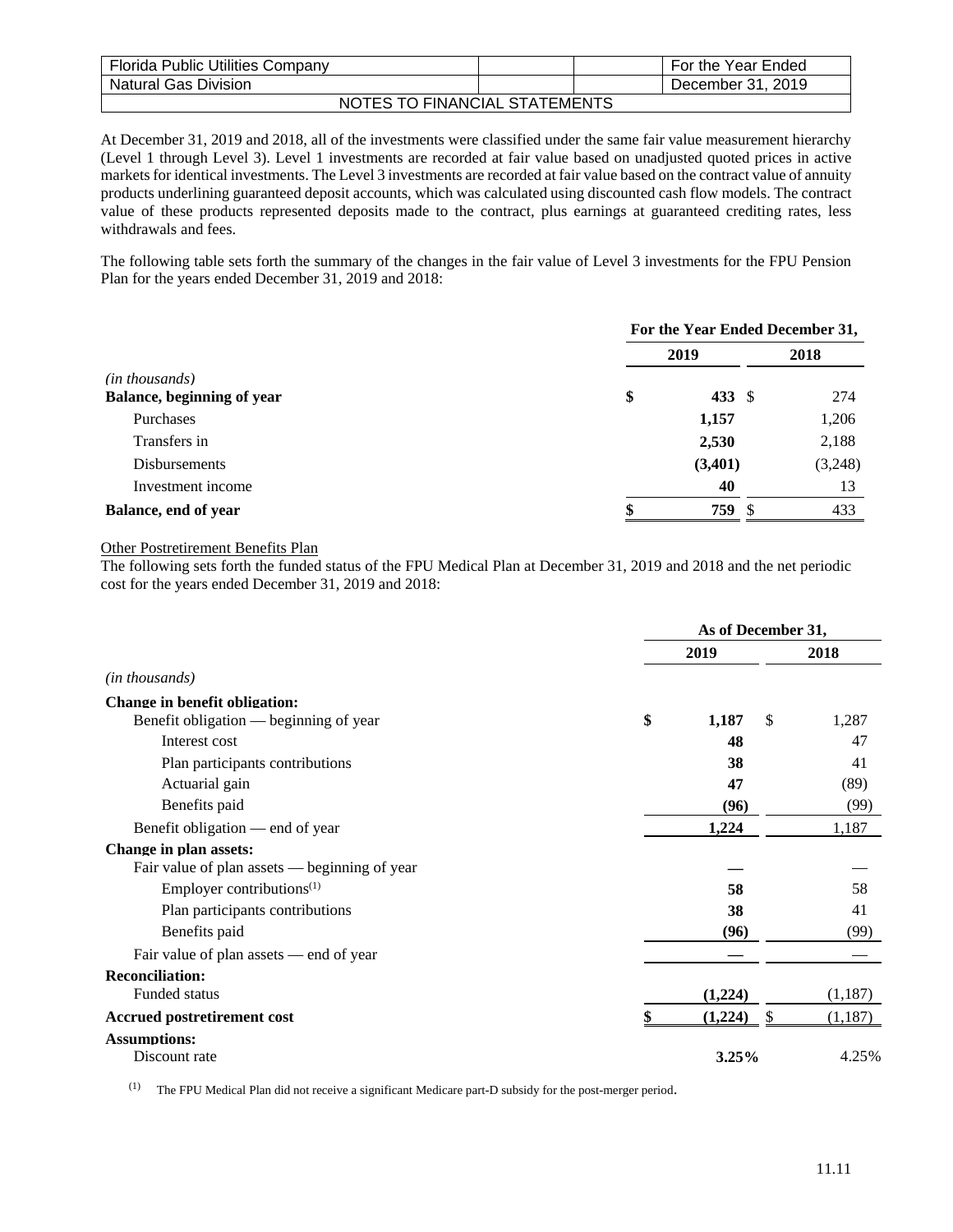| <b>Florida Public Utilities Company</b> |  |  | For the Year Ended |  |
|-----------------------------------------|--|--|--------------------|--|
| Natural Gas Division                    |  |  | December 31, 2019  |  |
| NOTES TO FINANCIAL STATEMENTS           |  |  |                    |  |

Net periodic postretirement benefit costs for the FPU Medical Plan for 2019 and 2018 include the following components:

|                                                       | For the Year Ended | December 31, |       |
|-------------------------------------------------------|--------------------|--------------|-------|
|                                                       | 2019               |              | 2018  |
| $(in$ thousands)<br>Net periodic cost – interest cost | \$<br>48           | -S           | 47    |
| Amortization of pre-merger regulatory asset           | 8                  |              | 8     |
| Total periodic cost $^{(1)}$                          | 56                 |              | 55    |
| <b>Assumptions</b><br>Discount rate                   | 4.25%              |              | 3.75% |

The following table presents the amounts not yet reflected in net periodic benefit cost and included in accumulated other comprehensive income/loss or as a regulatory asset as of December 31, 2019:

|                                                              | <b>FPU</b>             |      | <b>FPU</b>             |              |
|--------------------------------------------------------------|------------------------|------|------------------------|--------------|
| <i>(in thousands)</i>                                        | <b>Pension</b><br>Plan |      | <b>Medical</b><br>Plan | <b>Total</b> |
| Net loss (gain)                                              | 19,339                 | - \$ | $(32)$ \$              | 19,307       |
| Accumulated other comprehensive loss (gain) pre-tax $^{(1)}$ | 3,674 $\frac{1}{2}$    |      | $(6)$ \$               | 3,668        |
| Post-merger regulatory asset                                 | 15,665                 |      | (26)                   | 15,639       |
| Subtotal                                                     | 19,339                 |      | (32)                   | 19,307       |
| Pre-merger regulatory asset                                  | ---                    |      | 6                      | 6            |
| Total unrecognized cost                                      | 19,339                 | -S   | $(26)$ \$              | 19,313       |

(1) The total amount of accumulated other comprehensive loss recorded in FPU's consolidated balance sheet as of December 31, 2019 is net of income tax benefits of \$0.9 million.

#### **Assumptions**

The assumptions used for the discount rate to calculate the benefit obligations of all the FPU plans were based on the interest rates of high-quality bonds in 2019, considering the expected lives of each of the plans. In determining the average expected return on plan assets for the FPU Pension Plan, various factors, such as historical long-term return experience, investment policy and current and expected allocation, were considered. Since the FPU Pension Plan is frozen with respect to additional years of service and compensation, the rate of assumed compensation increases is not applicable.

The health care inflation rate for 2019 used to calculate the benefit obligation is 5.0 percent for the FPU Medical Plan.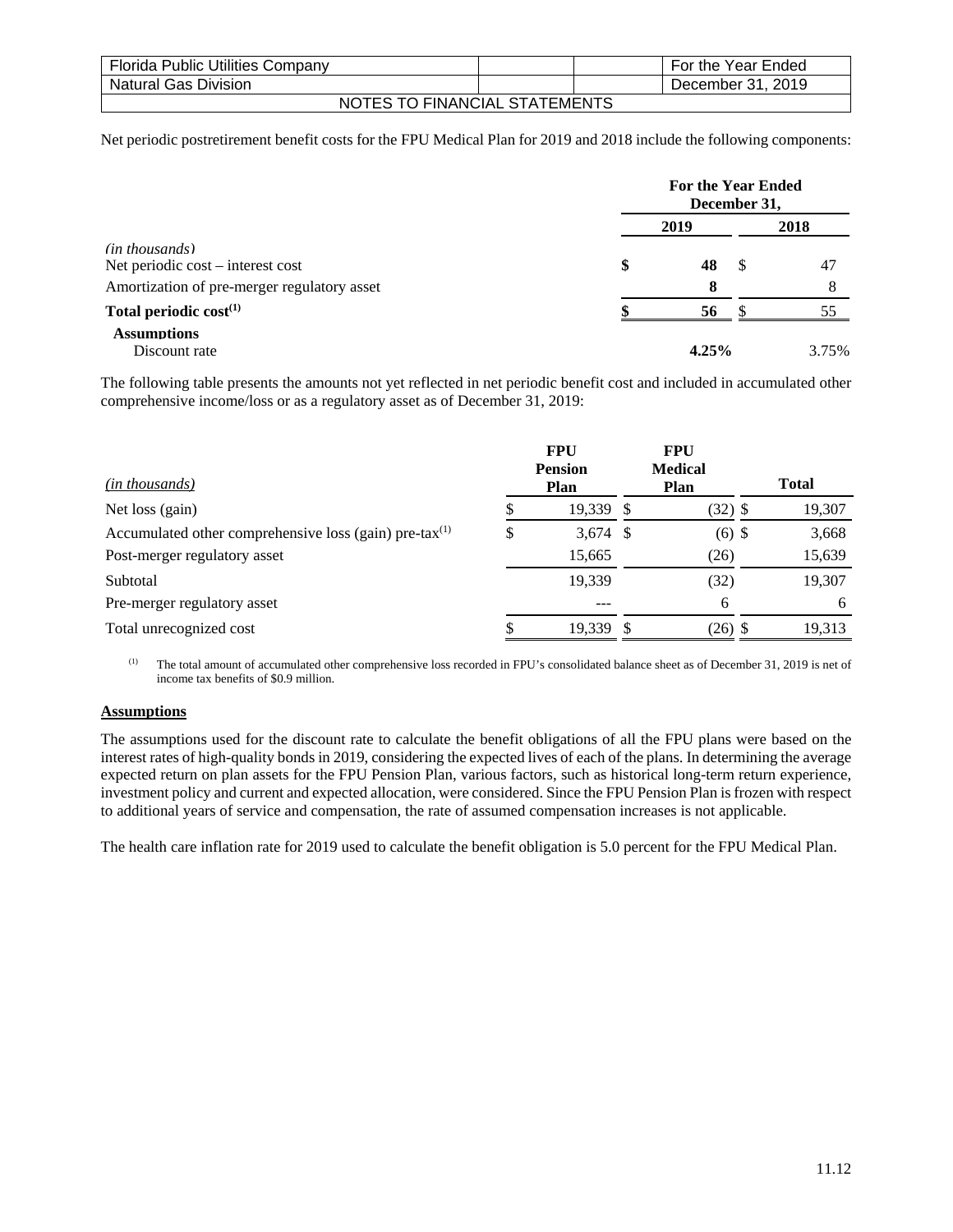| <b>Florida Public Utilities Company</b> |  |  | For the Year Ended |  |
|-----------------------------------------|--|--|--------------------|--|
| <b>Natural Gas Division</b>             |  |  | December 31, 2019  |  |
| NOTES TO FINANCIAL STATEMENTS           |  |  |                    |  |

#### Estimated Future Benefit Payments

In 2020, FPU expects to contribute \$3.2 million and \$0.1 million to the FPU Pension Plan and FPU Medical Plan, respectively. The schedule below shows the estimated future benefit payments for each of the plans previously described:

|                         | <b>FPU</b><br><b>Pension</b><br>$Plan^{(1)}$ | <b>FPU</b><br><b>Medical</b><br>Plan <sup>(2)</sup> |
|-------------------------|----------------------------------------------|-----------------------------------------------------|
| ( <i>in thousands</i> ) |                                              |                                                     |
| 2020                    | \$<br>$3,281$ \$                             | 86                                                  |
| 2021                    | \$<br>3,348 \$                               | 90                                                  |
| 2022                    | \$<br>$3,424$ \$                             | 91                                                  |
| 2023                    | \$<br>3,498 \$                               | 79                                                  |
| 2024                    | \$<br>3,549 \$                               | 80                                                  |
| Years 2025 through 2029 | \$<br>18,429 \$                              | 389                                                 |

(1) The pension plan is funded; therefore, benefit payments are expected to be paid out of the plan assets.<br>  $\frac{1}{2}$  Bangfit payments are expected to be paid out of EPU's general funds

Benefit payments are expected to be paid out of FPU's general funds.

#### Retirement Savings Plan

We offer the Chesapeake Utilities 401(k) Retirement Savings Plan to all eligible employees who have completed three months of service, except for employees represented by a collective bargaining agreement that does not specifically provide for participation in the plan, non-resident aliens with no U.S. source income and individuals classified as consultants, independent contractors or leased employees. Chesapeake Utilities matches 100 percent of eligible participants' pre-tax contributions to the Chesapeake Utilities 401(k) Retirement Savings Plan up to a maximum of six percent of eligible compensation. The employer matching contribution is made in cash and is invested based on a participant's investment directions. In addition, Chesapeake Utilities may make a discretionary supplemental contribution to participants in the plan, without regard to whether or not they make pre-tax contributions. Any supplemental employer contribution is generally made in Chesapeake Utilities' common stock. With respect to the employer match and supplemental employer contribution, employees are 100 percent vested after two years of service or upon reaching 55 years of age while still employed by Chesapeake Utilities. Employees with one year of service are 20 percent vested and will become 100 percent vested after two years of service. Employees who do not make an election to contribute or do not opt out of the Chesapeake Utilities 401(k) Retirement Savings Plan will be automatically enrolled at a deferral rate of three percent, and the automatic deferral rate will increase by one percent per year up to a maximum of ten percent. All contributions and matched funds can be invested among the mutual funds available for investment. Our contributions to the Chesapeake Utilities 401(k) Retirement Savings Plan net of a portion capitalized, totaled \$0.5 million for both years ended December 31, 2019 and 2018.

Chesapeake Utilities' executive officers and directors are eligible to participate in the Chesapeake Utilities Corporation Non-Qualified Deferred Compensation Plan. Executive officers can defer up to 80 percent of their base compensation, cash bonuses or any amount of their stock bonuses (net of required withholdings). Executive officers may receive a matching contribution on their cash compensation deferrals up to six percent of their compensation, provided it does not duplicate a match they receive in the Chesapeake Utilities 401(k) Retirement Savings Plan. For each of the years ended December 31, 2019 and 2018, the amounts matched to FPU's participants in this plan, who are our employees were immaterial.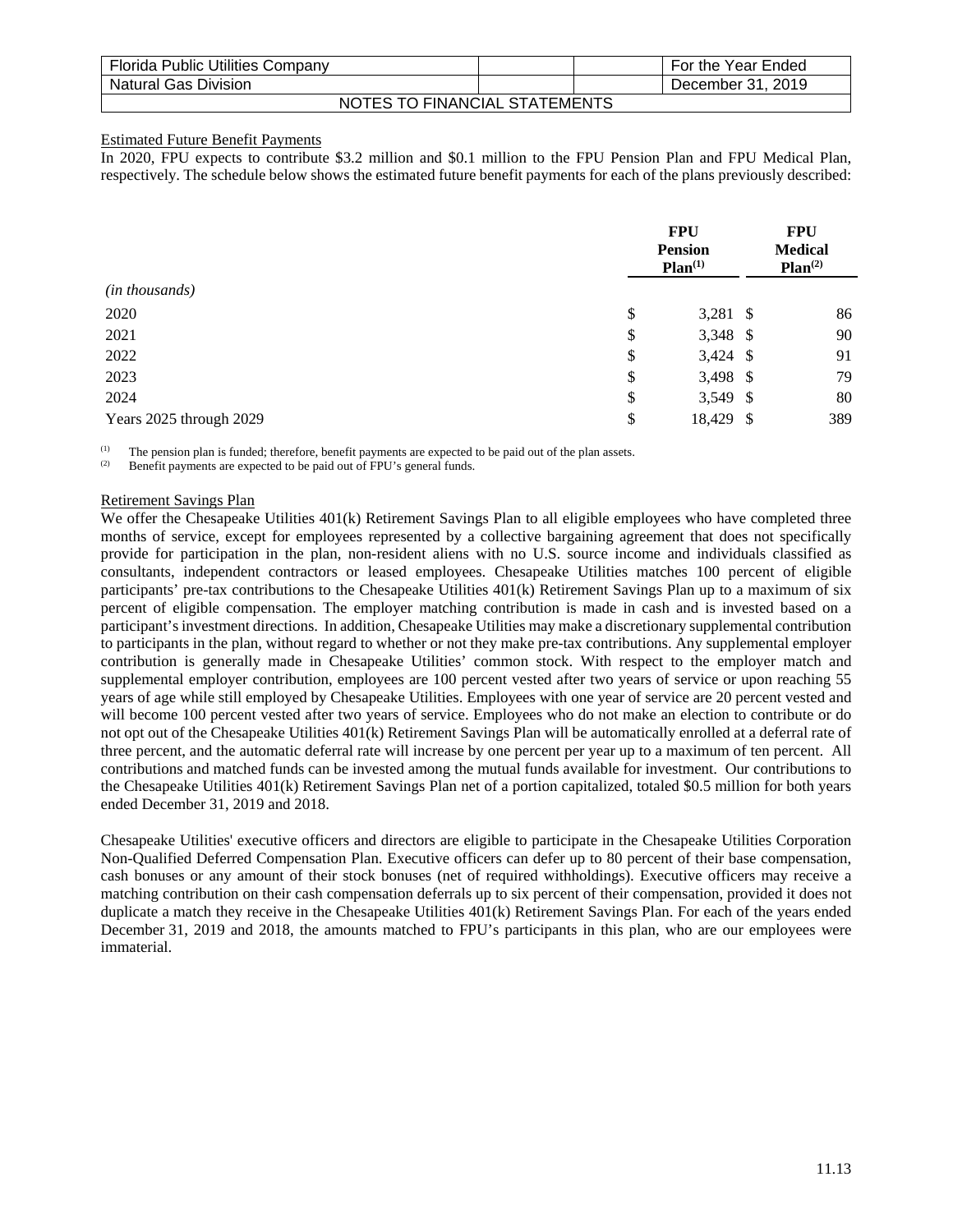| <b>Florida Public Utilities Company</b> |  |  | For the Year Ended |  |
|-----------------------------------------|--|--|--------------------|--|
| Natural Gas Division                    |  |  | December 31, 2019  |  |
| NOTES TO FINANCIAL STATEMENTS           |  |  |                    |  |

#### **8. Share-Based Compensation**

One of our executives has been granted share-based awards through Chesapeake Utilities' Stock Incentive Compensation Plan ("SICP"). We record these share-based awards as compensation costs over the respective service period for which services are received in exchange for an award of equity or equity-based compensation. The compensation cost is based primarily on the fair value of shares awarded, using the estimated fair value of each share on the date it was granted and the number of shares to be issued at the end of the service period.

These awards are based on multi-year performance plans, which are earned based upon the successful achievement of long-term goals, growth and financial results, which comprised both market-based and performance-based conditions or targets. The fair value of each share of stock tied to a performance-based condition or target is equal to the market price of Chesapeake Utilities common stock on the date of the grant. For the market-based conditions, we used the Black-Scholes pricing model to estimate the fair value of each share of market-based award granted.

For the year ended December 31, 2019, we were allocated \$0.1 million in total compensation expense related primarily to the FPU officer that participates in Chesapeake Utilities' share-based compensation plan. The amount allocated to us for the year ended December 31, 2018, was immaterial.

The weighted average grant-date fair value of Chesapeake Utilities SICP awards granted during 2019 and 2018 was \$92.74 and \$67.76, respectively. The intrinsic value of these awards was \$0.9 million and \$1.4 million for 2019 and 2018, respectively. At December 31, 2019, there was \$0.4 million of unrecognized compensation cost related to these awards, which is expected to be recognized during 2020 and 2021, assuming certain performance levels are achieved.

#### **9. Rates and Other Regulatory Activities**

*Effect of the TCJA on customers:* In February 2018, the FPSC opened dockets to consider the impacts associated with the TCJA. In May 2018, we filed petitions and supporting testimony regarding the disposition of the related impacts of the TCJA. Hearings on this matter took place in November 2018, The FPSC approved staff's recommendations on February 5, 2019. Final orders were issued on February 25, 2019, and became final after a 30-day appeal period. The order stated that: (1) the net ADIT liability of \$19.2 million would be amortized and retained by us pursuant to the prescribed schedule; (2) excluding GRIP, tax savings arising from the TCJA rate reduction will be retained by us; and (3) tax savings for GRIP for 2018 will be refunded to customers in 2020 through the annual GRIP cost recovery mechanism and future customer GRIP surcharges will be adjusted to reflect tax savings associated with TCJA.

*Natural Gas Depreciation Study:* In March 2019, we filed a petition, with the FPSC, for approval of our consolidated natural gas depreciation rates. The petition was approved by the FPSC at Agenda on October 3, 2019. The new rates were effective retroactive to January 1, 2019.

#### **10. Environmental Commitments and Contingencies**

We are subject to federal, state and local laws and regulations governing environmental quality and pollution control. These laws and regulations require us to remove or remediate at current and former operating sites the effect on the environment of the disposal or release of specified substances.

We have participated in the investigation, assessment or remediation, and have exposures at four former manufactured gas plant ("MGP") sites. Those sites are located in West Palm Beach, Sanford, Key West and Pensacola, Florida.

As of December 31, 2019 and 2018, we had approximately \$8.0 million and \$9.1 million, respectively, in environmental liabilities related to all of the MGP sites, representing our estimate of the future costs associated with those sites. These amounts are reflected in environmental liabilities in the accompanying balance sheets. We have approval to recover up to \$14.0 million of the environmental costs related to all of our MGP sites from insurance and from customers through rates, approximately \$11.9 million of which has been recovered as of December 31, 2019. We had approximately \$2.1 million in regulatory assets for future recovery of environmental costs from our customers.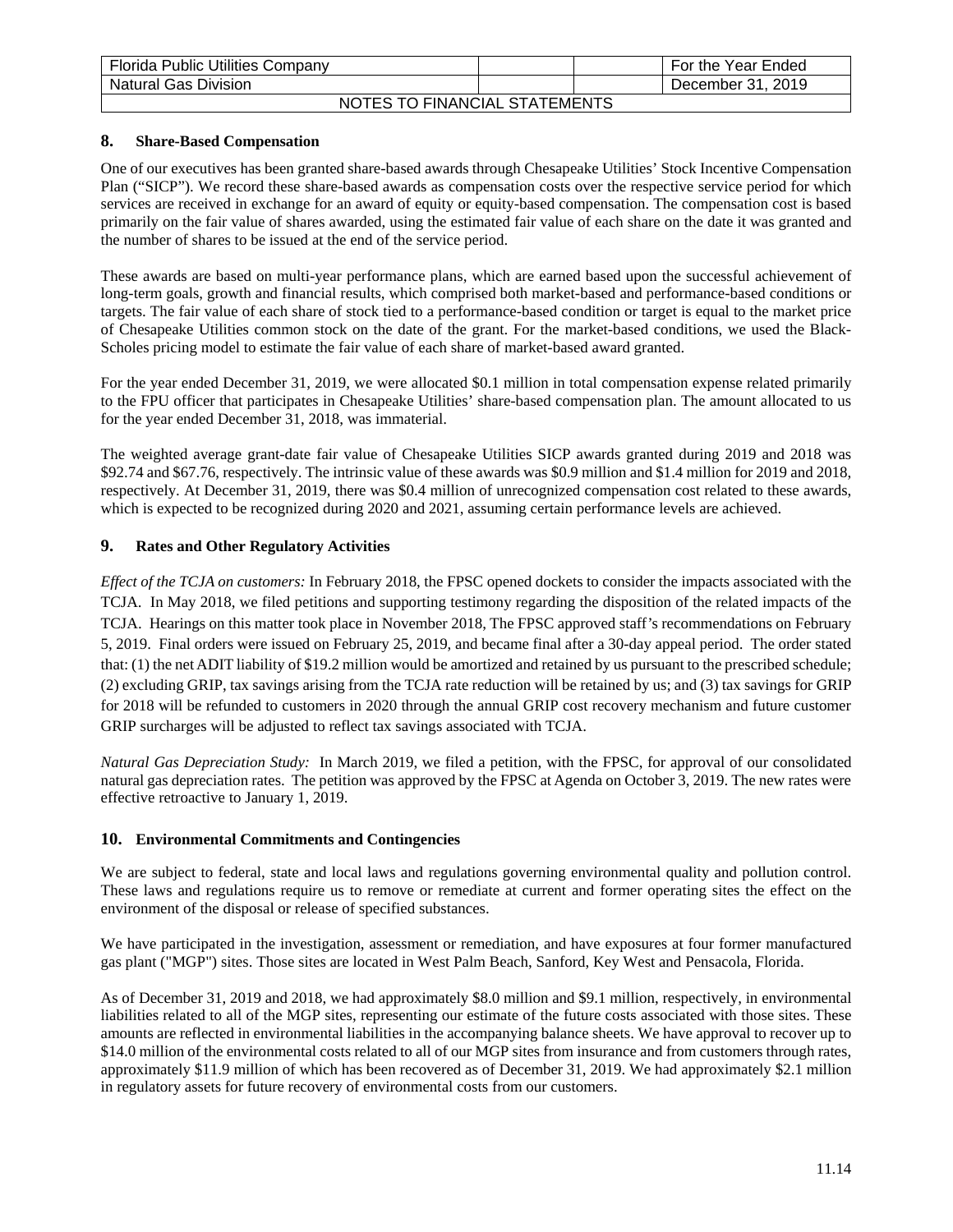| <b>Florida Public Utilities Company</b> |  |  | For the Year Ended |  |  |
|-----------------------------------------|--|--|--------------------|--|--|
| <b>Natural Gas Division</b>             |  |  | December 31, 2019  |  |  |
| NOTES TO FINANCIAL STATEMENTS           |  |  |                    |  |  |

Environmental liabilities for our MGP sites are recorded on an undiscounted basis based on the estimate of future costs provided by independent consultants. We continue to expect that all costs related to environmental remediation and related activities, including any potential future remediation costs for which we do not currently have approval for regulatory recovery, will be recoverable from customers through rates. The following is a summary of our remediation status and estimated costs to implement clean-up of our key MGP sites:

| <b>Jurisdiction</b> | <b>MGP Site</b>        | <b>Status</b>                                                                                                                                                                                                                                                                                                                                | Cost to Clean up                                                                                                                                                                                                          | <b>Recovery</b><br>through<br><b>Rates</b> |
|---------------------|------------------------|----------------------------------------------------------------------------------------------------------------------------------------------------------------------------------------------------------------------------------------------------------------------------------------------------------------------------------------------|---------------------------------------------------------------------------------------------------------------------------------------------------------------------------------------------------------------------------|--------------------------------------------|
| Florida             | <b>West Palm Beach</b> | Remedial actions approved by<br>FDEP have been implemented on<br>the east parcel of the site. We<br>expect to implement similar<br>remedial actions on the site's west<br>parcel in 2020.                                                                                                                                                    | Between \$4.5 million to \$15.4<br>million, including costs<br>associated with the relocation of<br>our operations at this site, and<br>any potential costs associated<br>with future redevelopment of<br>the properties. | Yes                                        |
| Florida             | Sanford                | On March 1, 2018, the EPA<br>approved a "site-wide ready for<br>anticipated use" status, which is the<br>final step before delisting a site.<br>Construction has been completed<br>and restrictive covenants are in<br>place to ensure protection of<br>human health. The only remaining<br>activity is long-term groundwater<br>monitoring. | Our remaining remediation<br>expenses, including attorneys'<br>fees and costs, are anticipated<br>to be immaterial.                                                                                                       | Yes                                        |

#### **11. Other Commitments and Contingencies**

We have entered into contractual commitments to purchase natural gas from various suppliers. The contracts have various expiration dates. The total purchase obligations for natural gas are \$15.0 million for 2020, \$19.4 million for 2021-2022, \$19.2 million for 2023-2024 and \$112.2 million thereafter, with an aggregate total of \$165.8 million.

We are involved in certain other legal actions and claims arising in the normal course of business. We are also involved in certain legal proceedings and administrative proceedings before various governmental agencies concerning rates. In the opinion of management, the ultimate disposition of these proceedings will not have a material effect on our financial position, results of operations or cash flows.

#### **12. Revenue from Contracts with Customers**

#### *Customer Revenue*

We recognize revenue when our performance obligations under contracts with customers have been satisfied, which generally occurs when we have delivered natural gas to customers. We bill customers for both the delivery of natural gas and the related commodity, as our customers are also required to purchase the commodity from us. We consider the delivery of natural gas and the related commodity sale as one performance obligation because the commodity and its delivery are highly interrelated with two-way dependency on one another. Our performance obligation is satisfied over time as natural gas is delivered and consumed by the customer. We recognize revenues based on monthly meter readings, which are based on the quantity of natural gas used and rates approved by the FPSC. We accrue unbilled revenues for natural gas that have been delivered, but not yet billed, at the end of an accounting period, to the extent that billing and delivery do not coincide. We exclude sales taxes and other similar taxes from the transaction price. Typically, our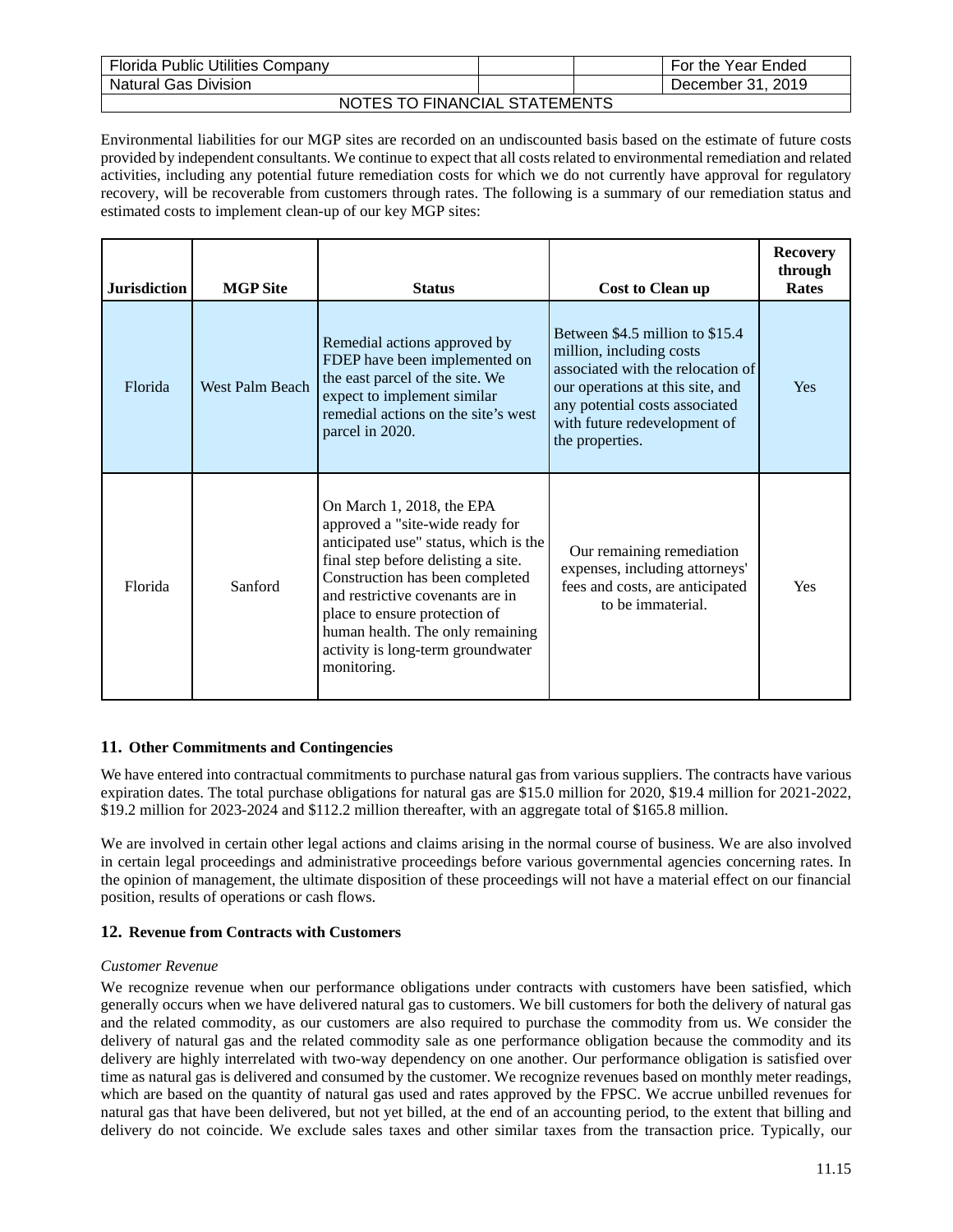| <b>Florida Public Utilities Company</b> |  |  | For the Year Ended |  |
|-----------------------------------------|--|--|--------------------|--|
| Natural Gas Division                    |  |  | December 31, 2019  |  |
| NOTES TO FINANCIAL STATEMENTS           |  |  |                    |  |

customers pay for the goods and/or services we provide in the month following the satisfaction of our performance obligation.

#### *Contract Balances*

The timing of revenue recognition, customer billings and cash collections results in trade receivables, unbilled receivables (contract assets), and customer advances (contract liabilities) in our balance sheets. As of December 31, 2019 and 2018, the balance of our trade receivables, net of provision for uncollectable accounts, was \$7.1 million and \$7.8 million, respectively. As of December 31, 2019 and 2018, there were no material contract assets or liabilities recorded on the Comparative Balance Sheet.

#### *Remaining performance obligations*

We have long-term fixed fee contracts with customers in which revenues are recognized as performance obligations are satisfied over the contract term. Revenue for the remaining performance obligations at December 31, 2019 are expected to be recognized as follows:

|                                     | 2020  | 2021  | 2022  | 2023  | 2024  | 2025 and<br>thereafter |
|-------------------------------------|-------|-------|-------|-------|-------|------------------------|
| ( <i>in thousands</i> )             |       |       |       |       |       |                        |
| Natural gas distribution operations | \$600 | \$220 | \$220 | \$220 | \$220 | \$458                  |

#### *Practical expedients*

For agreements that contain variable consideration, we use the invoice practical expedient method. We determined that the amounts invoiced to customers correspond directly with the value to our customers and our performance to date.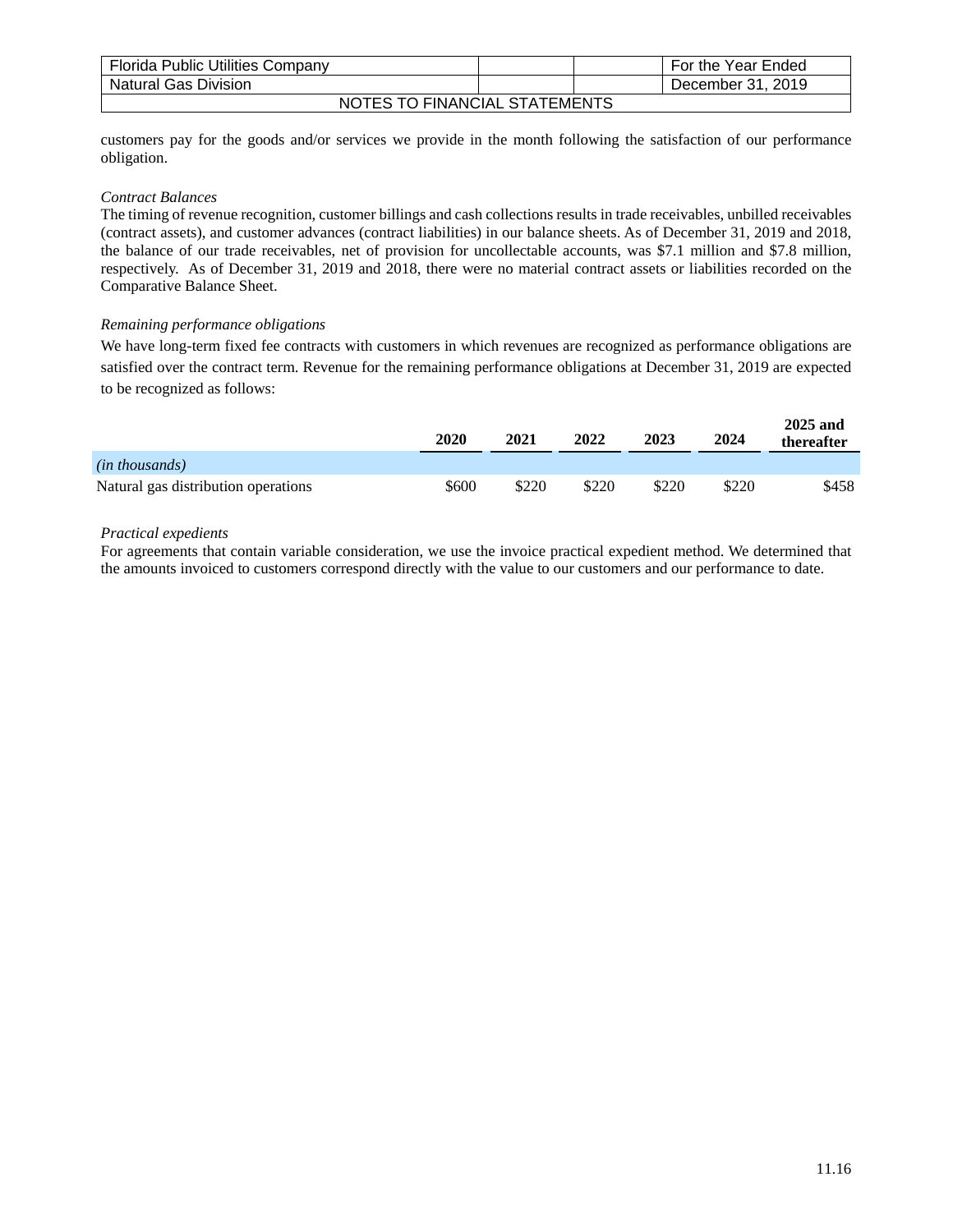Florida Public Utilities Company **For the Year Ended** For the Year Ended Natural Gas Division

December 31, 2019

### **SUMMARY OF UTILITY PLANT AND ACCUMULATED PROVISIONS FOR DEPRECIATION, AMORTIZATION AND DEPLETION**

| Line            | Item                                                            | Total                     | Gas                                       |
|-----------------|-----------------------------------------------------------------|---------------------------|-------------------------------------------|
| No.             | (a)                                                             | (b)                       | (c)                                       |
| 1               | <b>UTILITY PLANT</b>                                            |                           |                                           |
|                 | 2 In Service                                                    |                           |                                           |
| 3               | 101 Plant in Service (Classified)                               | \$<br>318,842,196         | $\boldsymbol{\mathsf{\$}}$<br>318,842,196 |
| $\vert 4 \vert$ | 101.1 Property Under Capital Leases                             | \$<br>2,326,705           | 2,326,705<br>\$                           |
| 5               | 102 Plant Purchased or Sold                                     |                           |                                           |
| 6               | 106 Completed Construction not Classified                       |                           |                                           |
|                 | 103 Experimental Plant Unclassified                             |                           |                                           |
| 8               | 104 Leased to Others                                            |                           |                                           |
| 9               | 105 Held for Future Use                                         |                           |                                           |
| 10 <sup>1</sup> | 114 Acquisition Adjustments                                     | \$<br>48,435,997          | \$<br>48,435,997                          |
| 11              | TOTAL Utility Plant (Total of lines 3 through 10)               | \$<br>369,604,898         | \$<br>369,604,898                         |
| 12              | 107 Construction Work in Progress                               | 2,293,246<br>\$           | 2,293,246<br>\$                           |
|                 | 13 Accum. Provision for Depreciation, Amortization, & Depletion | $(96, 191, 312)$ \$<br>\$ | (96, 191, 312)                            |
| 14              | Net Utility Plant (Total of lines 11 plus 12                    | \$<br>275,706,832         | \$<br>275,706,832                         |
|                 | less line 13)                                                   |                           |                                           |
| 15              | DETAIL OF ACCUMULATED PROVISIONS FOR                            |                           |                                           |
|                 | DEPRECIATION, AMORTIZATION AND DEPLETION                        |                           |                                           |
|                 | 16 In Service:                                                  |                           |                                           |
| 17              | 108 Depreciation                                                | \$<br>77,805,768          | 77,805,768<br>\$                          |
| 18 <sup>l</sup> | 111 Amort. and Depl. of Producing Nat. Gas Land & Land Rights   |                           |                                           |
| 19              | 111 Amort. of Underground Storage Land and Land Rights          |                           |                                           |
| 20              | 119 Amortization of Other Utility Plant                         |                           |                                           |
| 21              | TOTAL in Service (Total of lines 17 through 20)                 | \$<br>77,805,768          | 77,805,768<br>\$                          |
|                 | 22 Leased to Others                                             |                           |                                           |
| 23              | 108 Depreciation                                                |                           |                                           |
| 24              | 111 Amortization and Depletion                                  |                           |                                           |
| 25              | TOTAL Leased to Others (Total of lines 23 and 24)               |                           |                                           |
|                 | 26 Held for Future Use                                          |                           |                                           |
| 27              | 108 Depreciation                                                |                           |                                           |
| 28              | 111 Amortization                                                |                           |                                           |
| 29              | TOTAL Held for Future Use (Enter. Tot. of lines 27 and 28)      |                           |                                           |
|                 | 30 111 Abandonment of Leases (Natural Gas)                      |                           |                                           |
|                 | 31 115 Amortization of Plant Acquisition Adjustment             | \$<br>18,385,544          | \$<br>18,385,544                          |
| 32              | TOTAL Accum. Provisions (Should agree with line 13 above)       |                           |                                           |
|                 | (Total of lines 21, 25, 29, 30, and 31)                         | 96,191,312<br>\$          | 96,191,312<br>\$                          |
|                 |                                                                 |                           |                                           |
|                 |                                                                 |                           |                                           |
|                 |                                                                 |                           |                                           |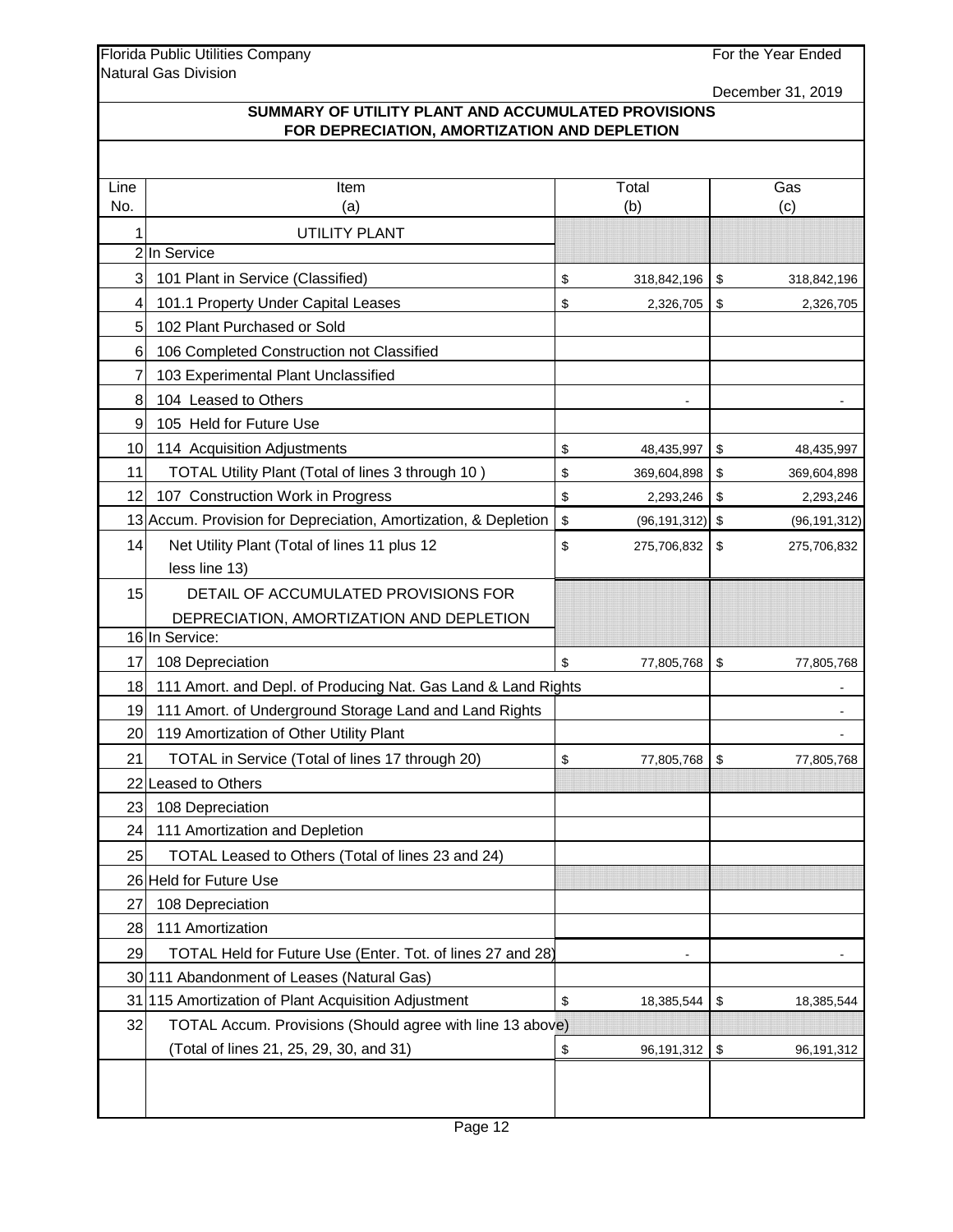|                                                                                                                                                           |        |                  | <b>Annual Status Report</b> |                                              |            |                    |                  |                |
|-----------------------------------------------------------------------------------------------------------------------------------------------------------|--------|------------------|-----------------------------|----------------------------------------------|------------|--------------------|------------------|----------------|
|                                                                                                                                                           |        |                  |                             | <b>Analysis of Plant in Service Accounts</b> |            |                    |                  |                |
|                                                                                                                                                           |        |                  |                             |                                              |            |                    |                  |                |
| Florida Public Utilities Company - Natural Gas Division & Common Plants Allocated to Florida Public Utilities Natural Gas                                 |        |                  |                             |                                              |            |                    |                  |                |
| For the Year Ended December 31, 2019                                                                                                                      |        |                  |                             |                                              |            |                    |                  | Page 1 of 2    |
| Acct.<br><b>Account</b>                                                                                                                                   | Depr.  | <b>Beginning</b> |                             |                                              |            |                    |                  | <b>Ending</b>  |
| <b>Description</b><br>No.                                                                                                                                 | Rate   | <b>Balance</b>   | <b>Additions</b>            | <b>Retirements</b>                           | Reclass.   | <b>Adjustments</b> | <b>Transfers</b> | <b>Balance</b> |
| <b>General Plant Assets:</b>                                                                                                                              |        |                  |                             |                                              |            |                    |                  |                |
| 301 Organization                                                                                                                                          |        | $\sim$           | $\sim$                      | $\sim$                                       |            |                    | $\sim$           | $\sim$         |
| 303 Miscellaneous Intangible Plant                                                                                                                        | 10 Yrs | 470,740          | 381                         | $\sim$                                       |            |                    |                  | 471,121        |
| 374 Land - Distribution                                                                                                                                   |        | 164,608          |                             | $\blacksquare$                               |            |                    | $\sim$           | 164,608        |
| 389 Land - General                                                                                                                                        |        | 4,506,723        | 1,935                       | $\sim$                                       |            |                    |                  | 4,508,658      |
| Land - Other                                                                                                                                              |        |                  |                             |                                              |            |                    |                  |                |
| <b>Amortizable General Plant Assets:</b>                                                                                                                  |        |                  |                             |                                              |            |                    |                  |                |
| This schedule should identify each account/subaccount for which a separate depreciation rate has been approved by the FPSC.<br><b>Depreciable Assets:</b> |        |                  |                             |                                              |            |                    |                  |                |
| <b>DISTRIBUTION PLANT</b>                                                                                                                                 |        |                  |                             |                                              |            |                    |                  |                |
| 3741 Land Rights                                                                                                                                          | 5.50%  | 12,910           |                             | $\sim$                                       |            |                    | $\sim$           | 12,910         |
| 375 Structures and Improvements                                                                                                                           | 2.50%  | 910,746          | 241,599                     | $\sim$                                       |            |                    | $\sim$           | 1,152,344      |
| 3761 Mains - Plastic                                                                                                                                      | 2.10%  | 64,384,673       | 4,307,815                   | (119, 125)                                   |            |                    | $\blacksquare$   | 68,573,363     |
| 3762 Mains - Other                                                                                                                                        | 2.20%  | 37,236,177       | 589,952                     | (50, 979)                                    |            |                    | $\sim$           | 37,775,151     |
| 378 Meas. And Reg. Sta. Equipment - General                                                                                                               | 3.50%  | 1,283,394        | 110,017                     | $\sim$                                       |            |                    | $\sim$           | 1,393,41'      |
| 379 meas. And Reg. Sta. Equipment - City Gate                                                                                                             | 3.10%  | 5,598,239        | 514,133                     |                                              |            |                    | $\sim$           | 6,112,372      |
| 3801 Services - Plastic                                                                                                                                   | 2.20%  | 37,836,789       | 2,885,097                   | (264, 289)                                   |            |                    | $\blacksquare$   | 40,457,596     |
| 3802 Services - Other                                                                                                                                     | 9.20%  | 1,687,627        | (0)                         | (34, 537)                                    |            | (377)              | $\blacksquare$   | 1,652,712      |
| 381 Meters                                                                                                                                                | 3.60%  | 11,902,623       | 1,218,647                   | (850, 596)                                   |            |                    | $\blacksquare$   | 12,270,674     |
| 382 Meter Installations                                                                                                                                   | 3.20%  | 8,843,016        | 1,010,321                   | (896)                                        |            |                    | $\sim$           | 9,852,441      |
| 383 House Regulators                                                                                                                                      | 3.30%  | 3,639,175        | 303,382                     | (84, 574)                                    |            |                    | $\blacksquare$   | 3,857,983      |
| 384 House Reg. Installations                                                                                                                              | 2.70%  | 1,043,408        | 343                         |                                              |            |                    | $\sim$           | 1,043,751      |
| 385 Industrial Meas. And Reg. Sta. Equipment                                                                                                              | 2.30%  | 55,465           | $\blacksquare$              | $\blacksquare$                               |            |                    | $\sim$           | 55,465         |
| 386 Other Property on Customers Prem.                                                                                                                     |        |                  |                             | $\blacksquare$                               |            |                    | $\sim$           |                |
| 387 Other Equipment                                                                                                                                       | 4.00%  | 1,838,140        | 80,169                      |                                              | $\sim$     |                    | $\overline{a}$   | 1,918,308      |
| TOTAL DISTRIBUTION PLANT                                                                                                                                  |        | 181,414,453      | 11,263,790                  | (1,404,997)                                  | $\sim$     | (377)              | $\sim$           | 191,272,868    |
|                                                                                                                                                           |        |                  |                             |                                              |            |                    |                  |                |
| <b>GENERAL PLANT</b>                                                                                                                                      |        |                  |                             |                                              |            |                    |                  |                |
| 390 Structures and Improvements                                                                                                                           | 2.30%  | 2,877,114        | 2,671,516                   |                                              |            |                    | $\blacksquare$   | 5,548,631      |
| 3910 Office Furniture                                                                                                                                     | 20 Yrs | 426,528          | $\blacksquare$              | (172, 645)                                   |            |                    | $\blacksquare$   | 253,882        |
| 3911 Computers & Peripherals                                                                                                                              | 10 Yrs | $\sim$           |                             |                                              |            |                    | $\sim$           | $\sim$         |
| 3912 Office Equipment                                                                                                                                     | 14 Yrs | 1,104,003        | 393,211                     | (45, 440)                                    | (165, 584) |                    | $\sim$           | 1,286,191      |
| 3913 Computer Hardware                                                                                                                                    | 10 Yrs | 925,011          |                             |                                              | 13,945     |                    | $\sim$           | 938,957        |
| 3914 Software                                                                                                                                             | 10 Yrs | 5,587,679        | 64,514                      | $\sim$                                       |            |                    | $\sim$           | 5,652,193      |
| 3921 Transportation - Cars                                                                                                                                | 17.40% | 138,855          | 11,298                      |                                              | $\sim$     | (3, 197)           | $\sim$           | 146,956        |
|                                                                                                                                                           | 8.40%  | 4,174,732        | 190,341                     | (177, 654)                                   |            |                    | 16,714           | 4,204,134      |
| 3922 Transportation - Light Trucks, Vans<br>3923 Transportation - Heavy Trucks                                                                            | 8.20%  | $\sim$           | $\sim$                      |                                              |            | $\sim$             | $\sim$           | $\sim$         |
|                                                                                                                                                           |        |                  |                             | $\sim$                                       |            |                    |                  | 69,325         |
| 3924 Transportation - Trailers                                                                                                                            | 5.80%  | 73,643           | $\sim$<br>2,929             | $\sim$                                       | (4, 319)   |                    | $\sim$           |                |
| 393 Stores Equipment                                                                                                                                      | 26 Yrs | 32,698           |                             | (7, 117)                                     |            |                    | $\blacksquare$   | 28,510         |
|                                                                                                                                                           |        |                  |                             |                                              |            |                    |                  |                |
|                                                                                                                                                           |        |                  |                             |                                              |            |                    |                  |                |

Page 13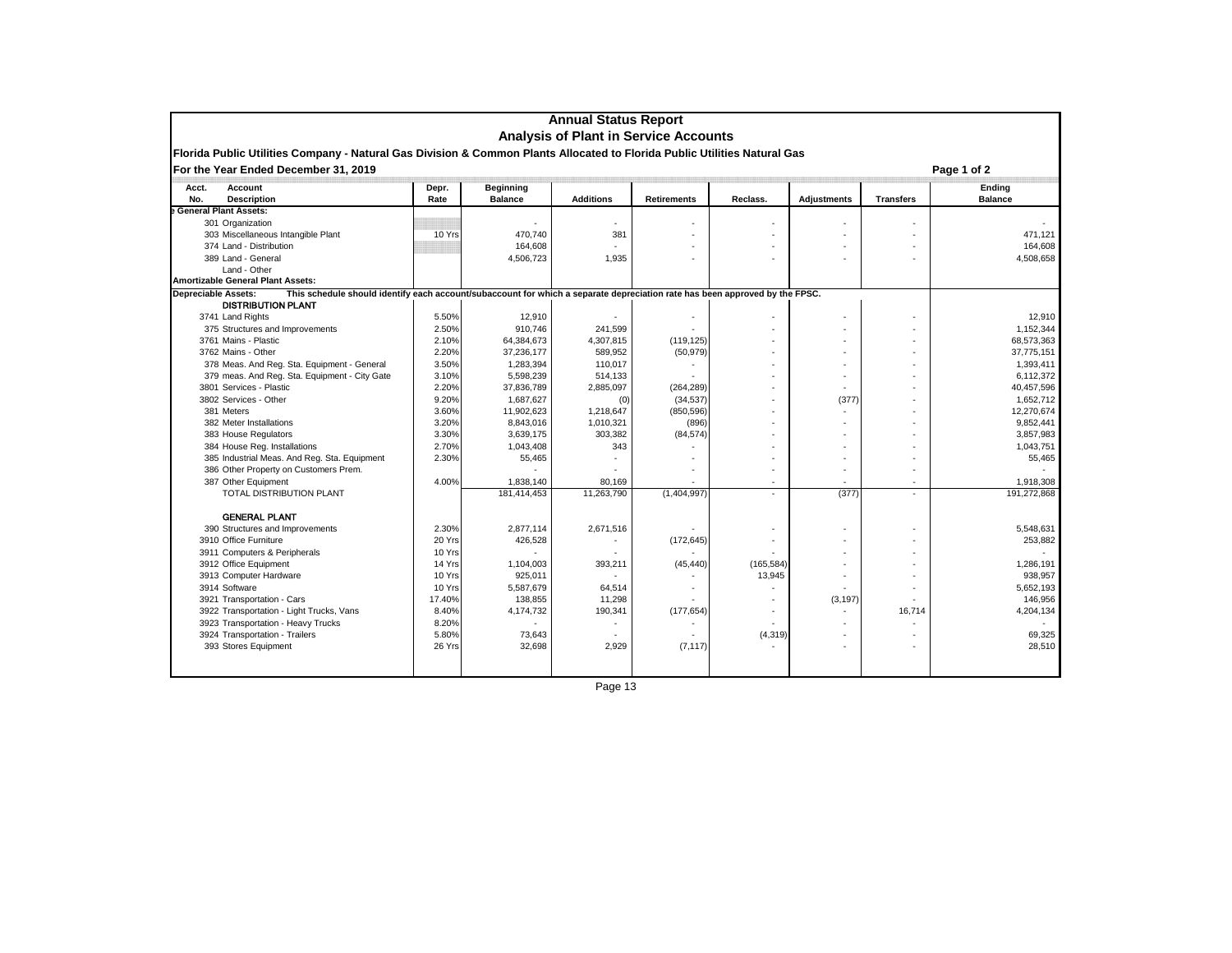|                                                                                                                                                                   |                                     |                                           | <b>Annual Status Report</b>                          |                                              |                            |                                      |                                                              |                                           |
|-------------------------------------------------------------------------------------------------------------------------------------------------------------------|-------------------------------------|-------------------------------------------|------------------------------------------------------|----------------------------------------------|----------------------------|--------------------------------------|--------------------------------------------------------------|-------------------------------------------|
|                                                                                                                                                                   |                                     |                                           |                                                      | <b>Analysis of Plant in Service Accounts</b> |                            |                                      |                                                              |                                           |
| Florida Public Utilities Company - Natural Gas Division & Common Plants Allocated to Florida Public Utilities Natural Gas<br>For the Year Ended December 31, 2019 |                                     |                                           |                                                      |                                              |                            |                                      |                                                              | Page 2 of 2                               |
| Acct.<br><b>Account</b><br><b>Description</b><br>No.                                                                                                              | Depr.<br>Rate                       | <b>Beginning</b><br><b>Balance</b>        | <b>Additions</b>                                     | <b>Retirements</b>                           | Reclass.                   | <b>Adjustments</b>                   | <b>Transfers</b>                                             | Ending<br><b>Balance</b>                  |
| (Continued)                                                                                                                                                       |                                     |                                           |                                                      |                                              |                            |                                      |                                                              |                                           |
| 394 Tools, Shop, and Garage Equipment<br>395 Laboratory Equipment<br>396 Power Operated Equipment<br>397 Communication Equipment                                  | 15 Yrs<br>20 Yrs<br>5.10%<br>13 Yrs | 859,845<br>95,137<br>879,427<br>1,093,242 | 71,581<br>$\sim$<br>$\sim$<br>174,267                | (171, 410)<br>$\sim$<br>$\sim$<br>(176, 626) | $\sim$<br>4,319<br>151,638 | $\sim$<br>$\sim$<br>$\sim$<br>$\sim$ | $\sim$<br>$\blacksquare$<br>$\blacksquare$<br>$\blacksquare$ | 760,016<br>95,137<br>883,746<br>1,242,521 |
| 398 Miscellaneous Equipment<br><b>SUBTOTAL</b><br>399 Other Tangible Property                                                                                     | 17 Yrs<br>5 Yrs                     | 289,349<br>18,557,265<br>9,619            | 14,249<br>3,593,906                                  | (750, 892)                                   | $\sim$                     | $\sim$<br>(3, 197)                   | $\sim$<br>16,714<br>$\sim$                                   | 303,598<br>21,413,796<br>9,619            |
| 376G Mains Plastic-GRIP<br>380G Services Plastic-GRIP                                                                                                             | 2.10%<br>2.20%                      | 71,898,469<br>22,872,675                  | 7,827,096<br>3,561,032                               | (13, 356)<br>$\sim$                          | $\sim$                     | $\overline{\phantom{0}}$<br>$\sim$   | $\blacksquare$<br>$\sim$                                     | 79,712,208<br>26,433,705                  |
| TOTAL GENERAL PLANT<br>TOTAL DISTRIBUTION PLANT<br>TOTAL GAS PLANT IN SERVICE                                                                                     |                                     | 113,338,028<br>181,414,453<br>294,752,481 | 14,982,034<br>11,263,790<br>26,245,825               | (764, 247)<br>(1,404,997)<br>(2, 169, 245)   | $\sim$<br>$\sim$<br>$\sim$ | (3, 197)<br>(377)<br>(3, 575)        | 16,714<br>$\sim$<br>16,714                                   | 127,569,328<br>191,272,868<br>318,842,196 |
|                                                                                                                                                                   |                                     |                                           |                                                      |                                              |                            |                                      |                                                              |                                           |
| <b>Capital Recovery Schedules:</b>                                                                                                                                |                                     |                                           |                                                      |                                              |                            |                                      |                                                              |                                           |
| <b>NONE</b>                                                                                                                                                       |                                     |                                           |                                                      |                                              |                            |                                      |                                                              |                                           |
| <b>Total Account 101*</b><br><b>Amortizable Assets:</b>                                                                                                           |                                     | 294,752,481                               | 26,245,825                                           | (2, 169, 245)                                | $\sim$                     | (3, 575)                             | 16,714                                                       | 318,842,196                               |
| <b>Acquisition Adjustment</b><br>114<br>Leased Plant to Others<br>104                                                                                             |                                     | 50,088,128                                | $\overline{\phantom{0}}$<br>$\overline{\phantom{0}}$ | ٠<br>$\sim$                                  | $\sim$<br>$\sim$           | (1,652,132)                          | $\blacksquare$<br>$\blacksquare$                             | 48,435,996                                |
| <b>Property Under Capital Leases</b><br>101.1                                                                                                                     |                                     |                                           | 2,326,705                                            | $\blacksquare$                               | $\sim$                     | $\sim$                               | $\sim$                                                       | 2,326,705                                 |
| Rounding                                                                                                                                                          |                                     |                                           | $\sim$                                               | $\blacksquare$                               | $\sim$                     | $\sim$                               | $\blacksquare$                                               |                                           |
|                                                                                                                                                                   |                                     | 344,840,609                               | 28,572,530                                           | (2, 169, 245)                                | $\sim$                     | (1,655,707)                          | 16,714                                                       | 369,604,898                               |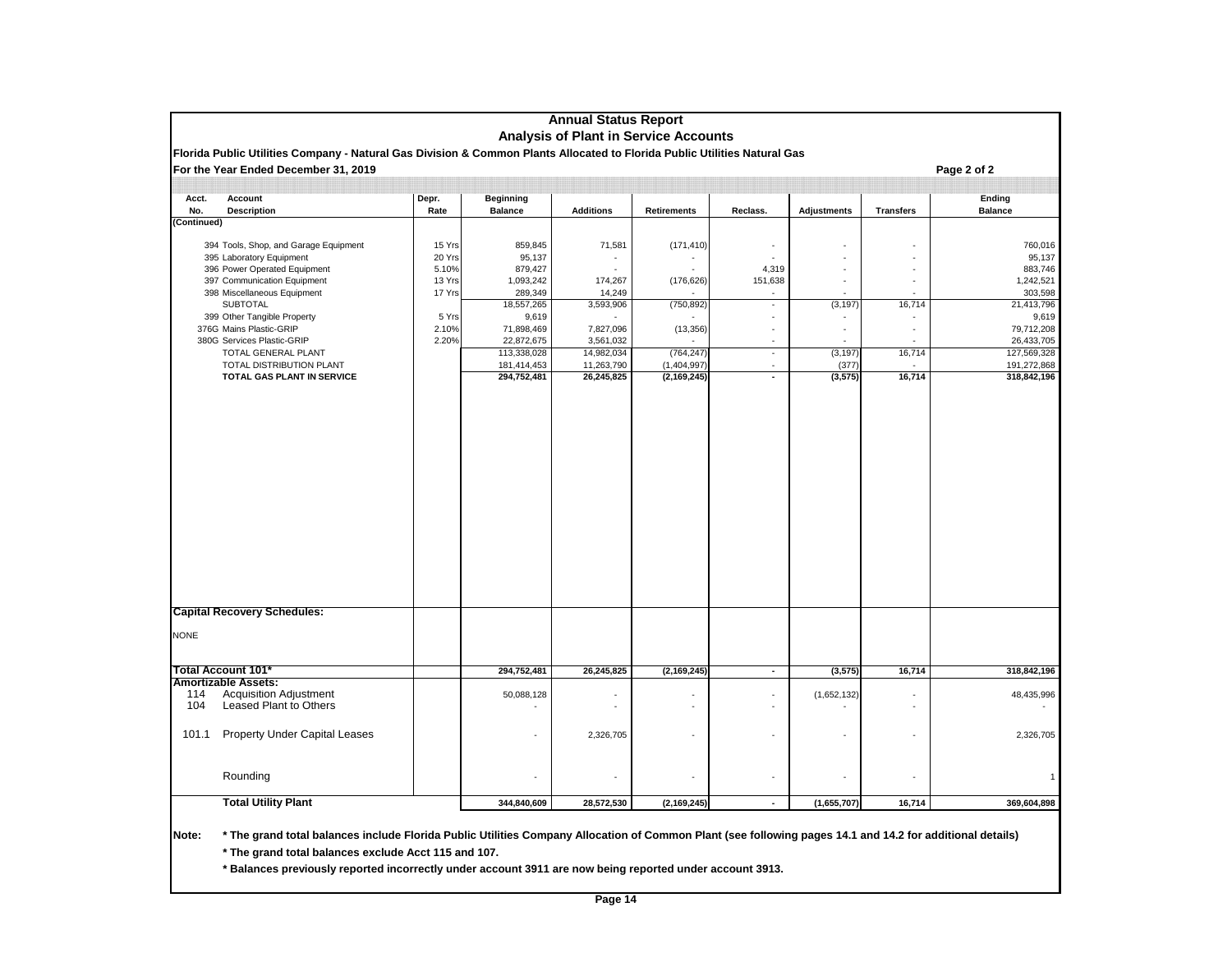| Florida Public Utilities Company - Natural Gas Division & Common Plants Allocated to Florida Public Utilities Natural Gas<br>For the Year Ended December 31, 2019 |                                    |                          |                                  |                    |                         |                    |                    |                  | Page 1 of 2                   |
|-------------------------------------------------------------------------------------------------------------------------------------------------------------------|------------------------------------|--------------------------|----------------------------------|--------------------|-------------------------|--------------------|--------------------|------------------|-------------------------------|
| <b>Account</b><br>Acct.<br><b>Description</b><br>No.                                                                                                              | <b>Beginning</b><br><b>Balance</b> | <b>Accruals</b>          | Reclass.                         | <b>Retirements</b> | <b>Gross</b><br>Salvage | Cost of<br>Removal | <b>Adjustments</b> | <b>Transfers</b> | Ending<br><b>Balance</b>      |
| <b>Amortizable General Plant Assets:</b>                                                                                                                          |                                    |                          |                                  |                    |                         |                    |                    |                  |                               |
| 301 Organization                                                                                                                                                  |                                    |                          |                                  |                    |                         |                    |                    | $\blacksquare$   |                               |
| 303 Miscellaneous Intangible Plant                                                                                                                                | (138, 860)                         | (25, 742)                |                                  |                    |                         |                    |                    |                  | (164, 601)                    |
| 374 Land - Distribution                                                                                                                                           |                                    |                          |                                  |                    |                         |                    |                    |                  |                               |
| 389 Land - General                                                                                                                                                |                                    |                          |                                  |                    |                         |                    |                    |                  |                               |
| Land - Other - Common                                                                                                                                             |                                    |                          |                                  |                    |                         |                    |                    |                  |                               |
| This schedule should identify each account/subaccount for which a separate depreciation rate has been approved by the FPSC.                                       |                                    |                          |                                  |                    |                         |                    |                    |                  |                               |
| <b>IDISTRIBUTION PLANT</b>                                                                                                                                        |                                    |                          |                                  |                    |                         |                    |                    |                  |                               |
| 3741 Land Rights                                                                                                                                                  | (7,620)                            | (708)                    |                                  |                    |                         |                    |                    |                  | (8,328)                       |
| 375 Structures and Improvements                                                                                                                                   | (441,706)                          | (25, 846)                |                                  |                    |                         |                    |                    |                  | (467, 552)                    |
| 3761 Mains - Plastic                                                                                                                                              | (15,012,308)                       | (1,396,052)              |                                  | 119,125            |                         | 105,319            |                    |                  | (16, 183, 916)                |
| 3762 Mains - Other                                                                                                                                                | (21, 816, 831)                     | (825, 326)               |                                  | 50,979             |                         | 190,797            |                    | $\blacksquare$   | (22, 400, 382)                |
| 378 Meas. and Reg. Sta. Equipment - General                                                                                                                       | (268, 949)                         | (44, 944)                |                                  |                    |                         |                    |                    |                  | (313, 893)                    |
| 379 Meas. and Reg. Sta. Equipment - City Gate                                                                                                                     | (1,834,613)                        | (185,058)                |                                  |                    |                         | 118,201            | 157                |                  | (1,901,312)                   |
| 3801<br>Services - Plastic<br>3802 Services - Other                                                                                                               | (9,964,166)                        | (854, 263)<br>(153, 936) | $\blacksquare$                   | 264,289<br>34,533  | (600)                   | 286,696<br>223,993 |                    | $\sim$           | (10, 268, 043)<br>(2,688,622) |
| 381<br><b>Meters</b>                                                                                                                                              | (2,793,217)<br>(4,823,222)         | (375, 975)               | $\blacksquare$                   | 850,596            |                         |                    |                    | $\blacksquare$   | (4,348,601)                   |
| 382 Meter Installations                                                                                                                                           | (2,020,633)                        | (295, 047)               |                                  | 896                | (315)                   | 40,673             |                    |                  | (2, 274, 426)                 |
| 383 House Regulators                                                                                                                                              | (1,631,249)                        | (117,003)                |                                  | 84,574             |                         | 4,938              |                    |                  | (1,658,740)                   |
| 384 House Reg. Installations                                                                                                                                      | (580, 695)                         | (28, 177)                |                                  |                    |                         |                    |                    |                  | (608, 872)                    |
| 385 Industrial Meas. and Reg. Sta. Equipment                                                                                                                      | (42, 946)                          | (1, 310)                 |                                  |                    |                         |                    |                    |                  | (44, 256)                     |
| 386 Other Property on Customers Prem.                                                                                                                             |                                    |                          |                                  |                    |                         |                    |                    |                  |                               |
| 387 Other Equipment                                                                                                                                               | (526, 156)                         | (74, 531)                | $\blacksquare$                   |                    |                         |                    |                    | $\blacksquare$   | (600, 687)                    |
| TOTAL DISTRIBUTION PLANT                                                                                                                                          | (61,903,170)                       | (4,403,919)              | $\blacksquare$                   | 1,404,994          | (915)                   | 970,619            | 157                | $\blacksquare$   | (63,932,231)                  |
| <b>GENERAL PLANT</b>                                                                                                                                              |                                    |                          |                                  |                    |                         |                    |                    |                  |                               |
| 390 Structures and Improvements                                                                                                                                   | (649, 189)                         | (76, 685)                |                                  |                    |                         |                    |                    |                  | (725, 874)                    |
| 3910 Office Furniture                                                                                                                                             | (169, 261)                         | (21, 393)                |                                  | 172,645            | (6,934)                 |                    | (2, 374)           |                  | (27, 317)                     |
| 3911 Computers & Peripherals                                                                                                                                      |                                    |                          |                                  |                    |                         |                    |                    |                  |                               |
| 3912 Office Equipment                                                                                                                                             | (206, 266)                         | (96, 164)                | 50,603                           | 45,440             |                         |                    | (67, 618)          |                  | (274,006)                     |
| 3913 Computer Hardware                                                                                                                                            | (307, 729)                         | (42, 420)                | (12, 528)                        |                    |                         |                    | 9,504              |                  | (353, 172)                    |
| 3914 Software                                                                                                                                                     | (1,841,260)                        | (599, 199)               |                                  |                    |                         |                    | 46,100             |                  | (2, 394, 358)                 |
| 3921 Accum. Dep. - Transportation - Cars<br>3922 Accum. Dep. - Trans. - Light Trucks, vans                                                                        | (41, 499)<br>(1,495,584)           | (25, 279)<br>(351, 281)  | $\blacksquare$<br>$\blacksquare$ | 177,654            | (19, 806)               |                    |                    | (3,621)          | (66, 778)<br>(1,692,637)      |
| 3923 Accum. Dep. - Trans. - Heavy Trucks                                                                                                                          | 413                                |                          |                                  |                    |                         |                    |                    |                  | 413                           |
| 3924 Accum. Dep. - Transportation - Trailers                                                                                                                      | (37, 203)                          | (3, 134)                 | 1,140                            |                    |                         |                    |                    |                  | (39, 197)                     |
| 393 Stores Equipment                                                                                                                                              |                                    | (895)                    |                                  | 7,117              |                         |                    |                    |                  | (12, 482)                     |
|                                                                                                                                                                   | (18, 704)                          |                          |                                  |                    |                         |                    |                    |                  |                               |

Page 15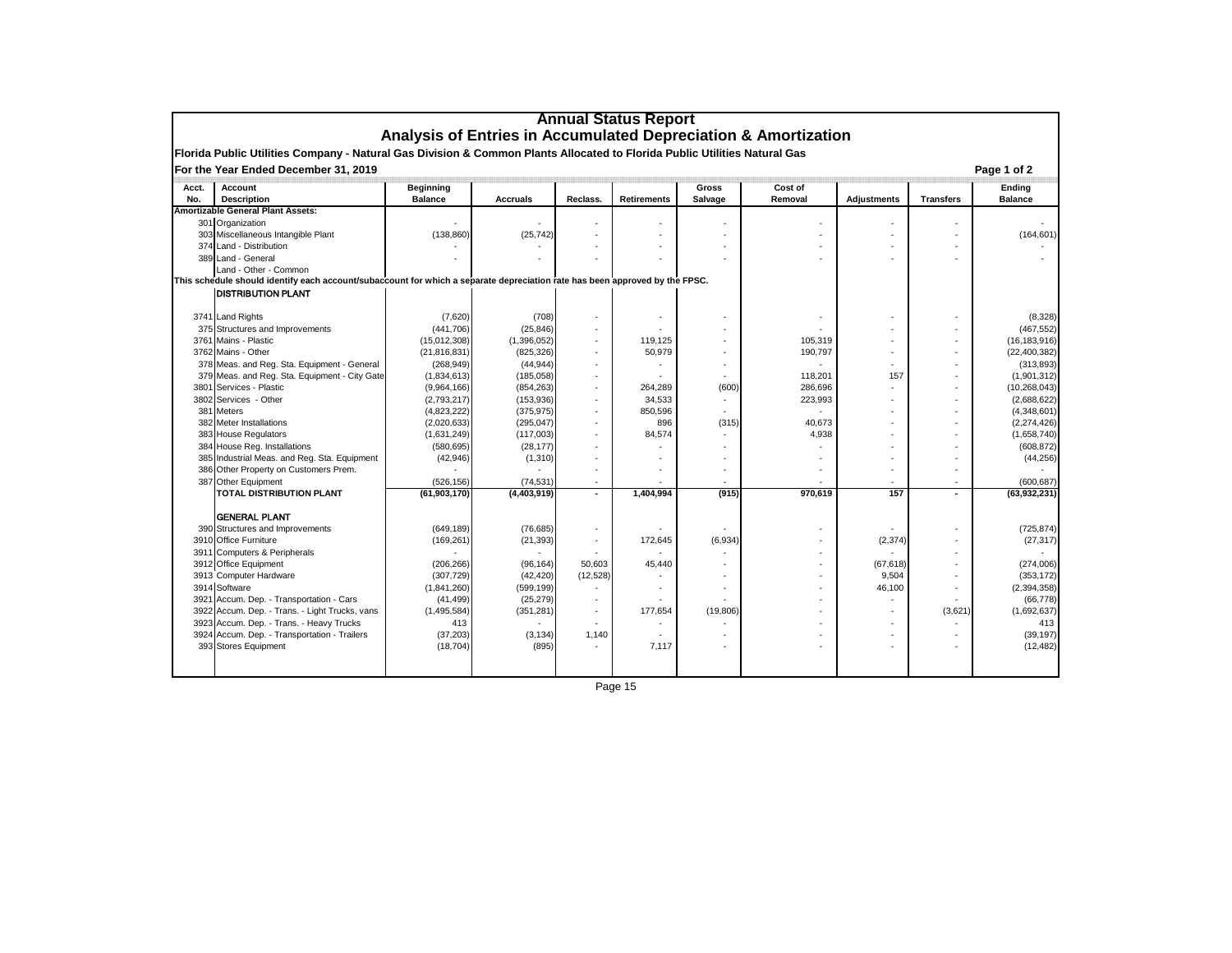|              | For the Year Ended December 31, 2019                                                                                                                                                                              |                                    |                           |                       |                    |                                |                    |                      |                   | Page 2 of 2                     |
|--------------|-------------------------------------------------------------------------------------------------------------------------------------------------------------------------------------------------------------------|------------------------------------|---------------------------|-----------------------|--------------------|--------------------------------|--------------------|----------------------|-------------------|---------------------------------|
| Acct.<br>No. | <b>Account</b><br><b>Description</b>                                                                                                                                                                              | <b>Beginning</b><br><b>Balance</b> | <b>Accruals</b>           | Reclass.              | <b>Retirements</b> | <b>Gross</b><br><b>Salvage</b> | Cost of<br>Removal | <b>Adjustments</b>   | <b>Transfers</b>  | <b>Ending</b><br><b>Balance</b> |
| (Continued)  |                                                                                                                                                                                                                   |                                    |                           |                       |                    |                                |                    |                      |                   |                                 |
|              | 394 Tools, Shop, and Garage Equipment<br>395 Laboratory Equipment                                                                                                                                                 | (542, 788)                         | (56, 652)                 |                       | 171,410            |                                |                    |                      |                   | (428,030)                       |
|              | 396 Power Operated Equipment                                                                                                                                                                                      | (318, 675)                         | (49, 884)                 | (1, 140)              |                    |                                |                    |                      |                   | (369, 699)                      |
|              | 397 Communication Equipment                                                                                                                                                                                       | (314, 194)                         | (107, 338)                | (38,075)              | 176,626            | $\blacksquare$                 |                    | (15,802)             | $\blacksquare$    | (298, 782)                      |
|              | 398 Miscellaneous Equipment<br><b>SUBTOTAL</b>                                                                                                                                                                    | (129, 773)<br>(6,071,712)          | (22, 895)<br>(1,453,217)  | (0)                   | 750,891            | (26, 739)                      | $\sim$             | (2,629)<br>(32, 819) | (3,621)           | (155, 297)<br>(6,837,216)       |
|              | 399 Other Tangible Property                                                                                                                                                                                       | (9,619)                            |                           |                       |                    |                                |                    |                      |                   | (9,619)                         |
|              | 376G Mains Plastic-GRIP                                                                                                                                                                                           | (5,050,973)                        | (1,546,513)               | $\blacksquare$        | 13,356             |                                | 14,446             |                      | $\blacksquare$    | (6, 569, 684)                   |
|              | 380G Services Plastic-GRIP<br>TOTAL GENERAL PLANT                                                                                                                                                                 | 63,399<br>(11,068,903)             | (526, 420)<br>(3,526,150) | $\blacksquare$<br>(0) | 764,246            | (26, 739)                      | 14,445             | (32, 819)            | $\sim$<br>(3,621) | (463, 022)<br>(13,879,541)      |
|              | TOTAL DISTRIBUTION PLANT                                                                                                                                                                                          | (61,903,170)                       | (4,403,919)               |                       | 1,404,994          | (915)                          | 970,619            | 157                  |                   | (63, 932, 231)                  |
|              | TOTAL GAS PLANT IN SERVICE                                                                                                                                                                                        | (72, 972, 073)                     | (7,930,068)               | (0)                   | 2,169,240          | (27, 654)                      | 985,063            | (32, 662)            | (3,621)           | (77, 811, 772)                  |
| <b>NONE</b>  | <b>Capital Recovery Schedules:</b>                                                                                                                                                                                |                                    |                           |                       |                    |                                |                    |                      |                   |                                 |
|              | <b>Subtotal</b>                                                                                                                                                                                                   |                                    |                           |                       |                    |                                |                    |                      |                   |                                 |
|              | List any other items necessary to reconcile the total depreciation and amortization accrual amount to Acct. 403, Depreciation Expense, shown on page 8.                                                           | (72, 972, 073)                     | (7,930,068)               | (0)                   | 2,169,240          | (27, 654)                      | 985,063            | (32, 662)            | (3,621)           | (77, 811, 772)                  |
|              | <b>108 RWIP</b>                                                                                                                                                                                                   | 25,623                             |                           |                       | (19,617)           |                                |                    |                      |                   | 6,006                           |
|              | 104 Leased Plant                                                                                                                                                                                                  |                                    |                           |                       |                    |                                |                    |                      |                   |                                 |
|              | FPU transportation depreciation charges<br>392_ allocated to various business units                                                                                                                               |                                    | 343,129                   |                       |                    |                                |                    |                      | (343, 129)        |                                 |
|              | Rounding                                                                                                                                                                                                          |                                    |                           |                       |                    |                                |                    |                      |                   | (2)                             |
|              | Allocation of Common Plant from Florida<br>Various Public Utilities consolidated                                                                                                                                  |                                    | 111,359                   |                       |                    |                                |                    |                      | (111, 359)        |                                 |
|              | <b>Subtotal</b>                                                                                                                                                                                                   | 25,623                             | 454,488                   |                       | (19,617)           |                                |                    |                      | (454, 487)        | $\sim$<br>6,004                 |
|              | <b>Grand Total</b>                                                                                                                                                                                                | (72, 946, 450)                     | (7, 475, 582)             | (0)                   | 2,149,623          | (27, 654)                      | 985,063            | (32, 662)            | (458, 110)        | (77, 805, 768)                  |
| <b>Note:</b> | * The grand total balances include Florida Public Utilities Company Allocation of Common Plant (see following pages 16.1 and 16.2 for additional details)<br>* The grand total balances exclude Acct 115 and 107. |                                    |                           |                       |                    |                                |                    |                      |                   |                                 |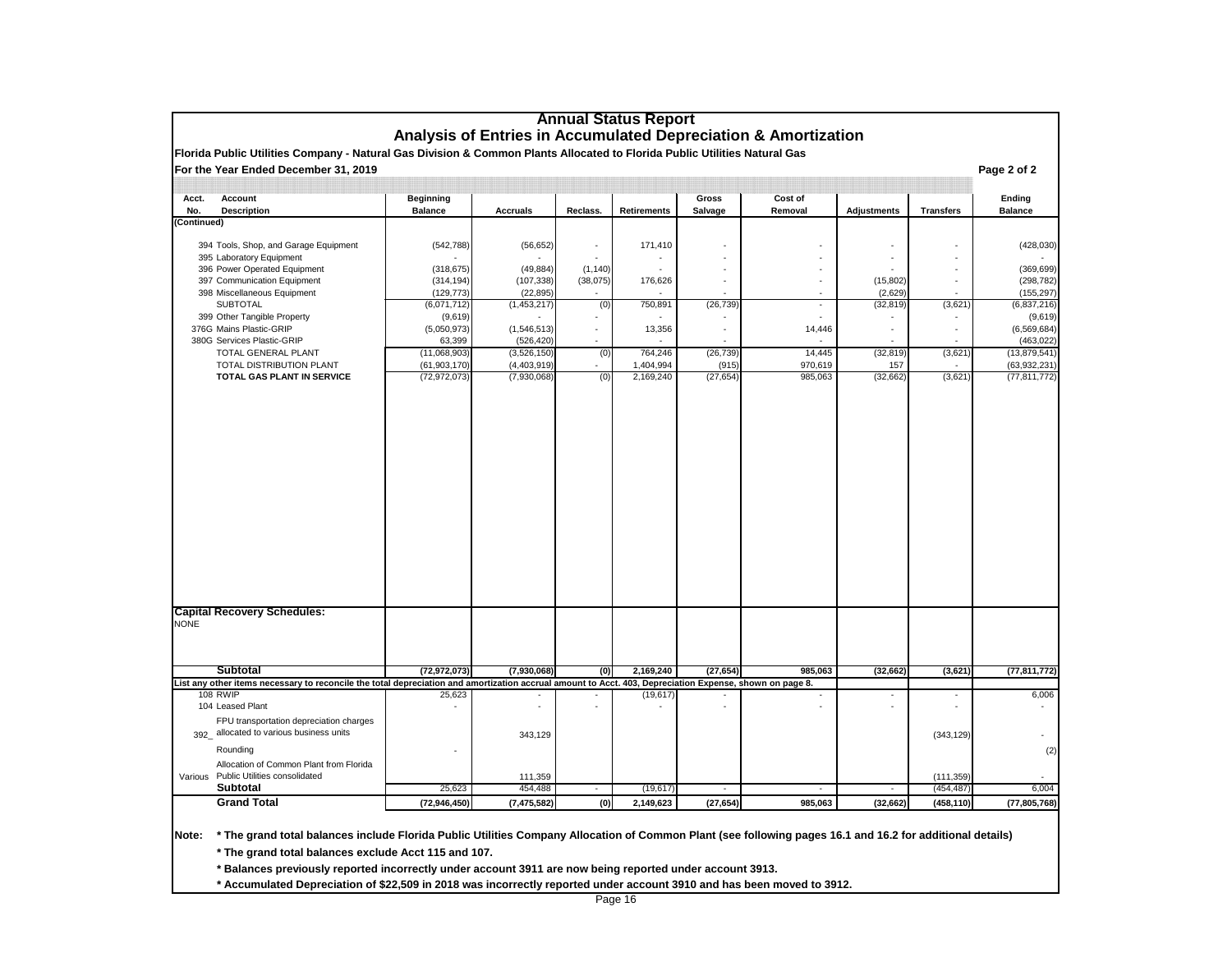|                                                                                                                                                           |                |                                              | <b>Annual Status Report</b> |                     |                  |                    |                  |             |
|-----------------------------------------------------------------------------------------------------------------------------------------------------------|----------------|----------------------------------------------|-----------------------------|---------------------|------------------|--------------------|------------------|-------------|
|                                                                                                                                                           |                | <b>Analysis of Plant in Service Accounts</b> |                             |                     |                  |                    |                  |             |
| Common Plants Allocated to Florida Public Utilities Natural Gas                                                                                           |                |                                              |                             |                     |                  |                    |                  |             |
| For the Year Ended December 31, 2019                                                                                                                      |                |                                              |                             |                     |                  |                    |                  | Page 1 of 2 |
| <b>Account</b><br>Acct.                                                                                                                                   | Depr.          | <b>Beginning</b>                             |                             |                     |                  |                    |                  | Ending      |
| <b>Description</b><br>No.                                                                                                                                 | Rate           | <b>Balance</b>                               | <b>Additions</b>            | <b>Retirements</b>  | Reclass.         | <b>Adjustments</b> | <b>Transfers</b> | Balance*    |
| <b>Amortizable General Plant Assets:</b>                                                                                                                  |                |                                              |                             |                     |                  |                    |                  |             |
| 301 Organization                                                                                                                                          |                | $\sim$                                       |                             | $\sim$              | $\sim$           | $\sim$             | $\sim$           |             |
| 303 Miscellaneous Intangible Plant                                                                                                                        | 10 Yrs         | $\sim$                                       | $\sim$                      | $\sim$              | $\sim$           | $\sim$             | $\sim$           |             |
| 374 Land - Distribution                                                                                                                                   |                |                                              |                             | $\sim$              | $\sim$           | $\sim$             | $\sim$           |             |
| 389 Land - General                                                                                                                                        |                | 225,164                                      | 1,935                       | $\sim$              | $\sim$           | $\sim$             | $\sim$           | 227,099     |
| Land - Other                                                                                                                                              |                |                                              |                             |                     |                  |                    |                  |             |
| This schedule should identify each account/subaccount for which a separate depreciation rate has been approved by the FPSC.<br><b>Depreciable Assets:</b> |                |                                              |                             |                     |                  |                    |                  |             |
| <b>DISTRIBUTION PLANT</b>                                                                                                                                 |                |                                              |                             |                     |                  |                    |                  |             |
| 3741 Land Rights                                                                                                                                          | 5.50%          | $\sim$                                       | $\sim$                      | $\sim$              | $\sim$           | $\sim$             | $\sim$           |             |
| 375 Structures and Improvements                                                                                                                           | 2.50%          | $\sim$                                       | $\sim$                      | $\sim$              | $\sim$           | $\sim$             | $\sim$           | $\sim$      |
| 3761 Mains - Plastic                                                                                                                                      | 2.10%          | $\sim$                                       | $\sim$                      | $\sim$              | $\sim$           | $\sim$             | $\sim$           | $\sim$      |
| 3762 Mains - Other                                                                                                                                        | 2.20%          |                                              |                             | $\sim$              | $\sim$           | $\sim$             | $\sim$           |             |
| 378 Meas. And Reg. Sta. Equipment - General                                                                                                               | 3.50%          |                                              |                             |                     |                  |                    |                  |             |
| 379 meas. And Reg. Sta. Equipment - City Gate                                                                                                             | 3.10%          |                                              |                             | $\sim$<br>$\sim$    | $\sim$<br>$\sim$ | $\sim$<br>$\sim$   | $\sim$<br>$\sim$ | $\sim$      |
| 3801 Services - Plastic                                                                                                                                   | 2.20%          |                                              |                             |                     | $\sim$           | $\sim$             | $\sim$           |             |
| 3802 Services - Other                                                                                                                                     | 9.20%          |                                              |                             |                     |                  | $\sim$             |                  |             |
|                                                                                                                                                           |                |                                              |                             |                     |                  |                    |                  |             |
| 381 Meters                                                                                                                                                | 3.60%<br>3.20% |                                              |                             |                     | $\sim$           | $\sim$             | $\sim$           |             |
| 382 Meter Installations                                                                                                                                   |                |                                              |                             |                     | $\sim$           | $\sim$             | $\sim$           |             |
| 383 House Regulators                                                                                                                                      | 3.30%          |                                              |                             | $\sim$              | $\sim$           | $\sim$             | $\sim$           |             |
| 384 House Reg. Installations                                                                                                                              | 2.70%          |                                              |                             | $\sim$              | $\sim$           | $\sim$             | $\sim$           |             |
| 385 Industrial Meas. And Reg. Sta. Equipment                                                                                                              | 2.30%          |                                              |                             |                     | $\sim$           | $\sim$             | $\sim$           |             |
| 386 Other Property on Customers Prem.                                                                                                                     |                |                                              |                             |                     | $\sim$           | $\sim$             | $\sim$           |             |
| 387 Other Equipment                                                                                                                                       | 4.00%          |                                              |                             |                     |                  |                    |                  |             |
| TOTAL DISTRIBUTION PLANT                                                                                                                                  |                | 225,164                                      | 1,935                       | $\sim$              | $\sim$           | $\sim$             | $\sim$           | 227,099     |
| <b>GENERAL PLANT</b>                                                                                                                                      |                |                                              |                             |                     |                  |                    |                  |             |
| 390 Structures and Improvements                                                                                                                           | 2.30%          | 85,729                                       | 2,656,119                   | $\sim$              | $\sim$           | $\sim$             | $\sim$           | 2,741,848   |
| 3910 Office Furniture                                                                                                                                     | 20 Yrs         | 306,574                                      | $\sim$                      | (172, 645)          | $\sim$ $-$       | $\sim$             | $\sim$           | 133,929     |
| 3911 Computers & Peripherals                                                                                                                              | 10 Yrs         | $\sim$                                       | $\sim$                      |                     | $\sim$           | $\sim$             | $\sim$           | $\sim$      |
| 3912 Office Equipment                                                                                                                                     | 14 Yrs         | 101,187                                      | 139,724                     | $\sim$<br>(45, 440) | $\sim$           | $\sim$             | $\sim$           | 195,471     |
|                                                                                                                                                           | 10 Yrs         |                                              |                             |                     |                  |                    |                  |             |
| 3913 Computer Hardware                                                                                                                                    |                | 79,795                                       | $\sim$                      | $\sim$              | $\sim$           | $\sim$             | $\sim$           | 79,795      |
| 3914 Software                                                                                                                                             | 10 Yrs         | 819,133                                      | 21,420                      | $\sim$              | $\sim$           |                    |                  | 840,553     |
| 3921 Transportation - Cars                                                                                                                                | 17.40%         | 79,933                                       | 11,298                      | $\sim$              | $\sim$           | (3, 197)           | $\sim 10$        | 88,033      |
| 3922 Transportation - Light Trucks, Vans                                                                                                                  | 8.40%          | 250,337                                      | 27,179                      |                     |                  |                    | 16,714           | 294,230     |
| 3923 Transportation - Heavy Trucks                                                                                                                        | 8.20%          |                                              |                             | $\sim$              | $\sim$           |                    |                  |             |
| 3924 Transportation - Trailers                                                                                                                            | 5.80%          |                                              | $\sim$                      | $\sim$              | $\sim$           | $\sim$             | $\sim$           |             |
| 393 Stores Equipment                                                                                                                                      | 26 Yrs         |                                              |                             | $\sim$              | $\sim$           | $\sim$             | $\sim$           | $\sim$      |
|                                                                                                                                                           |                |                                              |                             |                     |                  |                    |                  |             |
|                                                                                                                                                           |                |                                              |                             |                     |                  |                    |                  |             |
|                                                                                                                                                           |                |                                              |                             |                     |                  |                    |                  |             |

Page 13.1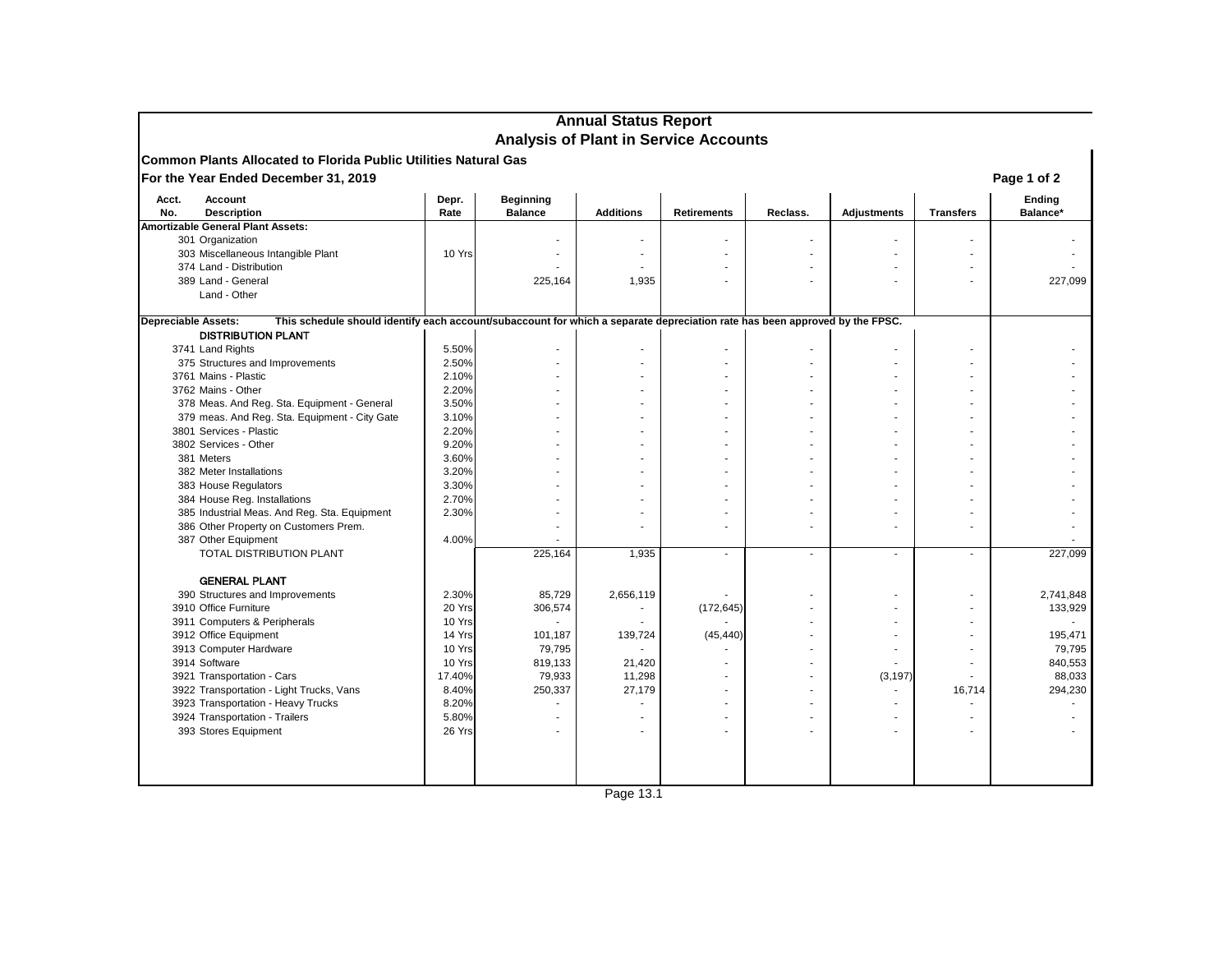| <b>Annual Status Report</b>                                                                                                                                                                           |                           |
|-------------------------------------------------------------------------------------------------------------------------------------------------------------------------------------------------------|---------------------------|
| <b>Analysis of Plant in Service Accounts</b>                                                                                                                                                          |                           |
| Common Plants Allocated to Florida Public Utilities Natural Gas                                                                                                                                       |                           |
| For the Year Ended December 31, 2019                                                                                                                                                                  | Page 2 of 2               |
| Depr.<br><b>Beginning</b><br><b>Account</b><br>Acct.<br><b>Description</b><br>Rate<br>Balance*<br><b>Additions</b><br>Reclass.<br><b>Adjustments</b><br><b>Transfers</b><br>No.<br><b>Retirements</b> | <b>Ending</b><br>Balance* |
| (Continued)                                                                                                                                                                                           |                           |
| 394 Tools, Shop, and Garage Equipment<br>15 Yrs<br>$\sim$<br>$\sim$<br>$\sim$<br>$\sim$                                                                                                               |                           |
| 395 Laboratory Equipment<br>20 Yrs<br>$\sim$<br>$\sim$<br>$\sim$                                                                                                                                      |                           |
| 396 Power Operated Equipment<br>5.10%<br>$\sim$<br>$\sim$<br>$\sim$                                                                                                                                   |                           |
| 397 Communication Equipment<br>96,365<br>140,031<br>13 Yrs<br>$\sim$<br>$\sim$<br>$\sim$                                                                                                              | 236,397                   |
| 17 Yrs<br>13,995<br>398 Miscellaneous Equipment<br>$\sim$<br>$\sim$<br>$\sim$                                                                                                                         | 13,995                    |
| SUBTOTAL<br>1,833,048<br>2,995,771<br>(218, 085)<br>(3, 197)<br>16,714<br>$\sim$ $-$                                                                                                                  | 4,624,251                 |
| 399 Other Tangible Property<br>9,619<br>5 Yrs<br>$\sim$                                                                                                                                               | 9,619                     |
| 376G Mains Plastic-GRIP<br>2.10%<br>$\sim$<br>$\sim$<br>$\sim$<br>$\sim$                                                                                                                              |                           |
| 2.20%<br>380G Services Plastic-GRIP<br>$\sim$                                                                                                                                                         |                           |
| TOTAL GENERAL PLANT<br>2,997,706<br>(218,085)<br>(3, 197)<br>16,714<br>1,842,666<br>$\sim 100$<br>1,935<br>225,164<br>TOTAL DISTRIBUTION PLANT<br>$\sim$                                              | 4,633,870<br>227,099      |
| $\sim$ $-$<br>(3, 197)<br>2,067,830<br>2,999,641<br>(218,085)<br>16,714<br>TOTAL GAS PLANT IN SERVICE<br>$\sim$                                                                                       | 4,860,969                 |
| <b>Capital Recovery Schedules:</b>                                                                                                                                                                    |                           |
|                                                                                                                                                                                                       |                           |
| <b>NONE</b>                                                                                                                                                                                           |                           |
| Total Account 101*<br>2,067,830<br>2,999,641<br>(218,085)<br>(3, 197)<br>16,714<br>$\sim$                                                                                                             | 4,860,969                 |
| <b>Amortizable Assets:</b>                                                                                                                                                                            |                           |
| <b>Acquisition Adjustment</b><br>3,877,668<br>114                                                                                                                                                     | 3,877,668                 |
| Leased Plant to Others<br>104                                                                                                                                                                         |                           |
| 101.1 Property Under Capital Leases<br>308,712<br>Other                                                                                                                                               | 308,712                   |
| <b>Total Utility Plant</b><br>3,308,353<br>16,714<br>5,945,498<br>(218,085)<br>(3, 197)<br>$\sim$ 100 $\mu$                                                                                           | 9,047,349                 |
| * The grand total balances on pages 13.1-16.1 are Florida Public Utilities Company Allocation of Common Plant And Accumulated Depreciation only<br>Note:                                              |                           |
| * FPUC Allocation of Common Plant and Accumulated Depreciation to this division was 42.6% in 2018 and 38.5% in 2019.                                                                                  |                           |

**Page 14.1**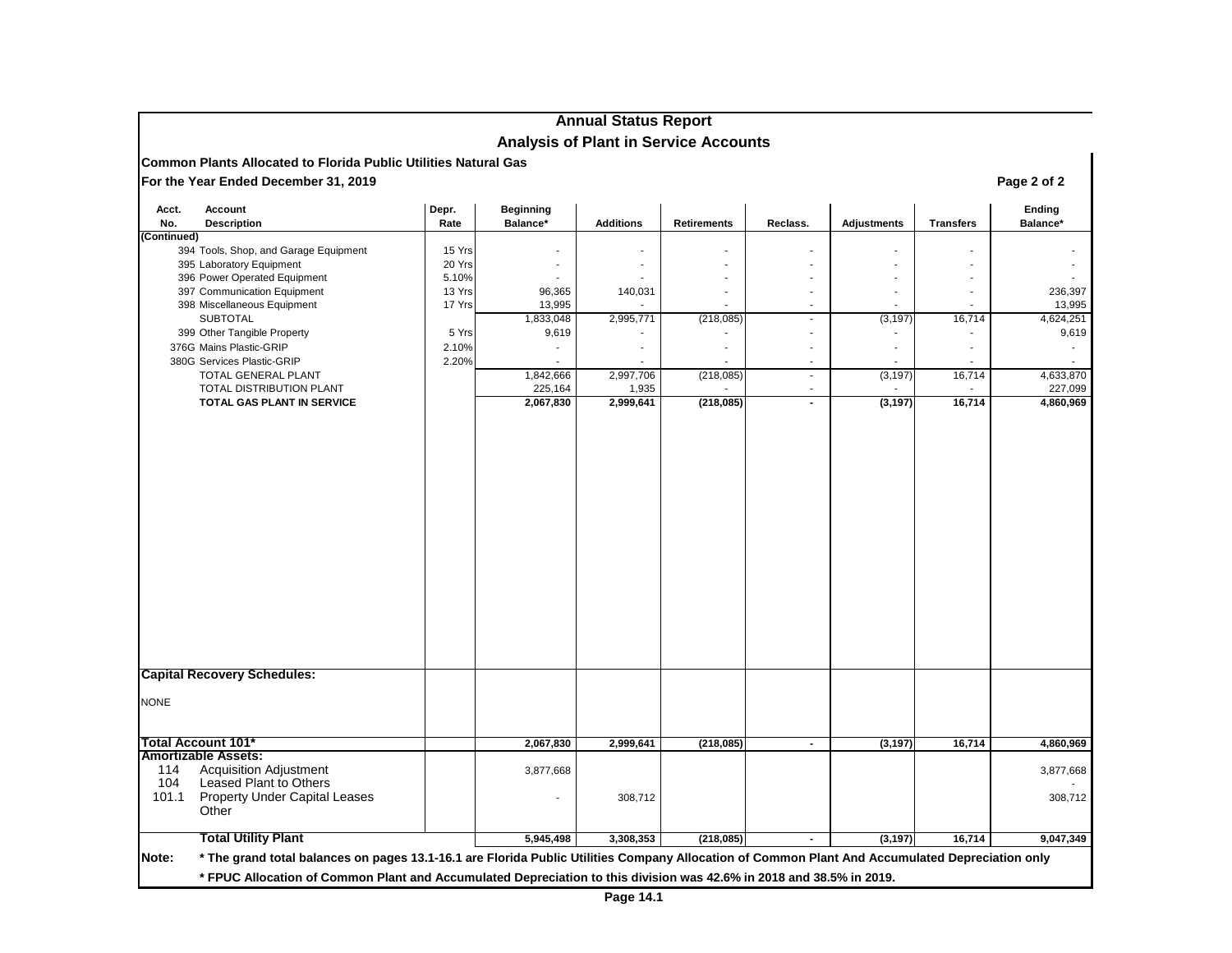|       |                                                                                                                             |                  |                 |                | <b>Annual Status Report</b> |              |                                                                |             |                  |             |
|-------|-----------------------------------------------------------------------------------------------------------------------------|------------------|-----------------|----------------|-----------------------------|--------------|----------------------------------------------------------------|-------------|------------------|-------------|
|       |                                                                                                                             |                  |                 |                |                             |              | Analysis of Entries in Accumulated Depreciation & Amortization |             |                  |             |
|       | Common Plants Allocated to Florida Public Utilities Natural Gas                                                             |                  |                 |                |                             |              |                                                                |             |                  |             |
|       |                                                                                                                             |                  |                 |                |                             |              |                                                                |             |                  |             |
|       | For the Year Ended December 31, 2019                                                                                        |                  |                 |                |                             |              |                                                                |             |                  | Page 1 of 2 |
| Acct. | <b>Account</b>                                                                                                              | <b>Beginning</b> |                 |                |                             | <b>Gross</b> | Cost of                                                        |             |                  | Ending      |
| No.   | <b>Description</b>                                                                                                          | Balance*         | <b>Accruals</b> | Reclass.       | <b>Retirements</b>          | Salvage      | Removal                                                        | Adjustments | <b>Transfers</b> | Balance*    |
|       | <b>Amortizable General Plant Assets:</b>                                                                                    |                  |                 |                |                             |              |                                                                |             |                  |             |
|       | 301 Organization                                                                                                            |                  |                 |                |                             |              |                                                                |             |                  |             |
|       | 303 Miscellaneous Intangible Plant                                                                                          |                  |                 |                |                             | $\sim$       |                                                                |             |                  |             |
|       | 374 Land - Distribution                                                                                                     |                  |                 |                |                             |              |                                                                |             |                  |             |
|       | 389 Land - General                                                                                                          |                  |                 |                |                             |              |                                                                |             |                  |             |
|       | Land - Other - Common                                                                                                       |                  |                 |                |                             |              |                                                                |             |                  |             |
|       | This schedule should identify each account/subaccount for which a separate depreciation rate has been approved by the FPSC. |                  |                 |                |                             |              |                                                                |             |                  |             |
|       | <b>DISTRIBUTION PLANT</b>                                                                                                   |                  |                 |                |                             |              |                                                                |             |                  |             |
|       | 3741 Land Rights                                                                                                            |                  |                 | $\blacksquare$ |                             | $\sim$       |                                                                |             |                  |             |
|       | 375 Structures and Improvements                                                                                             |                  |                 |                |                             |              |                                                                |             |                  |             |
|       | 3761 Mains - Plastic                                                                                                        |                  |                 |                |                             |              |                                                                |             |                  |             |
|       | 3762 Mains - Other                                                                                                          |                  |                 |                |                             |              |                                                                |             |                  |             |
|       | 378 Meas. and Reg. Sta. Equipment - General                                                                                 |                  |                 | $\blacksquare$ |                             |              |                                                                |             |                  |             |
|       | 379 Meas. and Reg. Sta. Equipment - City Gate                                                                               |                  |                 |                |                             |              |                                                                |             |                  |             |
|       | 3801 Services - Plastic                                                                                                     |                  |                 |                |                             |              |                                                                |             |                  |             |
|       | 3802 Services - Other                                                                                                       |                  |                 | $\blacksquare$ |                             |              |                                                                |             |                  |             |
|       | 381 Meters                                                                                                                  |                  |                 | $\overline{a}$ | $\sim$                      | $\sim$       |                                                                |             |                  |             |
|       | 382 Meter Installations                                                                                                     |                  | $\sim$          | $\blacksquare$ | $\sim$                      |              |                                                                |             |                  |             |
|       | 383 House Regulators                                                                                                        |                  |                 |                |                             |              |                                                                |             |                  |             |
|       | 384 House Reg. Installations                                                                                                |                  |                 |                |                             |              |                                                                |             |                  |             |
|       | 385 Industrial Meas. and Reg. Sta. Equipment                                                                                |                  |                 |                |                             |              |                                                                |             |                  |             |
|       | 386 Other Property on Customers Prem.                                                                                       |                  |                 | $\blacksquare$ | $\overline{\phantom{a}}$    |              |                                                                |             |                  |             |
|       | 387 Other Equipment                                                                                                         |                  |                 |                |                             |              |                                                                |             |                  |             |
|       | <b>TOTAL DISTRIBUTION PLANT</b>                                                                                             |                  |                 |                |                             |              |                                                                |             |                  |             |
|       |                                                                                                                             |                  |                 |                |                             |              |                                                                |             |                  |             |
|       | <b>GENERAL PLANT</b>                                                                                                        |                  |                 |                |                             |              |                                                                |             |                  |             |
|       | 390 Structures and Improvements                                                                                             | (12, 745)        | (12, 402)       | $\blacksquare$ |                             |              |                                                                |             |                  | (25, 147)   |
|       | 3910 Office Furniture                                                                                                       | (86, 590)        | (8, 136)        |                | 172,645                     | (6,934)      |                                                                | (2, 374)    |                  | 68,611      |
|       | 3911 Computers & Peripherals                                                                                                |                  |                 |                |                             |              |                                                                |             |                  |             |
|       | 3912 Office Equipment                                                                                                       | (11, 402)        | (7,987)         |                | 45,440                      |              |                                                                | (67, 618)   |                  | (41, 568)   |
|       | 3913 Computer Hardware<br>3914 Software                                                                                     | 128,263          | (7,978)         |                | $\overline{\phantom{a}}$    |              |                                                                | 10,886      |                  | 131,171     |
|       |                                                                                                                             | (558, 154)       | (29, 125)       |                |                             |              |                                                                | 46,100      |                  | (541, 179)  |
|       | 3921 Accum. Dep. - Transportation - Cars                                                                                    | (11, 393)        | (15,027)        | $\sim$         | $\blacksquare$              |              |                                                                |             |                  | (26, 420)   |
|       | 3922 Accum. Dep. - Trans. - Light Trucks, vans<br>3923 Accum. Dep. - Trans. - Heavy Trucks                                  | (52, 767)        | (21, 538)       |                |                             |              |                                                                |             | (3,621)          | (77, 927)   |
|       | 3924 Accum. Dep. - Transportation - Trailers                                                                                |                  |                 | $\blacksquare$ | $\blacksquare$              |              |                                                                |             | $\sim$           |             |
|       | 393 Stores Equipment                                                                                                        |                  |                 |                |                             |              |                                                                |             |                  |             |
|       |                                                                                                                             |                  |                 |                |                             |              |                                                                |             |                  |             |
|       |                                                                                                                             |                  |                 |                |                             |              |                                                                |             |                  |             |
|       |                                                                                                                             |                  |                 |                |                             |              |                                                                |             |                  |             |
|       |                                                                                                                             |                  |                 |                |                             |              |                                                                |             |                  |             |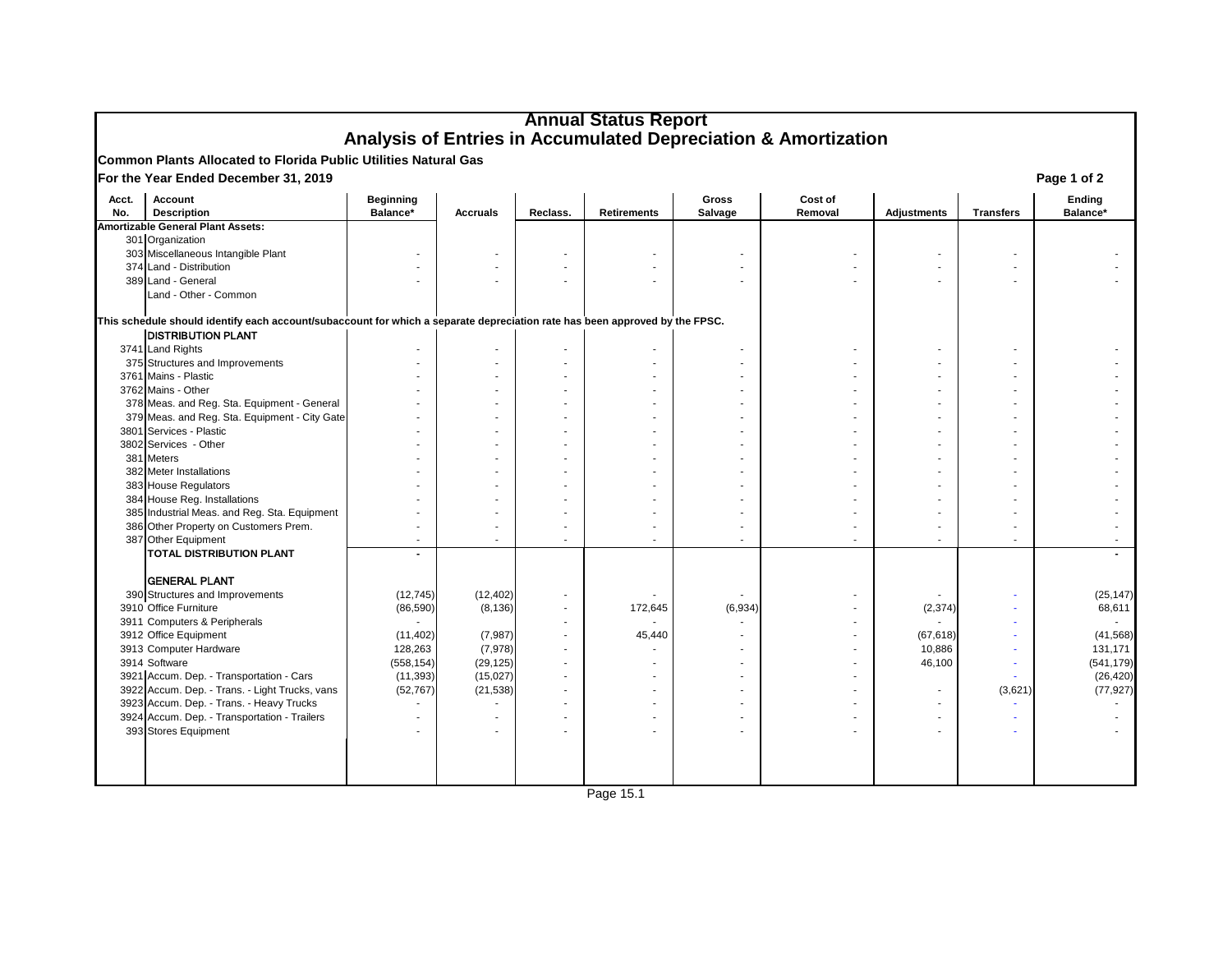| For the Year Ended December 31, 2019                                                                                                                    |                                    |                 |                |                    |                                |                    |                    |                  | Page 2 of 2               |
|---------------------------------------------------------------------------------------------------------------------------------------------------------|------------------------------------|-----------------|----------------|--------------------|--------------------------------|--------------------|--------------------|------------------|---------------------------|
| <b>Account</b><br>Acct.<br>No.<br><b>Description</b>                                                                                                    | <b>Beginning</b><br><b>Balance</b> | <b>Accruals</b> | Reclass.       | <b>Retirements</b> | <b>Gross</b><br><b>Salvage</b> | Cost of<br>Removal | <b>Adjustments</b> | <b>Transfers</b> | <b>Ending</b><br>Balance* |
| (Continued)<br>394 Tools, Shop, and Garage Equipment                                                                                                    |                                    |                 |                |                    |                                |                    |                    |                  |                           |
| 395 Laboratory Equipment                                                                                                                                |                                    | $\blacksquare$  |                |                    |                                |                    |                    |                  |                           |
| 396 Power Operated Equipment                                                                                                                            |                                    |                 |                |                    |                                |                    |                    | $\sim$           |                           |
| 397 Communication Equipment                                                                                                                             | (1, 895)                           | (8, 343)        |                |                    |                                |                    | (9, 248)           |                  | (19, 486)                 |
| 398 Miscellaneous Equipment                                                                                                                             | 4,683                              | (823)           | $\sim$         | $\sim$             | $\blacksquare$                 |                    | (2,629)            | $\sim$           | 1,231                     |
| <b>SUBTOTAL</b>                                                                                                                                         | (602,001)                          | (111, 359)      | $\blacksquare$ | 218,085            | (6,934)                        |                    | (24, 884)          | (3,621)          | (530, 714)                |
| 399 Other Tangible Property                                                                                                                             | (9,619)                            |                 |                |                    |                                |                    |                    |                  | (9,619)                   |
| 376G Mains Plastic-GRIP                                                                                                                                 |                                    | $\blacksquare$  |                | $\blacksquare$     | $\blacksquare$                 |                    |                    | $\sim$           |                           |
| 380G Services Plastic-GRIP                                                                                                                              |                                    |                 | $\sim$         |                    |                                |                    |                    |                  |                           |
| TOTAL GENERAL PLANT                                                                                                                                     | (611, 620)                         | (111, 359)      | $\sim$         | 218,085            | (6,934)                        | $\sim$             | (24, 884)          | (3,621)          | (540, 333)                |
| TOTAL DISTRIBUTION PLANT<br>TOTAL GAS PLANT IN SERVICE                                                                                                  | (611, 620)                         | (111, 359)      | $\sim$<br>٠    | 218,085            | (6, 934)                       |                    | (24, 884)          | (3,621)          | (540, 333)                |
|                                                                                                                                                         |                                    |                 |                |                    |                                |                    |                    |                  |                           |
| <b>Capital Recovery Schedules:</b><br><b>NONE</b>                                                                                                       |                                    |                 |                |                    |                                |                    |                    |                  |                           |
| <b>Subtotal</b>                                                                                                                                         | (611, 620)                         | (111, 359)      |                | 218,085            | (6, 934)                       |                    | (24, 884)          | (3,621)          | (540, 333)                |
| List any other items necessary to reconcile the total depreciation and amortization accrual amount to Acct. 403, Depreciation Expense, shown on page 8. |                                    |                 |                |                    |                                |                    |                    |                  |                           |
| <b>1089 RWIP</b><br>1040 Leased Plant                                                                                                                   |                                    |                 |                |                    |                                |                    |                    |                  |                           |
| <b>Subtotal</b>                                                                                                                                         |                                    |                 |                |                    |                                |                    |                    |                  |                           |
| <b>Grand Total</b>                                                                                                                                      | (611, 620)                         | (111, 359)      |                | 218,085            | (6, 934)                       |                    | (24, 884)          | (3,621)          | (540, 333)                |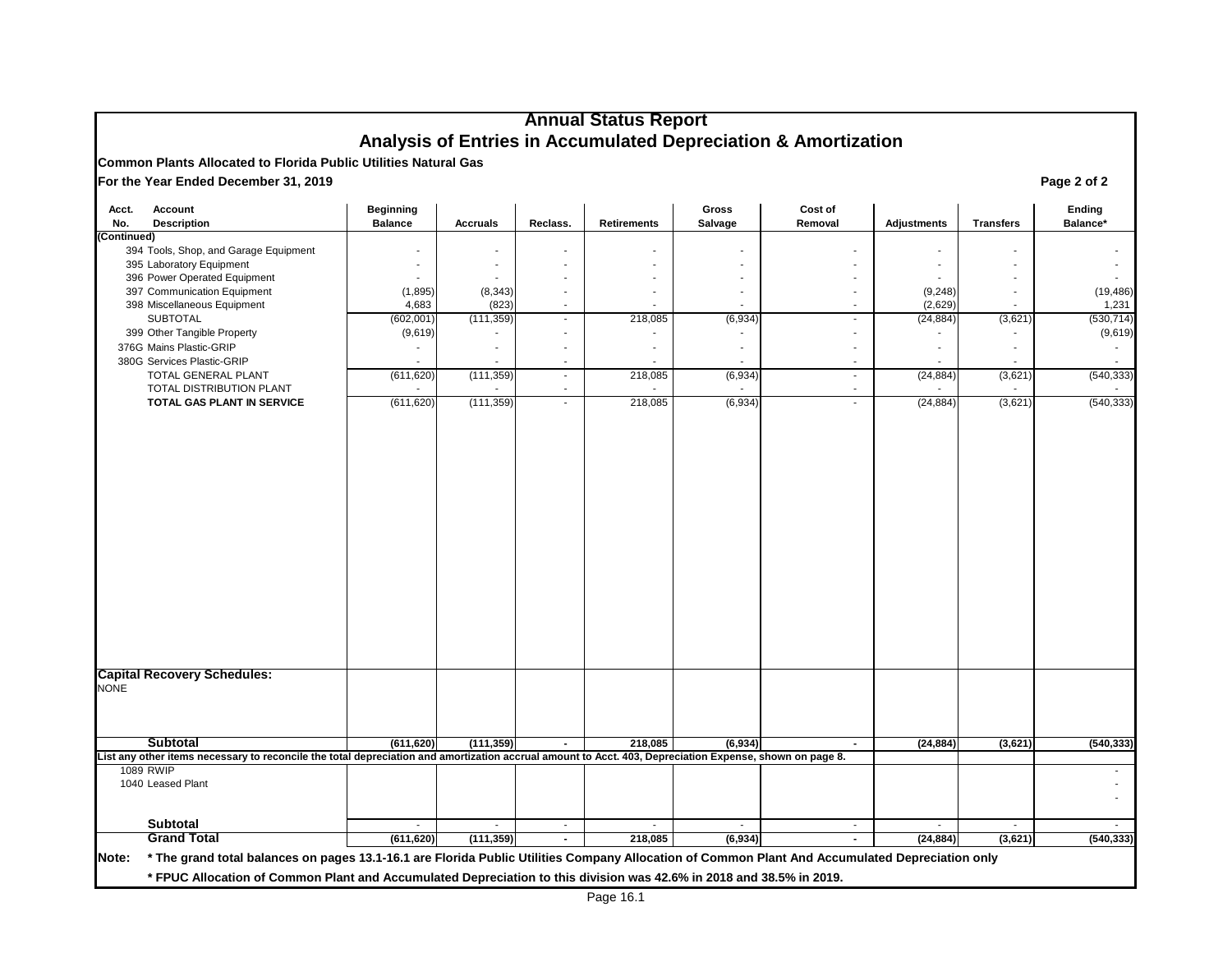| <b>Analysis of Plant in Service Accounts</b><br>Florida Public Utilities Company - Natural Gas Division<br>For the Year Ended December 31, 2019<br>Page 1 of 2<br>Depr.<br><b>Beginning</b><br><b>Ending</b><br>Acct.<br><b>Account</b><br>Rate<br>Balance*<br><b>Additions</b><br>No.<br><b>Description</b><br><b>Retirements</b><br>Reclass.<br><b>Adjustments</b><br><b>Transfers</b><br>Balance*<br><b>Amortizable General Plant Assets:</b><br>301 Organization<br>$\sim$<br>$\sim$<br>381<br>303 Miscellaneous Intangible Plant<br>10 Yrs<br>470,740<br>471,121<br>$\sim$<br>$\blacksquare$<br>164,608<br>374 Land - Distribution<br>164,608<br>4,281,559<br>389 Land - General<br>4,281,559<br>$\sim$<br>$\overline{\phantom{a}}$<br>Land - Other<br>This schedule should identify each account/subaccount for which a separate depreciation rate has been approved by the FPSC.<br><b>Depreciable Assets:</b><br><b>DISTRIBUTION PLANT</b><br>5.50%<br>3741 Land Rights<br>12,910<br>12,910<br>2.50%<br>910,746<br>1,152,344<br>375 Structures and Improvements<br>241,599<br>$\sim$<br>$\blacksquare$<br>$\sim$<br>3761 Mains - Plastic<br>2.10%<br>64,384,674<br>4,307,815<br>(119, 125)<br>68,573,363<br>$\sim$<br>$\blacksquare$<br>$\sim$<br>(50, 979)<br>3762 Mains - Other<br>2.20%<br>37,236,177<br>589,952<br>37,775,151<br>$\sim$<br>$\sim$<br>$\sim$<br>378 Meas. And Reg. Sta. Equipment - General<br>3.50%<br>1,283,394<br>110,017<br>1,393,411<br>$\blacksquare$<br>3.10%<br>5,598,239<br>6,112,372<br>379 meas. And Reg. Sta. Equipment - City Gate<br>514,133<br>$\blacksquare$<br>$\sim$<br>3801 Services - Plastic<br>2.20%<br>37,836,789<br>2,885,097<br>40,457,596<br>(264, 289)<br>$\sim$<br>$\blacksquare$<br>$\blacksquare$<br>(377)<br>9.20%<br>1,687,627<br>(0)<br>(34, 537)<br>1,652,712<br>3802 Services - Other<br>$\sim$<br>381 Meters<br>3.60%<br>11,902,623<br>1,218,647<br>(850, 596)<br>12,270,674<br>$\sim$<br>$\sim$<br>$\sim$<br>382 Meter Installations<br>3.20%<br>8,843,016<br>(896)<br>9,852,441<br>1,010,321<br>(84, 574)<br>383 House Regulators<br>3.30%<br>3,639,175<br>303,382<br>3,857,983<br>$\sim$<br>$\blacksquare$<br>343<br>384 House Reg. Installations<br>2.70%<br>1,043,408<br>1,043,751<br>$\sim$<br>$\blacksquare$<br>385 Industrial Meas. And Reg. Sta. Equipment<br>2.30%<br>55,465<br>55,465<br>$\sim$<br>$\blacksquare$<br>386 Other Property on Customers Prem.<br>$\sim$<br>$\sim$<br>$\blacksquare$<br>387 Other Equipment<br>4.00%<br>1,838,140<br>80,168<br>1,918,308<br>$\sim$<br>(377)<br><b>TOTAL DISTRIBUTION PLANT</b><br>181,189,290<br>11,261,854<br>(1,404,997)<br>$\sim$<br>$\sim$<br><b>GENERAL PLANT</b><br>2.30%<br>15,397<br>2,806,783<br>390 Structures and Improvements<br>2,791,386<br>3910 Office Furniture<br>20 Yrs<br>119,954<br>119,954<br>3911 Computers & Peripherals<br>10 Yrs<br>$\sim$<br>(165, 584)<br>3912 Office Equipment<br>14 Yrs<br>1,002,816<br>253,487<br>1,090,720<br>$\sim$<br>$\sim$<br>13,945<br>3913 Computer Hardware<br>10 Yrs<br>845,216<br>859,162<br>3914 Software<br>10 Yrs<br>4,768,546<br>43,094<br>4,811,640<br>3921 Transportation - Cars<br>17.40%<br>58,922<br>58,922<br>$\sim$<br>$\sim$<br>3922 Transportation - Light Trucks, Vans<br>8.40%<br>(177, 654)<br>3,909,904<br>3,924,396<br>163,161<br>$\sim$<br>$\sim$<br>$\sim$<br>3923 Transportation - Heavy Trucks<br>8.20%<br>$\sim$<br>$\sim$<br>$\sim$<br>$\blacksquare$<br>3924 Transportation - Trailers<br>69,325<br>5.80%<br>73,643<br>(4, 319)<br>$\sim$<br>393 Stores Equipment<br>26 Yrs<br>2,929<br>32,698<br>(7, 117)<br>28,510 |  | <b>Annual Status Report</b> |  |  |  |
|-----------------------------------------------------------------------------------------------------------------------------------------------------------------------------------------------------------------------------------------------------------------------------------------------------------------------------------------------------------------------------------------------------------------------------------------------------------------------------------------------------------------------------------------------------------------------------------------------------------------------------------------------------------------------------------------------------------------------------------------------------------------------------------------------------------------------------------------------------------------------------------------------------------------------------------------------------------------------------------------------------------------------------------------------------------------------------------------------------------------------------------------------------------------------------------------------------------------------------------------------------------------------------------------------------------------------------------------------------------------------------------------------------------------------------------------------------------------------------------------------------------------------------------------------------------------------------------------------------------------------------------------------------------------------------------------------------------------------------------------------------------------------------------------------------------------------------------------------------------------------------------------------------------------------------------------------------------------------------------------------------------------------------------------------------------------------------------------------------------------------------------------------------------------------------------------------------------------------------------------------------------------------------------------------------------------------------------------------------------------------------------------------------------------------------------------------------------------------------------------------------------------------------------------------------------------------------------------------------------------------------------------------------------------------------------------------------------------------------------------------------------------------------------------------------------------------------------------------------------------------------------------------------------------------------------------------------------------------------------------------------------------------------------------------------------------------------------------------------------------------------------------------------------------------------------------------------------------------------------------------------------------------------------------------------------------------------------------------------------------------------------------------------------------------------------------------------------------------------------------------------------------------------------------------------------------------------------------------------------------------------|--|-----------------------------|--|--|--|
|                                                                                                                                                                                                                                                                                                                                                                                                                                                                                                                                                                                                                                                                                                                                                                                                                                                                                                                                                                                                                                                                                                                                                                                                                                                                                                                                                                                                                                                                                                                                                                                                                                                                                                                                                                                                                                                                                                                                                                                                                                                                                                                                                                                                                                                                                                                                                                                                                                                                                                                                                                                                                                                                                                                                                                                                                                                                                                                                                                                                                                                                                                                                                                                                                                                                                                                                                                                                                                                                                                                                                                                                                             |  |                             |  |  |  |
|                                                                                                                                                                                                                                                                                                                                                                                                                                                                                                                                                                                                                                                                                                                                                                                                                                                                                                                                                                                                                                                                                                                                                                                                                                                                                                                                                                                                                                                                                                                                                                                                                                                                                                                                                                                                                                                                                                                                                                                                                                                                                                                                                                                                                                                                                                                                                                                                                                                                                                                                                                                                                                                                                                                                                                                                                                                                                                                                                                                                                                                                                                                                                                                                                                                                                                                                                                                                                                                                                                                                                                                                                             |  |                             |  |  |  |
|                                                                                                                                                                                                                                                                                                                                                                                                                                                                                                                                                                                                                                                                                                                                                                                                                                                                                                                                                                                                                                                                                                                                                                                                                                                                                                                                                                                                                                                                                                                                                                                                                                                                                                                                                                                                                                                                                                                                                                                                                                                                                                                                                                                                                                                                                                                                                                                                                                                                                                                                                                                                                                                                                                                                                                                                                                                                                                                                                                                                                                                                                                                                                                                                                                                                                                                                                                                                                                                                                                                                                                                                                             |  |                             |  |  |  |
|                                                                                                                                                                                                                                                                                                                                                                                                                                                                                                                                                                                                                                                                                                                                                                                                                                                                                                                                                                                                                                                                                                                                                                                                                                                                                                                                                                                                                                                                                                                                                                                                                                                                                                                                                                                                                                                                                                                                                                                                                                                                                                                                                                                                                                                                                                                                                                                                                                                                                                                                                                                                                                                                                                                                                                                                                                                                                                                                                                                                                                                                                                                                                                                                                                                                                                                                                                                                                                                                                                                                                                                                                             |  |                             |  |  |  |
|                                                                                                                                                                                                                                                                                                                                                                                                                                                                                                                                                                                                                                                                                                                                                                                                                                                                                                                                                                                                                                                                                                                                                                                                                                                                                                                                                                                                                                                                                                                                                                                                                                                                                                                                                                                                                                                                                                                                                                                                                                                                                                                                                                                                                                                                                                                                                                                                                                                                                                                                                                                                                                                                                                                                                                                                                                                                                                                                                                                                                                                                                                                                                                                                                                                                                                                                                                                                                                                                                                                                                                                                                             |  |                             |  |  |  |
|                                                                                                                                                                                                                                                                                                                                                                                                                                                                                                                                                                                                                                                                                                                                                                                                                                                                                                                                                                                                                                                                                                                                                                                                                                                                                                                                                                                                                                                                                                                                                                                                                                                                                                                                                                                                                                                                                                                                                                                                                                                                                                                                                                                                                                                                                                                                                                                                                                                                                                                                                                                                                                                                                                                                                                                                                                                                                                                                                                                                                                                                                                                                                                                                                                                                                                                                                                                                                                                                                                                                                                                                                             |  |                             |  |  |  |
|                                                                                                                                                                                                                                                                                                                                                                                                                                                                                                                                                                                                                                                                                                                                                                                                                                                                                                                                                                                                                                                                                                                                                                                                                                                                                                                                                                                                                                                                                                                                                                                                                                                                                                                                                                                                                                                                                                                                                                                                                                                                                                                                                                                                                                                                                                                                                                                                                                                                                                                                                                                                                                                                                                                                                                                                                                                                                                                                                                                                                                                                                                                                                                                                                                                                                                                                                                                                                                                                                                                                                                                                                             |  |                             |  |  |  |
|                                                                                                                                                                                                                                                                                                                                                                                                                                                                                                                                                                                                                                                                                                                                                                                                                                                                                                                                                                                                                                                                                                                                                                                                                                                                                                                                                                                                                                                                                                                                                                                                                                                                                                                                                                                                                                                                                                                                                                                                                                                                                                                                                                                                                                                                                                                                                                                                                                                                                                                                                                                                                                                                                                                                                                                                                                                                                                                                                                                                                                                                                                                                                                                                                                                                                                                                                                                                                                                                                                                                                                                                                             |  |                             |  |  |  |
|                                                                                                                                                                                                                                                                                                                                                                                                                                                                                                                                                                                                                                                                                                                                                                                                                                                                                                                                                                                                                                                                                                                                                                                                                                                                                                                                                                                                                                                                                                                                                                                                                                                                                                                                                                                                                                                                                                                                                                                                                                                                                                                                                                                                                                                                                                                                                                                                                                                                                                                                                                                                                                                                                                                                                                                                                                                                                                                                                                                                                                                                                                                                                                                                                                                                                                                                                                                                                                                                                                                                                                                                                             |  |                             |  |  |  |
| 191,045,769                                                                                                                                                                                                                                                                                                                                                                                                                                                                                                                                                                                                                                                                                                                                                                                                                                                                                                                                                                                                                                                                                                                                                                                                                                                                                                                                                                                                                                                                                                                                                                                                                                                                                                                                                                                                                                                                                                                                                                                                                                                                                                                                                                                                                                                                                                                                                                                                                                                                                                                                                                                                                                                                                                                                                                                                                                                                                                                                                                                                                                                                                                                                                                                                                                                                                                                                                                                                                                                                                                                                                                                                                 |  |                             |  |  |  |
|                                                                                                                                                                                                                                                                                                                                                                                                                                                                                                                                                                                                                                                                                                                                                                                                                                                                                                                                                                                                                                                                                                                                                                                                                                                                                                                                                                                                                                                                                                                                                                                                                                                                                                                                                                                                                                                                                                                                                                                                                                                                                                                                                                                                                                                                                                                                                                                                                                                                                                                                                                                                                                                                                                                                                                                                                                                                                                                                                                                                                                                                                                                                                                                                                                                                                                                                                                                                                                                                                                                                                                                                                             |  |                             |  |  |  |
|                                                                                                                                                                                                                                                                                                                                                                                                                                                                                                                                                                                                                                                                                                                                                                                                                                                                                                                                                                                                                                                                                                                                                                                                                                                                                                                                                                                                                                                                                                                                                                                                                                                                                                                                                                                                                                                                                                                                                                                                                                                                                                                                                                                                                                                                                                                                                                                                                                                                                                                                                                                                                                                                                                                                                                                                                                                                                                                                                                                                                                                                                                                                                                                                                                                                                                                                                                                                                                                                                                                                                                                                                             |  |                             |  |  |  |
|                                                                                                                                                                                                                                                                                                                                                                                                                                                                                                                                                                                                                                                                                                                                                                                                                                                                                                                                                                                                                                                                                                                                                                                                                                                                                                                                                                                                                                                                                                                                                                                                                                                                                                                                                                                                                                                                                                                                                                                                                                                                                                                                                                                                                                                                                                                                                                                                                                                                                                                                                                                                                                                                                                                                                                                                                                                                                                                                                                                                                                                                                                                                                                                                                                                                                                                                                                                                                                                                                                                                                                                                                             |  |                             |  |  |  |
|                                                                                                                                                                                                                                                                                                                                                                                                                                                                                                                                                                                                                                                                                                                                                                                                                                                                                                                                                                                                                                                                                                                                                                                                                                                                                                                                                                                                                                                                                                                                                                                                                                                                                                                                                                                                                                                                                                                                                                                                                                                                                                                                                                                                                                                                                                                                                                                                                                                                                                                                                                                                                                                                                                                                                                                                                                                                                                                                                                                                                                                                                                                                                                                                                                                                                                                                                                                                                                                                                                                                                                                                                             |  |                             |  |  |  |
|                                                                                                                                                                                                                                                                                                                                                                                                                                                                                                                                                                                                                                                                                                                                                                                                                                                                                                                                                                                                                                                                                                                                                                                                                                                                                                                                                                                                                                                                                                                                                                                                                                                                                                                                                                                                                                                                                                                                                                                                                                                                                                                                                                                                                                                                                                                                                                                                                                                                                                                                                                                                                                                                                                                                                                                                                                                                                                                                                                                                                                                                                                                                                                                                                                                                                                                                                                                                                                                                                                                                                                                                                             |  |                             |  |  |  |
|                                                                                                                                                                                                                                                                                                                                                                                                                                                                                                                                                                                                                                                                                                                                                                                                                                                                                                                                                                                                                                                                                                                                                                                                                                                                                                                                                                                                                                                                                                                                                                                                                                                                                                                                                                                                                                                                                                                                                                                                                                                                                                                                                                                                                                                                                                                                                                                                                                                                                                                                                                                                                                                                                                                                                                                                                                                                                                                                                                                                                                                                                                                                                                                                                                                                                                                                                                                                                                                                                                                                                                                                                             |  |                             |  |  |  |
|                                                                                                                                                                                                                                                                                                                                                                                                                                                                                                                                                                                                                                                                                                                                                                                                                                                                                                                                                                                                                                                                                                                                                                                                                                                                                                                                                                                                                                                                                                                                                                                                                                                                                                                                                                                                                                                                                                                                                                                                                                                                                                                                                                                                                                                                                                                                                                                                                                                                                                                                                                                                                                                                                                                                                                                                                                                                                                                                                                                                                                                                                                                                                                                                                                                                                                                                                                                                                                                                                                                                                                                                                             |  |                             |  |  |  |
|                                                                                                                                                                                                                                                                                                                                                                                                                                                                                                                                                                                                                                                                                                                                                                                                                                                                                                                                                                                                                                                                                                                                                                                                                                                                                                                                                                                                                                                                                                                                                                                                                                                                                                                                                                                                                                                                                                                                                                                                                                                                                                                                                                                                                                                                                                                                                                                                                                                                                                                                                                                                                                                                                                                                                                                                                                                                                                                                                                                                                                                                                                                                                                                                                                                                                                                                                                                                                                                                                                                                                                                                                             |  |                             |  |  |  |
|                                                                                                                                                                                                                                                                                                                                                                                                                                                                                                                                                                                                                                                                                                                                                                                                                                                                                                                                                                                                                                                                                                                                                                                                                                                                                                                                                                                                                                                                                                                                                                                                                                                                                                                                                                                                                                                                                                                                                                                                                                                                                                                                                                                                                                                                                                                                                                                                                                                                                                                                                                                                                                                                                                                                                                                                                                                                                                                                                                                                                                                                                                                                                                                                                                                                                                                                                                                                                                                                                                                                                                                                                             |  |                             |  |  |  |
|                                                                                                                                                                                                                                                                                                                                                                                                                                                                                                                                                                                                                                                                                                                                                                                                                                                                                                                                                                                                                                                                                                                                                                                                                                                                                                                                                                                                                                                                                                                                                                                                                                                                                                                                                                                                                                                                                                                                                                                                                                                                                                                                                                                                                                                                                                                                                                                                                                                                                                                                                                                                                                                                                                                                                                                                                                                                                                                                                                                                                                                                                                                                                                                                                                                                                                                                                                                                                                                                                                                                                                                                                             |  |                             |  |  |  |
|                                                                                                                                                                                                                                                                                                                                                                                                                                                                                                                                                                                                                                                                                                                                                                                                                                                                                                                                                                                                                                                                                                                                                                                                                                                                                                                                                                                                                                                                                                                                                                                                                                                                                                                                                                                                                                                                                                                                                                                                                                                                                                                                                                                                                                                                                                                                                                                                                                                                                                                                                                                                                                                                                                                                                                                                                                                                                                                                                                                                                                                                                                                                                                                                                                                                                                                                                                                                                                                                                                                                                                                                                             |  |                             |  |  |  |
|                                                                                                                                                                                                                                                                                                                                                                                                                                                                                                                                                                                                                                                                                                                                                                                                                                                                                                                                                                                                                                                                                                                                                                                                                                                                                                                                                                                                                                                                                                                                                                                                                                                                                                                                                                                                                                                                                                                                                                                                                                                                                                                                                                                                                                                                                                                                                                                                                                                                                                                                                                                                                                                                                                                                                                                                                                                                                                                                                                                                                                                                                                                                                                                                                                                                                                                                                                                                                                                                                                                                                                                                                             |  |                             |  |  |  |
|                                                                                                                                                                                                                                                                                                                                                                                                                                                                                                                                                                                                                                                                                                                                                                                                                                                                                                                                                                                                                                                                                                                                                                                                                                                                                                                                                                                                                                                                                                                                                                                                                                                                                                                                                                                                                                                                                                                                                                                                                                                                                                                                                                                                                                                                                                                                                                                                                                                                                                                                                                                                                                                                                                                                                                                                                                                                                                                                                                                                                                                                                                                                                                                                                                                                                                                                                                                                                                                                                                                                                                                                                             |  |                             |  |  |  |
|                                                                                                                                                                                                                                                                                                                                                                                                                                                                                                                                                                                                                                                                                                                                                                                                                                                                                                                                                                                                                                                                                                                                                                                                                                                                                                                                                                                                                                                                                                                                                                                                                                                                                                                                                                                                                                                                                                                                                                                                                                                                                                                                                                                                                                                                                                                                                                                                                                                                                                                                                                                                                                                                                                                                                                                                                                                                                                                                                                                                                                                                                                                                                                                                                                                                                                                                                                                                                                                                                                                                                                                                                             |  |                             |  |  |  |
|                                                                                                                                                                                                                                                                                                                                                                                                                                                                                                                                                                                                                                                                                                                                                                                                                                                                                                                                                                                                                                                                                                                                                                                                                                                                                                                                                                                                                                                                                                                                                                                                                                                                                                                                                                                                                                                                                                                                                                                                                                                                                                                                                                                                                                                                                                                                                                                                                                                                                                                                                                                                                                                                                                                                                                                                                                                                                                                                                                                                                                                                                                                                                                                                                                                                                                                                                                                                                                                                                                                                                                                                                             |  |                             |  |  |  |
|                                                                                                                                                                                                                                                                                                                                                                                                                                                                                                                                                                                                                                                                                                                                                                                                                                                                                                                                                                                                                                                                                                                                                                                                                                                                                                                                                                                                                                                                                                                                                                                                                                                                                                                                                                                                                                                                                                                                                                                                                                                                                                                                                                                                                                                                                                                                                                                                                                                                                                                                                                                                                                                                                                                                                                                                                                                                                                                                                                                                                                                                                                                                                                                                                                                                                                                                                                                                                                                                                                                                                                                                                             |  |                             |  |  |  |
|                                                                                                                                                                                                                                                                                                                                                                                                                                                                                                                                                                                                                                                                                                                                                                                                                                                                                                                                                                                                                                                                                                                                                                                                                                                                                                                                                                                                                                                                                                                                                                                                                                                                                                                                                                                                                                                                                                                                                                                                                                                                                                                                                                                                                                                                                                                                                                                                                                                                                                                                                                                                                                                                                                                                                                                                                                                                                                                                                                                                                                                                                                                                                                                                                                                                                                                                                                                                                                                                                                                                                                                                                             |  |                             |  |  |  |
|                                                                                                                                                                                                                                                                                                                                                                                                                                                                                                                                                                                                                                                                                                                                                                                                                                                                                                                                                                                                                                                                                                                                                                                                                                                                                                                                                                                                                                                                                                                                                                                                                                                                                                                                                                                                                                                                                                                                                                                                                                                                                                                                                                                                                                                                                                                                                                                                                                                                                                                                                                                                                                                                                                                                                                                                                                                                                                                                                                                                                                                                                                                                                                                                                                                                                                                                                                                                                                                                                                                                                                                                                             |  |                             |  |  |  |
|                                                                                                                                                                                                                                                                                                                                                                                                                                                                                                                                                                                                                                                                                                                                                                                                                                                                                                                                                                                                                                                                                                                                                                                                                                                                                                                                                                                                                                                                                                                                                                                                                                                                                                                                                                                                                                                                                                                                                                                                                                                                                                                                                                                                                                                                                                                                                                                                                                                                                                                                                                                                                                                                                                                                                                                                                                                                                                                                                                                                                                                                                                                                                                                                                                                                                                                                                                                                                                                                                                                                                                                                                             |  |                             |  |  |  |
|                                                                                                                                                                                                                                                                                                                                                                                                                                                                                                                                                                                                                                                                                                                                                                                                                                                                                                                                                                                                                                                                                                                                                                                                                                                                                                                                                                                                                                                                                                                                                                                                                                                                                                                                                                                                                                                                                                                                                                                                                                                                                                                                                                                                                                                                                                                                                                                                                                                                                                                                                                                                                                                                                                                                                                                                                                                                                                                                                                                                                                                                                                                                                                                                                                                                                                                                                                                                                                                                                                                                                                                                                             |  |                             |  |  |  |
|                                                                                                                                                                                                                                                                                                                                                                                                                                                                                                                                                                                                                                                                                                                                                                                                                                                                                                                                                                                                                                                                                                                                                                                                                                                                                                                                                                                                                                                                                                                                                                                                                                                                                                                                                                                                                                                                                                                                                                                                                                                                                                                                                                                                                                                                                                                                                                                                                                                                                                                                                                                                                                                                                                                                                                                                                                                                                                                                                                                                                                                                                                                                                                                                                                                                                                                                                                                                                                                                                                                                                                                                                             |  |                             |  |  |  |
|                                                                                                                                                                                                                                                                                                                                                                                                                                                                                                                                                                                                                                                                                                                                                                                                                                                                                                                                                                                                                                                                                                                                                                                                                                                                                                                                                                                                                                                                                                                                                                                                                                                                                                                                                                                                                                                                                                                                                                                                                                                                                                                                                                                                                                                                                                                                                                                                                                                                                                                                                                                                                                                                                                                                                                                                                                                                                                                                                                                                                                                                                                                                                                                                                                                                                                                                                                                                                                                                                                                                                                                                                             |  |                             |  |  |  |
|                                                                                                                                                                                                                                                                                                                                                                                                                                                                                                                                                                                                                                                                                                                                                                                                                                                                                                                                                                                                                                                                                                                                                                                                                                                                                                                                                                                                                                                                                                                                                                                                                                                                                                                                                                                                                                                                                                                                                                                                                                                                                                                                                                                                                                                                                                                                                                                                                                                                                                                                                                                                                                                                                                                                                                                                                                                                                                                                                                                                                                                                                                                                                                                                                                                                                                                                                                                                                                                                                                                                                                                                                             |  |                             |  |  |  |
|                                                                                                                                                                                                                                                                                                                                                                                                                                                                                                                                                                                                                                                                                                                                                                                                                                                                                                                                                                                                                                                                                                                                                                                                                                                                                                                                                                                                                                                                                                                                                                                                                                                                                                                                                                                                                                                                                                                                                                                                                                                                                                                                                                                                                                                                                                                                                                                                                                                                                                                                                                                                                                                                                                                                                                                                                                                                                                                                                                                                                                                                                                                                                                                                                                                                                                                                                                                                                                                                                                                                                                                                                             |  |                             |  |  |  |
|                                                                                                                                                                                                                                                                                                                                                                                                                                                                                                                                                                                                                                                                                                                                                                                                                                                                                                                                                                                                                                                                                                                                                                                                                                                                                                                                                                                                                                                                                                                                                                                                                                                                                                                                                                                                                                                                                                                                                                                                                                                                                                                                                                                                                                                                                                                                                                                                                                                                                                                                                                                                                                                                                                                                                                                                                                                                                                                                                                                                                                                                                                                                                                                                                                                                                                                                                                                                                                                                                                                                                                                                                             |  |                             |  |  |  |
|                                                                                                                                                                                                                                                                                                                                                                                                                                                                                                                                                                                                                                                                                                                                                                                                                                                                                                                                                                                                                                                                                                                                                                                                                                                                                                                                                                                                                                                                                                                                                                                                                                                                                                                                                                                                                                                                                                                                                                                                                                                                                                                                                                                                                                                                                                                                                                                                                                                                                                                                                                                                                                                                                                                                                                                                                                                                                                                                                                                                                                                                                                                                                                                                                                                                                                                                                                                                                                                                                                                                                                                                                             |  |                             |  |  |  |
|                                                                                                                                                                                                                                                                                                                                                                                                                                                                                                                                                                                                                                                                                                                                                                                                                                                                                                                                                                                                                                                                                                                                                                                                                                                                                                                                                                                                                                                                                                                                                                                                                                                                                                                                                                                                                                                                                                                                                                                                                                                                                                                                                                                                                                                                                                                                                                                                                                                                                                                                                                                                                                                                                                                                                                                                                                                                                                                                                                                                                                                                                                                                                                                                                                                                                                                                                                                                                                                                                                                                                                                                                             |  |                             |  |  |  |
|                                                                                                                                                                                                                                                                                                                                                                                                                                                                                                                                                                                                                                                                                                                                                                                                                                                                                                                                                                                                                                                                                                                                                                                                                                                                                                                                                                                                                                                                                                                                                                                                                                                                                                                                                                                                                                                                                                                                                                                                                                                                                                                                                                                                                                                                                                                                                                                                                                                                                                                                                                                                                                                                                                                                                                                                                                                                                                                                                                                                                                                                                                                                                                                                                                                                                                                                                                                                                                                                                                                                                                                                                             |  |                             |  |  |  |
|                                                                                                                                                                                                                                                                                                                                                                                                                                                                                                                                                                                                                                                                                                                                                                                                                                                                                                                                                                                                                                                                                                                                                                                                                                                                                                                                                                                                                                                                                                                                                                                                                                                                                                                                                                                                                                                                                                                                                                                                                                                                                                                                                                                                                                                                                                                                                                                                                                                                                                                                                                                                                                                                                                                                                                                                                                                                                                                                                                                                                                                                                                                                                                                                                                                                                                                                                                                                                                                                                                                                                                                                                             |  |                             |  |  |  |
|                                                                                                                                                                                                                                                                                                                                                                                                                                                                                                                                                                                                                                                                                                                                                                                                                                                                                                                                                                                                                                                                                                                                                                                                                                                                                                                                                                                                                                                                                                                                                                                                                                                                                                                                                                                                                                                                                                                                                                                                                                                                                                                                                                                                                                                                                                                                                                                                                                                                                                                                                                                                                                                                                                                                                                                                                                                                                                                                                                                                                                                                                                                                                                                                                                                                                                                                                                                                                                                                                                                                                                                                                             |  |                             |  |  |  |
|                                                                                                                                                                                                                                                                                                                                                                                                                                                                                                                                                                                                                                                                                                                                                                                                                                                                                                                                                                                                                                                                                                                                                                                                                                                                                                                                                                                                                                                                                                                                                                                                                                                                                                                                                                                                                                                                                                                                                                                                                                                                                                                                                                                                                                                                                                                                                                                                                                                                                                                                                                                                                                                                                                                                                                                                                                                                                                                                                                                                                                                                                                                                                                                                                                                                                                                                                                                                                                                                                                                                                                                                                             |  |                             |  |  |  |
|                                                                                                                                                                                                                                                                                                                                                                                                                                                                                                                                                                                                                                                                                                                                                                                                                                                                                                                                                                                                                                                                                                                                                                                                                                                                                                                                                                                                                                                                                                                                                                                                                                                                                                                                                                                                                                                                                                                                                                                                                                                                                                                                                                                                                                                                                                                                                                                                                                                                                                                                                                                                                                                                                                                                                                                                                                                                                                                                                                                                                                                                                                                                                                                                                                                                                                                                                                                                                                                                                                                                                                                                                             |  |                             |  |  |  |
|                                                                                                                                                                                                                                                                                                                                                                                                                                                                                                                                                                                                                                                                                                                                                                                                                                                                                                                                                                                                                                                                                                                                                                                                                                                                                                                                                                                                                                                                                                                                                                                                                                                                                                                                                                                                                                                                                                                                                                                                                                                                                                                                                                                                                                                                                                                                                                                                                                                                                                                                                                                                                                                                                                                                                                                                                                                                                                                                                                                                                                                                                                                                                                                                                                                                                                                                                                                                                                                                                                                                                                                                                             |  |                             |  |  |  |

Page 13.2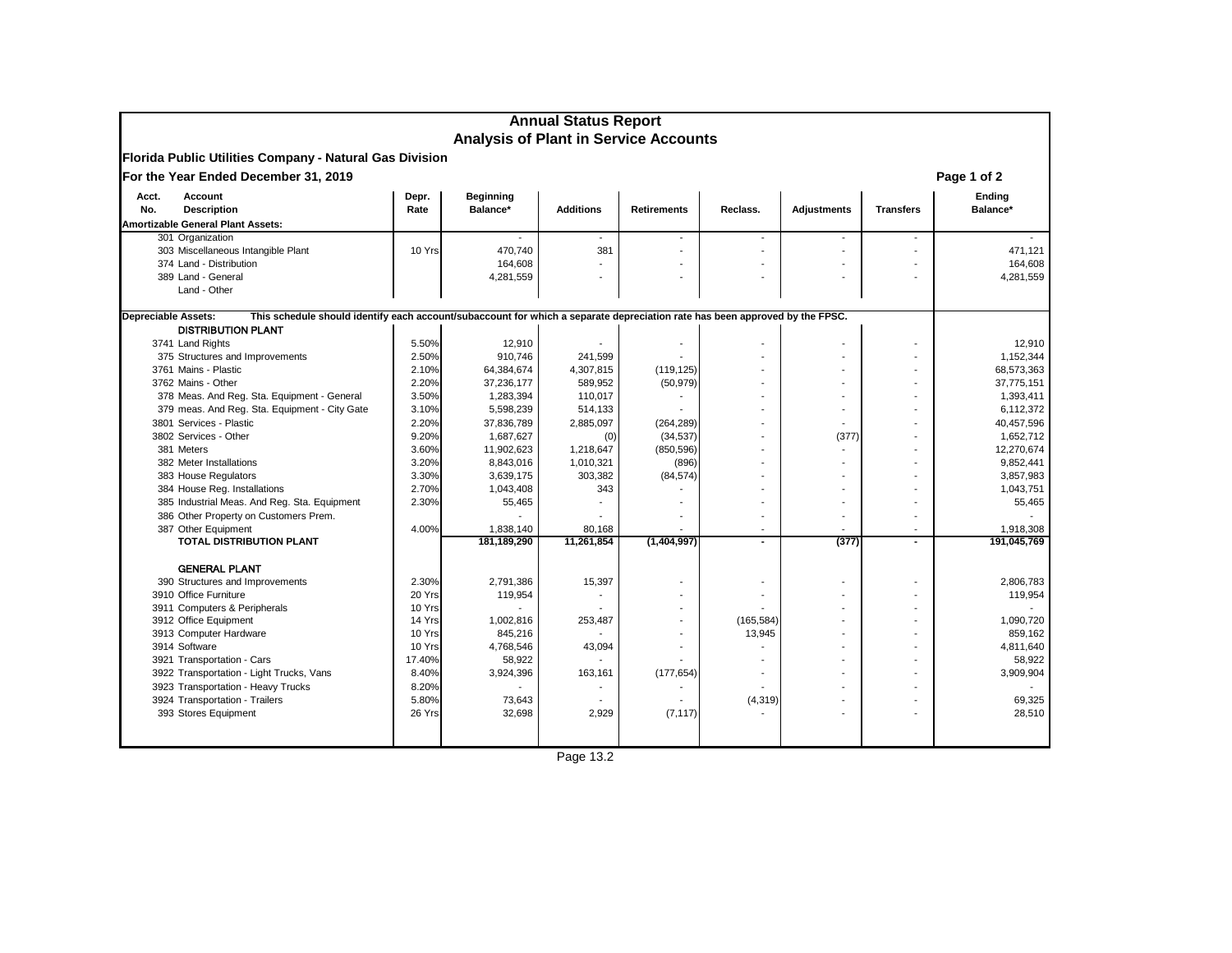|             |                                                                                                              |                 |                                              | <b>Annual Status Report</b> |                    |                          |                    |                          |                          |
|-------------|--------------------------------------------------------------------------------------------------------------|-----------------|----------------------------------------------|-----------------------------|--------------------|--------------------------|--------------------|--------------------------|--------------------------|
|             |                                                                                                              |                 | <b>Analysis of Plant in Service Accounts</b> |                             |                    |                          |                    |                          |                          |
|             | Florida Public Utilities Company - Natural Gas Division                                                      |                 |                                              |                             |                    |                          |                    |                          |                          |
|             | For the Year Ended December 31, 2019                                                                         |                 |                                              |                             |                    |                          |                    |                          | Page 2 of 2              |
| Acct.       | <b>Account</b>                                                                                               | Depr.           | <b>Beginning</b>                             |                             |                    |                          |                    |                          | <b>Ending</b>            |
| No.         | <b>Description</b>                                                                                           | Rate            | <b>Balance</b>                               | <b>Additions</b>            | <b>Retirements</b> | Reclass                  | <b>Adjustments</b> | <b>Transfers</b>         | Balance*                 |
| (Continued) |                                                                                                              |                 |                                              |                             |                    |                          |                    |                          |                          |
|             | 394 Tools, Shop, and Garage Equipment                                                                        | 15 Yrs          | 859,845                                      | 71,581                      | (171, 410)         | $\sim$                   |                    | $\sim$                   | 760,016                  |
|             | 395 Laboratory Equipment                                                                                     | 20 Yrs          | 95,137                                       | $\sim$                      |                    | $\sim$                   |                    | $\sim$                   | 95,137                   |
|             | 396 Power Operated Equipment<br>397 Communication Equipment                                                  | 5.10%<br>13 Yrs | 879,427<br>996,877                           | $\sim$<br>34,235            | (176, 626)         | 4,319<br>151,638         | $\blacksquare$     | $\sim$<br>$\blacksquare$ | 883,746<br>1,006,125     |
|             | 398 Miscellaneous Equipment                                                                                  | 17 Yrs          | 275,354                                      | 14,249                      |                    | $\sim$                   | $\blacksquare$     | $\sim$ $-$               | 289,603                  |
|             | <b>SUBTOTAL</b>                                                                                              |                 | 16,724,217                                   | 598,134                     | (532, 807)         | $\sim$                   |                    | $\sim$                   | 16,789,546               |
|             | 399 Other Tangible Property                                                                                  | 5 Yrs           | $\sim$                                       | $\sim$                      |                    | $\blacksquare$           |                    | $\sim$                   | $\sim$                   |
|             | 376G Mains Plastic-GRIP                                                                                      | 2.10%<br>2.20%  | 71,898,468<br>22,872,673                     | 7,827,096<br>3,561,032      | (13, 356)          | $\sim$                   |                    | $\sim$                   | 79,712,208<br>26,433,705 |
|             | 380G Services Plastic-GRIP<br>TOTAL GENERAL PLANT                                                            |                 | 111,495,357                                  | 11,986,262                  | (546, 162)         | $\blacksquare$<br>$\sim$ |                    | $\sim$<br>$\sim$         | 122,935,459              |
|             | TOTAL DISTRIBUTION PLANT                                                                                     |                 | 181,189,290                                  | 11,261,854                  | (1,404,997)        | $\sim$ $-$               | (377)              | $\sim$                   | 191,045,769              |
|             | TOTAL GAS PLANT IN SERVICE                                                                                   |                 | 292,684,647                                  | 23,248,116                  | (1,951,159)        | $\sim$                   | (377)              | $\sim$                   | 313,981,228              |
|             |                                                                                                              |                 |                                              |                             |                    |                          |                    |                          |                          |
|             |                                                                                                              |                 |                                              |                             |                    |                          |                    |                          |                          |
|             |                                                                                                              |                 |                                              |                             |                    |                          |                    |                          |                          |
|             |                                                                                                              |                 |                                              |                             |                    |                          |                    |                          |                          |
|             |                                                                                                              |                 |                                              |                             |                    |                          |                    |                          |                          |
|             |                                                                                                              |                 |                                              |                             |                    |                          |                    |                          |                          |
|             |                                                                                                              |                 |                                              |                             |                    |                          |                    |                          |                          |
|             |                                                                                                              |                 |                                              |                             |                    |                          |                    |                          |                          |
|             |                                                                                                              |                 |                                              |                             |                    |                          |                    |                          |                          |
|             |                                                                                                              |                 |                                              |                             |                    |                          |                    |                          |                          |
|             |                                                                                                              |                 |                                              |                             |                    |                          |                    |                          |                          |
|             |                                                                                                              |                 |                                              |                             |                    |                          |                    |                          |                          |
|             |                                                                                                              |                 |                                              |                             |                    |                          |                    |                          |                          |
|             |                                                                                                              |                 |                                              |                             |                    |                          |                    |                          |                          |
|             |                                                                                                              |                 |                                              |                             |                    |                          |                    |                          |                          |
|             | <b>Capital Recovery Schedules:</b>                                                                           |                 |                                              |                             |                    |                          |                    |                          |                          |
| <b>NONE</b> |                                                                                                              |                 |                                              |                             |                    |                          |                    |                          |                          |
|             |                                                                                                              |                 |                                              |                             |                    |                          |                    |                          |                          |
|             |                                                                                                              |                 |                                              |                             |                    |                          |                    |                          |                          |
|             | <b>Total Account 101*</b><br><b>Amortizable Assets:</b>                                                      |                 | 292,684,647                                  | 23,248,116                  | (1,951,159)        | $\sim$                   | (377)              | $\sim$                   | 313,981,228              |
| 114         | <b>Acquisition Adjustment</b>                                                                                |                 | 46,210,460                                   |                             |                    |                          | (1,652,132)        |                          | 44,558,328               |
| 104         | Leased Plant to Others                                                                                       |                 |                                              |                             |                    |                          |                    |                          |                          |
|             | 101.1 Property Under Capital Leases                                                                          |                 | $\sim$                                       | 2,017,993                   |                    |                          |                    |                          | 2,017,993                |
|             | Other                                                                                                        |                 |                                              |                             |                    |                          |                    |                          |                          |
|             | <b>Total Utility Plant</b>                                                                                   |                 | 338,895,107                                  | 25,266,109                  | (1,951,159)        |                          | (1,652,509)        | $\sim$                   | 360,557,549              |
|             |                                                                                                              |                 |                                              |                             |                    |                          |                    |                          |                          |
| Notes:      | * The grand total balances on pages 13.2-16.2 are Florida Public Utilities Company Natural Gas Division only |                 |                                              |                             |                    |                          |                    |                          |                          |
|             | * Balances previously reported incorrectly under account 3911 are now being reported under account 3913.     |                 |                                              |                             |                    |                          |                    |                          |                          |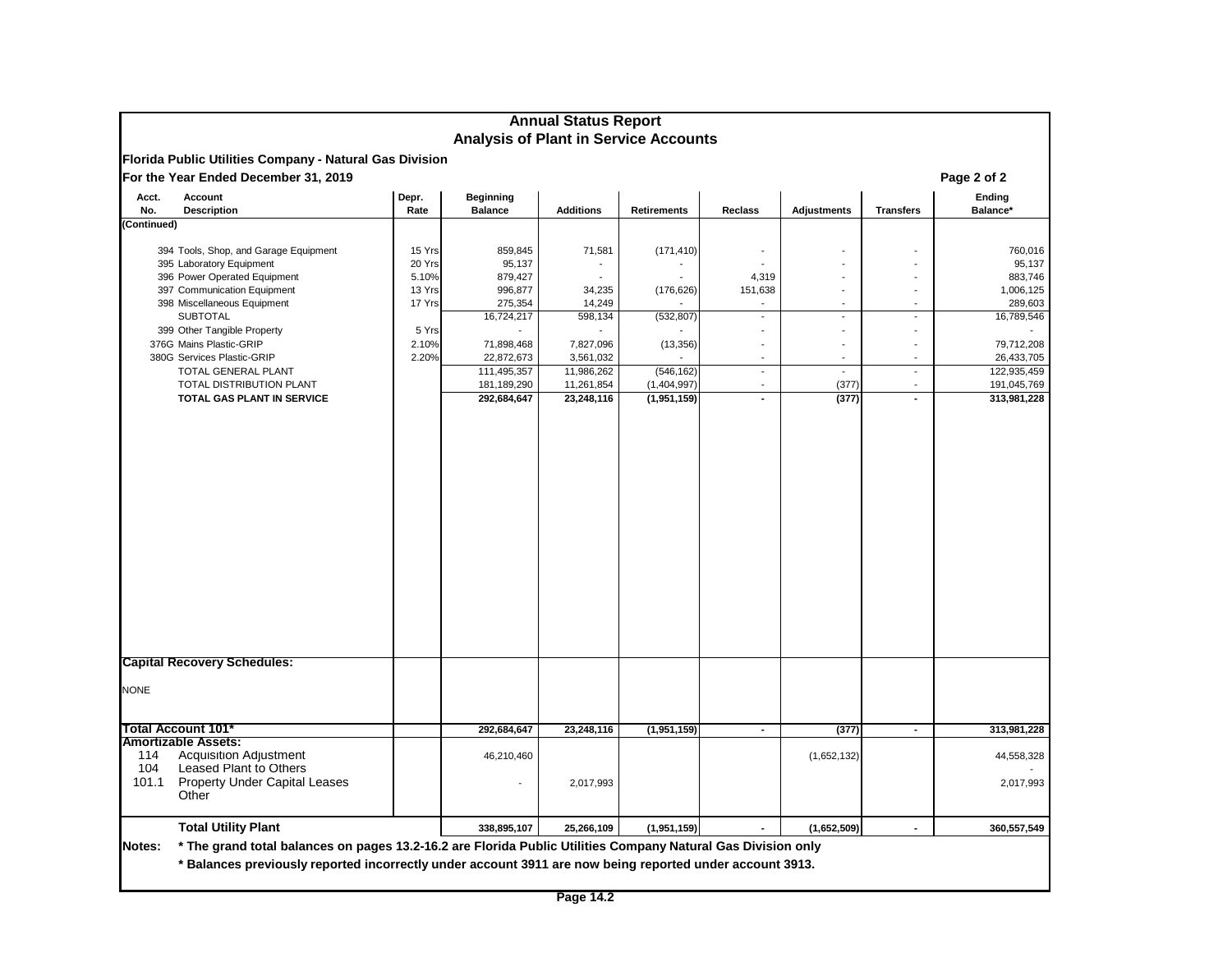|       |                                                                                                                             |                        |                    |                          | <b>Annual Status Report</b> |                          | Analysis of Entries in Accumulated Depreciation & Amortization |                    |                          |                        |
|-------|-----------------------------------------------------------------------------------------------------------------------------|------------------------|--------------------|--------------------------|-----------------------------|--------------------------|----------------------------------------------------------------|--------------------|--------------------------|------------------------|
|       | Florida Public Utilities Company - Natural Gas Division                                                                     |                        |                    |                          |                             |                          |                                                                |                    |                          |                        |
|       | For the Year Ended December 31, 2019                                                                                        |                        |                    |                          |                             |                          |                                                                |                    |                          | Page 1 of 2            |
| Acct. | Account                                                                                                                     | <b>Beginning</b>       |                    |                          |                             | <b>Gross</b>             | Cost of                                                        |                    |                          | <b>Ending</b>          |
| No.   | <b>Description</b>                                                                                                          | Balance*               | <b>Accruals</b>    | Reclass.                 | <b>Retirements</b>          | Salvage                  | Removal                                                        | <b>Adjustments</b> | <b>Transfers</b>         | Balance*               |
|       | <b>Amortizable General Plant Assets:</b><br>301 Organization                                                                |                        |                    |                          |                             |                          |                                                                |                    | $\sim$                   |                        |
|       | 303 Miscellaneous Intangible Plant                                                                                          | (138, 860)             | (25, 742)          |                          |                             |                          |                                                                |                    |                          | (164, 601)             |
|       | 374 Land - Distribution                                                                                                     |                        |                    | $\blacksquare$           | $\blacksquare$              |                          |                                                                |                    |                          |                        |
|       | 389 Land - General                                                                                                          |                        |                    |                          |                             |                          |                                                                |                    |                          |                        |
|       | Land - Other - Common                                                                                                       |                        |                    |                          |                             |                          |                                                                |                    |                          |                        |
|       | This schedule should identify each account/subaccount for which a separate depreciation rate has been approved by the FPSC. |                        |                    |                          |                             |                          |                                                                |                    |                          |                        |
|       | <b>DISTRIBUTION PLANT</b>                                                                                                   |                        |                    |                          |                             |                          |                                                                |                    |                          |                        |
|       | 3741 Land Rights<br>375 Structures and Improvements                                                                         | (7,620)<br>(441,706)   | (708)<br>(25, 846) | $\overline{\phantom{a}}$ |                             |                          |                                                                |                    |                          | (8,328)<br>(467, 552)  |
|       | 3761 Mains - Plastic                                                                                                        | (15,012,308)           | (1,396,052)        | $\overline{\phantom{a}}$ | 119,125                     |                          | 105,319                                                        |                    |                          | (16, 183, 916)         |
|       | 3762 Mains - Other                                                                                                          | (21, 816, 831)         | (825, 326)         | $\sim$                   | 50,979                      |                          | 190,797                                                        |                    | $\sim$                   | (22, 400, 382)         |
|       | 378 Meas. and Reg. Sta. Equipment - General                                                                                 | (268, 949)             | (44, 944)          |                          |                             |                          |                                                                |                    |                          | (313, 893)             |
|       | 379 Meas. and Reg. Sta. Equipment - City Gate                                                                               | (1,834,613)            | (185,058)          | $\sim$                   |                             |                          | 118,201                                                        | 157                |                          | (1,901,312)            |
| 3801  | Services - Plastic                                                                                                          | (9,964,166)            | (854, 263)         | $\blacksquare$           | 264,289                     | (600)                    | 286,696                                                        |                    | $\sim$                   | (10, 268, 043)         |
|       | 3802 Services - Other                                                                                                       | (2,793,217)            | (153, 936)         | $\blacksquare$           | 34,537                      |                          | 223,993                                                        |                    |                          | (2,688,622)            |
| 381   | <b>Meters</b>                                                                                                               | (4,823,222)            | (375, 975)         | $\blacksquare$           | 850,596                     |                          |                                                                |                    |                          | (4,348,601)            |
|       | 382 Meter Installations                                                                                                     | (2,020,633)            | (295, 047)         |                          | 896                         | (315)                    | 40,673                                                         |                    |                          | (2,274,426)            |
|       | 383 House Regulators                                                                                                        | (1,631,249)            | (117,003)          | $\overline{\phantom{a}}$ | 84,574                      |                          | 4,938                                                          |                    | $\sim$                   | (1,658,740)            |
|       | 384 House Reg. Installations                                                                                                | (580, 695)             | (28, 177)          |                          |                             |                          |                                                                |                    |                          | (608, 872)             |
|       | 385 Industrial Meas. and Reg. Sta. Equipment                                                                                | (42, 946)              | (1, 310)           | $\blacksquare$           |                             |                          |                                                                |                    |                          | (44, 256)              |
|       | 386 Other Property on Customers Prem.                                                                                       |                        |                    |                          |                             |                          |                                                                |                    |                          |                        |
|       | 387 Other Equipment                                                                                                         | (526, 156)             | (74, 531)          | $\blacksquare$           |                             |                          |                                                                |                    | $\blacksquare$           | (600, 687)             |
|       | TOTAL DISTRIBUTION PLANT                                                                                                    | (61, 903, 170)         | (4,403,919)        | $\overline{\phantom{a}}$ | 1,404,997                   | (915)                    | 970,618                                                        | 157                | $\overline{\phantom{0}}$ | (63, 932, 231)         |
|       | <b>GENERAL PLANT</b>                                                                                                        |                        |                    |                          |                             |                          |                                                                |                    |                          |                        |
|       | 390 Structures and Improvements                                                                                             | (636, 443)             | (64, 283)          | $\blacksquare$           |                             |                          |                                                                |                    | $\blacksquare$           | (700, 726)             |
|       | 3910 Office Furniture                                                                                                       | (82, 671)              | (13, 256)          | $\blacksquare$           |                             |                          |                                                                |                    |                          | (95, 928)              |
|       | 3911 Computers & Peripherals                                                                                                |                        |                    |                          |                             |                          |                                                                |                    |                          |                        |
|       | 3912 Office Equipment                                                                                                       | (194, 864)             | (88, 178)          | 50,603                   |                             |                          |                                                                |                    |                          | (232, 438)             |
|       | 3913 Computer Hardware                                                                                                      | (435, 992)             | (34, 442)          | (12, 528)                |                             |                          |                                                                | (1, 381)           |                          | (484, 343)             |
|       | 3914 Software                                                                                                               | (1, 283, 106)          | (570, 073)         | $\blacksquare$           | $\overline{\phantom{a}}$    | $\overline{\phantom{a}}$ |                                                                |                    | $\sim$                   | (1,853,179)            |
|       | 3921 Accum. Dep. - Transportation - Cars                                                                                    | (30, 107)              | (10, 252)          |                          |                             |                          |                                                                |                    |                          | (40, 359)              |
|       | 3922 Accum. Dep. - Trans. - Light Trucks, vans                                                                              | (1,442,815)            | (329, 743)         | $\blacksquare$           | 177,654                     | (19,806)                 |                                                                |                    |                          | (1,614,710)            |
|       | 3923 Accum. Dep. - Trans. - Heavy Trucks<br>3924 Accum. Dep. - Transportation - Trailers                                    | 413                    |                    |                          | $\overline{\phantom{a}}$    |                          |                                                                |                    |                          | 413                    |
|       | 393 Stores Equipment                                                                                                        | (37, 203)<br>(18, 704) | (3, 134)<br>(895)  | 1,140<br>$\blacksquare$  | 7,117                       |                          |                                                                |                    | $\blacksquare$           | (39, 197)<br>(12, 482) |
|       |                                                                                                                             |                        |                    |                          |                             |                          |                                                                |                    |                          |                        |
|       |                                                                                                                             |                        |                    |                          |                             |                          |                                                                |                    |                          |                        |

Page 15.2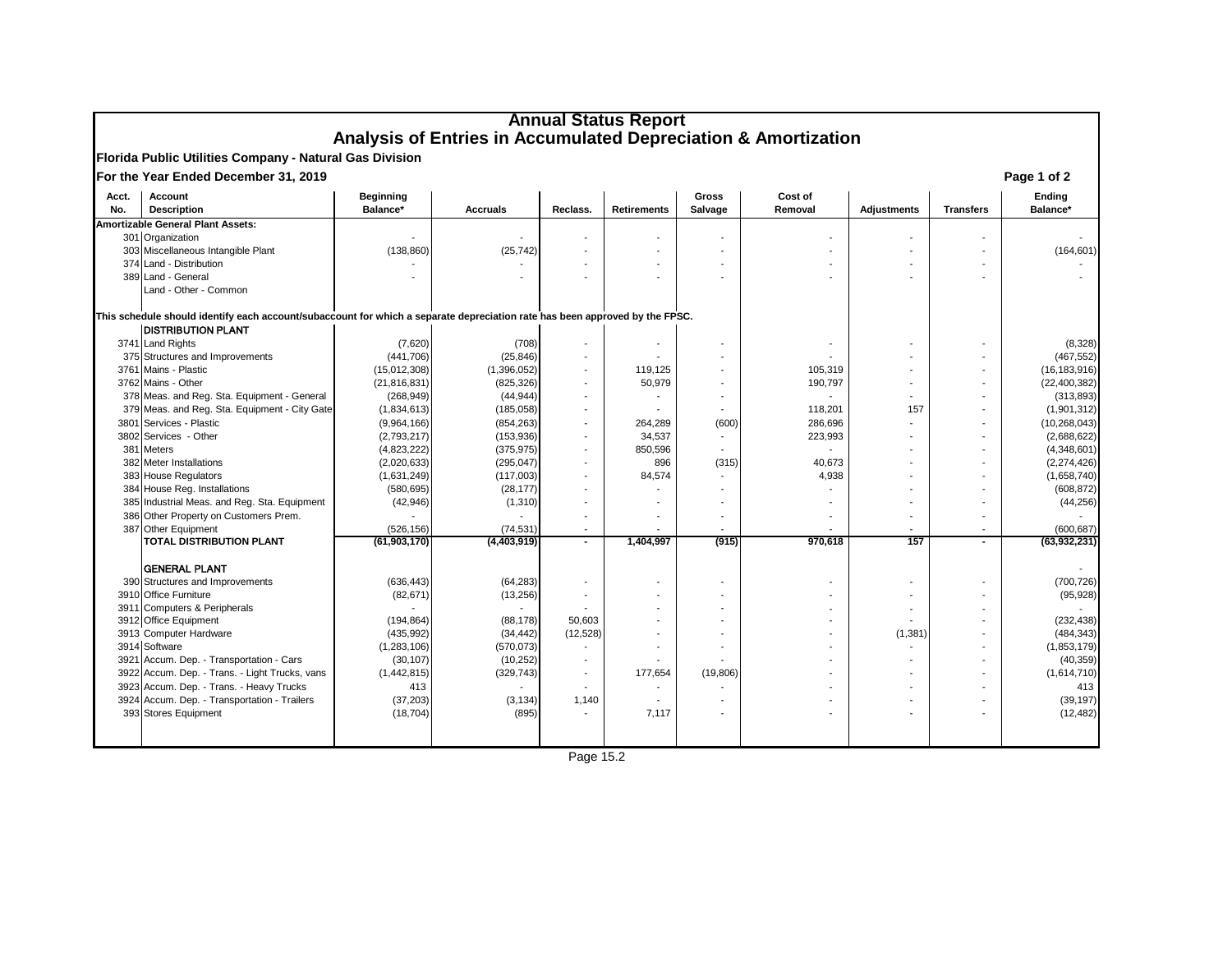|                                                                                                                                                                           |                                                                                                                                                                                                                                                      |                 |          |                    |                         | Analysis of Entries in Accumulated Depreciation & Amortization |                    |                          |                    |
|---------------------------------------------------------------------------------------------------------------------------------------------------------------------------|------------------------------------------------------------------------------------------------------------------------------------------------------------------------------------------------------------------------------------------------------|-----------------|----------|--------------------|-------------------------|----------------------------------------------------------------|--------------------|--------------------------|--------------------|
| <b>Florida Public Utilities Company - Natural Gas Division</b>                                                                                                            |                                                                                                                                                                                                                                                      |                 |          |                    |                         |                                                                |                    |                          |                    |
| For the Year Ended December 31, 2019                                                                                                                                      |                                                                                                                                                                                                                                                      |                 |          |                    |                         |                                                                |                    |                          | Page 2 of 2        |
| Account<br>Acct.<br><b>Description</b><br>No.                                                                                                                             | <b>Beginning</b><br><b>Balance</b>                                                                                                                                                                                                                   | <b>Accruals</b> | Reclass. | <b>Retirements</b> | <b>Gross</b><br>Salvage | Cost of<br>Removal                                             | <b>Adjustments</b> | <b>Transfers</b>         | Ending<br>Balance* |
| (Continued)                                                                                                                                                               |                                                                                                                                                                                                                                                      |                 |          |                    |                         |                                                                |                    |                          |                    |
| 394 Tools, Shop, and Garage Equipment<br>395 Laboratory Equipment                                                                                                         | (542, 788)                                                                                                                                                                                                                                           | (56, 652)       | L.       | 171,410            |                         |                                                                |                    |                          | (428, 030)         |
| 396 Power Operated Equipment                                                                                                                                              | (318, 675)                                                                                                                                                                                                                                           | (49, 884)       | (1, 140) |                    |                         |                                                                |                    |                          | (369, 699)         |
| 397 Communication Equipment                                                                                                                                               | (312, 298)                                                                                                                                                                                                                                           | (98, 995)       | (38,075) | 176,626            |                         |                                                                | (6, 554)           |                          | (279, 296)         |
| 398 Miscellaneous Equipment                                                                                                                                               | (134, 457)                                                                                                                                                                                                                                           | (22,072)        |          |                    |                         |                                                                |                    | $\blacksquare$           | (156, 528)         |
| <b>SUBTOTAL</b>                                                                                                                                                           | (5,469,709)                                                                                                                                                                                                                                          | (1, 341, 859)   | (0)      | 532,807            | (19, 806)               | $\sim$                                                         | (7, 935)           | $\overline{a}$           | (6,306,502)        |
| 399 Other Tangible Property                                                                                                                                               |                                                                                                                                                                                                                                                      |                 |          |                    |                         |                                                                |                    | $\blacksquare$           |                    |
| 376G Mains Plastic-GRIP                                                                                                                                                   | (5,050,973)                                                                                                                                                                                                                                          | (1,546,513)     |          | 13,356             |                         | 14,446                                                         |                    | ٠                        | (6, 569, 684)      |
| 380G Services Plastic-GRIP                                                                                                                                                | 63,399                                                                                                                                                                                                                                               | (526, 421)      |          |                    |                         |                                                                |                    | ÷.                       | (463, 022)         |
| TOTAL GENERAL PLANT                                                                                                                                                       | (10, 457, 284)                                                                                                                                                                                                                                       | (3, 414, 792)   | (0)      | 546,162            | (19, 806)               | 14,445                                                         | (7, 935)           | $\overline{\phantom{a}}$ | (13, 339, 208)     |
| TOTAL DISTRIBUTION PLANT                                                                                                                                                  | (61,903,170)                                                                                                                                                                                                                                         | (4, 403, 919)   |          | 1,404,997          | (915)                   | 970,618                                                        | 157                | $\overline{\phantom{a}}$ | (63,932,231)       |
| TOTAL GAS PLANT IN SERVICE                                                                                                                                                | (72, 360, 454)                                                                                                                                                                                                                                       | (7, 818, 711)   | (0)      | 1,951,159          | (20, 721)               | 985,062                                                        | (7, 778)           | $\sim$                   | (77, 271, 439)     |
| <b>Capital Recovery Schedules:</b><br><b>NONE</b>                                                                                                                         |                                                                                                                                                                                                                                                      |                 |          |                    |                         |                                                                |                    |                          |                    |
|                                                                                                                                                                           |                                                                                                                                                                                                                                                      |                 |          |                    |                         |                                                                |                    |                          |                    |
| <b>Subtotal</b><br>List any other items necessary to reconcile the total depreciation and amortization accrual amount to Acct. 403, Depreciation Expense, shown on page 8 | (72, 360, 454)                                                                                                                                                                                                                                       | (7,818,711)     | (0)      | 1,951,159          | (20, 721)               | 985,062                                                        | (7, 778)           | $\blacksquare$           | (77, 271, 439)     |
| 1089 RWIP                                                                                                                                                                 | 25,623                                                                                                                                                                                                                                               |                 |          | (19, 617)          |                         |                                                                |                    |                          | 6,006              |
| 1040 Leased Plant<br>Rounding                                                                                                                                             |                                                                                                                                                                                                                                                      |                 |          |                    |                         |                                                                |                    |                          | (2)                |
| Subtotal                                                                                                                                                                  | 25,623                                                                                                                                                                                                                                               |                 | $\sim$   | (19, 617)          |                         | $\overline{\phantom{a}}$                                       | $\blacksquare$     | $\bullet$                | 6,004              |
|                                                                                                                                                                           |                                                                                                                                                                                                                                                      |                 |          |                    |                         |                                                                |                    | $\mathbf{r}$             | (77, 265, 435)     |
|                                                                                                                                                                           |                                                                                                                                                                                                                                                      |                 |          |                    |                         |                                                                |                    |                          |                    |
| <b>Grand Total</b><br>Notes: * The grand total balances on pages 13.2-16.2 are Florida Public Utilities Company Natural Gas Division only                                 | (72, 334, 831)<br>* Balances previously reported incorrectly under account 3911 are now being reported under account 3913.<br>* Accumulated Depreciation of \$22,509 in 2018 was incorrectly reported under account 3910 and has been moved to 3912. | (7,818,711)     | (0)      | 1,931,542          | (20, 721)               | 985,062                                                        | (7, 778)           |                          |                    |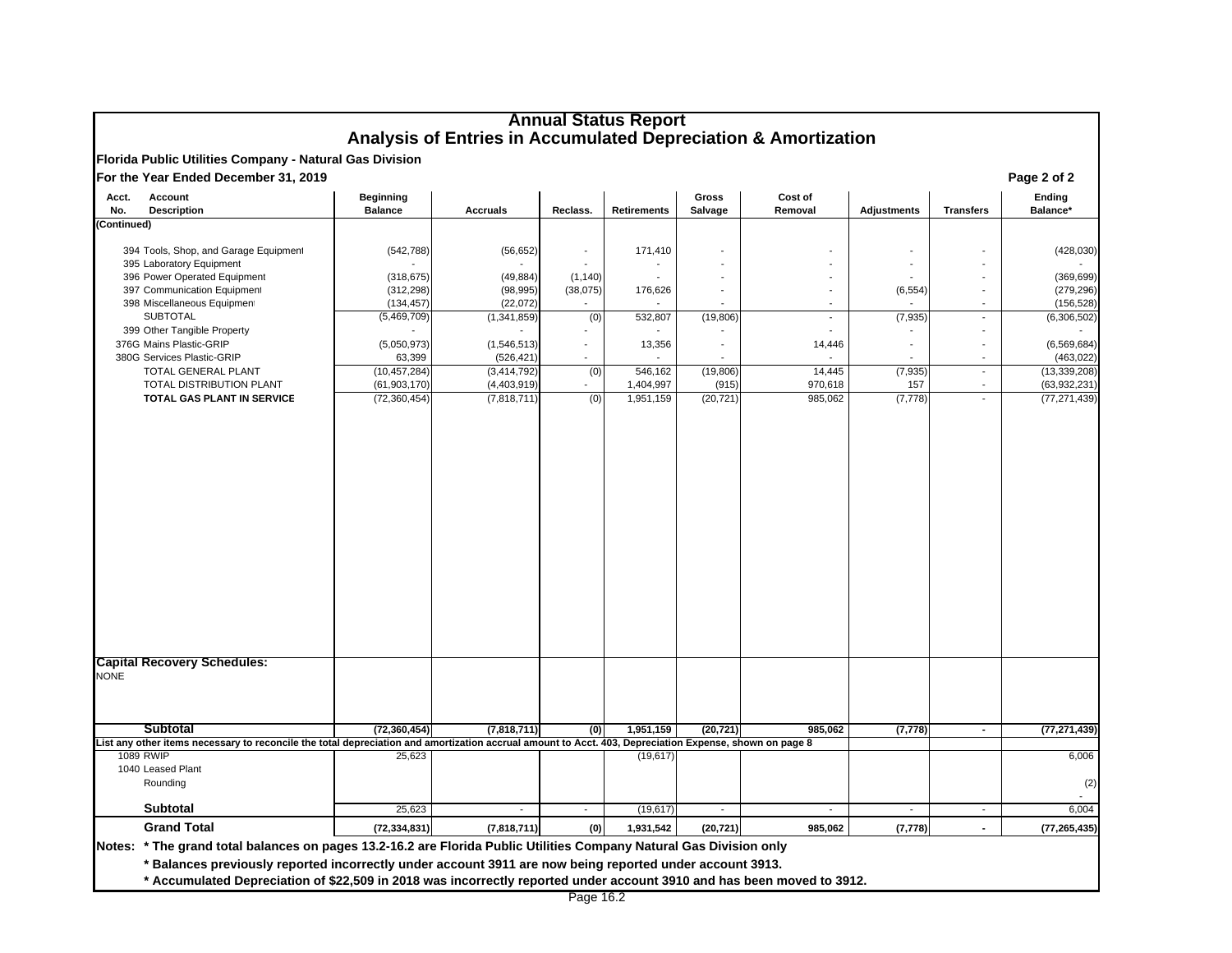Florida Public Utilities Company **For the Year Ended** For the Year Ended Natural Gas Division

December 31, 2019

#### **CONSTRUCTION WORK IN PROGRESS-GAS (Account 107)**

1. Report below descriptions and balances at end Development, and Demonstration (see Account 107 of year of projects in process of construction (107). of the Uniform System of Accounts). 2. Show items relating to "research, development, and 3. Minor projects (less than \$500,000) may be demonstration" projects last, under a caption Research, grouped.

|      | defiloristiation projects last, under a caption Research, | gioupeu. |                          |                  |
|------|-----------------------------------------------------------|----------|--------------------------|------------------|
|      |                                                           |          | <b>Construction Work</b> | <b>Estimated</b> |
|      | <b>Description of Project</b>                             |          | in Progress-Gas          | Additional       |
| Line |                                                           |          | (Account 107)            | Cost of Project  |
| No.  | (a)                                                       |          | (b)                      | (c)              |
|      | 1 Various GRIP Projects                                   | \$       | 44,884                   | \$<br>1,337,207  |
|      | 2 Various Mains Projects                                  | S        | 645,849                  | \$<br>4,330,229  |
|      | 3 Other                                                   | \$       | 62,922                   | \$<br>491,189    |
|      | 4 Power Plan Fixed Asset Software                         | \$       | 454,750                  | \$<br>1,141,355  |
|      | 5 Valencia Sound Subdivision                              | \$       | 294,537                  | \$<br>275,003    |
|      | 6 BB Town Sq SE 1st Ave BB                                | \$       | 235,437                  | \$               |
|      | 7 Broadway Ph 5                                           | \$       | 232,474                  | \$<br>218,268    |
|      | 84 Inch PE SR 44 Reinforcement                            | \$       | 203,220                  | \$<br>6,372      |
|      | 9 Sky Cove Westlake                                       | \$       | 106,499                  | \$<br>43,481     |
|      | 10 Corporate                                              | \$       | 12,674                   | \$<br>443,082    |
| 11   |                                                           |          |                          |                  |
| 12   |                                                           |          |                          |                  |
| 13   |                                                           |          |                          |                  |
| 14   |                                                           |          |                          |                  |
|      | 15TOTAL                                                   | \$       | 2,293,246                | \$<br>8,286,186  |

#### **CONSTRUCTION OVERHEADS-GAS**

1. List in column (a) the kinds of overheads according to and the amounts of engineering, supervision, and the titles used by the respondent. Charges for outside administrative costs, etc. which are directly professional services for engineering fees and manage- charged to construction. ment or supervision fees capitalized should be shown 3. Enter on this page engineering, supervision, as separate items. administrative,, and allowance for funds used during

2. A respondent should not report "none" to this page if construction, etc. which are first assigned to a no overhead apportionments are made, but rather should blanket work order and then prorated to construction explain the accounting procedures employed in the scounting procedures employed

|      |                              |                     |    | <b>Total Cost of Construction</b> |
|------|------------------------------|---------------------|----|-----------------------------------|
|      |                              | <b>Total Amount</b> |    | to Which Overheads Were           |
| Line | Description of Overhead      | Charged             |    | Charged (Exclusive of             |
| No.  |                              | for the Year        |    | Overhead Charges)                 |
|      | (a)                          | (b)                 |    | (C)                               |
|      | 1 Administrative & General   | \$<br>799,012       | \$ |                                   |
|      | 2 Engineering                | \$<br>1,314,471     | S  |                                   |
|      | 3 Operations                 | \$<br>258,062       | \$ |                                   |
|      | 4 Supervision                | \$<br>756,803       | \$ |                                   |
|      | 5 Total Cost of Construction | \$                  | \$ | 20,861,572                        |
| 6    |                              |                     |    |                                   |
|      |                              |                     |    |                                   |
| 8    |                              |                     |    |                                   |
| 9    |                              |                     |    |                                   |
| 10   |                              |                     |    |                                   |
| 11   |                              |                     |    |                                   |
|      | 12 TOTAL                     | 3,128,348           | \$ | 20,861,572                        |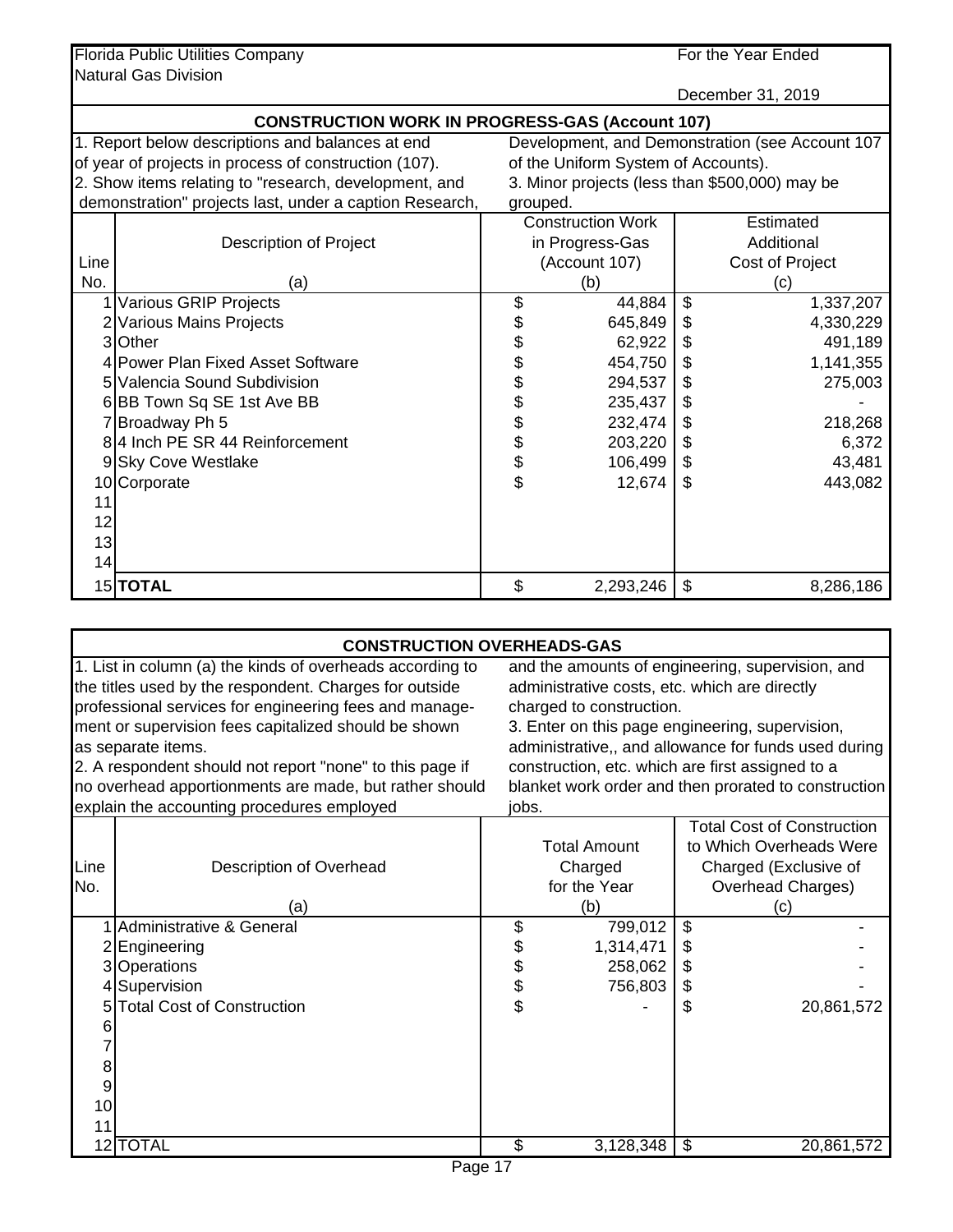| <b>Florida Public Utilities Company</b> |
|-----------------------------------------|
| <b>Natural Gas Division</b>             |

December 31, 2019

### **PREPAYMENTS (Account 165)**

1. Report below the particulars (details) on each prepayment.

|                |                                                                                                    | Balance at End of |
|----------------|----------------------------------------------------------------------------------------------------|-------------------|
| Line           | Nature of Prepayment                                                                               | Year (In Dollars) |
| No.            | (a)                                                                                                | (b)               |
|                | <b>Prepaid Insurance</b>                                                                           | 569,011           |
| $\overline{2}$ | <b>Prepaid Rents</b>                                                                               | \$<br>40,612      |
| 3 <sup>l</sup> | <b>Prepaid Taxes</b>                                                                               | \$                |
| 4              | <b>Prepaid Interest</b>                                                                            | \$                |
| 5              | <b>Gas Prepayments</b>                                                                             | \$                |
| 6              | Miscellaneous Prepayments: Membership dues, software maintenance, office security deposit, odorant | \$<br>368,054     |
|                |                                                                                                    |                   |
| 81             | <b>TOTAL</b>                                                                                       | \$<br>977,677     |

|                | <b>EXTRAORDINARY PROPERTY LOSSES (Account 182.1)</b> |                                          |                    |         |        |             |  |  |  |  |
|----------------|------------------------------------------------------|------------------------------------------|--------------------|---------|--------|-------------|--|--|--|--|
|                | Description of Extraordinary Loss                    | <b>WRITTEN OFF</b><br><b>DURING YEAR</b> |                    |         |        |             |  |  |  |  |
|                | [Include in the description the date of              | Total                                    | Losses             |         |        |             |  |  |  |  |
|                | loss, the date of Commission authoriza-              | Amount                                   | Recognized         | Account |        | Balance at  |  |  |  |  |
|                | tion to use Account 182.1 and period of              | of Loss                                  | <b>During Year</b> | Charged | Amount | End of Year |  |  |  |  |
| Line           | amortization (mo, yr, to mo, yr).]                   |                                          |                    |         |        |             |  |  |  |  |
| No.            | (a)                                                  | (b)                                      | (c)                | (d)     | (e)    | (f)         |  |  |  |  |
|                |                                                      |                                          |                    |         |        |             |  |  |  |  |
| $\overline{2}$ | None                                                 |                                          |                    |         |        |             |  |  |  |  |
| 3              |                                                      |                                          |                    |         |        |             |  |  |  |  |
| 4              |                                                      |                                          |                    |         |        |             |  |  |  |  |
| 5              |                                                      |                                          |                    |         |        |             |  |  |  |  |
| 6              |                                                      |                                          |                    |         |        |             |  |  |  |  |
| 7              |                                                      |                                          |                    |         |        |             |  |  |  |  |
| 8              |                                                      |                                          |                    |         |        |             |  |  |  |  |
| 9              |                                                      |                                          |                    |         |        |             |  |  |  |  |
| 10             | <b>TOTAL</b>                                         |                                          |                    |         |        |             |  |  |  |  |

|                 | UNRECOVERED PLANT AND REGULATORY STUDY COSTS (182.2) |           |                    |         |                    |                   |  |  |  |  |  |
|-----------------|------------------------------------------------------|-----------|--------------------|---------|--------------------|-------------------|--|--|--|--|--|
|                 | Description of Unrecovered Plant and                 |           |                    |         | <b>WRITTEN OFF</b> |                   |  |  |  |  |  |
|                 | <b>Regulatory Study Costs</b>                        | Total     |                    |         | <b>DURING YEAR</b> |                   |  |  |  |  |  |
|                 | [Include in the description of costs,                | Amount    | Costs              |         |                    |                   |  |  |  |  |  |
|                 | the date of Commission authorization                 | <b>of</b> | Recognized         | Account |                    | <b>Balance</b> at |  |  |  |  |  |
|                 | to use Account 182.2 and period of                   | Charges   | <b>During Year</b> | Charged | Amount             | End of Year       |  |  |  |  |  |
| Line            | amortization (mo, yr, to mo, yr).]                   |           |                    |         |                    |                   |  |  |  |  |  |
| No.             | (a)                                                  | (b)       | (c)                | (d)     | (e)                | (f)               |  |  |  |  |  |
|                 |                                                      |           |                    |         |                    |                   |  |  |  |  |  |
| $\overline{2}$  | None                                                 |           |                    |         |                    |                   |  |  |  |  |  |
| 3               |                                                      |           |                    |         |                    |                   |  |  |  |  |  |
| 4               |                                                      |           |                    |         |                    |                   |  |  |  |  |  |
| 5               |                                                      |           |                    |         |                    |                   |  |  |  |  |  |
| 6               |                                                      |           |                    |         |                    |                   |  |  |  |  |  |
| 7               |                                                      |           |                    |         |                    |                   |  |  |  |  |  |
| 8               |                                                      |           |                    |         |                    |                   |  |  |  |  |  |
| 9               |                                                      |           |                    |         |                    |                   |  |  |  |  |  |
| 10              |                                                      |           |                    |         |                    |                   |  |  |  |  |  |
| 11              |                                                      |           |                    |         |                    |                   |  |  |  |  |  |
| 12              |                                                      |           |                    |         |                    |                   |  |  |  |  |  |
| 13 <sub>l</sub> | <b>TOTAL</b>                                         |           |                    |         |                    |                   |  |  |  |  |  |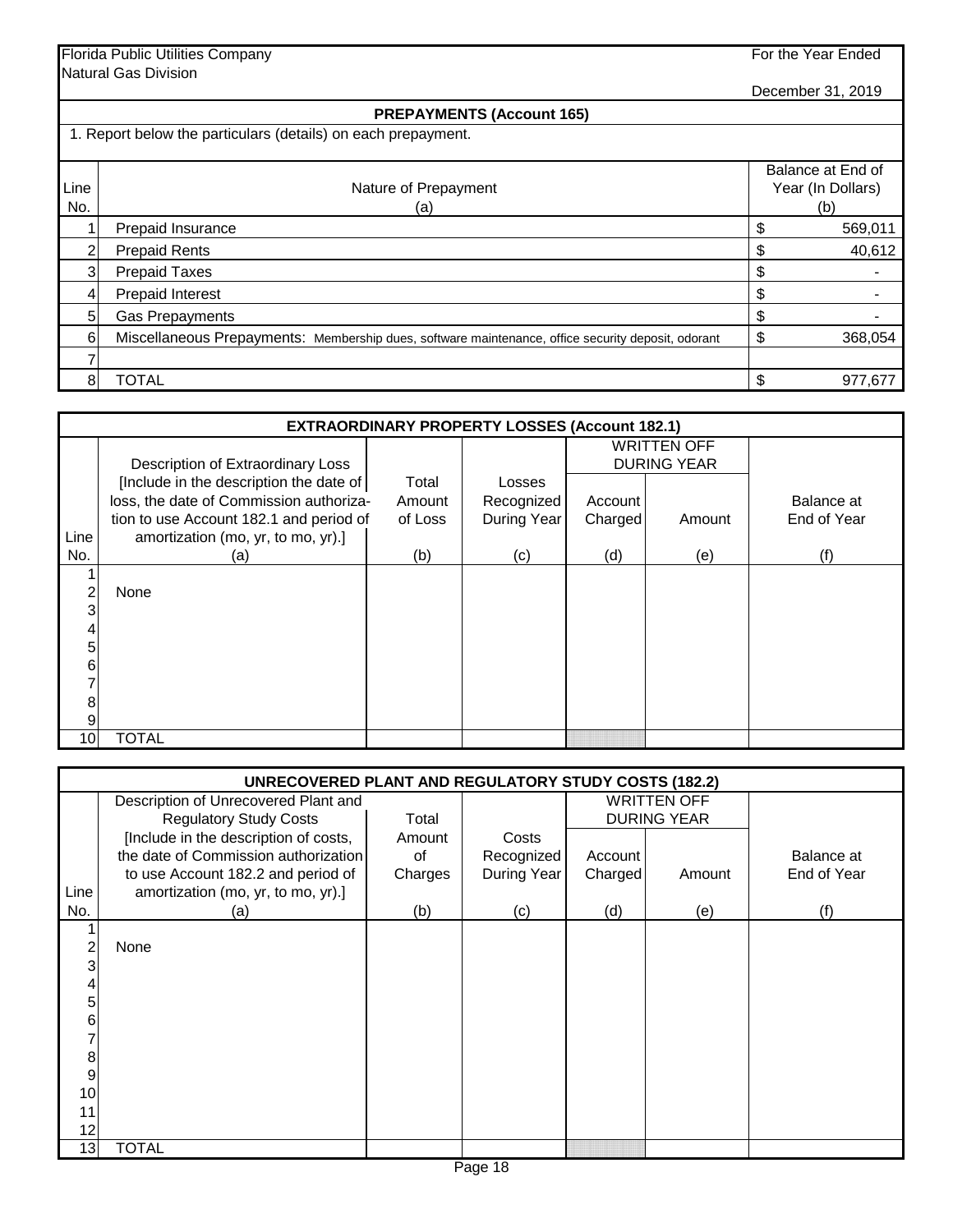Florida Public Utilities Company **For the Year Ended** Florida Public Utilities Company Natural Gas Division

December 31, 2019

# **OTHER REGULATORY ASSETS (Account 182.3)**<br>1. Reporting below the particulars (details) 2. For regulatory assets be

called for concerning other regulatory assets <br>which are created through the ratemaking by the period of amortization in column (a). actions of regulatory agencies (and not groupled by classes. includible in other amounts).

2. For regulatory assets being amortized, show 3. Minor items (amounts less than \$25,000) may be

|                | Theorem other amounts).        |                  |               |         |                  |                     |
|----------------|--------------------------------|------------------|---------------|---------|------------------|---------------------|
|                |                                |                  |               |         | <b>Credits</b>   |                     |
|                |                                | <b>Balance</b>   |               |         |                  |                     |
|                | Description and Purpose of     | <b>Beginning</b> |               | Account |                  | <b>Balance</b>      |
| Line           | <b>Other Regulatory Assets</b> | of Year          | <b>Debits</b> | Charged | Amounts          | End of Year         |
| No.            | (a)                            | (b)              | (c)           | (d)     | (e)              | (f)                 |
| 1              | Environmental                  | \$<br>2,516,626  | \$            | 405     | \$<br>(456, 348) | \$<br>2,060,278     |
| $\overline{2}$ | <b>Depreciation Study</b>      | \$<br>0          | \$            | 407.3   | \$               | \$                  |
| 3              | Pension                        | 10,216,746<br>\$ | \$<br>656,466 | 926/228 | \$<br>(560, 986) | \$<br>10,312,226    |
| 4              |                                |                  |               |         |                  |                     |
| 5              |                                |                  |               |         |                  |                     |
| 6              |                                |                  |               |         |                  |                     |
| 7              |                                |                  |               |         |                  |                     |
| 8              |                                |                  |               |         |                  |                     |
| 9              |                                |                  |               |         |                  |                     |
| 10             |                                |                  |               |         |                  |                     |
| 11             |                                |                  |               |         |                  |                     |
| 12             |                                |                  |               |         |                  |                     |
| 13             |                                |                  |               |         |                  |                     |
| 14             |                                |                  |               |         |                  |                     |
| 15             |                                |                  |               |         |                  |                     |
| 16             |                                |                  |               |         |                  |                     |
| 17             | <b>TOTAL</b>                   | \$12,733,372     | \$<br>656,466 |         | \$(1,017,334)    | $\$\$<br>12,372,504 |

|                | <b>MISCELLANEOUS DEFERRED DEBITS (Account 186)</b>   |    |                  |    |                     |         |             |                                                    |                                 |                |
|----------------|------------------------------------------------------|----|------------------|----|---------------------|---------|-------------|----------------------------------------------------|---------------------------------|----------------|
|                | 1. Report below the particulars (details) called for |    |                  |    |                     |         |             | 3. Minor items (amounts less than \$25,000) may be |                                 |                |
|                | concerning miscellaneous deferred debits.            |    |                  |    | grouped by classes. |         |             |                                                    |                                 |                |
|                | 2. For any deferred debit being amortized, show      |    |                  |    |                     |         |             |                                                    |                                 |                |
|                | period of amortization in column (a).                |    |                  |    |                     |         |             |                                                    |                                 |                |
|                |                                                      |    | <b>Balance</b>   |    |                     |         |             |                                                    |                                 |                |
|                | <b>Description of Miscellaneous</b>                  |    | <b>Beginning</b> |    |                     | Account |             |                                                    |                                 | <b>Balance</b> |
| Line           | <b>Deferred Debit</b>                                |    | of Year          |    | <b>Debits</b>       | Charged |             | Amount                                             |                                 | End of Year    |
| No.            | (a)                                                  |    | (b)              |    | (c)                 | (d)     |             | (e)                                                |                                 | (f)            |
| 1              | Unamortized Piping & Conversion Costs                | \$ | 1,018,726        | \$ | 330,743             | 405     | \$          | (445, 864)                                         | \$                              | 903,605        |
| $\overline{2}$ | <b>Conservation Recovery</b>                         | \$ |                  | \$ | 357,316             |         | \$          | (209, 919)                                         | \$                              | 147,397        |
| 3              | Goodwill                                             | \$ | 223              | \$ |                     | 887     |             |                                                    | \$                              | 223            |
| 4              |                                                      |    |                  |    |                     |         |             |                                                    |                                 |                |
| 5              |                                                      |    |                  |    |                     |         |             |                                                    |                                 |                |
| 6              |                                                      |    |                  |    |                     |         |             |                                                    |                                 |                |
| 7              |                                                      |    |                  |    |                     |         |             |                                                    |                                 |                |
| 8              |                                                      |    |                  |    |                     |         |             |                                                    |                                 |                |
| 9              |                                                      |    |                  |    |                     |         |             |                                                    |                                 |                |
| 10             |                                                      |    |                  |    |                     |         |             |                                                    |                                 |                |
| 11             |                                                      |    |                  |    |                     |         |             |                                                    |                                 |                |
| 12             |                                                      |    |                  |    |                     |         |             |                                                    |                                 |                |
| 13             |                                                      |    |                  |    |                     |         |             |                                                    |                                 |                |
| 14<br>15       |                                                      |    |                  |    |                     |         |             |                                                    |                                 |                |
|                |                                                      |    |                  |    |                     |         |             |                                                    |                                 |                |
| 16<br>17       | Misc. Work in Progress                               | \$ |                  | \$ | $\overline{a}$      |         | \$          |                                                    |                                 |                |
| 18             | Deferred Regulatory Comm. Expenses<br>TOTAL          | S) | 1,018,949        | \$ | 688,059             |         | $\mathbb S$ | (655, 783)                                         | \$<br>$\overline{\mathfrak{s}}$ | 1,051,225      |
|                |                                                      |    |                  |    |                     |         |             |                                                    |                                 |                |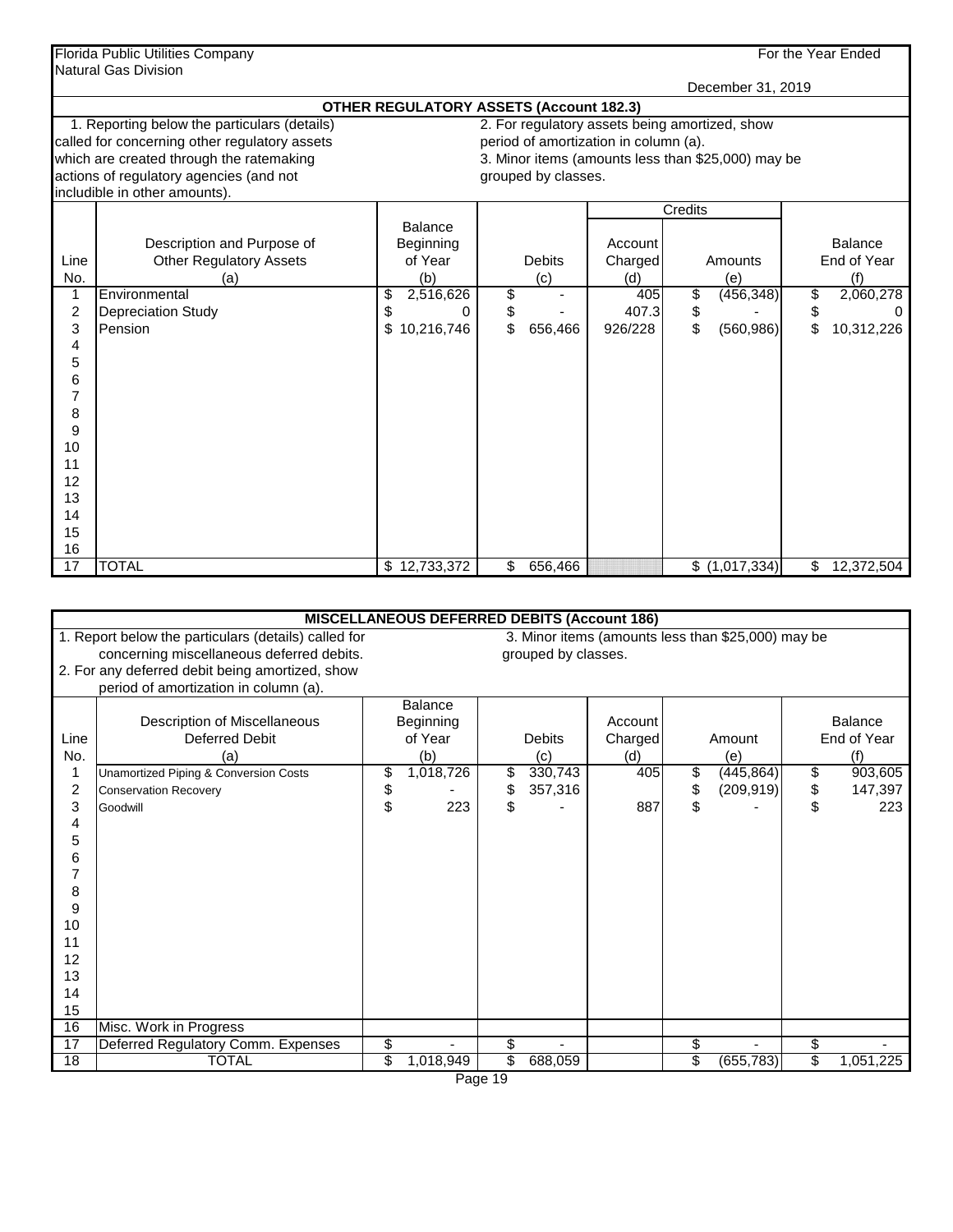December 31, 2019

#### **SECURITIES ISSUED AND SECURITIES REFUNDED OR RETIRED DURING THE YEAR**

| 1. Furnish a supplemental statement giving a brief description of     | and gains or losses relating to securities retired or refunded. |
|-----------------------------------------------------------------------|-----------------------------------------------------------------|
| security financing and refinancing transactions during the year and   | 3. Included in the identification of each class and series      |
| the accounting for the securities, discounts, premiums, expenses,     | of security, as appropriate, the interest or dividend rate,     |
| and related gains or losses.                                          | nominal date of issuance, maturity date, aggregate principal    |
| 2. Furnish particulars (details) showing fully the accounting for the | amount, par value or stated value, and number of shares.        |
| total principal amount, par value, or stated value of each class and  | 4. Where the accounting for amounts relating to                 |
| series of security issued, retired, or refunded and the accounting    | securities refunded or retired is other than that specified     |
| for premiums, discounts, expenses, and gains or losses relating       | in General Instruction 17 of the Uniform System of Ac-          |
| to the securities. Set forth the facts of the accounting clearly with | counts, give references to the Commission authorization         |
| regard to redemption premiums, unamortized discounts, expenses,       | for the different accounting and state the accounting           |
| and gains or losses relating to securities retired or refunded.       | method.                                                         |
|                                                                       |                                                                 |

Not Applicable

### **UNAMORTIZED LOSS AND GAIN ON REACQUIRED DEBT (Accounts 189, 257)**

1. Report under separate subheadings for Unamortized Loss and General Instruction 17 of the Uniform Systems of Accounts Unamortized Gain on Reacquired Debt, particulars (details) of gain 4. Show loss amounts by enclosing the figures and loss, including maturity date, on reacquisition applicable to each in parentheses. class and series of long-term debt. If gain or loss resulted from a 5. Explain in a footnote any debits and credits refunding transaction, include also the maturity date of the new issue. other than amortization debited to Account 428.1, 2. In column (c) show the principal amount of bonds or other Amortization of Loss on Reacquired Debt, or credited

long-term debt reacquired. to Account 429.1, Amortization of Gain on Reacquired

 3. In column (d) show the net gain or net loss realized on Debit-Credit. each debt reacquisition as computed in accordance with

 $\mathbf{I}$ 

|      | Designation of Long-Term | Date       | Principal  | Net Gain or     | <b>Balance</b> at | Balance at  |
|------|--------------------------|------------|------------|-----------------|-------------------|-------------|
|      | Debt                     | Reacquired | of Debt    | <b>Net Loss</b> | <b>Beginning</b>  | End of Year |
| Line |                          |            | Reacquired |                 | of Year           |             |
| No.  | (a`                      | (b)        |            | (d)             | e                 |             |
|      | Senior Note 8 - 5.68%    | 6/24/2011  | 29,000,000 | \$<br>1,461,528 | 942,458           | 868,757     |
|      |                          |            |            |                 |                   |             |
| っ    |                          |            |            |                 |                   |             |
|      |                          |            |            |                 |                   |             |

| 10 <sub>l</sub> | Annual amortization of unamortized loss on required debt allocated to Florida Public Utilities-NG                                                                                                     |         |  | \$54,723 |
|-----------------|-------------------------------------------------------------------------------------------------------------------------------------------------------------------------------------------------------|---------|--|----------|
|                 |                                                                                                                                                                                                       |         |  |          |
| 12              | Note: Schedule lists total unamortized loss on reacquired debt for Chesapeake Utilities Corporation. Line number 10 indicates the amount that is allocated to Florida Public Utilities - Natural Gas. |         |  |          |
|                 |                                                                                                                                                                                                       |         |  |          |
|                 |                                                                                                                                                                                                       | Page 20 |  |          |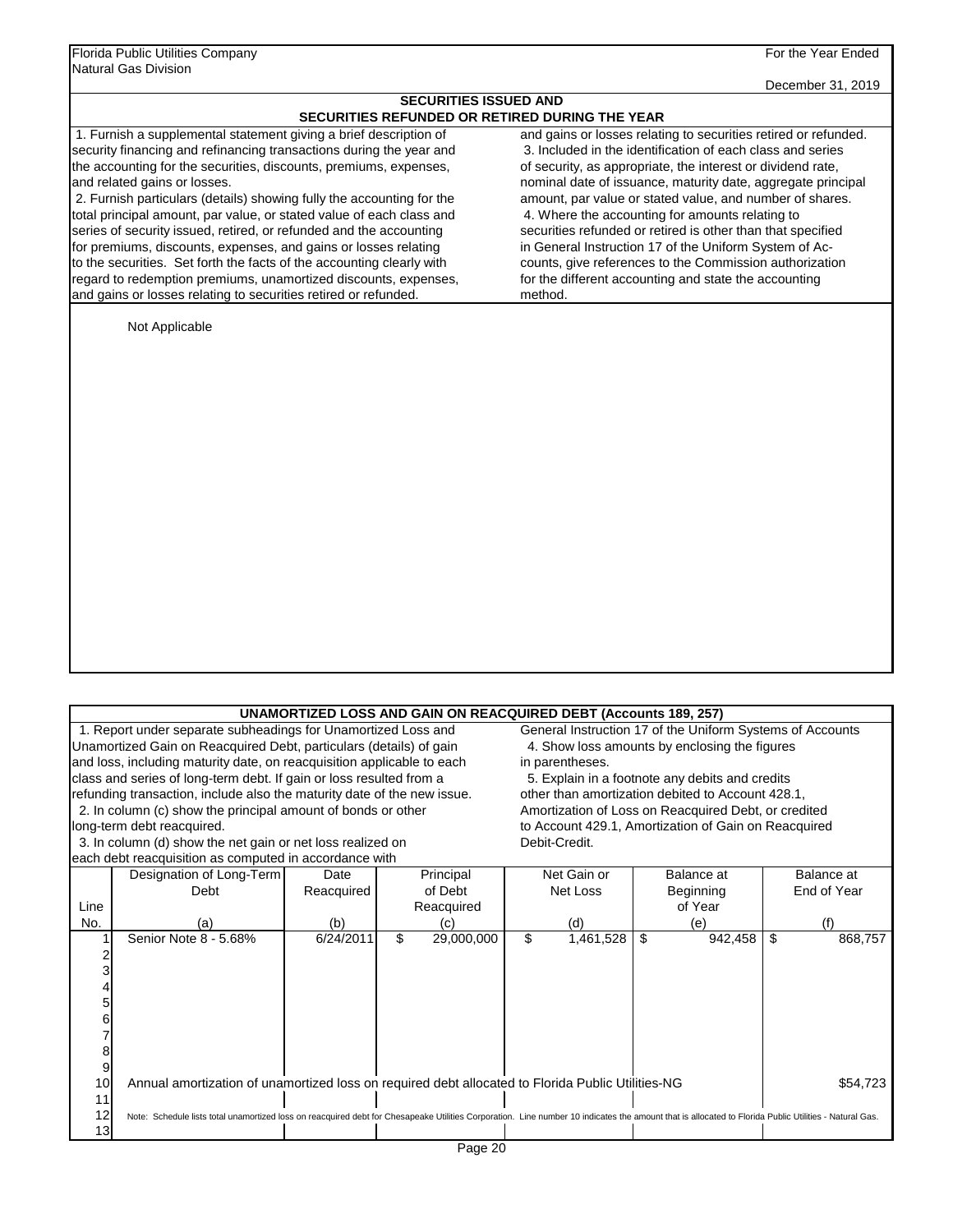|                                                                                                                                                                                                                                                                                                                                                                                                                                                                                                                                                                                                                                                                                                                                                                                | <b>Florida Public Utilities Company</b><br><b>Natural Gas Division</b>                                                                                                                                                                                                                                                                                                                                                                                                                                                                                                                                |                                                                                                                                                                                                                                                                              |                                                                                                                                                                                                                                                                               |                                                                                                                                                                                                                                                                                                                                                                                                                                                                                                                                                                                                 |                                                                                                                                                                                                                          |                                                                                                                            |                             | For the Year Ended                                                                                                                                                      |                                    |                                                                                                                                                                                  |
|--------------------------------------------------------------------------------------------------------------------------------------------------------------------------------------------------------------------------------------------------------------------------------------------------------------------------------------------------------------------------------------------------------------------------------------------------------------------------------------------------------------------------------------------------------------------------------------------------------------------------------------------------------------------------------------------------------------------------------------------------------------------------------|-------------------------------------------------------------------------------------------------------------------------------------------------------------------------------------------------------------------------------------------------------------------------------------------------------------------------------------------------------------------------------------------------------------------------------------------------------------------------------------------------------------------------------------------------------------------------------------------------------|------------------------------------------------------------------------------------------------------------------------------------------------------------------------------------------------------------------------------------------------------------------------------|-------------------------------------------------------------------------------------------------------------------------------------------------------------------------------------------------------------------------------------------------------------------------------|-------------------------------------------------------------------------------------------------------------------------------------------------------------------------------------------------------------------------------------------------------------------------------------------------------------------------------------------------------------------------------------------------------------------------------------------------------------------------------------------------------------------------------------------------------------------------------------------------|--------------------------------------------------------------------------------------------------------------------------------------------------------------------------------------------------------------------------|----------------------------------------------------------------------------------------------------------------------------|-----------------------------|-------------------------------------------------------------------------------------------------------------------------------------------------------------------------|------------------------------------|----------------------------------------------------------------------------------------------------------------------------------------------------------------------------------|
|                                                                                                                                                                                                                                                                                                                                                                                                                                                                                                                                                                                                                                                                                                                                                                                |                                                                                                                                                                                                                                                                                                                                                                                                                                                                                                                                                                                                       |                                                                                                                                                                                                                                                                              |                                                                                                                                                                                                                                                                               |                                                                                                                                                                                                                                                                                                                                                                                                                                                                                                                                                                                                 |                                                                                                                                                                                                                          |                                                                                                                            |                             | December 31, 2019                                                                                                                                                       |                                    |                                                                                                                                                                                  |
|                                                                                                                                                                                                                                                                                                                                                                                                                                                                                                                                                                                                                                                                                                                                                                                |                                                                                                                                                                                                                                                                                                                                                                                                                                                                                                                                                                                                       |                                                                                                                                                                                                                                                                              | LONG-TERM DEBT (Accounts 221, 222, 223, and 224)                                                                                                                                                                                                                              |                                                                                                                                                                                                                                                                                                                                                                                                                                                                                                                                                                                                 |                                                                                                                                                                                                                          |                                                                                                                            |                             |                                                                                                                                                                         |                                    |                                                                                                                                                                                  |
| 1. Report by balance sheet Account the particulars (details) concerning<br>long-term debt included in Accounts 221, Bonds, 222, Reacquired Bonds,<br>223, Advances from Associated Companies, and 224, Other Long-Term<br>Debt. If information to meet the stock exchange reporting requirement<br>outlined in column (a) is available from the SEC 10-K Report Form Filing,<br>a specific reference to the report form (i.e., year and company title)<br>may be reported in column (a) provided the fiscal years for both the<br>10-K report and this report are compatible.<br>2. For advances from Associated Companies, report separately<br>advances on notes and advances on open accounts. Designate<br>demand notes as such. Include in column (a) names of associated |                                                                                                                                                                                                                                                                                                                                                                                                                                                                                                                                                                                                       |                                                                                                                                                                                                                                                                              |                                                                                                                                                                                                                                                                               | companies from which advances were received.<br>3. If the respondent has any long-term securities which<br>have been nominally issued and are nominally outstanding<br>at end of year, describe such securities in a footnote.<br>4. If interest expense was incurred during the year on any<br>obligations retired or reacquired before end of year,<br>include such interest in column (f). Explain in a footnote<br>any difference between the total of column (f) and the<br>total of Account 427, Interest on Long-Term Debt and<br>Account 430, Interest on Debt to Associated Companies. |                                                                                                                                                                                                                          |                                                                                                                            |                             |                                                                                                                                                                         |                                    |                                                                                                                                                                                  |
|                                                                                                                                                                                                                                                                                                                                                                                                                                                                                                                                                                                                                                                                                                                                                                                |                                                                                                                                                                                                                                                                                                                                                                                                                                                                                                                                                                                                       | Nominal                                                                                                                                                                                                                                                                      |                                                                                                                                                                                                                                                                               |                                                                                                                                                                                                                                                                                                                                                                                                                                                                                                                                                                                                 | Original                                                                                                                                                                                                                 |                                                                                                                            | <b>Interest for Year</b>    |                                                                                                                                                                         |                                    |                                                                                                                                                                                  |
| Line                                                                                                                                                                                                                                                                                                                                                                                                                                                                                                                                                                                                                                                                                                                                                                           | Class and Series of Obligation                                                                                                                                                                                                                                                                                                                                                                                                                                                                                                                                                                        | Date<br>of Issue                                                                                                                                                                                                                                                             | Date of<br><b>Maturity</b>                                                                                                                                                                                                                                                    |                                                                                                                                                                                                                                                                                                                                                                                                                                                                                                                                                                                                 | Amount<br><b>Issued</b>                                                                                                                                                                                                  | Rate<br>(in %)                                                                                                             |                             | Amount                                                                                                                                                                  |                                    | <b>Total Amount</b><br>Outstanding                                                                                                                                               |
| No.                                                                                                                                                                                                                                                                                                                                                                                                                                                                                                                                                                                                                                                                                                                                                                            | (a)                                                                                                                                                                                                                                                                                                                                                                                                                                                                                                                                                                                                   | (b)                                                                                                                                                                                                                                                                          | (c)                                                                                                                                                                                                                                                                           |                                                                                                                                                                                                                                                                                                                                                                                                                                                                                                                                                                                                 | (d)                                                                                                                                                                                                                      | (e)                                                                                                                        |                             | (f)                                                                                                                                                                     |                                    | (g)                                                                                                                                                                              |
| 6<br>9<br>10<br>11<br>12<br>13<br>14<br>15<br>16<br>17<br>18<br>19<br>20<br>21<br>22                                                                                                                                                                                                                                                                                                                                                                                                                                                                                                                                                                                                                                                                                           | <b>Unamortized Issuance Costs (DRP)</b><br>Senior Note 5 - 6.64%<br>Senior Note 6 - 5.5%<br>Senior Note 7 - 5.93%<br>Senior Note 8 - 5.68%<br>Senior Note 9 - 6.43%<br>Senior Note 10 - 3.73%<br>Senior Note 11 - 3.88%<br>Senior Note 12 - 3.25%<br>Senior Note 16 - 2.98%<br>Tranche 1<br>Tranche 2<br>Tranche 3<br><b>Promissory Note</b><br>Interim Term Note 1<br>Interim Term Note 2<br>FPU Bond - 9.08%<br><b>Shelf Facility-Prudential</b><br><b>Shelf Facility-Met Life</b><br>Shelf Facililty-New York Life<br><b>Bank Credit Facility (Annual)</b><br><b>Bank Credit Facility (Annual)</b> | 10/31/2002<br>12/12/2006<br>10/31/2008<br>6/24/2011<br>5/2/2013<br>12/16/2013<br>5/15/2014<br>4/21/2017<br>12/20/2019<br>5/1/2018<br>11/1/2018<br>8/1/2019<br>2/1/2010<br>12/21/2018<br>1/31/2019<br>6/1/1992<br>10/8/2015<br>3/2/2017<br>3/2/2017<br>10/8/2018<br>10/8/2019 | 10/31/2017<br>10/12/2020<br>10/31/2023<br>6/30/2026<br>5/2/2028<br>12/16/2028<br>5/15/2029<br>4/30/2032<br>12/20/2034<br>5/31/2038<br>11/1/2038<br>8/1/2039<br>3/1/2015<br>1/21/2020<br>2/28/2020<br>6/1/2022<br>10/8/2030<br>3/2/2032<br>5/31/2038<br>10/8/2019<br>10/8/2020 | \$<br>\$                                                                                                                                                                                                                                                                                                                                                                                                                                                                                                                                                                                        | 30,000,000<br>20,000,000<br>30,000,000<br>29,000,000<br>7,000,000<br>20,000,000<br>50,000,000<br>70,000,000<br>70,000,000<br>50,000,000<br>50,000,000<br>100,000,000<br>310,000<br>30,000,000<br>30,000,000<br>8,000,000 | 6.64%<br>5.50%<br>5.93%<br>5.68%<br>6.43%<br>3.73%<br>3.88%<br>3.25%<br>2.98%<br>3.48%<br>3.58%<br>3.98%<br>0.00%<br>9.08% | \$<br>\$<br>\$<br>\$<br>\$  | 195,861<br>815,375<br>1,235,400<br>420,093<br>742,892<br>1,940,000<br>$2,275,000$   \$<br>57,944<br>1,740,000<br>1,819,833<br>1,536,722<br>$921,272$ \$<br>726,400   \$ | \$<br>-\$<br>\$<br>-\$<br>\$<br>\$ | 2,000,000<br>12,000,000<br>20,300,000<br>6,300,000<br>18,000,000<br>50,000,000<br>70,000,000<br>70,000,000<br>50,000,000<br>50,000,000<br>100,000,000<br>30,000,000<br>8,000,000 |
| 23<br>24                                                                                                                                                                                                                                                                                                                                                                                                                                                                                                                                                                                                                                                                                                                                                                       | <b>Bank Credit Facility (Five Years)</b>                                                                                                                                                                                                                                                                                                                                                                                                                                                                                                                                                              | 10/8/2015                                                                                                                                                                                                                                                                    | 10/8/2020                                                                                                                                                                                                                                                                     |                                                                                                                                                                                                                                                                                                                                                                                                                                                                                                                                                                                                 |                                                                                                                                                                                                                          |                                                                                                                            | \$                          |                                                                                                                                                                         |                                    |                                                                                                                                                                                  |
| 25                                                                                                                                                                                                                                                                                                                                                                                                                                                                                                                                                                                                                                                                                                                                                                             | <b>Subtotal</b>                                                                                                                                                                                                                                                                                                                                                                                                                                                                                                                                                                                       |                                                                                                                                                                                                                                                                              |                                                                                                                                                                                                                                                                               |                                                                                                                                                                                                                                                                                                                                                                                                                                                                                                                                                                                                 | 594,310,000                                                                                                                                                                                                              |                                                                                                                            | $\mathcal{S}$               | 15,265,112                                                                                                                                                              |                                    | 486,600,000                                                                                                                                                                      |
| 26<br>27<br>28<br>29<br>30<br>31<br>32                                                                                                                                                                                                                                                                                                                                                                                                                                                                                                                                                                                                                                                                                                                                         | <b>Less Current Maturities</b><br>Allocation to Florida Public Utilities - Natural Gas<br>Allocation to Other Jurisdictions<br>Total Chesapeake Utilities Corp.                                                                                                                                                                                                                                                                                                                                                                                                                                       |                                                                                                                                                                                                                                                                              |                                                                                                                                                                                                                                                                               |                                                                                                                                                                                                                                                                                                                                                                                                                                                                                                                                                                                                 |                                                                                                                                                                                                                          |                                                                                                                            | \$<br>\$<br>$\overline{\$}$ | 2,710,297<br>12,554,815<br>15,265,112                                                                                                                                   |                                    | (45,600,000)                                                                                                                                                                     |
| 33                                                                                                                                                                                                                                                                                                                                                                                                                                                                                                                                                                                                                                                                                                                                                                             | <b>TOTAL</b>                                                                                                                                                                                                                                                                                                                                                                                                                                                                                                                                                                                          |                                                                                                                                                                                                                                                                              |                                                                                                                                                                                                                                                                               | S.                                                                                                                                                                                                                                                                                                                                                                                                                                                                                                                                                                                              | 594,310,000                                                                                                                                                                                                              |                                                                                                                            | \$.                         |                                                                                                                                                                         |                                    | 441,000,000                                                                                                                                                                      |
|                                                                                                                                                                                                                                                                                                                                                                                                                                                                                                                                                                                                                                                                                                                                                                                | Note: Schedule lists total long term debt for Chesapeake Utilities Corporation. Line number 29 indicates the amount that is allocated to Florida Public Utilities - Natural Gas.<br>UNAMORTIZED DEBT EXPENSE, PREMIUM AND DISCOUNT ON LONG-TERM DEBT (Accounts 181, 225, 226)                                                                                                                                                                                                                                                                                                                         |                                                                                                                                                                                                                                                                              |                                                                                                                                                                                                                                                                               |                                                                                                                                                                                                                                                                                                                                                                                                                                                                                                                                                                                                 |                                                                                                                                                                                                                          |                                                                                                                            |                             |                                                                                                                                                                         |                                    |                                                                                                                                                                                  |
|                                                                                                                                                                                                                                                                                                                                                                                                                                                                                                                                                                                                                                                                                                                                                                                | 1. Report under separate subheadings for Unamortized Debt Expense,                                                                                                                                                                                                                                                                                                                                                                                                                                                                                                                                    |                                                                                                                                                                                                                                                                              |                                                                                                                                                                                                                                                                               |                                                                                                                                                                                                                                                                                                                                                                                                                                                                                                                                                                                                 | 5. Furnish in a footnote particulars (details) regarding the                                                                                                                                                             |                                                                                                                            |                             |                                                                                                                                                                         |                                    |                                                                                                                                                                                  |
|                                                                                                                                                                                                                                                                                                                                                                                                                                                                                                                                                                                                                                                                                                                                                                                | Unamortized Premium on Long-Term Debt and Unamortized Discount<br>on Long-Term Debt, particulars (details) of expense, premium or<br>discount applicable to each class and series of long-term debt.                                                                                                                                                                                                                                                                                                                                                                                                  |                                                                                                                                                                                                                                                                              |                                                                                                                                                                                                                                                                               |                                                                                                                                                                                                                                                                                                                                                                                                                                                                                                                                                                                                 | treatment of unamortized debt expense, premium or discount<br>associated with issues redeemed during the year.<br>6. Identify separately indisposed amounts applicable to                                                |                                                                                                                            |                             |                                                                                                                                                                         |                                    |                                                                                                                                                                                  |

2. Show premium amounts by enclosing the figures in parentheses. in the state of the system issues which were redeemed in prior years.

3. In column (b) show the principal amount of bonds or other long-term <br>debt originally issued.<br>debt originally issued.<br>debt originally issued.

4. In column (c) show the expense, premium or discount with respect Expense, or credited to Account 42, Amortization of bonder and the expense, or credited to Account 42, Amortization of bonder that are debt existently inc

debited to Account 428, Amortization of Debt Discount and Expense, or credited to Account 429, Amortization of

|                                   | to the amount of bonds or other long-term debt originally issued.                                                                                                                |               | Premium on Debt - Credit. |                            |            |                                     |                           |                |                           |                |  |  |  |
|-----------------------------------|----------------------------------------------------------------------------------------------------------------------------------------------------------------------------------|---------------|---------------------------|----------------------------|------------|-------------------------------------|---------------------------|----------------|---------------------------|----------------|--|--|--|
|                                   |                                                                                                                                                                                  |               | Total                     | <b>Amortization Period</b> |            | <b>Balance</b>                      |                           |                |                           |                |  |  |  |
|                                   |                                                                                                                                                                                  | Principal     | Expense                   |                            |            | at                                  |                           | <b>Debits</b>  |                           | <b>Balance</b> |  |  |  |
|                                   | Designation of                                                                                                                                                                   | Amount        | Premium                   | Date                       | Date       | beginning                           |                           | (Credits)      |                           | at             |  |  |  |
|                                   | Long-Term Debt                                                                                                                                                                   | of Debt       | or                        | From                       | To         | οf                                  |                           | During         |                           | End of         |  |  |  |
| Line                              |                                                                                                                                                                                  | issued        | <b>Discount</b>           |                            |            | Year                                |                           | Year           |                           | Year           |  |  |  |
| No.                               | (a)                                                                                                                                                                              | (b)           | (c)                       | (d)                        | (e)        | (f)                                 |                           | (g)            |                           | (h)            |  |  |  |
|                                   | <b>Unamortized Issuance Costs (DRP)</b>                                                                                                                                          |               | \$131,808                 |                            |            | 20,928<br>$\overline{\mathcal{G}}$  | \$                        | $(2,757)$ \$   |                           | 18,171         |  |  |  |
| $\frac{2}{3}$                     | Senior Note 5 - 6.64%                                                                                                                                                            | \$30,000,000  | \$141,831                 | 10/31/2002                 | 10/31/2017 | \$                                  | \$                        |                |                           |                |  |  |  |
|                                   | Senior Note 6 - 5.5%                                                                                                                                                             | \$20,000,000  | \$79,566                  | 12/12/2006                 | 10/12/2020 | 2,094<br>$\mathcal{S}$              | $\mathbb{S}$              | $(1,466)$ \$   |                           | 628            |  |  |  |
| $\overline{4}$                    | Senior Note 7 - 5.93%                                                                                                                                                            | \$30,000,000  | \$39,518                  | 10/31/2008                 | 10/31/2023 | 5,217<br>\$                         | $\mathfrak{L}$            | $(1,802)$ \$   |                           | 3,415          |  |  |  |
| 5                                 | Senior Note 8 - 5.68%                                                                                                                                                            | \$29,000,000  | \$34,794                  | 6/24/2011                  | 6/30/2026  | 10,467<br>$\mathfrak{L}$            | $\mathbb{S}$              | $(2,477)$ \$   |                           | 7,990          |  |  |  |
| 6                                 | Senior Note 9 - 6.43%                                                                                                                                                            | \$7,000,000   | \$12,789                  | 5/2/2013                   | 5/2/2028   | 5,933                               | $\mathfrak{S}$            | $(1, 146)$ \$  |                           | 4,787          |  |  |  |
| $\overline{7}$                    | Senior Note 10 - 3.73%                                                                                                                                                           | \$20,000,000  | \$68,794                  | 12/16/2013                 | 12/16/2028 | 35,773<br>\$                        | $\mathfrak{L}$            | $(6,549)$ \$   |                           | 29,224         |  |  |  |
| 8                                 | Senior Note 11 - 3.88%                                                                                                                                                           | \$50,000,000  | \$192,790                 | 5/15/2014                  | 5/15/2029  | \$107,962                           | \$                        | $(18,508)$ \$  |                           | 89,454         |  |  |  |
| 9                                 | Senior Note 12 - 3.25%                                                                                                                                                           | \$70,000,000  | \$150,539                 | 4/21/2017                  | 4/30/2032  | \$125,759                           | \$                        | $(14,868)$ \$  |                           | 110,891        |  |  |  |
| 10                                | Senior Note 16 - 2.98%                                                                                                                                                           | \$70,000,000  | \$152,706                 | 12/20/2019                 | 12/20/2034 |                                     | \$                        | 152,706        | \$                        | 152,706        |  |  |  |
| 11                                | Tranche 1                                                                                                                                                                        | \$50,000,000  | \$99,400                  | 5/1/2018                   | 5/1/2038   | 95,659<br>\$                        |                           | $(6, 413)$ \$  |                           | 89,246         |  |  |  |
| 12                                | Tranche 2                                                                                                                                                                        | \$50,000,000  | \$76,938                  | 11/1/2018                  | 11/1/2038  | 76,524<br>\$                        | $\boldsymbol{\mathsf{S}}$ | 11,922         | $\boldsymbol{\mathsf{S}}$ | 88,446         |  |  |  |
| 13                                | Tranche 3                                                                                                                                                                        | \$100,000,000 | \$12,164                  | 8/1/2019                   | 8/1/2039   | $\boldsymbol{\mathsf{S}}$<br>12,164 | $\boldsymbol{\mathsf{S}}$ | 152,190        | $\mathcal{S}$             | 164,354        |  |  |  |
| 14                                | <b>Promissory Note</b>                                                                                                                                                           | \$310,000     |                           |                            |            |                                     |                           |                |                           |                |  |  |  |
| 15                                | Interim Term Note 1                                                                                                                                                              | \$30,000,000  | \$8,996                   | 12/21/2018                 | 1/21/2020  | $\boldsymbol{\mathsf{S}}$<br>5,000  |                           | $(4,308)$ \$   |                           | 692            |  |  |  |
| 16                                | Interim Term Note 2                                                                                                                                                              | \$30,000,000  | \$21,786                  | 1/31/2019                  | 2/28/2020  |                                     |                           | 3,352          | \$                        | 3,352          |  |  |  |
| 17                                | FPU Bond - 9.08%                                                                                                                                                                 | \$8,000,000   | \$122,010                 |                            |            | 13,895<br>\$                        |                           | $(4,067)$ \$   |                           | 9,828          |  |  |  |
| 18                                | <b>Shelf Facility-Prudential</b>                                                                                                                                                 | \$0           | \$58,133                  | 10/8/2015                  | 10/8/2030  | 45,543<br>\$                        | \$                        | $(3,876)$ \$   |                           | 41,667         |  |  |  |
| 19                                | <b>Shelf Facility-Met Life</b>                                                                                                                                                   | \$0           | \$34,250                  |                            |            | 30,400<br>\$                        | \$                        | $(2,280)$ \$   |                           | 28,120         |  |  |  |
| 20                                | Shelf Facililty-New York Life                                                                                                                                                    | \$0           | \$8,636                   |                            |            | 7,680<br>\$                         | $\mathfrak{L}$            | $(576)$ \$     |                           | 7,104          |  |  |  |
| 21                                | <b>Bank Credit Facility (Annual)</b>                                                                                                                                             | \$0           | \$21,500                  | 10/8/2018                  | 10/8/2019  | 16,128<br>\$                        | $\mathcal{L}$             | $(16, 128)$ \$ |                           |                |  |  |  |
| 22                                | <b>Bank Credit Facility (Annual)</b>                                                                                                                                             | \$0           | \$21,500                  | 10/8/2019                  | 10/8/2020  | \$                                  | \$                        |                | S                         |                |  |  |  |
| $\frac{1}{23}$<br>$\frac{23}{25}$ | <b>Bank Credit Facility (Five Years)</b>                                                                                                                                         | \$0           | \$466,119                 | 10/8/2015                  | 10/8/2020  | \$163,149                           | $\mathbf{\$}$             | $(98,600)$ \$  |                           | 64,549         |  |  |  |
|                                   |                                                                                                                                                                                  |               |                           |                            |            |                                     |                           |                |                           |                |  |  |  |
|                                   |                                                                                                                                                                                  |               |                           |                            |            |                                     |                           |                |                           |                |  |  |  |
| 26                                | Allocation to Florida Public Utilities - Natural Gas                                                                                                                             |               |                           |                            |            |                                     | \$                        | 35,721         |                           |                |  |  |  |
| 27                                | Allocation to Other Jurisdictions                                                                                                                                                |               |                           |                            |            |                                     | \$                        | 98,628         |                           |                |  |  |  |
| 28                                | Total Chesapeake Utilities Corp.                                                                                                                                                 |               |                           |                            |            |                                     | $\overline{\mathcal{S}}$  | 134,349        |                           |                |  |  |  |
| 29<br>30                          | Note: Schedule lists total long-term debt for Chesapeake Utilities Corporation. Line number 26 indicates the amount that is allocated to Florida Public Utilities - Natural Gas. |               |                           |                            |            |                                     |                           |                |                           |                |  |  |  |
|                                   |                                                                                                                                                                                  |               |                           |                            |            |                                     |                           |                |                           |                |  |  |  |
|                                   |                                                                                                                                                                                  |               |                           | Page 21                    |            |                                     |                           |                |                           |                |  |  |  |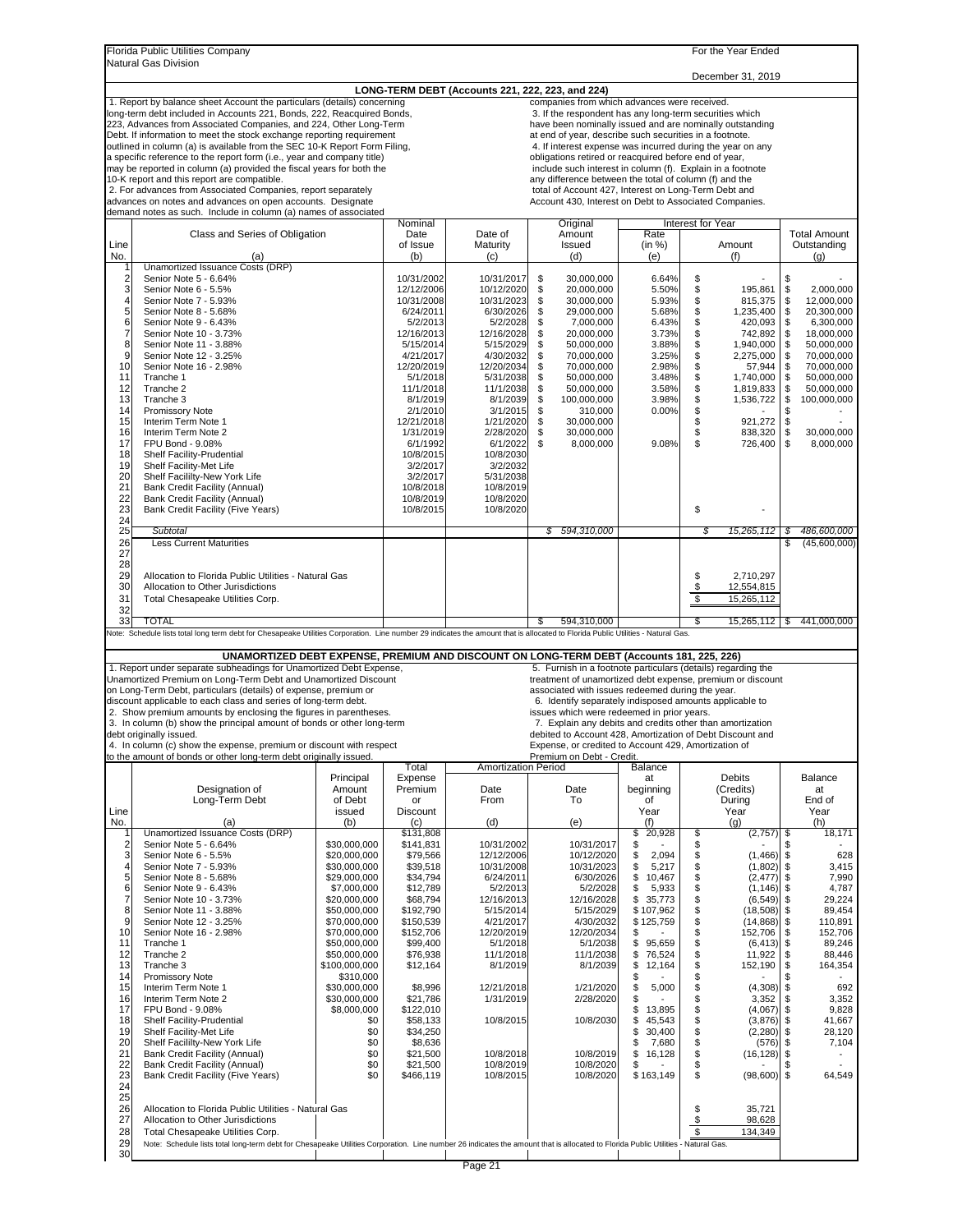### Florida Public Utilities **For the Year Ended** Natural Gas Division December 31, 2019 **MISCELLANEOUS CURRENT AND ACCRUED LIABILITIES (Account 242)**<br>int of other current and **the authority of the authority** 2. Minor items (less than \$50,000) may be grouped 1. Describe and report the amount of other current and <br>accrued liabilities at the end of year. <br>accrued liabilities at the end of year. accrued liabilities at the end of year.<br>Line Line Balance at No. So a set of Year in the set of Year in the Manuscript of Tendor Year in the End of Year in the End of Year 1 Accrued Payroll \$ 438,053 2 Accrued PTO \$ 127,465 3 Accrued Bonus \$ 805,532 438,053<br>
4 Accrued PTO<br>
4 Accrued Bonus<br>
4 Accrued Severance<br>
4 Accrued Severance<br>
5,265<br>
5,265<br>
5,265 5 6 7 8 9 10 11  $\begin{array}{c} 12 \\ 13 \end{array}$ 13 TOTAL \$ 1,376,315

| <b>OTHER REGULATORY LIABILITIES (Account 254)</b>                                                                     |                                                           |                  |                                                            |               |           |    |           |             |                |  |  |  |  |  |
|-----------------------------------------------------------------------------------------------------------------------|-----------------------------------------------------------|------------------|------------------------------------------------------------|---------------|-----------|----|-----------|-------------|----------------|--|--|--|--|--|
|                                                                                                                       | 1. Reporting below the particulars (details) called for   |                  | 2. For regulatory liabilities being amortized, show period |               |           |    |           |             |                |  |  |  |  |  |
|                                                                                                                       | concerning other regulatory liabilities which are created |                  | of amortization in column (a).                             |               |           |    |           |             |                |  |  |  |  |  |
| through the ratemaking actions of regulatory agencies<br>3. Minor items (5% of the Balance at End of Year for Account |                                                           |                  |                                                            |               |           |    |           |             |                |  |  |  |  |  |
| (and not includable in other amounts).<br>254 or amounts less than \$50,000, whichever is less) may                   |                                                           |                  |                                                            |               |           |    |           |             |                |  |  |  |  |  |
|                                                                                                                       | be grouped by classes.                                    |                  |                                                            |               |           |    |           |             |                |  |  |  |  |  |
|                                                                                                                       |                                                           | <b>Balance</b>   |                                                            | <b>Debits</b> |           |    |           |             |                |  |  |  |  |  |
| Line                                                                                                                  | Description and Purpose of                                | <b>Beginning</b> | Contra                                                     |               |           |    |           |             | <b>Balance</b> |  |  |  |  |  |
| No.                                                                                                                   | <b>Other Regulatory Liabilities</b>                       | of Year          | Account                                                    |               | Amount    |    | Credits   | End of Year |                |  |  |  |  |  |
|                                                                                                                       | a                                                         | (b)              | (b)                                                        |               | (c)       |    | (d)       |             | (e)            |  |  |  |  |  |
|                                                                                                                       | Regulatory Liability-Tax Rate Change                      | \$<br>19,114,574 |                                                            | \$            | 7,685,096 | \$ | 7,762,558 | \$          | 19,192,036     |  |  |  |  |  |
|                                                                                                                       |                                                           |                  |                                                            |               |           |    |           |             |                |  |  |  |  |  |
|                                                                                                                       |                                                           |                  |                                                            |               |           |    |           |             |                |  |  |  |  |  |
|                                                                                                                       |                                                           |                  |                                                            |               |           |    |           |             |                |  |  |  |  |  |
|                                                                                                                       |                                                           |                  |                                                            |               |           |    |           |             |                |  |  |  |  |  |
|                                                                                                                       |                                                           |                  |                                                            |               |           |    |           |             |                |  |  |  |  |  |
|                                                                                                                       |                                                           |                  |                                                            |               |           |    |           |             |                |  |  |  |  |  |
|                                                                                                                       |                                                           |                  |                                                            |               |           |    |           |             |                |  |  |  |  |  |

|        | <b>OTHER DEFERRED CREDITS (Account 253)</b>                                             |    |                |                |               |            |    |            |                       |             |  |  |
|--------|-----------------------------------------------------------------------------------------|----|----------------|----------------|---------------|------------|----|------------|-----------------------|-------------|--|--|
|        | 1. Report below the particulars (details) called for concerning other deferred credits. |    |                |                |               |            |    |            |                       |             |  |  |
|        | 2. For any deferred credit being amortized, show the period of amortization.            |    |                |                |               |            |    |            |                       |             |  |  |
|        | 3. Minor Items (less than \$25,000) may be grouped by classes.                          |    |                |                |               |            |    |            |                       |             |  |  |
|        |                                                                                         |    | <b>Balance</b> |                | <b>DEBITS</b> |            |    |            |                       |             |  |  |
| Line   | Description of Other                                                                    |    |                | <b>Balance</b> |               |            |    |            |                       |             |  |  |
| No.    | <b>Deferred Credit</b>                                                                  |    | of Year        | Account        |               | Amount     |    | Credits    |                       | End of Year |  |  |
|        | (a)                                                                                     |    | (b)            | (c)            |               | (d)        |    | (e)        |                       | (f)         |  |  |
|        | <b>Conservation Recovery</b>                                                            |    | 282,437        | 495/186        | \$            | 1,034,480  | \$ | 752,043    | $\boldsymbol{\theta}$ |             |  |  |
|        | Environmental                                                                           |    | 9,101,197      | 232/182.3      |               | 2,184,754  | \$ | 1,127,534  | \$                    | 8,043,977   |  |  |
|        | Over Recovery - Fuel                                                                    |    | 980,732        | 495            |               | 4,298,901  | \$ | 6,014,943  | \$                    | 2,696,774   |  |  |
|        | Gas Reliability Infrastructure Program (GRIP)                                           | \$ | 1,562,745      | 495/421        | \$            | 1,551,464  | \$ | 2,054,430  | \$                    | 2,065,711   |  |  |
|        | Reserve for Refund - TCJA                                                               | \$ | 1,841,816      |                |               | 2,397,987  | \$ | 556,171    | \$                    |             |  |  |
|        |                                                                                         |    |                |                |               |            |    |            |                       |             |  |  |
|        |                                                                                         |    |                |                |               |            |    |            |                       |             |  |  |
|        |                                                                                         |    |                |                |               |            |    |            |                       |             |  |  |
| 8<br>9 |                                                                                         |    |                |                |               |            |    |            |                       |             |  |  |
| 10     |                                                                                         |    |                |                |               |            |    |            |                       |             |  |  |
| 11     |                                                                                         |    |                |                |               |            |    |            |                       |             |  |  |
| 12     |                                                                                         |    |                |                |               |            |    |            |                       |             |  |  |
| 13     | TOTAL                                                                                   | æ. | 13,768,927     |                | æ.            | 11,467,586 | æ. | 10,505,121 | æ.                    | 12,806,462  |  |  |

| -<br>o                |       |            |         |           |   |           |    |            |
|-----------------------|-------|------------|---------|-----------|---|-----------|----|------------|
| 9                     |       |            |         |           |   |           |    |            |
| 10<br>11              |       |            |         |           |   |           |    |            |
| 12<br>13 <sub>l</sub> | TOTAL | 19,114,574 |         | 7,685,096 | D | 7,762,558 | ۰U | 19,192,036 |
|                       |       |            | Page 22 |           |   |           |    |            |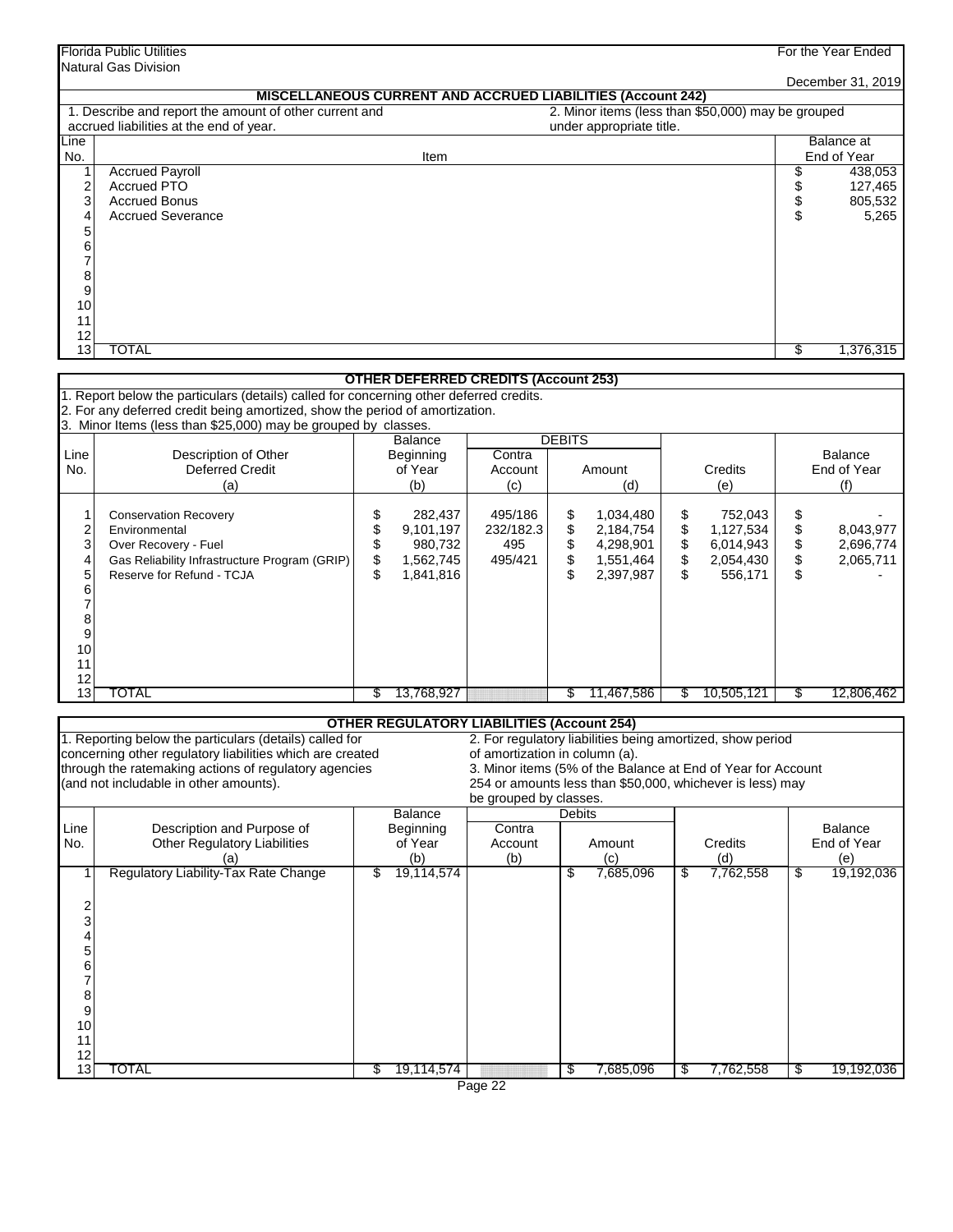| For the Year Ended |                           |           |
|--------------------|---------------------------|-----------|
| December 31, 2019  |                           |           |
|                    |                           |           |
|                    |                           |           |
|                    |                           |           |
| Other*             |                           | Total     |
|                    | $\overline{\mathfrak{g}}$ | 5,141,798 |
|                    | $\frac{1}{2}$             | 1,933,490 |
|                    | \$                        | 643,812   |
|                    | $\overline{\mathcal{L}}$  | 436,015   |
| \$<br>(18, 681)    | $\overline{\$}$           | (18, 681) |
|                    |                           |           |
|                    |                           |           |
|                    |                           |           |
|                    |                           |           |
|                    |                           |           |
|                    |                           |           |
|                    |                           |           |
|                    |                           |           |
|                    |                           |           |
|                    | \$                        |           |
|                    |                           |           |
| \$(18,681)         | \$                        | 8,136,434 |
|                    |                           |           |

|    | <b>Florida Public Utilities Company</b>              |             |          |            |             |                                                      |                            |               |                                     | For the Year Ended         |                       |
|----|------------------------------------------------------|-------------|----------|------------|-------------|------------------------------------------------------|----------------------------|---------------|-------------------------------------|----------------------------|-----------------------|
|    | <b>Natural Gas Division</b>                          |             |          |            |             |                                                      |                            |               |                                     | December 31, 2019          |                       |
|    |                                                      |             |          |            |             | <b>TAXES OTHER THAN INCOME TAXES (Account 408.1)</b> |                            |               |                                     |                            |                       |
|    |                                                      |             | Tangible | Intangible | FICA,       |                                                      | Regulatory                 | Environ-      |                                     |                            |                       |
|    | Name of Taxing Authority                             | Real        | Personal | Personal   | SUTA,       | Gross                                                | Assessment                 | mental,       |                                     |                            |                       |
|    |                                                      | Property    | Property | Property   | <b>FUTA</b> | Receipts                                             | Fees                       | <b>Excise</b> | Franchise                           | Other*                     | Total                 |
|    | 1 Various Florida Counties                           | \$3,431,590 |          |            |             |                                                      |                            |               | \$1,710,208                         |                            | 5,141,798             |
|    | 2 State of Florida                                   |             |          |            |             | \$1,933,490                                          |                            |               |                                     |                            | 1,933,490             |
|    | 3 Payroll Taxes                                      |             |          |            | \$643,812   |                                                      |                            |               |                                     |                            | \$<br>643,812         |
|    | 4 Florida Public Service Commision                   |             |          |            |             |                                                      | 436,015<br>$\mathfrak{S}$  |               |                                     |                            | \$<br>436,015         |
|    | 5 Business License / Excise                          |             |          |            |             |                                                      |                            |               |                                     | $\mathfrak{S}$<br>(18,681) | \$<br>(18, 681)       |
| 6  |                                                      |             |          |            |             |                                                      |                            |               |                                     |                            |                       |
|    |                                                      |             |          |            |             |                                                      |                            |               |                                     |                            |                       |
| 8  |                                                      |             |          |            |             |                                                      |                            |               |                                     |                            |                       |
| 9  |                                                      |             |          |            |             |                                                      |                            |               |                                     |                            |                       |
| 10 |                                                      |             |          |            |             |                                                      |                            |               |                                     |                            |                       |
| 11 |                                                      |             |          |            |             |                                                      |                            |               |                                     |                            |                       |
| 12 |                                                      |             |          |            |             |                                                      |                            |               |                                     |                            |                       |
| 13 |                                                      |             |          |            |             |                                                      |                            |               |                                     |                            |                       |
| 14 |                                                      |             |          |            |             |                                                      |                            |               |                                     |                            |                       |
|    | 15 Less: Charged to Construction                     |             |          |            |             |                                                      |                            |               |                                     |                            | \$<br><b>Contract</b> |
|    | 16 TOTAL Taxes Charged During Year                   |             |          |            |             |                                                      |                            |               |                                     |                            |                       |
|    | (Lines 1-15) to Account 408.1                        |             | $\sim$   | \$         |             | $$643,812 \mid $1,933,490$                           | $\frac{1}{8}$ 436,015   \$ |               | $$1,710,208 \mid $ (18,681) \mid $$ |                            | 8,136,434             |
|    | Note: *List separately each item in excess of \$500. |             |          |            |             |                                                      |                            |               |                                     |                            |                       |

| <b>ACCUMULATED DEFERRED INVESTMENT TAX CREDITS (Account 255)</b> |                                                                                                                                                          |                  |          |       |                              |                |                |            |  |  |  |  |  |  |
|------------------------------------------------------------------|----------------------------------------------------------------------------------------------------------------------------------------------------------|------------------|----------|-------|------------------------------|----------------|----------------|------------|--|--|--|--|--|--|
|                                                                  | Report below the information applicable to Account 255. Where appropriate, segregate the balances and transactions by utility and nonutility operations. |                  |          |       |                              |                |                |            |  |  |  |  |  |  |
|                                                                  | Explain by footnote any correction adjustment to the account balance shown in column (f).                                                                |                  |          |       |                              |                |                |            |  |  |  |  |  |  |
|                                                                  |                                                                                                                                                          |                  |          |       | Allocations to               |                |                | Average    |  |  |  |  |  |  |
|                                                                  |                                                                                                                                                          | <b>Balance</b>   | Amount   |       | <b>Current Year's Income</b> |                | <b>Balance</b> | Period of  |  |  |  |  |  |  |
|                                                                  | Account                                                                                                                                                  | <b>Beginning</b> | Deferred | Acct. |                              |                | End            | Allocation |  |  |  |  |  |  |
| Line                                                             | <b>Subdivisions</b>                                                                                                                                      | of Year          | for Year | No.   | Amount                       | Adjustments    | of Year        | to Income  |  |  |  |  |  |  |
| No.                                                              | (a)                                                                                                                                                      | (b)              | (c)      | (d)   | (e)                          | (f)            | (g)            | (h)        |  |  |  |  |  |  |
|                                                                  | <b>Gas Utility</b>                                                                                                                                       |                  |          |       |                              |                |                |            |  |  |  |  |  |  |
| ⌒                                                                | 3%                                                                                                                                                       |                  |          |       |                              | $\blacksquare$ | $\blacksquare$ |            |  |  |  |  |  |  |
|                                                                  | 4%                                                                                                                                                       |                  |          |       |                              | $\blacksquare$ | $\blacksquare$ |            |  |  |  |  |  |  |
|                                                                  | 7%                                                                                                                                                       |                  |          |       |                              | $\blacksquare$ | $\blacksquare$ |            |  |  |  |  |  |  |
|                                                                  | 10%                                                                                                                                                      |                  |          |       |                              | $\blacksquare$ | $\blacksquare$ |            |  |  |  |  |  |  |
| 6                                                                |                                                                                                                                                          |                  |          |       |                              |                |                |            |  |  |  |  |  |  |
|                                                                  |                                                                                                                                                          |                  |          |       |                              |                |                |            |  |  |  |  |  |  |
| 8                                                                |                                                                                                                                                          |                  |          |       |                              |                |                |            |  |  |  |  |  |  |
| 9                                                                |                                                                                                                                                          |                  |          |       |                              |                |                |            |  |  |  |  |  |  |
| 10                                                               | <b>TOTAL</b>                                                                                                                                             | $\blacksquare$   |          |       | \$                           | $\blacksquare$ | $\blacksquare$ |            |  |  |  |  |  |  |
|                                                                  | <b>Notes</b>                                                                                                                                             |                  |          |       |                              |                |                |            |  |  |  |  |  |  |
|                                                                  |                                                                                                                                                          |                  |          |       |                              |                |                |            |  |  |  |  |  |  |
|                                                                  |                                                                                                                                                          |                  |          |       |                              |                |                |            |  |  |  |  |  |  |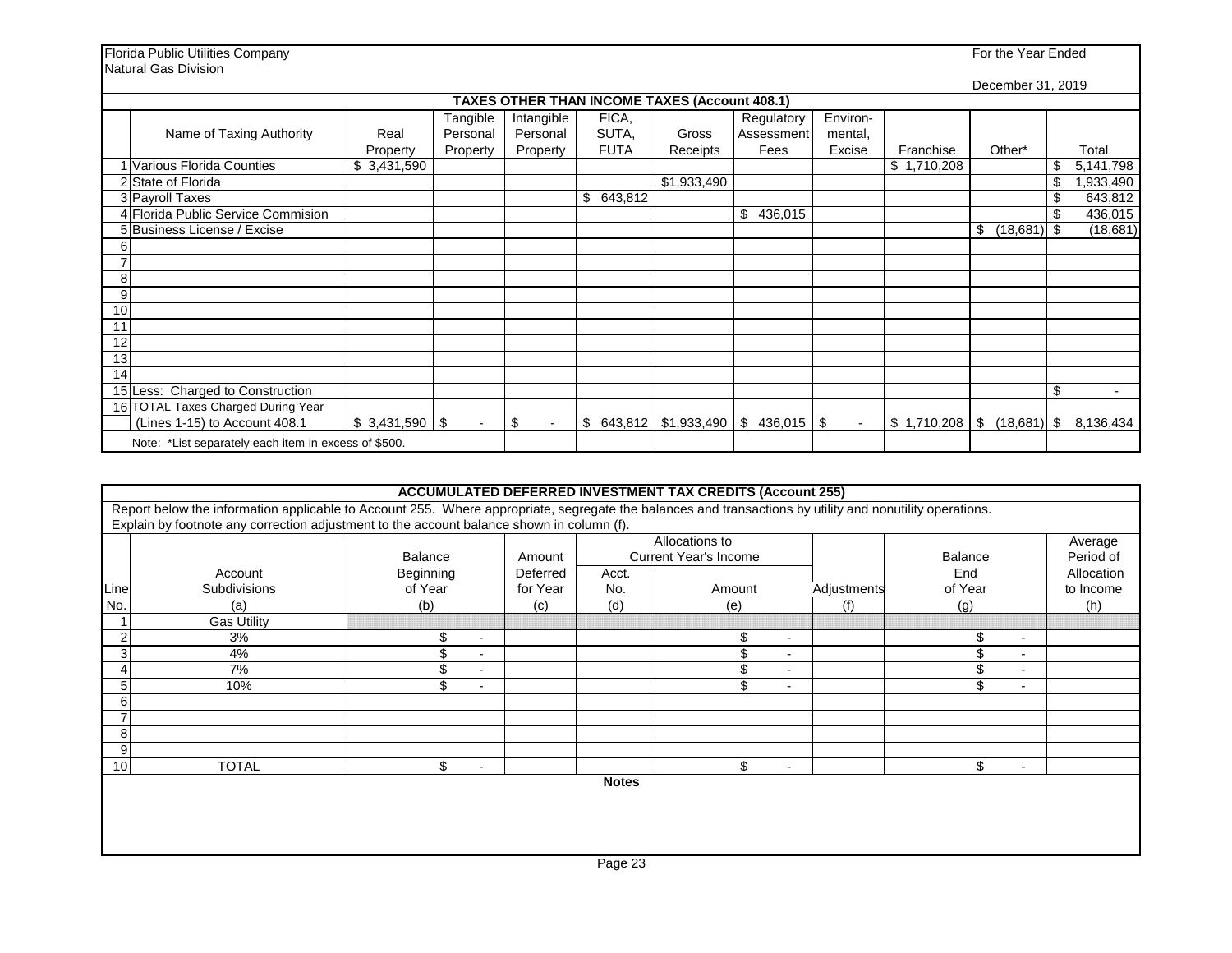|                                                                                   |                                                                                                                                                                                                                                                     |                                                                                                                                                                                                                |                                                                                     |                                                                           |                                                                              | <b>Florida Public Utilities Company</b><br><b>For the Year Ended</b>      |                                                                          |                                                                               |                                                         |                                                |                       |                                                                                      |                                                                                                                                                        |                                                                                  |                                                                                                                                                                                                                                                                        |  |  |
|-----------------------------------------------------------------------------------|-----------------------------------------------------------------------------------------------------------------------------------------------------------------------------------------------------------------------------------------------------|----------------------------------------------------------------------------------------------------------------------------------------------------------------------------------------------------------------|-------------------------------------------------------------------------------------|---------------------------------------------------------------------------|------------------------------------------------------------------------------|---------------------------------------------------------------------------|--------------------------------------------------------------------------|-------------------------------------------------------------------------------|---------------------------------------------------------|------------------------------------------------|-----------------------|--------------------------------------------------------------------------------------|--------------------------------------------------------------------------------------------------------------------------------------------------------|----------------------------------------------------------------------------------|------------------------------------------------------------------------------------------------------------------------------------------------------------------------------------------------------------------------------------------------------------------------|--|--|
|                                                                                   | Natural Gas Division                                                                                                                                                                                                                                |                                                                                                                                                                                                                |                                                                                     |                                                                           |                                                                              |                                                                           |                                                                          |                                                                               |                                                         |                                                |                       |                                                                                      |                                                                                                                                                        |                                                                                  | December 31, 2019                                                                                                                                                                                                                                                      |  |  |
| <b>ACCUMULATED DEFERRED INCOME TAXES (Account 190)</b>                            |                                                                                                                                                                                                                                                     |                                                                                                                                                                                                                |                                                                                     |                                                                           |                                                                              |                                                                           |                                                                          |                                                                               |                                                         |                                                |                       |                                                                                      |                                                                                                                                                        |                                                                                  |                                                                                                                                                                                                                                                                        |  |  |
| 1. At Other (Specify), include deferrals relating to other income and deductions. |                                                                                                                                                                                                                                                     |                                                                                                                                                                                                                |                                                                                     |                                                                           |                                                                              |                                                                           | 2. In the space provided below, identify by amount and classification,   |                                                                               |                                                         |                                                |                       |                                                                                      |                                                                                                                                                        |                                                                                  |                                                                                                                                                                                                                                                                        |  |  |
|                                                                                   |                                                                                                                                                                                                                                                     |                                                                                                                                                                                                                |                                                                                     |                                                                           |                                                                              |                                                                           |                                                                          |                                                                               |                                                         |                                                |                       |                                                                                      |                                                                                                                                                        |                                                                                  |                                                                                                                                                                                                                                                                        |  |  |
|                                                                                   |                                                                                                                                                                                                                                                     |                                                                                                                                                                                                                |                                                                                     |                                                                           |                                                                              |                                                                           |                                                                          |                                                                               |                                                         |                                                |                       |                                                                                      |                                                                                                                                                        |                                                                                  |                                                                                                                                                                                                                                                                        |  |  |
|                                                                                   |                                                                                                                                                                                                                                                     |                                                                                                                                                                                                                |                                                                                     |                                                                           |                                                                              |                                                                           |                                                                          |                                                                               |                                                         |                                                |                       |                                                                                      |                                                                                                                                                        |                                                                                  | <b>Balance</b> at<br>End                                                                                                                                                                                                                                               |  |  |
|                                                                                   |                                                                                                                                                                                                                                                     |                                                                                                                                                                                                                |                                                                                     |                                                                           |                                                                              |                                                                           |                                                                          |                                                                               |                                                         |                                                |                       |                                                                                      |                                                                                                                                                        |                                                                                  | of Year                                                                                                                                                                                                                                                                |  |  |
|                                                                                   |                                                                                                                                                                                                                                                     |                                                                                                                                                                                                                |                                                                                     |                                                                           |                                                                              |                                                                           |                                                                          |                                                                               |                                                         |                                                |                       |                                                                                      |                                                                                                                                                        |                                                                                  |                                                                                                                                                                                                                                                                        |  |  |
|                                                                                   |                                                                                                                                                                                                                                                     |                                                                                                                                                                                                                |                                                                                     |                                                                           |                                                                              |                                                                           |                                                                          |                                                                               |                                                         |                                                |                       |                                                                                      |                                                                                                                                                        |                                                                                  | 169,730                                                                                                                                                                                                                                                                |  |  |
| 3Bad Debts                                                                        | $\mathfrak{S}$                                                                                                                                                                                                                                      | 32,812                                                                                                                                                                                                         |                                                                                     |                                                                           | $\mathfrak{L}$                                                               | 6,830                                                                     |                                                                          |                                                                               |                                                         |                                                |                       |                                                                                      |                                                                                                                                                        | $\mathfrak{S}$                                                                   | 39,642                                                                                                                                                                                                                                                                 |  |  |
| 4 Conservation                                                                    | $\mathfrak{S}$                                                                                                                                                                                                                                      |                                                                                                                                                                                                                |                                                                                     |                                                                           |                                                                              |                                                                           |                                                                          |                                                                               |                                                         |                                                |                       | 283                                                                                  |                                                                                                                                                        |                                                                                  |                                                                                                                                                                                                                                                                        |  |  |
| 5 Environmental                                                                   | $\mathfrak{S}$                                                                                                                                                                                                                                      |                                                                                                                                                                                                                |                                                                                     |                                                                           |                                                                              | 133                                                                       |                                                                          |                                                                               |                                                         |                                                |                       |                                                                                      |                                                                                                                                                        | $\boldsymbol{\mathsf{S}}$                                                        | 1,516,436                                                                                                                                                                                                                                                              |  |  |
| 6Leases                                                                           |                                                                                                                                                                                                                                                     |                                                                                                                                                                                                                |                                                                                     |                                                                           | $\mathfrak{L}$                                                               | 1,369                                                                     |                                                                          |                                                                               |                                                         |                                                |                       |                                                                                      |                                                                                                                                                        | $\mathfrak{S}$                                                                   | 1,369                                                                                                                                                                                                                                                                  |  |  |
| 7GRIP                                                                             | $\boldsymbol{\mathsf{S}}$                                                                                                                                                                                                                           | $\sim$                                                                                                                                                                                                         |                                                                                     |                                                                           |                                                                              |                                                                           |                                                                          |                                                                               |                                                         |                                                |                       |                                                                                      |                                                                                                                                                        | $\boldsymbol{\mathsf{S}}$                                                        |                                                                                                                                                                                                                                                                        |  |  |
| 8 Rabbi Trust                                                                     | $\mathfrak{S}$                                                                                                                                                                                                                                      | 135,072                                                                                                                                                                                                        |                                                                                     |                                                                           |                                                                              |                                                                           |                                                                          |                                                                               |                                                         |                                                |                       |                                                                                      |                                                                                                                                                        | $\mathfrak{S}$                                                                   |                                                                                                                                                                                                                                                                        |  |  |
| 9 State Decoupling                                                                | $\overline{\mathcal{S}}$                                                                                                                                                                                                                            |                                                                                                                                                                                                                | \$                                                                                  |                                                                           |                                                                              | 62,286                                                                    |                                                                          |                                                                               |                                                         |                                                |                       |                                                                                      |                                                                                                                                                        | $\overline{\mathbf{3}}$                                                          | 840,913                                                                                                                                                                                                                                                                |  |  |
| 10 Storm Reserve                                                                  | $\boldsymbol{\mathsf{S}}$                                                                                                                                                                                                                           |                                                                                                                                                                                                                |                                                                                     |                                                                           |                                                                              | 15                                                                        |                                                                          |                                                                               |                                                         |                                                |                       |                                                                                      |                                                                                                                                                        | $\sqrt[6]{\frac{1}{2}}$                                                          | 166,504                                                                                                                                                                                                                                                                |  |  |
| 11 Amortization                                                                   | $\mathfrak{S}$                                                                                                                                                                                                                                      | 1,489,675                                                                                                                                                                                                      |                                                                                     |                                                                           | -\$                                                                          | 162,571                                                                   |                                                                          |                                                                               |                                                         |                                                |                       |                                                                                      |                                                                                                                                                        | $\mathfrak{S}$                                                                   | 1,652,246                                                                                                                                                                                                                                                              |  |  |
| 12 Merger Cost Amortization                                                       | $\mathfrak{S}$                                                                                                                                                                                                                                      |                                                                                                                                                                                                                |                                                                                     |                                                                           |                                                                              |                                                                           |                                                                          |                                                                               |                                                         |                                                |                       |                                                                                      |                                                                                                                                                        | $\overline{\mathbf{3}}$                                                          |                                                                                                                                                                                                                                                                        |  |  |
| 13 Reaquired debt                                                                 | $\mathfrak{S}$                                                                                                                                                                                                                                      | 8                                                                                                                                                                                                              |                                                                                     |                                                                           |                                                                              |                                                                           |                                                                          |                                                                               |                                                         |                                                |                       |                                                                                      |                                                                                                                                                        | $\overline{\$}$                                                                  | $\mathsf{B}$                                                                                                                                                                                                                                                           |  |  |
| 14 Pipe/Conv Propt LT                                                             | $\boldsymbol{\mathsf{S}}$                                                                                                                                                                                                                           | 324,822                                                                                                                                                                                                        |                                                                                     |                                                                           | $\mathfrak{F}$                                                               | 28,551                                                                    |                                                                          |                                                                               |                                                         |                                                |                       |                                                                                      |                                                                                                                                                        | $\boldsymbol{\mathsf{S}}$                                                        | 353,373                                                                                                                                                                                                                                                                |  |  |
|                                                                                   | $\mathfrak{S}$                                                                                                                                                                                                                                      |                                                                                                                                                                                                                |                                                                                     |                                                                           |                                                                              |                                                                           |                                                                          |                                                                               |                                                         | 190                                            |                       |                                                                                      |                                                                                                                                                        |                                                                                  |                                                                                                                                                                                                                                                                        |  |  |
|                                                                                   | $\mathfrak{S}$                                                                                                                                                                                                                                      |                                                                                                                                                                                                                |                                                                                     |                                                                           | $\mathfrak{L}$                                                               | 9,237                                                                     |                                                                          |                                                                               |                                                         |                                                |                       |                                                                                      |                                                                                                                                                        |                                                                                  | 13,876                                                                                                                                                                                                                                                                 |  |  |
|                                                                                   |                                                                                                                                                                                                                                                     |                                                                                                                                                                                                                | \$                                                                                  |                                                                           | \$                                                                           |                                                                           |                                                                          |                                                                               |                                                         |                                                |                       |                                                                                      |                                                                                                                                                        |                                                                                  | 155,623                                                                                                                                                                                                                                                                |  |  |
|                                                                                   |                                                                                                                                                                                                                                                     |                                                                                                                                                                                                                |                                                                                     |                                                                           |                                                                              |                                                                           |                                                                          |                                                                               |                                                         |                                                |                       |                                                                                      |                                                                                                                                                        |                                                                                  |                                                                                                                                                                                                                                                                        |  |  |
|                                                                                   |                                                                                                                                                                                                                                                     | $\sim$                                                                                                                                                                                                         |                                                                                     |                                                                           |                                                                              |                                                                           |                                                                          |                                                                               |                                                         |                                                |                       |                                                                                      |                                                                                                                                                        |                                                                                  | $\sim$                                                                                                                                                                                                                                                                 |  |  |
|                                                                                   |                                                                                                                                                                                                                                                     |                                                                                                                                                                                                                |                                                                                     |                                                                           |                                                                              |                                                                           |                                                                          |                                                                               |                                                         |                                                |                       |                                                                                      |                                                                                                                                                        |                                                                                  |                                                                                                                                                                                                                                                                        |  |  |
| 21 Acquisition Adjustment - Tax Rate Change                                       |                                                                                                                                                                                                                                                     |                                                                                                                                                                                                                | $\mathfrak{F}$                                                                      |                                                                           |                                                                              | (94, 590)                                                                 |                                                                          |                                                                               |                                                         |                                                |                       | 280                                                                                  |                                                                                                                                                        |                                                                                  | 1,500,791                                                                                                                                                                                                                                                              |  |  |
|                                                                                   |                                                                                                                                                                                                                                                     |                                                                                                                                                                                                                |                                                                                     |                                                                           |                                                                              |                                                                           | $\sim$                                                                   |                                                                               | $\blacksquare$                                          |                                                | $\mathfrak{L}$        |                                                                                      |                                                                                                                                                        |                                                                                  | 6,410,511                                                                                                                                                                                                                                                              |  |  |
|                                                                                   |                                                                                                                                                                                                                                                     |                                                                                                                                                                                                                |                                                                                     |                                                                           |                                                                              |                                                                           |                                                                          |                                                                               |                                                         |                                                |                       |                                                                                      |                                                                                                                                                        |                                                                                  |                                                                                                                                                                                                                                                                        |  |  |
|                                                                                   |                                                                                                                                                                                                                                                     |                                                                                                                                                                                                                |                                                                                     |                                                                           |                                                                              |                                                                           | $\sim$                                                                   |                                                                               |                                                         |                                                |                       |                                                                                      |                                                                                                                                                        |                                                                                  | 6,410,511                                                                                                                                                                                                                                                              |  |  |
|                                                                                   | <b>GAS</b><br>2 Fed NOL<br>15 Bonus<br>16 Self Insurance<br>17 OPRB<br>18SERP<br>19 State NOL<br>20 Excess Deferred Tax Rate Change<br>TOTAL Gas (Lines 2 - 10)<br>Other (Specify)<br>TOTAL (Account 190) (Total of lines 11 and 12)<br>Account 282 | $\boldsymbol{\mathsf{S}}$<br>$\boldsymbol{\mathsf{S}}$<br>$\overline{\mathcal{S}}$<br>$\boldsymbol{\mathsf{S}}$<br>$\boldsymbol{\mathsf{S}}$<br>$\boldsymbol{\mathsf{\$}}$<br>$\mathfrak{S}$<br>$\mathfrak{S}$ | <b>Balance</b> at<br>Beginning<br>of Year<br>169,730<br>254,799<br>4,639<br>303,293 | $1,668,727$ \ \ \$<br>1,070,431<br>123,420<br>$\mathfrak{F}$<br>5,820,153 | <b>Amounts</b><br>Debited to<br>Account 410.1<br>108,941<br>1,065<br>615,641 | $152,424$ \ \$<br>$291,804$ \ \$<br>$56,754$   \$<br>$615,641$ \$<br>l \$ | <b>Amounts</b><br>Credited to<br>Account 411.1<br>33,268<br><b>Notes</b> | <b>Amounts</b><br>Debited to<br>Account 410.2<br>$209,670$ \$<br>$209,670$ \$ | Changes During Year<br>$\mathfrak{S}$<br>$\mathfrak{L}$ | <b>Amounts</b><br>Credited to<br>Account 411.2 | Account<br>No.<br>190 | <b>Debits</b><br>Amount<br>$190$ \$<br>$\mathcal{S}$<br>$\sqrt{3}$<br>$\mathfrak{L}$ | significant items for which deferred taxes are being provided.<br>Adjustments<br>Account<br>No.<br>135,072<br>254,799<br>303,293<br>693,164<br>693,164 | <b>Credits</b><br>Amount<br>$\mathbb{S}$<br>$\mathfrak{L}$<br>$\mathbb S$<br>\$. | $\boldsymbol{\mathsf{S}}$<br>$37,358$ \ \\$<br>$\overline{\mathbf{3}}$<br>$\overline{\mathbf{B}}$<br>$\boldsymbol{\mathsf{S}}$<br>$\overline{\mathbf{3}}$<br>$\mathfrak{F}$<br>$\mathfrak{S}$<br>$1,689,493$   $\overline{\$}$<br>$\mathfrak{L}$<br>$1,689,493$ \ \ \$ |  |  |

### Account 282

To be consistent with other divisions, the ADIT related to the excess deferred tax rate change has been reclassed to 282

|                 |                                                   |     |                   |     |                  |            |                | <b>ACCUMULATED DEFERRED INCOME TAXES (Accounts 281, 282, 283)</b> |        |                |         |               |                |             |                |               |      |                   |
|-----------------|---------------------------------------------------|-----|-------------------|-----|------------------|------------|----------------|-------------------------------------------------------------------|--------|----------------|---------|---------------|----------------|-------------|----------------|---------------|------|-------------------|
|                 |                                                   |     |                   |     |                  |            |                | Changes During Year                                               |        |                |         |               |                | Adjustments |                |               |      |                   |
| Line            |                                                   |     | <b>Balance</b> at |     | <b>Amounts</b>   |            | Amounts        | Amounts                                                           |        | <b>Amounts</b> |         | <b>Debits</b> |                |             | <b>Credits</b> |               |      | <b>Balance</b> at |
| No.             |                                                   |     | Beginning         |     | Debited to       |            | Credited to    | Debited to                                                        |        | Credited to    | Account |               |                | Account     |                |               |      | End               |
|                 |                                                   |     | of Year           |     | Account 410.1    |            | Account 411.1  | Account 410.2                                                     |        | Account 411.2  | No.     |               | Amount         | No.         |                | Amount        |      | of Year           |
|                 | 1 Account 281 - Accelerated Amortization Property |     |                   |     |                  |            |                |                                                                   |        |                |         |               |                |             |                |               |      |                   |
|                 | 2 Electric                                        |     |                   |     |                  |            |                |                                                                   |        |                |         |               |                |             |                |               |      |                   |
|                 | 3 Gas                                             |     |                   |     |                  |            |                |                                                                   |        |                |         |               |                |             |                |               |      |                   |
|                 | 4 Other                                           |     |                   |     |                  |            |                |                                                                   |        |                |         |               |                |             |                |               |      |                   |
|                 | TOTAL Account 281 (Lines 2 thru 4)                |     |                   |     |                  |            |                |                                                                   |        |                |         |               |                |             |                |               |      |                   |
|                 | 6 Account 282 - Other Property                    |     |                   |     |                  |            |                |                                                                   |        |                |         |               |                |             |                |               |      |                   |
|                 | 7 Electric                                        |     |                   |     |                  |            |                |                                                                   |        |                |         |               |                |             |                |               |      |                   |
|                 | 8 Gas                                             | \$. | 26,996,134        | । ऊ | 1,026,928        | $\sqrt{3}$ | 463,745        |                                                                   |        |                | 280     |               | 12,116         | 190         | ან             | 55,103        | - \$ | 27,516,330        |
|                 | 9 Other                                           |     |                   |     |                  |            |                |                                                                   |        |                |         |               |                |             |                |               |      |                   |
|                 | TOTAL Account 282 (Lines 7 thru 9)                |     | $26,996,134$   \$ |     | $1,026,928$   \$ |            |                | $\overline{\phantom{0}}$                                          |        | -\$<br>$\sim$  |         |               | 12,116         |             | Ъ              | $55,103$ \ \$ |      | 27,516,330        |
|                 | 11 Account 283 - Other                            |     |                   |     |                  |            |                |                                                                   |        |                |         |               |                |             |                |               |      |                   |
|                 | 12 Electric                                       |     |                   |     |                  |            |                |                                                                   |        |                |         |               |                |             |                |               |      |                   |
|                 | 13 Gas                                            | \$  | $9,517,059$ \\$   |     | $88,689$ \$      |            | 427,039        |                                                                   |        |                | 190     |               | 37,358         | 280         | <b>S</b>       | 98,886        | - \$ | 9,117,181         |
|                 | 14 Other                                          |     |                   |     |                  |            |                |                                                                   |        |                |         |               |                |             |                |               |      |                   |
| 15              | TOTAL Account 283 - Other (Lines 12 thru 14)      | \$. | $9,517,059$   \$  |     | $88,689$ \ \$    |            | $427,039$ \$   | $\sim$                                                            |        | - \$<br>$\sim$ |         |               | 37,358         |             | Ж,             | 98,886        | l \$ | 9,117,181         |
|                 | $16$ GAS                                          |     |                   |     |                  |            |                |                                                                   |        |                |         |               |                |             |                |               |      |                   |
|                 | 17 Federal Income Tax                             |     | 28,589,636        |     | 873,522          |            | 697,479        |                                                                   | $\sim$ | $\sim$         |         |               | 38,738         |             |                | $120,573$ \$  |      | 28,683,844        |
|                 | 18 State Income Tax                               |     | 7,923,557         |     | 242,095          |            | 193,305        | $\overline{\phantom{0}}$                                          |        | $\blacksquare$ |         |               | 10,736         |             |                | $33,416$ \\$  |      | 7,949,667         |
| 19              |                                                   |     |                   |     |                  |            |                |                                                                   |        |                |         |               |                |             |                |               |      |                   |
| $\overline{20}$ | <b>TOTAL Gas (Lines 17 thru 19)</b>               |     | 36,513,193        |     | 1,115,617        |            | 890,784        |                                                                   | $\sim$ | $\sim$         |         |               | 49,474         |             |                | $153,989$ \$  |      | 36,633,511        |
|                 | 21 OTHER                                          |     |                   |     |                  |            |                |                                                                   |        |                |         |               |                |             |                |               |      |                   |
|                 | 22 Federal Income Tax                             |     |                   |     |                  |            |                |                                                                   |        |                |         |               |                |             |                |               |      |                   |
|                 | 23 State Income Tax                               |     |                   |     |                  |            |                |                                                                   |        |                |         |               |                |             |                |               |      |                   |
| 24              | TOTAL Other (Lines 22 and 23)                     |     | $\blacksquare$    |     |                  |            |                | \$                                                                | $\sim$ | -S<br>$\sim$   |         |               | $\blacksquare$ |             | Ж,             |               |      | $\sim$            |
| $\overline{25}$ | TOTAL (Total of lines 5, 10 and 15)               | \$  | 36,513,193        | 15  | $1,115,617$ \ \$ |            | $890,784$ \ \$ |                                                                   | $\sim$ | \$<br>$\sim$   |         |               | 49,474         |             | \$             | 153,989       | - \$ | 36,633,511        |
|                 |                                                   |     |                   |     |                  |            | <b>Notes</b>   |                                                                   |        |                |         |               |                |             |                |               |      |                   |

Account 282 - Debits

To be consistent with other divisions, the ADIT related to the excess deferred tax rate change has been reclassed to 282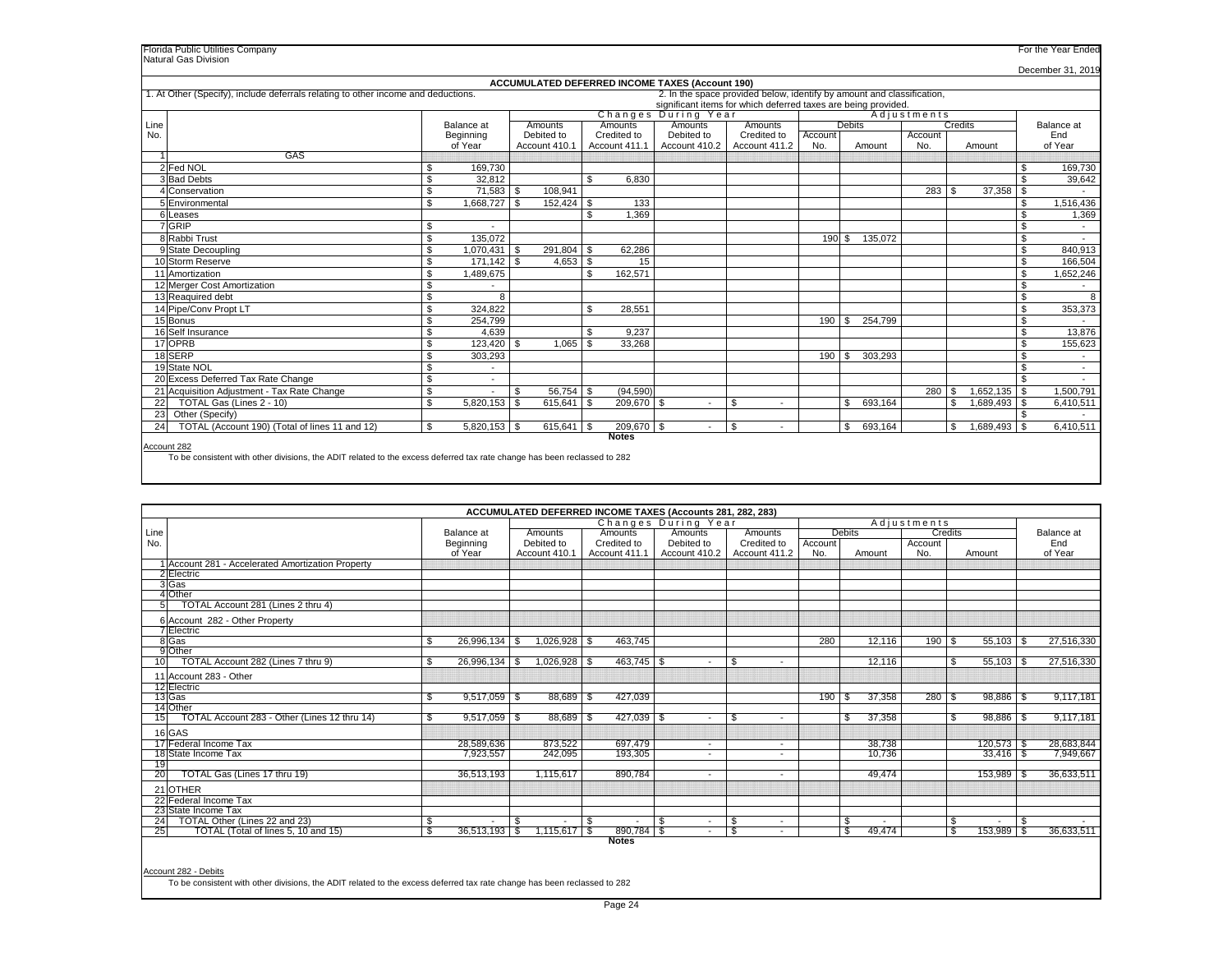### December 31, 2019

### **RECONCILIATION OF REPORTED NET INCOME WITH TAXABLE INCOME FOR FEDERAL INCOME TAXES**

 1. Report the reconciliation of reported net income for the year with taxable income used in computing Federal income tax accruals and show computation of such tax accruals. Include in the reconciliation, as far as practicable, the same detail as furnished on Schedule M-1 of the tax return for the year. Submit a reconciliation even though there is no taxable income for the year. Indicate clearly the nature of each reconciling amount.

 2. If the utility is a member of a group which files a consolidated Federal tax return, reconcile reported net income with taxable net income as if a separate return were to be filed, indicating, however, intercompany amounts to be eliminated in such a consolidated return. State names of group members, tax assigned to each group member, and basis of allocation, allocation, assignment, or sharing of the consolidated tax among the group members.

| Line | Particulars (Details)                                                        | Amount            |
|------|------------------------------------------------------------------------------|-------------------|
| No.  | (a)                                                                          | (b)               |
|      | 1 Net Income for the Year (Page 9)                                           | \$<br>9,688,519   |
|      | Reconciling Items for the Year                                               |                   |
| 3    |                                                                              |                   |
|      | <b>Taxable Income Not Reported on Books</b>                                  |                   |
| 5    |                                                                              |                   |
|      | Deductions Recorded on Books Not Deducted for Return                         |                   |
|      | <b>Current Federal Income Taxes</b>                                          | \$<br>2,337,318   |
| 8    | <b>Deferred Income Taxes</b>                                                 | \$<br>630,800     |
|      | P100: 50% Meals Deduction                                                    | \$<br>79,705      |
| 10   | P101: Not Deductible for Tax-Penalties                                       | \$<br>351         |
| 11   | P102: Not Deductible for Tax-Other                                           | \$<br>47,046      |
| 12   | P106: Acquisition Adjustment                                                 | \$<br>1,192,572   |
| 13   | 25DP.02: Contribution in Aid of Construction                                 | \$<br>1,060,129   |
| 14   | 25AM: Customer Based Intangibles                                             | \$<br>641,428     |
| 15   | 25RE: Repairs Deduction                                                      | \$<br>162,399     |
| 16   | 25PR.02: Post Retirement Benefits (Non-Current)                              | \$<br>131,260     |
| 17   | 25PC: Piping and Conservation                                                | \$<br>112,648     |
| 18   | 25SI.01: Self Insurance (Current)                                            | \$<br>36,447      |
| 19   | 25BD: Bad Debts                                                              | \$<br>26,948      |
| 20   | 25LS: Leases                                                                 | \$<br>5,402       |
| 21   |                                                                              |                   |
| 22   |                                                                              |                   |
| 23   |                                                                              |                   |
|      | 24 Income Recorded on Books Not Included in Return                           |                   |
| 25   |                                                                              |                   |
|      | 26 Deductions on Return Not Charged Against Book Income                      |                   |
| 27   | 25PN: Pension                                                                | \$<br>(16, 105)   |
| 28   | 25WR: Storm Reserve                                                          | \$<br>(18,360)    |
| 29   | 25DP.04: Asset Gain/Loss                                                     | \$<br>(178, 179)  |
| 30   | 25ID: Reserve for Insurance Deductibles                                      | \$<br>(329, 324)  |
| 31   | 25CN: Conservation                                                           | \$<br>(429, 834)  |
| 32   | 25EN: Environmental                                                          | \$<br>(600, 873)  |
| 33   | 25DP.03: Cost of Removal                                                     | \$<br>(985,064)   |
| 34   | 25DP.01: Depreciation                                                        | \$<br>(2,828,223) |
| 35   |                                                                              |                   |
| 36   |                                                                              |                   |
| 37   |                                                                              |                   |
| 38   |                                                                              |                   |
|      | 39 Federal Tax Net Income                                                    | \$<br>10,767,010  |
| 40   | <b>Show Computation of Tax:</b>                                              |                   |
| 41   | Tax at 21%                                                                   | \$<br>2,261,072   |
| 42   | Add:Reversal of Prior Year Bennefit of Federal Consolidated NOL carryforward |                   |
| 43   | Interest adjustment                                                          |                   |
| 44   | Prior year Federal income tax true up                                        | \$<br>76,246      |
|      | 45 Total Federal Income Tax Payable                                          | \$<br>2,337,318   |
|      | $D = -0.05$                                                                  |                   |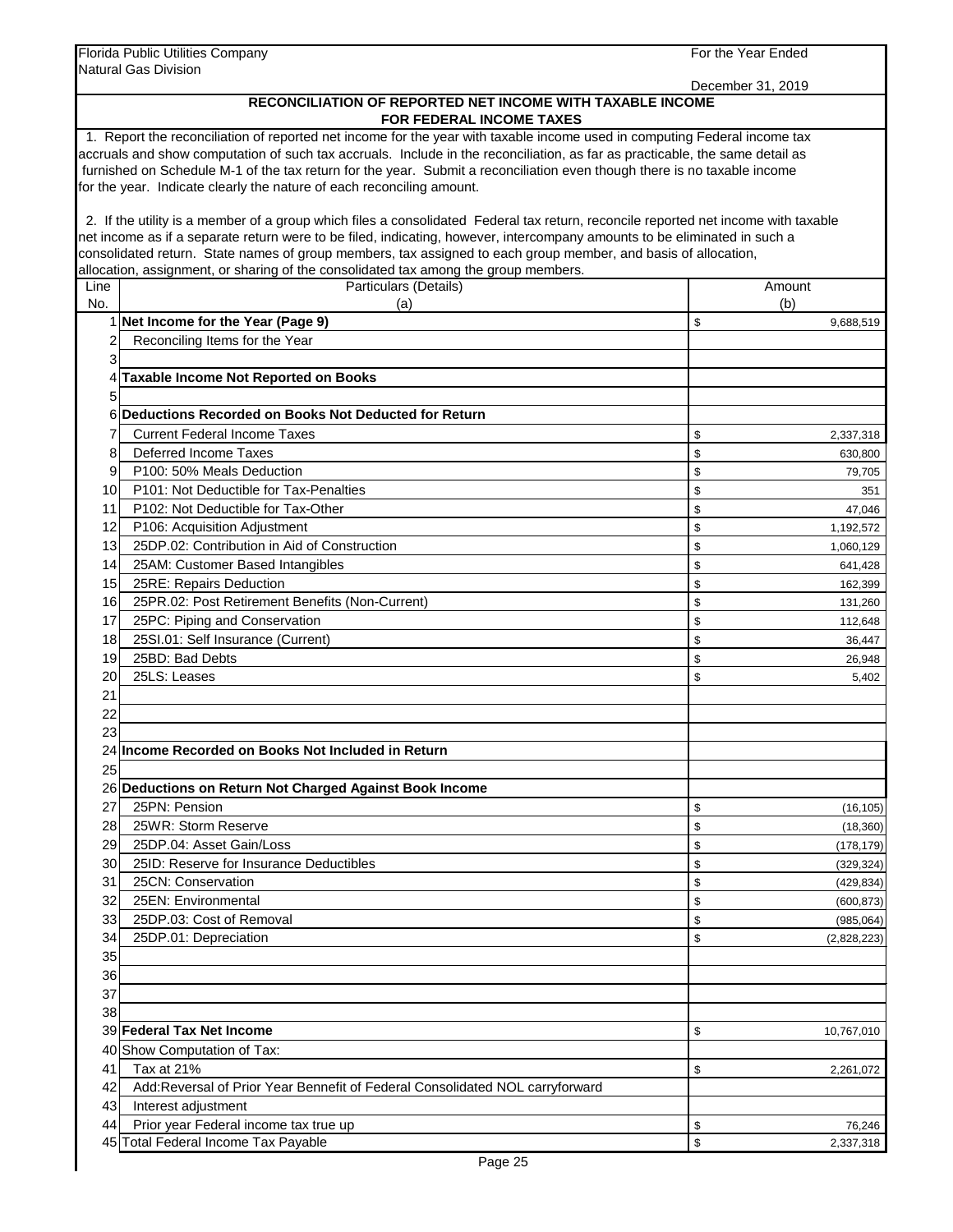### Florida Public Utilities Company **For the Year Ended** Florida Public Utilities Company

Natural Gas Division

December 31, 2019

### **GAS OPERATING REVENUES (Account 400)**

1. Report below natural gas operating revenues for each prescribed account in total.

2. Report number of customers, columns (f) and (g), on the basis of meters, except that where separate meter readings are added for billing purposes, one customer should be counted for each group of meters added. The average number of customers means the average of twelve figures at the close of each month.

3. Report quantities of natural gas sold in therms (14.73 psia at 60 F).

4. Report gas service revenues and therms sold by rate schedule.

5. If increases or decreases from previous year (columns (c),(e), and (g)), are not derived from previously reported figures, explain

any inconsistencies in a footnote.

|                       |                                                  |                           |                           |               |                      |            |                                   | Avg. No. of Natural Gas         |                 |  |  |
|-----------------------|--------------------------------------------------|---------------------------|---------------------------|---------------|----------------------|------------|-----------------------------------|---------------------------------|-----------------|--|--|
|                       |                                                  |                           | <b>Operating Revenues</b> |               |                      |            | <b>Therms of Natural Gas Sold</b> | <b>Customers Per Mo.</b>        |                 |  |  |
|                       |                                                  |                           | Amount                    |               | Amount for           | Current    | <b>Previous</b>                   | Current                         | <b>Previous</b> |  |  |
| Line                  | <b>Title of Account</b>                          |                           | for Year                  |               | <b>Previous Year</b> | Year       | Year                              | Year                            | Year            |  |  |
| No.                   | (a)                                              |                           | (b)                       |               | (c)                  | (d)        | (e)                               | (f)                             | (g)             |  |  |
| 1                     | <b>Gas Service Revenues</b>                      |                           |                           |               |                      |            |                                   |                                 |                 |  |  |
| $\overline{2}$        | <b>Firm Sales Service</b>                        |                           |                           |               |                      |            |                                   |                                 |                 |  |  |
| 3                     | <b>Residential Sales</b><br>480                  | \$                        | $31,700,760$ \$           |               | 31,825,862           | 13,739,686 | 13,749,143                        | 56,424                          | 54,464          |  |  |
| $\overline{4}$        | 481<br>Comm & Industrial Sales - Small           | \$                        | $12,796,487$ \$           |               | 13,020,490           | 7,731,849  | 7,826,182                         | 3,218                           | 3,170           |  |  |
| $\overline{5}$        | 481<br>Comm & Industrial Sales - Large           | \$                        | $13,641,475$ \$           |               | 13,636,820           | 9,095,257  | 9,101,180                         | 656                             | 671             |  |  |
| $\overline{6}$        | 481<br>Outdoor Lighting                          | \$                        | 171,896   \$              |               | 238,634              | 125,677    | 165,556                           | 36                              | 49              |  |  |
| 7                     | 481<br><b>Natural Gas Vehicles</b>               | $\boldsymbol{\mathsf{S}}$ |                           | \$            |                      |            |                                   |                                 |                 |  |  |
| $\overline{8}$        | 481                                              |                           |                           |               |                      |            |                                   |                                 |                 |  |  |
| $\overline{9}$        | <b>Interruptible Sales Service</b>               |                           |                           |               |                      |            |                                   |                                 |                 |  |  |
| 10                    | Comm & Ind Sales - Interruptible<br>481          | \$                        |                           | \$            |                      |            |                                   |                                 |                 |  |  |
| 11                    | 481                                              |                           |                           |               |                      |            |                                   |                                 |                 |  |  |
| 12                    | <b>Firm Transportation Service</b>               |                           |                           |               |                      |            |                                   |                                 |                 |  |  |
| 13                    | 489 Comm & Gen Service- - Firm Transportation \$ |                           | $20,814,518$ \\$          |               | 18,967,660           | 39,696,256 | 38,492,904                        | 2,396                           | 2,272           |  |  |
| 14                    | 489                                              | S                         |                           | \$            |                      |            |                                   |                                 |                 |  |  |
| $\overline{15}$       | 489                                              | \$                        |                           | \$            |                      |            |                                   | Ξ.                              |                 |  |  |
| 16                    | Interruptible Transportation Serv.               |                           |                           |               |                      |            |                                   |                                 |                 |  |  |
| 17                    | 489 Comm & Gen Service- - Firm Transportation    | \$                        | 3,157,051                 | \$            | 3,310,323            | 9,991,203  | 10,312,588                        | 18                              | 17              |  |  |
| 18                    | 484 Interdepartmental                            | \$                        | 13,526                    | $\sqrt[6]{3}$ | 14,362               |            |                                   |                                 |                 |  |  |
| 19                    | 482 Other Sales to Public Authorities            | \$                        |                           | S             |                      |            |                                   | $\overline{\phantom{a}}$        | $\blacksquare$  |  |  |
| 20                    | 484 Flex Rate - Refund                           | $\overline{\mathcal{S}}$  |                           | \$            |                      |            |                                   |                                 |                 |  |  |
| $\overline{21}$       | <b>TOTAL Sales to Ultimate Consumers</b>         | \$                        | 82,295,713                | \$            | 81,014,151           | 80,379,928 | 79,647,553                        | 62,748                          | 60,643          |  |  |
| 22                    | 483 Sales for Resale                             | \$                        |                           |               |                      |            |                                   |                                 |                 |  |  |
| 23                    | Off-System Sales 4954x & 4955x                   | \$                        |                           | \$            |                      |            |                                   |                                 |                 |  |  |
| 24                    | <b>TOTAL Nat. Gas Service Revenues</b>           | $\boldsymbol{\mathsf{S}}$ |                           | \$            |                      |            |                                   |                                 | <b>Notes</b>    |  |  |
| $\overline{25}$       | <b>TOTAL Gas Service Revenues</b>                | \$                        | 82,295,713                | \$            | 81,014,151           |            |                                   | Updated formula on Line 42      |                 |  |  |
| $\overline{26}$       | <b>Other Operating Revenues</b>                  |                           |                           |               |                      |            |                                   | to reflect the total of Gas     |                 |  |  |
| $\overline{27}$       | 485 Intracompany Transfers                       | \$                        |                           | \$            |                      |            |                                   | Service Revenues and            |                 |  |  |
| $\overline{28}$       | 487 Forfeited Discounts                          | \$                        | 717,579                   | \$            | 700,069              |            |                                   | <b>Other Operating Revenues</b> |                 |  |  |
| 29                    | 488 Misc. Service Revenues                       | \$                        | $1,046,686$ \$            |               | 1,076,537            |            |                                   | for current and prior year.     |                 |  |  |
| 30                    | 489 Rev. from Trans. of Gas of Others            | $\boldsymbol{\theta}$     |                           | \$            |                      |            |                                   |                                 |                 |  |  |
| $\overline{31}$       | not included in above rate schedules)            | \$                        |                           | \$            |                      |            |                                   |                                 |                 |  |  |
| $\overline{32}$       | 493 Rent from Gas Property                       | \$                        |                           | \$            |                      |            |                                   |                                 |                 |  |  |
| 33                    | 494 Interdepartmental Rents                      | \$                        |                           | \$            |                      |            |                                   |                                 |                 |  |  |
| $\overline{34}$       | 495 Other Gas Revenues                           |                           |                           |               |                      |            |                                   |                                 |                 |  |  |
| 35                    | <b>Initial Connection</b>                        | \$                        |                           | \$            |                      |            |                                   |                                 |                 |  |  |
| 36                    | Overrecoveries Conservation 495.7                | $\boldsymbol{\theta}$     |                           | \$            |                      |            |                                   |                                 |                 |  |  |
| $\overline{37}$       | AEP & Storm Surcharge 4956                       | \$                        | $165,536$ \ \$            |               | 110,472              |            |                                   |                                 |                 |  |  |
| 38                    | Unbilled Revenue 495.3                           | \$                        | $26,129$ \ \$             |               | 66,961               |            |                                   |                                 |                 |  |  |
| $\overline{39}$       | Other 495.2                                      | \$                        | $1,160,137$   \$          |               | 2,542,023            |            |                                   |                                 |                 |  |  |
| 40                    | 495.1 Overrecoveries Purchased Gas               | \$                        | $(1,444,823)$ \$          |               | 921,428              |            |                                   |                                 |                 |  |  |
| $\overline{41}$<br>42 | <b>TOTAL Other Operating Revenues</b>            | \$                        | $1,671,244$ \\$           |               | 5,417,490            |            |                                   |                                 |                 |  |  |
|                       | <b>TOTAL Gas Operating Revenues</b>              | \$                        | $83,966,957$ \\$          |               | 86,431,641           |            |                                   |                                 |                 |  |  |
| 43<br>44              | (Less) 496 Provision for Rate Refunds            | \$                        | $1,675,727$ \$            |               | (1,841,816)          |            |                                   |                                 |                 |  |  |
|                       | <b>TOTAL Gas Operating Revenues</b>              | \$                        | 85,642,684                | S             | 84,589,825           |            |                                   |                                 |                 |  |  |
|                       | Net of Provision for Refunds                     | $\boldsymbol{\mathsf{S}}$ |                           | \$            |                      |            |                                   |                                 |                 |  |  |
| 45<br>46              | Sales for Resale                                 | \$                        |                           |               |                      |            |                                   |                                 |                 |  |  |
| 47                    | Other Sales to Public Authority                  | \$                        |                           | \$            |                      |            |                                   |                                 |                 |  |  |
| 48                    | Interdepartmental Sales<br><b>TOTAL</b>          | \$<br>\$                  | 85,642,684                | \$<br>\$      | 84,589,825           | 80,379,928 | 79,647,553                        |                                 |                 |  |  |
|                       |                                                  |                           |                           |               |                      |            |                                   |                                 |                 |  |  |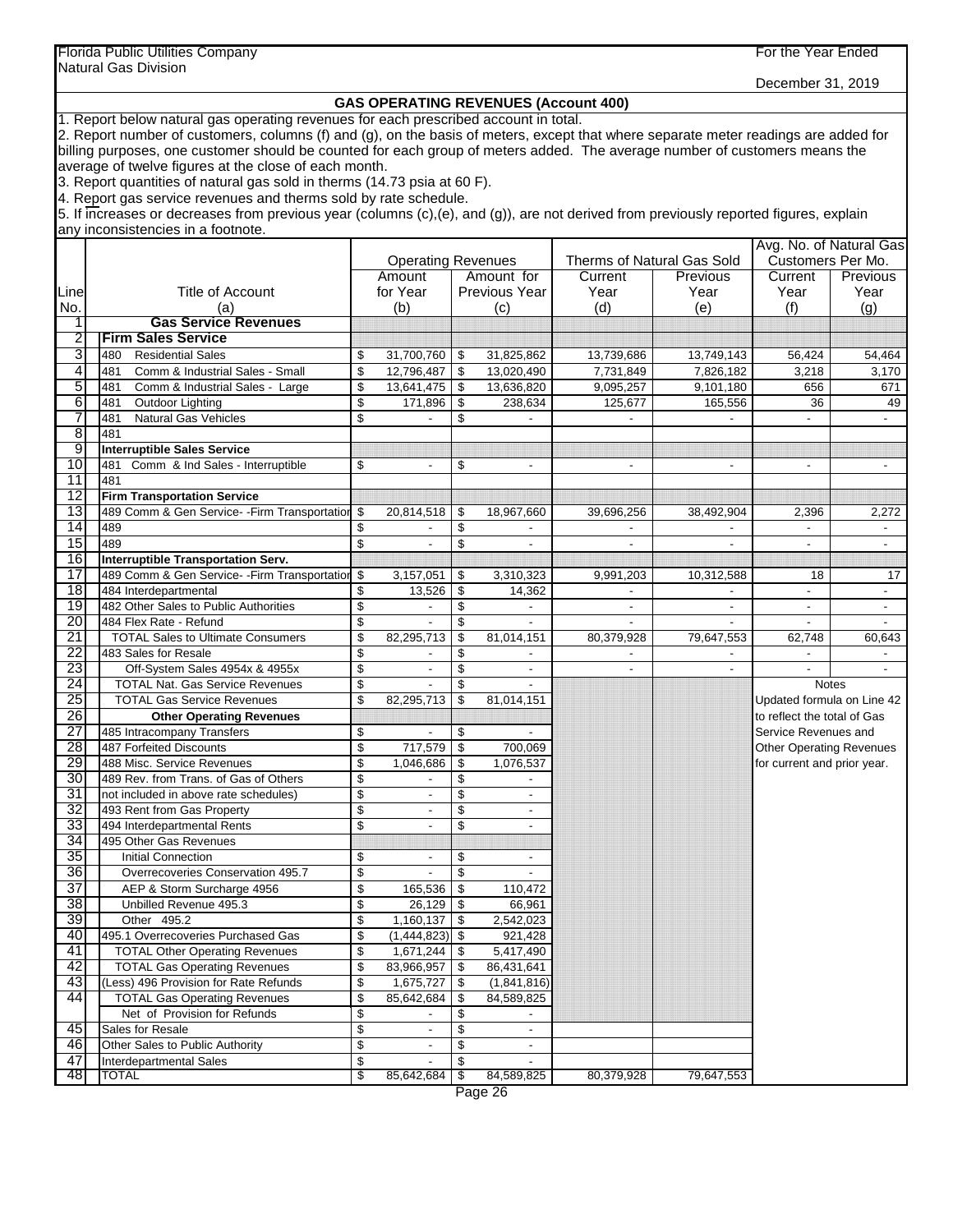December 31, 2019

#### **GAS OPERATION AND MAINTENANCE EXPENSES**

|                         | If the amount for previous year is not derived from previously reported figures, explain in footnotes. |                                   |                             |
|-------------------------|--------------------------------------------------------------------------------------------------------|-----------------------------------|-----------------------------|
| Line<br>No.             | Account                                                                                                | Amount for<br><b>Current Year</b> | Amount for<br>Previous Year |
| 1                       | 1. Production Expenses                                                                                 |                                   |                             |
| $\overline{\mathbf{c}}$ | A. TOTAL Manufactured Gas Production (Total of Accounts 700-742)                                       |                                   |                             |
| $\overline{3}$          | B. TOTAL Natural Gas Prod. and Gathering (Total of Accts. 750 - 769)                                   |                                   |                             |
| 4                       | C. TOTAL Products Extraction (Total of Accounts 770 through 791)                                       |                                   |                             |
| 5                       | D. TOTAL Exploration and Development (Total of Accts. 795 through 798)                                 |                                   |                             |
|                         |                                                                                                        |                                   |                             |
| 6                       | E. Other Gas Supply Expenses                                                                           |                                   |                             |
| $\overline{7}$          | Operation                                                                                              |                                   |                             |
| 8                       | Natural Gas Well Head Purchases<br>800                                                                 |                                   |                             |
| 9                       | 800.1 Natural Gas Well Head Purchases, Intracompany Transfers                                          |                                   |                             |
| 10                      | Natural Gas Field Line Purchases<br>801                                                                | \$<br>6,204,723                   | \$<br>8,320,971             |
| 11                      | Natural Gas Gasoline Plant Outlet Purchases<br>802                                                     |                                   |                             |
| 12                      | Natural Gas Transmission Line Purchases<br>803                                                         |                                   |                             |
| 13                      | 804 Natural Gas City Gate Purchases                                                                    | \$<br>22,127,130                  | \$<br>18,454,561            |
| 14                      | 804.1 Liquefied Natural Gas Purchases                                                                  |                                   |                             |
| 15                      | <b>Other Gas Purchases</b><br>805                                                                      | \$<br>(4, 568, 384)               | \$<br>(3,405,411)           |
| 16                      | 805.1 Purchased Gas Cost Adjustments - Debit/(Credit)                                                  |                                   |                             |
| 17                      | TOTAL Purchased Gas (Total of Lines 8 to 16)                                                           | \$<br>23,763,469                  | \$<br>23,370,121            |
| 18                      | 806 Exchange Gas                                                                                       |                                   |                             |
| 19                      | <b>Purchased Gas Expenses</b>                                                                          |                                   |                             |
| 20                      | 807.1 Well Expenses--Purchased Gas                                                                     |                                   |                             |
| 21                      | 807.2 Operation of Purchased Gas Measuring Stations                                                    |                                   |                             |
| 22                      | 807.3 Maintenance of Purchased Gas Measuring Stations                                                  |                                   |                             |
| 23                      | 807.4 Purchased Gas Calculations Expenses                                                              |                                   |                             |
| 24                      | 807.5 Other Purchased Gas Expenses                                                                     | \$<br>471,189                     | \$<br>831,942               |
| 25                      | TOTAL Purchased Gas Expenses (Total of lines 20 through 24)                                            | \$<br>471,189                     | \$<br>831,942               |
| 26                      | 808.1 Gas Withdrawn from Storage--Debit                                                                |                                   |                             |
| 27                      | (Less) 808.2 Gas Delivered to Storage--Credit                                                          |                                   |                             |
| 28                      | 809.1 Withdrawals of Liquefied Natural Gas for Processing--Debit                                       |                                   |                             |
| 29                      | (Less) 809.2 Deliveries of Natural Gas for Processing--Credit                                          |                                   |                             |
| 30                      | Gas Used in Utility Operations--Credit                                                                 |                                   |                             |
| 31                      | Gas Used for Compressor Station Fuel--Credit<br>810                                                    |                                   |                             |
| 32                      | Gas Used for Products Extraction--Credit<br>811                                                        |                                   |                             |
| 33                      | Gas Used for Other Utility Operations--Credit<br>812                                                   |                                   |                             |
| 34                      | TOTAL Gas Used in Utility Operations--Credit (Lines 31 through 33)                                     | \$<br>$\overline{\phantom{a}}$    | \$<br>$\blacksquare$        |
| 35                      | Other Gas Supply Expenses<br>813                                                                       |                                   |                             |
| 36                      | TOTAL Other Gas Supply Exp. (Total of Lines 17,18,25,26 through 29,34,35)                              | \$<br>24,234,658                  | \$<br>24,202,063            |
| 37                      | TOTAL Production Expenses (Total of Lines 2,3,4,5 and 36)                                              | \$<br>24,234,658                  | \$<br>24,202,063            |
| 38                      | 2. Natural Gas Storage, Terminaling and Processing Expenses                                            |                                   |                             |
| 39                      | A. TOTAL Underground Storage Expenses (Total of Accounts 814 through 837)                              | \$<br>852                         | \$<br>348                   |
| 40                      | B. TOTAL Other Storage Expenses (Total of Accounts 840 through 843.9)                                  |                                   |                             |
|                         | C. TOTAL Liquefied Nat Gas Terminaling & Processing Expenses (Total                                    |                                   |                             |
| 41                      | of Accounts 844.1 through 847.8)                                                                       |                                   |                             |
| 42                      |                                                                                                        |                                   |                             |
|                         | TOTAL Natural Gas Storage (Total of lines 39, 40, and 41)                                              | \$<br>852                         | \$<br>348                   |
| 43                      | 3. Transmission Expenses                                                                               |                                   |                             |
| 44                      | TOTAL Transmission Expenses (Total of Accounts 850 through 867)                                        |                                   |                             |
| 45                      |                                                                                                        |                                   |                             |
| 46                      |                                                                                                        |                                   |                             |
|                         |                                                                                                        |                                   |                             |
|                         | Page 27                                                                                                |                                   |                             |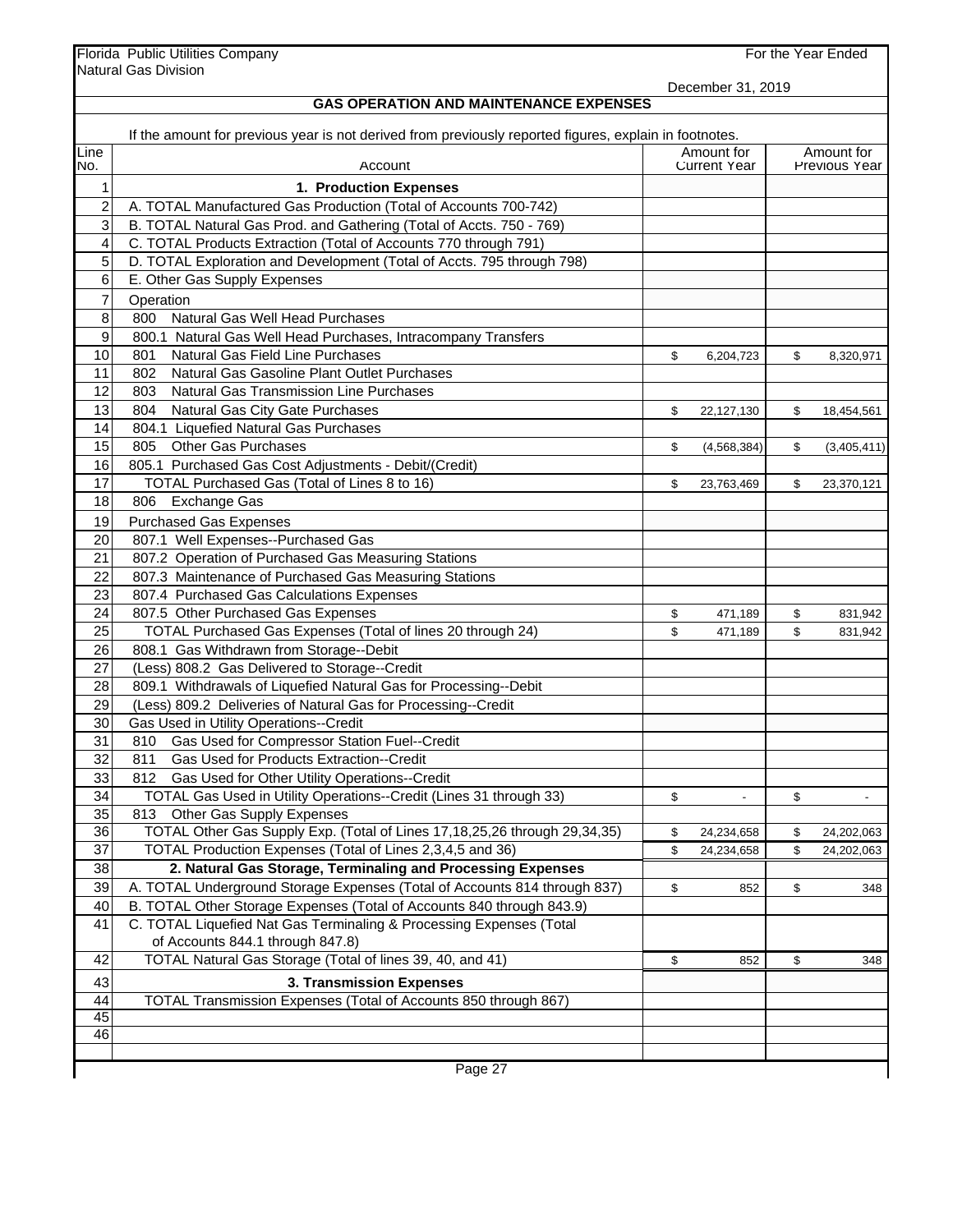December 31, 2019

|                       | <b>GAS OPERATION AND MAINTENANCE EXPENSES (Continued)</b>                                  |          |                             |                         |                    |  |  |  |
|-----------------------|--------------------------------------------------------------------------------------------|----------|-----------------------------|-------------------------|--------------------|--|--|--|
| Line                  |                                                                                            |          | Amount for                  | Amount for              |                    |  |  |  |
| No.                   | Account                                                                                    |          | <b>Current Year</b>         |                         | Previous Year      |  |  |  |
| 47                    | <b>4. Distribution Expenses</b>                                                            |          |                             |                         |                    |  |  |  |
| 48                    | Operation                                                                                  |          |                             |                         |                    |  |  |  |
| 49                    | 870<br><b>Operation Supervision and Engineering</b>                                        | \$       | 370,016                     | \$                      | 309,104            |  |  |  |
| 50                    | <b>Distribution Load Dispatching</b><br>871                                                | \$       | 139,834                     | \$                      | 139,539            |  |  |  |
| 51                    | 872<br><b>Compressor Station Labor and Expenses</b>                                        | \$       |                             | \$                      |                    |  |  |  |
| $\overline{52}$       | <b>Compressor Station Fuel and Power</b><br>873                                            | \$       | $\overline{a}$              | \$                      | $\blacksquare$     |  |  |  |
| $\overline{53}$       | Mains and Services Expenses<br>874                                                         | \$       | 2,128,195                   | \$                      | 2,225,361          |  |  |  |
| 54                    | Measuring and Regulating Station Expenses--General<br>875                                  | \$       | 58,177                      | \$                      | 52,292             |  |  |  |
| 55                    | Measuring and Regulating Station Expenses--Industrial<br>876                               | \$       | 49,294                      | \$                      | 41,508             |  |  |  |
| $\overline{56}$<br>57 | Measuring and Regulating Station Expenses--City Gate Check Station<br>877                  | \$       | 188,016                     | \$                      | 152,723            |  |  |  |
| 58                    | Meter and House Regulator Expenses<br>878<br><b>Customer Installations Expenses</b><br>879 | \$<br>\$ | 1,620,514                   | \$<br>$\sqrt{3}$        | 1,704,828          |  |  |  |
| 59                    | <b>Other Expenses</b><br>880                                                               | \$       | 231,973<br>216,937          | $\overline{\$}$         | 213,522<br>205,142 |  |  |  |
| 60                    | 881<br>Rents                                                                               | \$       | $\blacksquare$              | \$                      |                    |  |  |  |
| 61                    | TOTAL Operation (Total of lines 49 through 60)                                             | \$       | 5,002,956                   | \$                      | 5,044,019          |  |  |  |
| 62                    | Maintenance                                                                                |          |                             |                         |                    |  |  |  |
| 63                    | 885<br>Maintenance Supervision and Engineering                                             | \$       | 71,259                      | \$                      | 62,652             |  |  |  |
| 64                    | Maintenance of Structures and Improvements<br>886                                          | \$       | 14,825                      | \$                      | 14,790             |  |  |  |
| 65                    | 887<br>Maintenance of Mains                                                                | \$       | 427,288                     | \$                      | 435,995            |  |  |  |
| 66                    | Maintenance of Compressor Station Equipment<br>888                                         | \$       | $\mathcal{L}_{\mathcal{A}}$ | $\overline{\mathbf{e}}$ | $\blacksquare$     |  |  |  |
| 67                    | Maintenance of Meas. and Reg. Sta. Equip.--General<br>889                                  | \$       | 46,651                      | \$                      | 38,064             |  |  |  |
| 68                    | Maintenance of Meas. and Reg. Sta. Equip.--Industrial<br>890                               | \$       | 18,805                      | \$                      | 4,398              |  |  |  |
| 69                    | 891<br>Maintenance of Meas. and Reg. Sta. Equip.--City Gate Check Station                  | \$       | 179,170                     | \$                      | 161,950            |  |  |  |
| 70                    | Maintenance of Services<br>892                                                             | \$       | 302,677                     | \$                      | 340,674            |  |  |  |
| 71                    | 893<br>Maintenance of Meters and House Regulators                                          | \$       | 113,078                     | $\overline{\mathbf{S}}$ | 110,753            |  |  |  |
| $\overline{72}$       | Maintenance of Other Equipment<br>894                                                      | \$       | 63,777                      | \$                      | 53,589             |  |  |  |
| $\overline{73}$       | TOTAL Maintenance (Total of Lines 63 through 72)                                           | \$       | 1,237,530                   | \$                      | 1,222,865          |  |  |  |
| 74                    | TOTAL Distribution Expenses (Total of Lines 61 and 73)                                     | \$       | 6,240,486                   | \$                      | 6,266,884          |  |  |  |
| 75                    | 5. Customer Accounts Expenses                                                              |          |                             |                         |                    |  |  |  |
| 76                    | Operation                                                                                  |          |                             |                         |                    |  |  |  |
| $\overline{77}$       | Supervision<br>901                                                                         | \$       | 546,193                     | \$                      | 568,981            |  |  |  |
| 78                    | <b>Meter Reading Expenses</b><br>902                                                       | \$       | 1,089,851                   | \$                      | 1,044,269          |  |  |  |
| 79                    | <b>Customer Records and Collection Expenses</b><br>903                                     | \$       | 2,336,090                   | \$                      | 2,167,062          |  |  |  |
| 80                    | <b>Uncollectible Accounts</b><br>904                                                       | \$       | 219,025                     | \$                      | 245,559            |  |  |  |
| $\overline{81}$       | Miscellaneous Customer Accounts Expenses<br>905                                            | \$       |                             | \$                      |                    |  |  |  |
| $\overline{82}$       | TOTAL Customer Accounts Expenses (Total of Lines 77 through 81)                            | \$       | 4,191,159                   | $\overline{\mathbb{S}}$ | 4,025,871          |  |  |  |
| 83                    | 6. Customer Service and Informational Expenses                                             |          |                             |                         |                    |  |  |  |
| 84                    | Operation                                                                                  |          |                             |                         |                    |  |  |  |
| 85                    | 907<br>Supervision                                                                         | \$       | 26,476                      | \$                      | 183,587            |  |  |  |
| 86                    | <b>Customer Assistance Expenses</b><br>908                                                 | \$       | 3,157,852                   | \$                      | 3,602,432          |  |  |  |
| 87                    | 909 Informational and Instructional Expenses                                               | \$       | 525,310                     | \$                      | 524,704            |  |  |  |
| $\overline{88}$       | Miscellaneous Customer Service and Informational Expenses<br>910                           | \$       | (998, 760)                  | \$                      | (1,440,419)        |  |  |  |
| 89                    | <b>TOTAL Customer Service and Informational Expenses</b>                                   |          |                             |                         |                    |  |  |  |
|                       | (Total of Lines 85 through 88)                                                             | \$       | 2,710,878                   | \$                      | 2,870,304          |  |  |  |
| 90                    | 7. Sales Expenses                                                                          |          |                             |                         |                    |  |  |  |
| 91                    | Operation                                                                                  |          |                             |                         |                    |  |  |  |
| 92                    | Supervision<br>911                                                                         | \$       | 21,152                      | \$                      | 5,900              |  |  |  |
| 93                    | 912 Demonstrating and Selling Expenses                                                     | \$       | 348,617                     | \$                      | 500,287            |  |  |  |
| 94                    | 913 Advertising Expenses                                                                   | \$       | 170,557                     | \$                      | 199,568            |  |  |  |
| 95                    | Miscellaneous Sales Expenses<br>916                                                        | \$       |                             | \$                      | 6,487              |  |  |  |
| 96                    | TOTAL Sales Expenses (Total of lines 92 through 95)                                        | \$       | 540,326                     | \$                      | 712,242            |  |  |  |
| 97                    |                                                                                            |          |                             |                         |                    |  |  |  |
|                       | Page 28                                                                                    |          |                             |                         |                    |  |  |  |
|                       |                                                                                            |          |                             |                         |                    |  |  |  |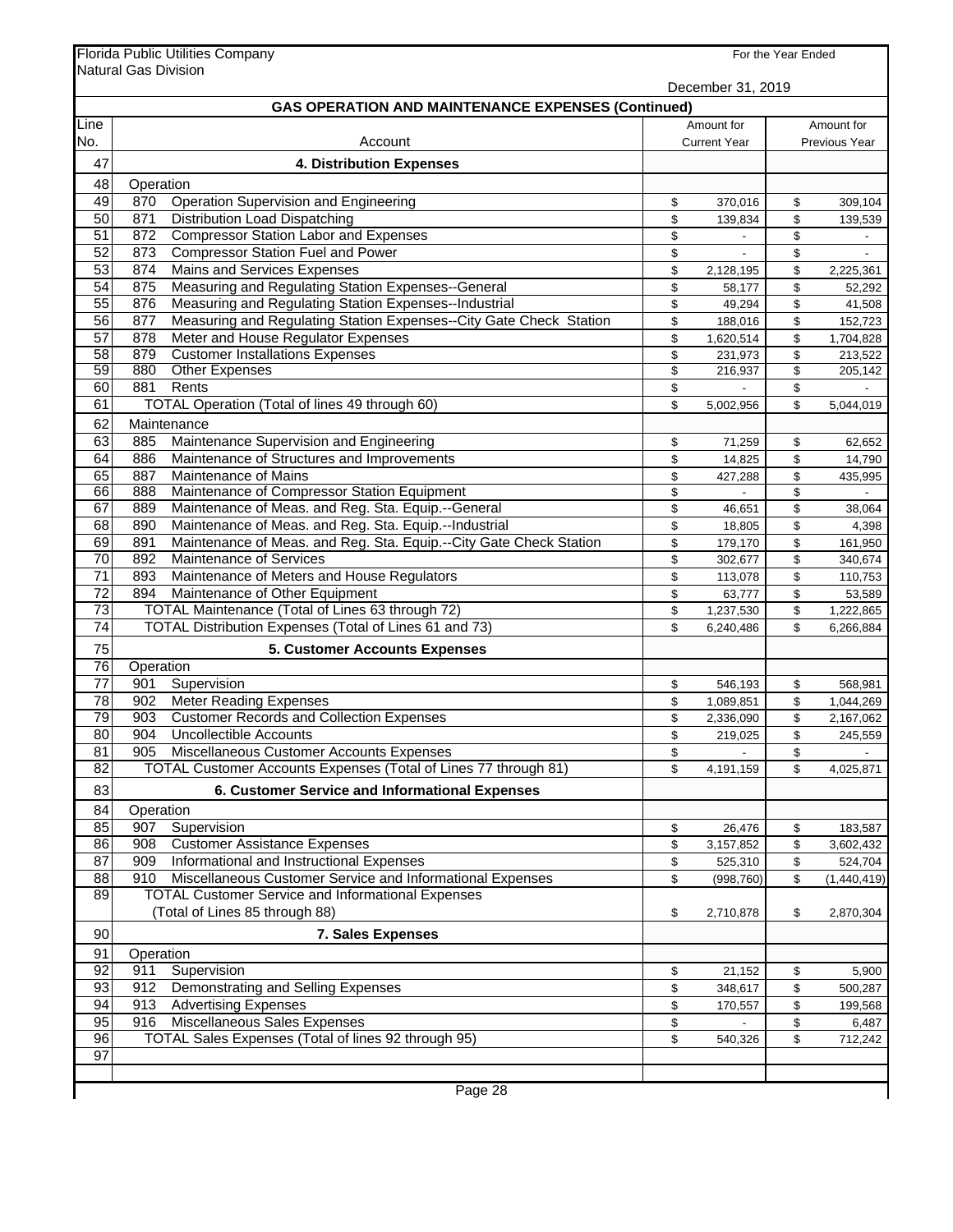#### December 31, 2019

#### **GAS OPERATION AND MAINTENANCE EXPENSES (Continued)**

|                | <u> UI EIWITIUN AND MAMITENANUE EAI ENGE</u>                                                                      |                      |            |                          |  |
|----------------|-------------------------------------------------------------------------------------------------------------------|----------------------|------------|--------------------------|--|
| Line           |                                                                                                                   | Amount for           | Amount for |                          |  |
| No.            | Account                                                                                                           | <b>Current Year</b>  |            | Previous Year            |  |
| 98             | 8. Administrative and General Expenses                                                                            |                      |            |                          |  |
| 99             | Operation                                                                                                         |                      |            |                          |  |
| 100            | 920<br><b>Administrative and General Salaries</b>                                                                 | \$<br>4,529,481      | \$         | 4,449,910                |  |
| 101            | 921<br>Office Supplies and Expenses                                                                               | \$<br>2,523,475      | \$         | 2,526,450                |  |
| 102            | (Less) (922) Administrative Expenses Transferred--Credit                                                          | \$<br>$\blacksquare$ | \$         | $\overline{\phantom{a}}$ |  |
| 103            | <b>Outside Services Employed</b><br>923                                                                           | \$<br>1,093,057      | \$         | 1,476,481                |  |
| 104            | 924<br>Property Insurance                                                                                         | \$<br>62,020         | \$         | 62,380                   |  |
| 105            | <b>Injuries and Damages</b><br>925                                                                                | \$<br>997,408        | \$         | 887.717                  |  |
| 106            | <b>Employee Pensions and Benefits</b><br>926                                                                      | \$<br>2,443,376      | \$         | 2,230,975                |  |
| 107            | <b>Franchise Requirements</b><br>927                                                                              |                      |            |                          |  |
| 108            | <b>Regulatory Commission Expenses</b><br>928                                                                      |                      |            |                          |  |
| 109            | (Less) (929) Duplicate Charges--Credit                                                                            |                      |            |                          |  |
| 110            | 930.1 General Advertising Expenses                                                                                | \$<br>118,322        | \$         | 124,505                  |  |
| 111            | 930.2 Miscellaneous General Expenses                                                                              | \$<br>279,762        | \$         | 428,304                  |  |
| 112            | 931<br>Rents                                                                                                      | \$<br>341,696        | \$         | 571,561                  |  |
| 113            | <b>TOTAL Operation (Total of lines 100 through 112)</b>                                                           | \$<br>12,388,597     | \$         | 12,758,283               |  |
| 114            | Maintenance                                                                                                       |                      |            |                          |  |
| 115            | Maintenance of General Plant<br>935                                                                               | \$<br>112,699        | \$         | 139,671                  |  |
| 116            | TOTAL Administrative and General Expense (Total of lines 113 and 115)                                             | \$<br>12,501,296     | \$         | 12,897,954               |  |
| 117            |                                                                                                                   |                      |            |                          |  |
| 118            | TOTAL Gas O&M Expenses (Lines 37, 42, 44, 74, 82, 89, 96, and 116)                                                | \$<br>50,419,655     | \$         | 50,975,666               |  |
| 119            |                                                                                                                   |                      |            |                          |  |
| 120            |                                                                                                                   |                      |            |                          |  |
|                |                                                                                                                   |                      |            |                          |  |
|                |                                                                                                                   |                      |            |                          |  |
|                |                                                                                                                   |                      |            |                          |  |
|                |                                                                                                                   |                      |            |                          |  |
|                | NUMBER OF GAS DEPARTMENT EMPLOYEES                                                                                |                      |            |                          |  |
|                | 1. The data on number of employees should be reported for payroll period ending nearest to October 31, or any     |                      |            |                          |  |
|                | payroll period ending 60 days before or after October 31.                                                         |                      |            |                          |  |
|                | 2. If the respondent's payroll for the reporting period includes any special construction personnel, include such |                      |            |                          |  |
|                | employees on line 3, and show the number of such special construction employees in a footnote.                    |                      |            |                          |  |
|                | 3. The number of employees assignable to the gas department from joint functions of combination utilities may be  |                      |            |                          |  |
|                | determined by estimate, on the basis of employee equivalents. Show the estimated number of equivalent             |                      |            |                          |  |
|                | employees attributed to the gas department from joint functions.                                                  |                      |            |                          |  |
| 1              |                                                                                                                   |                      |            |                          |  |
| $\overline{2}$ | Payroll Period Ended (Date)<br>1.                                                                                 |                      |            | 12/31/2019               |  |
| 3              | 2. Total Regular Full-Time Employees                                                                              |                      |            | 144                      |  |
|                |                                                                                                                   |                      |            |                          |  |

4 3. Total Part-Time and Temporary Employees - 5 4. Total Employees 144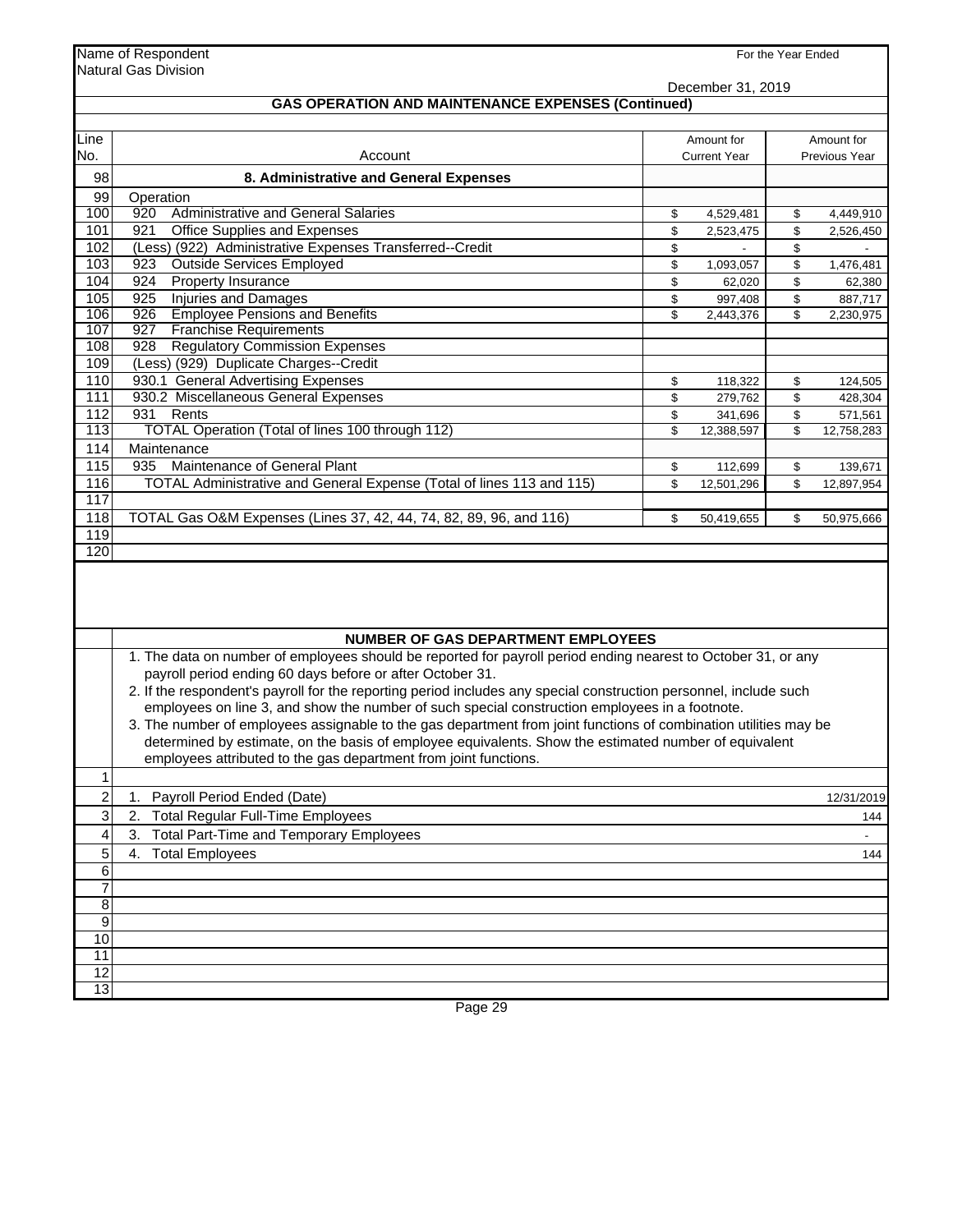|                | Florida Public Utilities Company                                                                           |                                                                 |    |               | For the Year Ended         |  |  |  |
|----------------|------------------------------------------------------------------------------------------------------------|-----------------------------------------------------------------|----|---------------|----------------------------|--|--|--|
|                | Natural Gas Division                                                                                       |                                                                 |    |               | December 31, 2019          |  |  |  |
|                | GAS PURCHASES (Accounts 800, 800.1, 801, 802, 803, 804, 804.1, 805, 805.1)                                 |                                                                 |    |               |                            |  |  |  |
|                | 1. Provide totals for the following accounts:<br>The totals shown in columns (b) and (c) should agree with |                                                                 |    |               |                            |  |  |  |
|                | 800 - Natural Gas Well Head Purchases                                                                      | the books of account. Reconcile any differences in a footnote.  |    |               |                            |  |  |  |
|                | 800.1- Natural Gas Well Head Purchases                                                                     | 2. State in column (b) the volume of purchased gas as finally   |    |               |                            |  |  |  |
|                | <b>Intracompany Transfers</b>                                                                              | measured for the purpose of determining the amount payable      |    |               |                            |  |  |  |
|                | 801 - Natural Gas Field Line Purchases                                                                     | for the gas. Include current year receipts of makeup gas        |    |               |                            |  |  |  |
|                | 802 - Natural Gas Gasoline Plant Outlet Purchases                                                          | that was paid for in prior years.                               |    |               |                            |  |  |  |
|                | 803 - Natural Gas Transmission Line Purchases                                                              | 3. State in column (c) the dollar amount (omit cents) paid      |    |               |                            |  |  |  |
|                | 804 - Natural Gas City Gate Purchases                                                                      | and previously paid for the volumes of gas shown in column (b). |    |               |                            |  |  |  |
|                | 804.1- Liquefied Natural Gas Purchases                                                                     | 4. State in column (d) the average cost per Therm to the        |    |               |                            |  |  |  |
|                | 805 - Other Gas Purchases                                                                                  | nearest hundredth of a cent. (Average means column (c)          |    |               |                            |  |  |  |
|                | 805.1- Purchases Gas Cost Adjustments                                                                      | divided by column (b) multiplied by 100.]                       |    |               |                            |  |  |  |
|                |                                                                                                            | Gas Purchased-                                                  |    |               | Average Cost Per           |  |  |  |
|                |                                                                                                            | Therms                                                          |    | Cost of Gas   | Therm                      |  |  |  |
| Line           | <b>Account Title</b>                                                                                       | (14.73 psia 60 F)                                               |    | (In dollars)  | (To nearest .01 of a cent) |  |  |  |
| No.            | (a)                                                                                                        | (b)                                                             |    | (c)           | (d)                        |  |  |  |
|                | 800 - Natural Gas Well Head Purchases                                                                      |                                                                 |    |               |                            |  |  |  |
| $\overline{2}$ | 800.1 - Natural Gas Well Head Purchases, Intracompany Transfers                                            |                                                                 |    |               |                            |  |  |  |
| З              | 801 - Natural Gas Field Line Purchases                                                                     | 18,446,900                                                      | \$ | 6,204,723     | 33.64                      |  |  |  |
| 4              | 802 - Natural Gas Gasoline Plant Outlet Purchases                                                          |                                                                 |    |               |                            |  |  |  |
| 5              | 803 - Natural Gas Transmission Line Purchases                                                              |                                                                 |    |               |                            |  |  |  |
| 6              | 804 - Natural Gas City Gate Purchases                                                                      | 26,120,125                                                      | \$ | 22,127,130    | 84.71                      |  |  |  |
|                | 804.1 - Liquefied Natural Gas Purchases                                                                    |                                                                 |    |               |                            |  |  |  |
| 8              | 805 - Other Gas Purchases                                                                                  |                                                                 | \$ | (4, 568, 384) |                            |  |  |  |
| 9              | 805.1 - Purchased Gas Cost Adjustments                                                                     |                                                                 |    |               |                            |  |  |  |
| 10             | TOTAL (Total of lines 1 through 9)                                                                         |                                                                 |    |               |                            |  |  |  |
|                |                                                                                                            | 44,567,025                                                      | S  | 23,763,469    | 53.32                      |  |  |  |
|                |                                                                                                            | <b>Notes to Gas Purchases</b>                                   |    |               |                            |  |  |  |
|                |                                                                                                            |                                                                 |    |               |                            |  |  |  |
| $805 -$        | Other Gas Purchases amount are Swing Service costs allocated to affiliates.                                |                                                                 |    |               |                            |  |  |  |
|                |                                                                                                            |                                                                 |    |               |                            |  |  |  |
|                |                                                                                                            |                                                                 |    |               |                            |  |  |  |

|                                                                                                                                                                                                                                                                                                                                                                                                                                                                                                                                                                                                                                                                                                                                                                                    | <b>GAS USED IN UTILITY OPERATIONS - CREDIT (Accounts 812)</b>                                                      |                    |                         |                                 |  |  |  |  |  |
|------------------------------------------------------------------------------------------------------------------------------------------------------------------------------------------------------------------------------------------------------------------------------------------------------------------------------------------------------------------------------------------------------------------------------------------------------------------------------------------------------------------------------------------------------------------------------------------------------------------------------------------------------------------------------------------------------------------------------------------------------------------------------------|--------------------------------------------------------------------------------------------------------------------|--------------------|-------------------------|---------------------------------|--|--|--|--|--|
| 4. If any natural gas was used by the respondent for which a change<br>1. Report below particulars (details) of credits during the year to<br>Accounts 810, 811 and 812 which offset charges to operating<br>was not made to the appropriate operating expense or other account<br>list separately in column (c) the Therms of gas used, omitting entries<br>expenses or other accounts for the cost of gas from the<br>respondent's own supply.<br>in columns (d) and (e).<br>2. Natural gas means either natural gas unmixed, or any mixture of<br>5. Report pressure base of measurement of gas volumes at<br>14.73 psia at 60 degrees F.<br>natural and manufactured gas.<br>3. If the reported Therms for any use is an estimated quantity, state<br>such fact in a footnote. |                                                                                                                    |                    |                         |                                 |  |  |  |  |  |
|                                                                                                                                                                                                                                                                                                                                                                                                                                                                                                                                                                                                                                                                                                                                                                                    | Purpose for Which Gas Was Used                                                                                     | Account<br>Charged | <b>Therms</b><br>of Gas | <b>Natural Gas</b><br>Amount of |  |  |  |  |  |
| Line                                                                                                                                                                                                                                                                                                                                                                                                                                                                                                                                                                                                                                                                                                                                                                               |                                                                                                                    |                    | Used                    | Credit                          |  |  |  |  |  |
| No.                                                                                                                                                                                                                                                                                                                                                                                                                                                                                                                                                                                                                                                                                                                                                                                | (a)                                                                                                                | (b)                | (c)                     | (d)                             |  |  |  |  |  |
|                                                                                                                                                                                                                                                                                                                                                                                                                                                                                                                                                                                                                                                                                                                                                                                    | 812 Gas used for Other Utility Operations Credit<br>(Report separately for each principal uses. Group minor uses.) |                    |                         |                                 |  |  |  |  |  |
| 2                                                                                                                                                                                                                                                                                                                                                                                                                                                                                                                                                                                                                                                                                                                                                                                  | Not applicable                                                                                                     |                    |                         |                                 |  |  |  |  |  |
| 3                                                                                                                                                                                                                                                                                                                                                                                                                                                                                                                                                                                                                                                                                                                                                                                  |                                                                                                                    |                    |                         |                                 |  |  |  |  |  |
| 4                                                                                                                                                                                                                                                                                                                                                                                                                                                                                                                                                                                                                                                                                                                                                                                  |                                                                                                                    |                    |                         |                                 |  |  |  |  |  |
| 5<br>6                                                                                                                                                                                                                                                                                                                                                                                                                                                                                                                                                                                                                                                                                                                                                                             |                                                                                                                    |                    |                         |                                 |  |  |  |  |  |
|                                                                                                                                                                                                                                                                                                                                                                                                                                                                                                                                                                                                                                                                                                                                                                                    |                                                                                                                    |                    |                         |                                 |  |  |  |  |  |
| $\overline{8}$                                                                                                                                                                                                                                                                                                                                                                                                                                                                                                                                                                                                                                                                                                                                                                     |                                                                                                                    |                    |                         |                                 |  |  |  |  |  |
| 9                                                                                                                                                                                                                                                                                                                                                                                                                                                                                                                                                                                                                                                                                                                                                                                  |                                                                                                                    |                    |                         |                                 |  |  |  |  |  |
| 10                                                                                                                                                                                                                                                                                                                                                                                                                                                                                                                                                                                                                                                                                                                                                                                 |                                                                                                                    |                    |                         |                                 |  |  |  |  |  |
| 11                                                                                                                                                                                                                                                                                                                                                                                                                                                                                                                                                                                                                                                                                                                                                                                 |                                                                                                                    |                    |                         |                                 |  |  |  |  |  |
| 12                                                                                                                                                                                                                                                                                                                                                                                                                                                                                                                                                                                                                                                                                                                                                                                 |                                                                                                                    |                    |                         |                                 |  |  |  |  |  |
| $\overline{13}$                                                                                                                                                                                                                                                                                                                                                                                                                                                                                                                                                                                                                                                                                                                                                                    |                                                                                                                    |                    |                         |                                 |  |  |  |  |  |
| 14                                                                                                                                                                                                                                                                                                                                                                                                                                                                                                                                                                                                                                                                                                                                                                                 |                                                                                                                    |                    |                         |                                 |  |  |  |  |  |
| 15<br>16                                                                                                                                                                                                                                                                                                                                                                                                                                                                                                                                                                                                                                                                                                                                                                           |                                                                                                                    |                    |                         |                                 |  |  |  |  |  |
| 17                                                                                                                                                                                                                                                                                                                                                                                                                                                                                                                                                                                                                                                                                                                                                                                 |                                                                                                                    |                    |                         |                                 |  |  |  |  |  |
| 18                                                                                                                                                                                                                                                                                                                                                                                                                                                                                                                                                                                                                                                                                                                                                                                 | <b>TOTAL</b>                                                                                                       |                    |                         |                                 |  |  |  |  |  |
|                                                                                                                                                                                                                                                                                                                                                                                                                                                                                                                                                                                                                                                                                                                                                                                    |                                                                                                                    |                    |                         |                                 |  |  |  |  |  |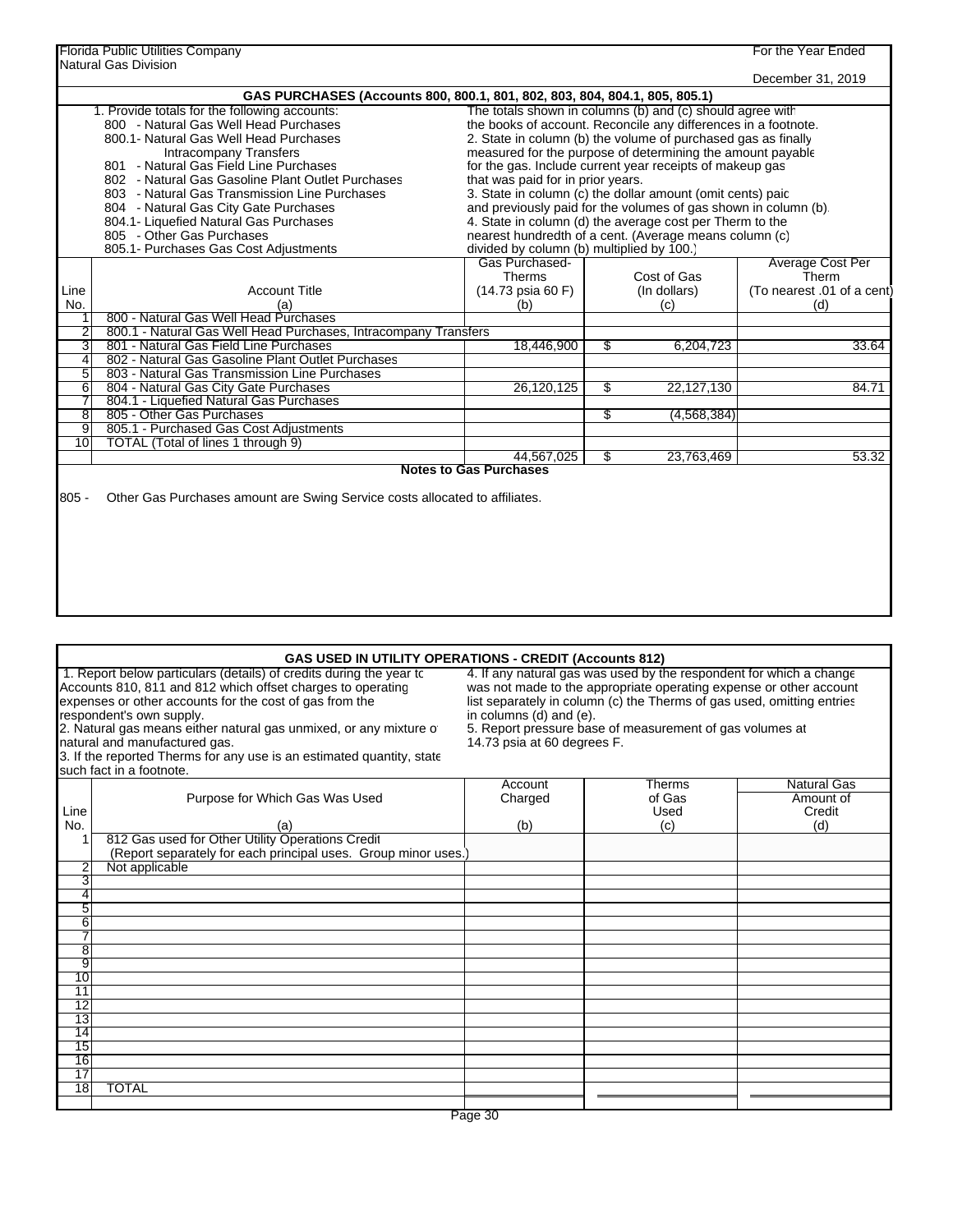| <b>Florida Public Utilities Company</b> |
|-----------------------------------------|
| <b>Natural Gas Division</b>             |

For the Year Ended

December 31, 2019

| <b>REGULATORY COMMISSION EXPENSES (Account 928)</b> |
|-----------------------------------------------------|
|-----------------------------------------------------|

1. Report particulars (details) of regulatory commission expenses incurred during 3. The totals of columns (c), (f), (h), and (i) must agree with the the current year (or incurred in previous years if being amortized) rela the current year (or incurred in previous years if being amortized) relating to formal totals shown at the bottom of page 19 for Account 186<br>cases before a regulatory body, or cases in which such a body was a party. 4. Lis cases before a regulatory body, or cases in which such a body was a party.<br>
2. Show in column (h) any expenses incurred in prior years which are being were charged currently to income, plant, or other accounts. 2. Show in column (h) any expenses incurred in prior years which are being were charged currently to income, plant, or other accounts.<br>amortized. List in column (a) the period of amortization. The state of the state of the amortized. List in column (a) the period of amortization.

|                | Description                                                                                                            |                           | Deferred in                                          | <b>Expenses Incurred During Year</b> |                                      |                      |         |                              |                       |         |
|----------------|------------------------------------------------------------------------------------------------------------------------|---------------------------|------------------------------------------------------|--------------------------------------|--------------------------------------|----------------------|---------|------------------------------|-----------------------|---------|
|                | (Name of regulatory commission, the docke                                                                              | Total                     | Account 186                                          |                                      | <b>Charged Currently to</b>          | Deferred to          |         | <b>Amortized During Year</b> | Deferred in           |         |
| Line           | number, and a description of the case.)                                                                                | <b>Expenses</b>           | Beginning                                            | Account                              |                                      | Account 186          | Contra  |                              | Account 186           |         |
| No.            |                                                                                                                        | to Date                   | of Year                                              | No.                                  | Amount                               |                      | Account | Amount                       | End of Year           |         |
|                | (a)                                                                                                                    | (b)                       | (c)                                                  | (d)                                  | (e)                                  | (f)                  | (g)     | (h)                          | (i)                   |         |
|                | N/A                                                                                                                    |                           |                                                      |                                      |                                      |                      |         |                              |                       |         |
| $\overline{2}$ |                                                                                                                        |                           |                                                      |                                      |                                      |                      |         |                              |                       |         |
| 3              |                                                                                                                        |                           |                                                      |                                      |                                      |                      |         |                              |                       |         |
| 4              |                                                                                                                        |                           |                                                      |                                      |                                      |                      |         |                              |                       |         |
| 5 <sub>l</sub> |                                                                                                                        |                           |                                                      |                                      |                                      |                      |         |                              |                       |         |
| 6              |                                                                                                                        |                           |                                                      |                                      |                                      |                      |         |                              |                       |         |
| $\overline{7}$ |                                                                                                                        |                           |                                                      |                                      |                                      |                      |         |                              |                       |         |
| 8 <sup>1</sup> |                                                                                                                        |                           |                                                      |                                      |                                      |                      |         |                              |                       |         |
| $\overline{9}$ |                                                                                                                        |                           |                                                      |                                      |                                      |                      |         |                              |                       |         |
| 10             |                                                                                                                        |                           |                                                      |                                      |                                      |                      |         |                              |                       |         |
| 11             |                                                                                                                        |                           |                                                      |                                      |                                      |                      |         |                              |                       |         |
|                |                                                                                                                        |                           |                                                      |                                      |                                      |                      |         |                              |                       |         |
| 12             |                                                                                                                        |                           |                                                      |                                      |                                      |                      |         |                              |                       |         |
| 13             |                                                                                                                        |                           |                                                      |                                      |                                      |                      |         |                              |                       |         |
| 14             |                                                                                                                        |                           |                                                      |                                      |                                      |                      |         |                              |                       |         |
| 15             |                                                                                                                        |                           |                                                      |                                      |                                      |                      |         |                              |                       |         |
| 16             |                                                                                                                        |                           |                                                      |                                      |                                      |                      |         |                              |                       |         |
|                | 17 TOTAL                                                                                                               | $\boldsymbol{\mathsf{S}}$ | $\boldsymbol{\mathsf{\$}}$                           |                                      | $\boldsymbol{\mathsf{\$}}$<br>$\sim$ | \$<br>$\blacksquare$ |         | $\boldsymbol{\theta}$        | $\boldsymbol{\theta}$ |         |
|                |                                                                                                                        |                           |                                                      |                                      |                                      |                      |         |                              |                       |         |
|                |                                                                                                                        |                           |                                                      |                                      |                                      |                      |         |                              |                       |         |
|                |                                                                                                                        |                           |                                                      |                                      |                                      |                      |         |                              |                       |         |
|                |                                                                                                                        |                           | MISCELLANEOUS GENERAL EXPENSES (Account 930.2) (Gas) |                                      |                                      |                      |         |                              |                       |         |
| Line           |                                                                                                                        |                           | <b>Description</b>                                   |                                      |                                      |                      |         |                              | Amount                |         |
| No.            |                                                                                                                        |                           | (a)                                                  |                                      |                                      |                      |         | (b)                          | \$                    |         |
|                | 1 Industry Association Dues                                                                                            |                           |                                                      |                                      |                                      |                      |         |                              |                       | 7,938   |
| $\overline{2}$ | <b>Experimental and General Research Expenses:</b>                                                                     |                           |                                                      |                                      |                                      |                      |         |                              |                       |         |
|                | (a) Gas Research Institute (GRI)                                                                                       |                           |                                                      |                                      |                                      |                      |         |                              |                       |         |
|                | (b) Other                                                                                                              |                           |                                                      |                                      |                                      |                      |         |                              |                       |         |
|                |                                                                                                                        |                           |                                                      |                                      |                                      |                      |         |                              |                       |         |
|                | 3 Publishing and distributing information and reports to stockholders; trustee, registrar, and transfer agent fees and |                           |                                                      |                                      |                                      |                      |         |                              |                       |         |
|                | expenses, and other expenses of servicing outstanding securities of the Respondent.                                    |                           |                                                      |                                      |                                      |                      |         |                              | \$                    | 44,170  |
|                | 4 Other expenses (items of \$5,000 or more must be listed separately in this column showing the (1) purpose,           |                           |                                                      |                                      |                                      |                      |         |                              |                       |         |
|                | (2) recipient and (3) amount of such items. Amounts of less than \$5,000 may be grouped by classes if the              |                           |                                                      |                                      |                                      |                      |         |                              |                       |         |
|                | number of items so grouped is shown.)                                                                                  |                           |                                                      |                                      |                                      |                      |         |                              |                       |         |
| 5 <sub>l</sub> |                                                                                                                        |                           |                                                      |                                      |                                      |                      |         |                              |                       |         |
|                | 6 Directors Expenses                                                                                                   |                           |                                                      |                                      |                                      |                      |         |                              | \$                    | 212,130 |
|                |                                                                                                                        |                           |                                                      |                                      |                                      |                      |         |                              |                       |         |
|                |                                                                                                                        |                           |                                                      |                                      |                                      |                      |         |                              | \$                    |         |
| 9              | 8 Economic Development                                                                                                 |                           |                                                      |                                      |                                      |                      |         |                              |                       | 15,524  |

|    | $\overline{R}$ $\overline{M}$ |  |           |
|----|-------------------------------|--|-----------|
|    | 20 TOTAL                      |  | \$279,762 |
| 19 |                               |  |           |
| 18 |                               |  |           |
| 17 |                               |  |           |
| 16 |                               |  |           |
| 15 |                               |  |           |
| 14 |                               |  |           |
| 13 |                               |  |           |
| 12 |                               |  |           |
| 11 |                               |  |           |
| 10 |                               |  |           |
|    |                               |  |           |

Page 31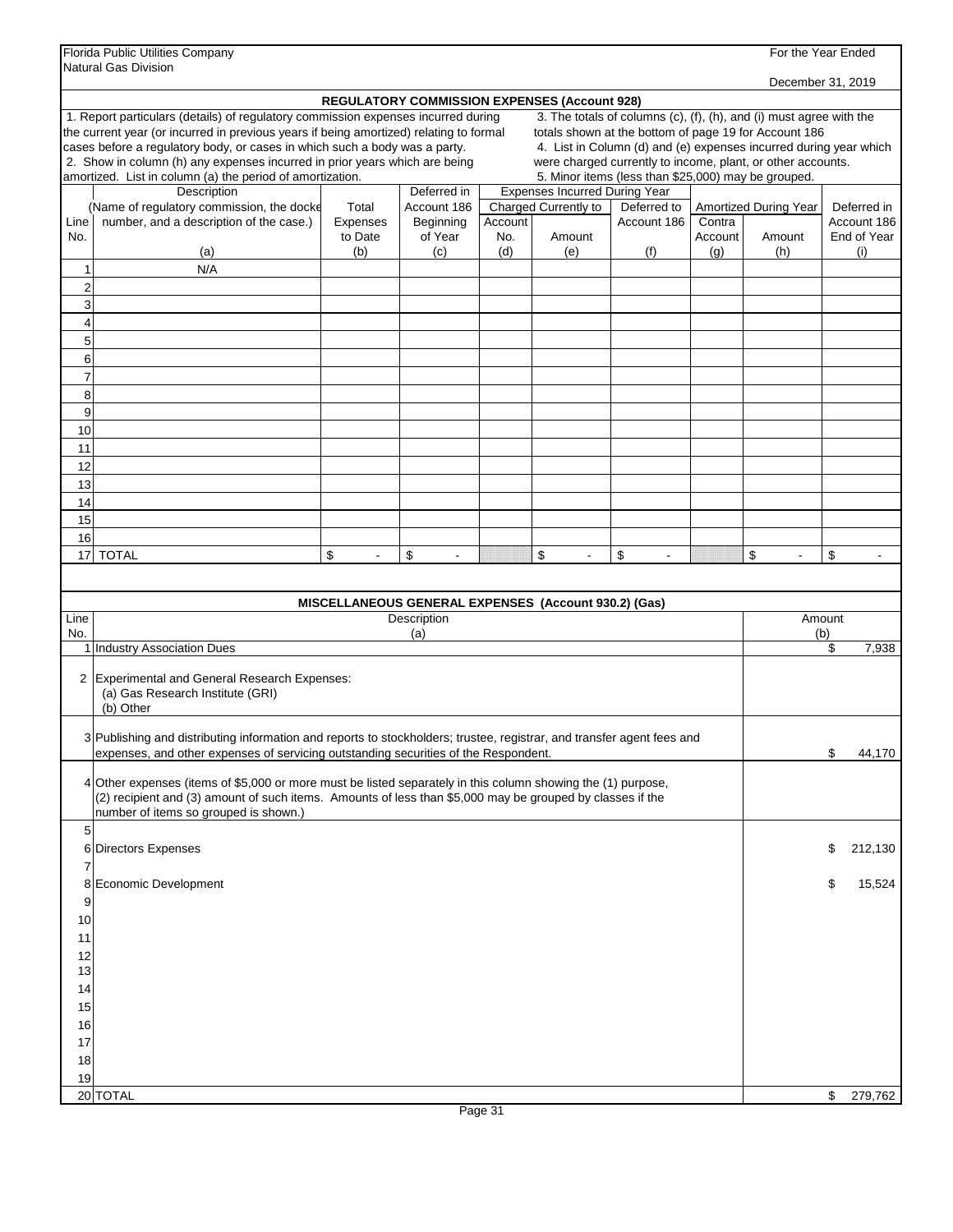December 31, 2019

#### **DISTRIBUTION OF SALARIES AND WAGES**

 Report below the distribution of total salaries and wages for the year. Segregate amounts originally charged to clearing accounts to Utility Departments, Construction, Plant Removals, and Other Accounts, and enter such amounts in the appropriate lines and columns provided. In determining this segregation of salaries and wages originally charged to clearing accounts, a method of approximation giving substantially correct results may be used.

|                 |                                                                     |                               |                       |                         | Allocation of   |                  |            |
|-----------------|---------------------------------------------------------------------|-------------------------------|-----------------------|-------------------------|-----------------|------------------|------------|
|                 |                                                                     |                               |                       |                         | Payroll Charged |                  |            |
| Line            |                                                                     |                               | <b>Direct Payroll</b> |                         | for Clearing    |                  |            |
|                 |                                                                     |                               |                       |                         |                 |                  |            |
| No.             | Classification                                                      |                               | Distribution          |                         | Accounts        |                  | Total      |
|                 | (a)                                                                 |                               | (b)                   |                         | (c)             |                  | (d)        |
| 1               | <b>Electric</b>                                                     |                               |                       |                         |                 |                  |            |
| $\overline{2}$  | <b>TOTAL Operation and Maintenance - Electric</b>                   |                               |                       |                         |                 | \$               |            |
| 3               | Gas                                                                 |                               |                       |                         |                 |                  |            |
|                 | 4 Operation                                                         |                               |                       |                         |                 |                  |            |
|                 | 5 Production - Manuftd. Gas & Nat. Gas (inc. Expl. and Dev.); Other |                               |                       |                         |                 |                  |            |
|                 | Gas Supply; Storage, LNG, Terminaling & Processing                  | \$                            | 579                   |                         |                 |                  |            |
|                 |                                                                     |                               |                       |                         |                 |                  |            |
| 6               | Transmission                                                        |                               |                       |                         |                 |                  |            |
| $\overline{7}$  | Distribution                                                        | \$                            | 2,267,259             |                         |                 |                  |            |
|                 | 8 Customer Accounts                                                 | $\overline{\$}$               | 2,188,903             |                         |                 |                  |            |
|                 | 9 Customer Service and Informational                                | \$                            | 669,793               |                         |                 |                  |            |
| 10              | Sales                                                               | \$                            | 308,966               |                         |                 |                  |            |
| 11              | <b>Administrative and General</b>                                   | \$                            | 4,568,254             |                         |                 |                  |            |
|                 |                                                                     | \$                            |                       |                         |                 |                  |            |
| 12              | TOTAL Operation (Total of lines 5 through 11)                       |                               | 10,003,754            |                         |                 |                  |            |
|                 | 13 Maintenance                                                      |                               |                       |                         |                 |                  |            |
|                 | 14 Production - Manuftd. Gas & Nat.Gas (inc. Expl. and Dev.); Other |                               |                       |                         |                 |                  |            |
|                 | Gas Supply; Storage, LNG, Terminaling & Processing                  |                               |                       |                         |                 |                  |            |
|                 | 15 Transmission                                                     |                               |                       |                         |                 |                  |            |
|                 | 16 Distribution                                                     | \$                            | 448,722               |                         |                 |                  |            |
|                 | 17 Administrative and General                                       | \$                            |                       |                         |                 |                  |            |
|                 |                                                                     |                               |                       |                         |                 |                  |            |
| 18              | TOTAL Maintenance (Total of lines 14 through 17)                    | \$                            | 448,722               |                         |                 |                  |            |
|                 | 19 Total Operation and Maintenance                                  | \$                            | 10,452,476            |                         |                 |                  |            |
|                 | 20 Production - Manuftd. Gas & Nat.Gas (inc. Expl. and Dev.); Other |                               |                       |                         |                 |                  |            |
|                 | Gas Supply; Storage, LNG, Terminaling & Processing                  | \$                            | 579                   |                         |                 |                  |            |
| 21              | Transmission (Enter Total of lines 6 and 15)                        | \$                            |                       |                         |                 |                  |            |
|                 | 22 Distribution (Total of lines 7 and 16)                           | \$                            | 2,715,981             |                         |                 |                  |            |
|                 |                                                                     |                               |                       |                         |                 |                  |            |
|                 | 23 Customer Accounts (Transcribe from line 8)                       | \$                            | 2,188,903             |                         |                 |                  |            |
| 24              | Customer Service and Informational (Transcribe from line 9)         | \$                            | 669,793               |                         |                 |                  |            |
| 25              | Sales (Transcribe from line 10)                                     | \$                            | 308,966               |                         |                 |                  |            |
| 26              | Administrative and General (Total of lines 11 and 17)               | \$                            | 4,568,254             |                         |                 |                  |            |
| 27              | TOTAL Operation and Maint. (Total of lines 20 through 26)           | \$                            | 10,452,476            | \$                      |                 | \$               | 10,452,476 |
| $\overline{28}$ | <b>Other Utility Departments</b>                                    |                               |                       |                         |                 |                  |            |
|                 | 29 Operation and Maintenance                                        |                               |                       |                         |                 |                  |            |
|                 |                                                                     |                               |                       |                         |                 |                  |            |
| 30              | TOTAL All Utility Dept. (Total of lines 2, 27, and 29)              | \$                            | 10,452,476            | \$                      |                 | \$               | 10,452,476 |
| $\overline{31}$ | <b>Utility Plant</b>                                                |                               |                       |                         |                 |                  |            |
|                 | 32 Construction (By Utility Departments)                            |                               |                       |                         |                 |                  |            |
|                 | 33 Electric Plant                                                   |                               |                       |                         |                 |                  |            |
|                 | 34 Gas Plant                                                        | \$                            | 3,377,306             |                         |                 | \$               | 3,377,306  |
|                 | 35 Other                                                            |                               |                       |                         |                 |                  |            |
|                 | 36 TOTAL Construction (Total of lines 33 through 35)                | \$                            | 3,377,306             | \$                      |                 | \$               | 3,377,306  |
|                 | 37 Plant Removal (By Utility Department)                            |                               |                       |                         |                 |                  |            |
|                 | 38 Electric Plant                                                   |                               |                       |                         |                 |                  |            |
|                 | 39 Gas Plant                                                        | \$                            | 113,023               |                         |                 | \$               | 113,023    |
| 40              | Other                                                               |                               |                       |                         |                 |                  |            |
| 41              | TOTAL Plant Removal (Total of lines 38 through 40)                  | \$                            | 113,023               | \$                      | -               | \$               | 113,023    |
| 42              |                                                                     |                               |                       |                         |                 |                  |            |
|                 | 43 Other Accounts (Specify):                                        |                               |                       |                         |                 |                  |            |
|                 | 44 Other/Employee Accounts Receivable                               | \$                            | 78,943                |                         |                 | \$               | 78,943     |
|                 | 45 Micsellaneous Deferred Debits                                    | \$                            | 2,679                 |                         |                 | S                | 2,679      |
| 46              |                                                                     |                               |                       |                         |                 |                  |            |
| 47              |                                                                     |                               |                       |                         |                 |                  |            |
| 48              |                                                                     |                               |                       |                         |                 |                  |            |
| 49              |                                                                     |                               |                       |                         |                 |                  |            |
| 50              |                                                                     |                               |                       |                         |                 |                  |            |
| 51              |                                                                     |                               |                       |                         |                 |                  |            |
| 52              |                                                                     |                               |                       |                         |                 |                  |            |
|                 | 53 TOTAL Other Accounts                                             |                               | 81,622                |                         |                 |                  | 81,622     |
|                 | 54 TOTAL SALARIES AND WAGES                                         | \$<br>$\sqrt[6]{\frac{2}{5}}$ |                       | \$                      |                 | \$<br>$\sqrt{2}$ |            |
|                 |                                                                     |                               | 14,024,427            | $\sqrt[6]{\frac{2}{5}}$ |                 |                  | 14,024,427 |
|                 |                                                                     |                               |                       |                         |                 |                  |            |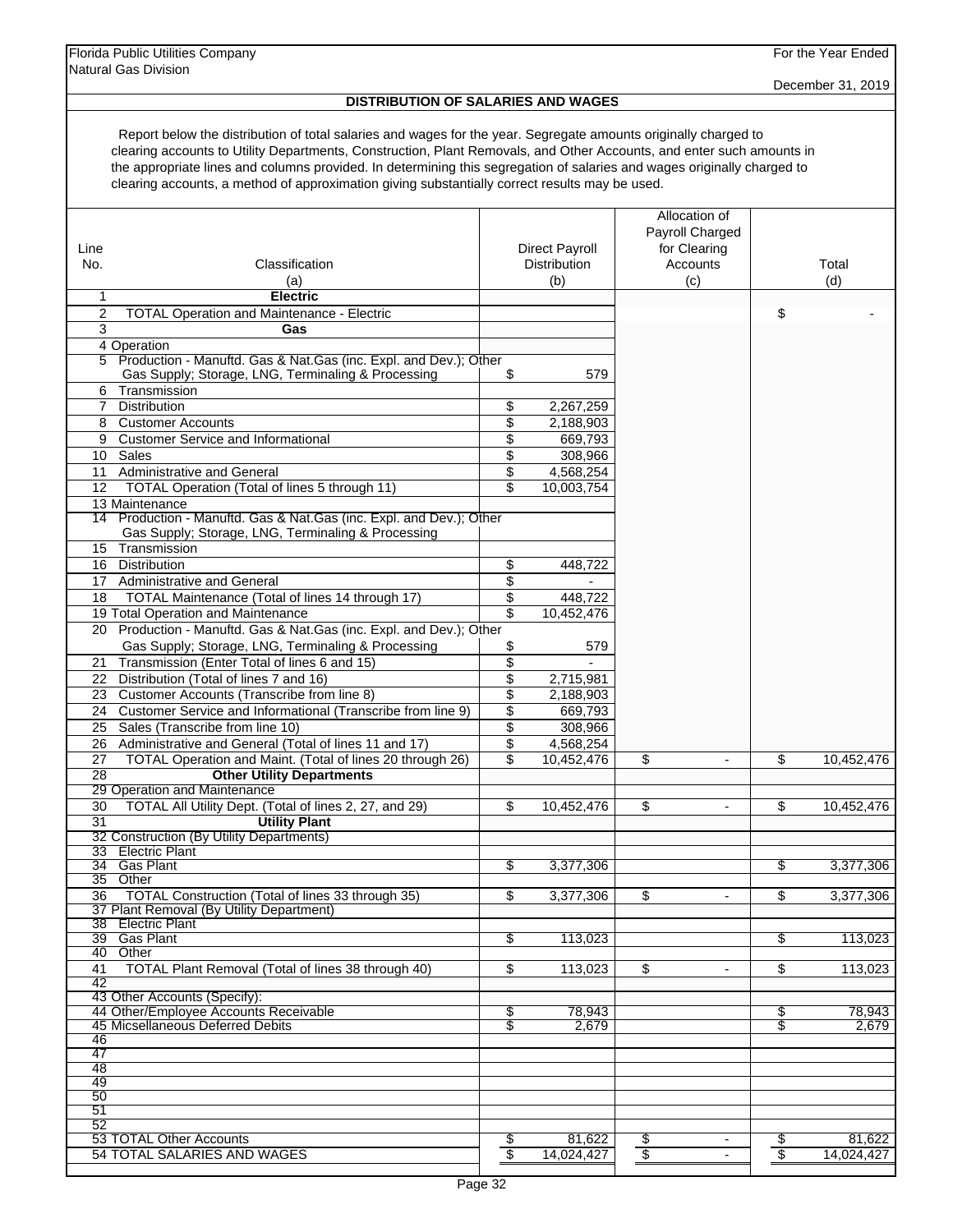| Florida Public Utilities Company                                                                                                                |                                                                                                                 | For the Year Ended |
|-------------------------------------------------------------------------------------------------------------------------------------------------|-----------------------------------------------------------------------------------------------------------------|--------------------|
| <b>Natural Gas Division</b>                                                                                                                     |                                                                                                                 |                    |
|                                                                                                                                                 |                                                                                                                 | December 31, 2019  |
|                                                                                                                                                 | <b>CHARGES FOR OUTSIDE PROFESSIONAL AND OTHER CONSULTATIVE SERVICES</b>                                         |                    |
| 1. Report the information specified below for all charges made during the                                                                       | payments for legislative services, except those which<br>should be reported in Account 426.4 - Expenditures for |                    |
| year included in any account (including plant accounts) for outside consultative and other professional services. (These services include rate, | Certain Civic, Political and Related Activities.                                                                |                    |
| management, construction, engineering, research, financial, valuation,                                                                          | (a) Name of person or organization rendering services,                                                          |                    |
| legal, accounting, purchasing, advertising, labor relations, and public                                                                         | (b) description of services received,                                                                           |                    |
| relations, rendered the respondent under written or oral arrangement,<br>for which aggregate payments were made during the year to any          | (c) basis of charges,<br>(d) total charges for the year, detailing account charged.                             |                    |
| corporation, partnership, organization of any kind, or individual fother                                                                        | 2. For any services which are of a continuing nature, give                                                      |                    |
| than for services as an employee or for payments made for medical                                                                               | the date and term of contract.                                                                                  |                    |
| and related services] amounting to more than \$25,000, including                                                                                | 3. Designate with an asterisk associated companies.                                                             |                    |
| Description                                                                                                                                     |                                                                                                                 | Amount             |
| 1 SOUTHEAST CONNECTIONS LLC                                                                                                                     | <b>Other Outside Services</b>                                                                                   | \$<br>7,386,014    |
| 2 GAS SYSTEMS TECHNOLOGY INC                                                                                                                    | <b>Other Outside Services</b>                                                                                   | \$<br>2,761,339    |
| 3 HEATH CONSULTANTS INC                                                                                                                         | <b>Other Outside Services</b>                                                                                   | \$<br>2,152,181    |
| 4 MILLER PIPELINE LLC                                                                                                                           | <b>Other Outside Services</b>                                                                                   | \$<br>1,401,344    |
| 5 MAGNOLIA RIVER SERVICES INC                                                                                                                   | <b>Other Outside Services</b>                                                                                   | \$<br>1,198,469    |
| 6 DEVTECH SALES INC                                                                                                                             | <b>Other Outside Services</b>                                                                                   | \$<br>798,502      |
| 7 MEARS GROUP INC                                                                                                                               | <b>Other Outside Services</b>                                                                                   | \$<br>683,304      |
| <b>8 HAMLET CONSTRUCTION CO LLC</b>                                                                                                             | <b>Other Outside Services</b>                                                                                   | \$<br>589,963      |
| 9 TB LANDMARK CONSTRUCTION INC                                                                                                                  | <b>Other Outside Services</b>                                                                                   | \$<br>521,557      |
| 10 KIMLEY-HORN AND ASSOCIATES INC                                                                                                               | <b>Other Outside Services</b>                                                                                   | \$<br>400,014      |
| 11 DBE UTILITY SERVICES                                                                                                                         | <b>Other Outside Services</b>                                                                                   | \$<br>379,700      |
| 12 KUBRA DATA TRANSFER LTD                                                                                                                      | Other Customer Related Expenses                                                                                 | \$<br>360,522      |
| 13 POND & COMPANY                                                                                                                               | <b>Other Outside Services</b>                                                                                   | \$<br>292,257      |
| 14 PRECISION METER REPAIR INC                                                                                                                   | <b>Other Outside Services</b>                                                                                   | \$<br>253,527      |
| 15 GAS PLUMBING SERVICES INC                                                                                                                    | <b>Other Outside Services</b>                                                                                   | \$<br>399,282      |
| 16 TAMRIC DBA GAS UTILITY SERVICE COMPANY                                                                                                       | <b>Other Outside Services</b>                                                                                   | \$<br>195,290      |
| <b>17 BAKER TILLY</b>                                                                                                                           | <b>Other Outside Services</b>                                                                                   | \$<br>189,038      |
| 18 ARDENT COMMERCIAL CONSTRUCTION LLC                                                                                                           | <b>Other Outside Services</b>                                                                                   | \$<br>154,613      |
| 19 ADVANCED OFFICE ENVIRONMENTS INC                                                                                                             | <b>Other Outside Services</b>                                                                                   | \$<br>140,369      |
| 20 MIDLAND RESOURCE RECOVERY INC                                                                                                                | <b>Other Outside Services</b>                                                                                   | \$<br>113,085      |
| 21 BAKER & HOSTETLER LLP                                                                                                                        | Legal                                                                                                           | \$<br>97.984       |
| 22 JEM-TECH INC                                                                                                                                 | <b>Other Outside Services</b>                                                                                   | \$<br>95,233       |
| 23 GUNSTER YOAKLEY & STEWART PA                                                                                                                 | Legal                                                                                                           | \$<br>69.613       |
| 24 JEFF MALMBORG CONSTRUCTION CO INC                                                                                                            | <b>Other Outside Services</b>                                                                                   | \$<br>65,234       |
| 25 M&M ASPHALT MAINTENANCE INC                                                                                                                  | <b>Other Outside Services</b>                                                                                   | \$<br>46,889       |
| 26 ERNST & YOUNG LLP                                                                                                                            | <b>Other Outside Services</b>                                                                                   | \$<br>45,820       |
| 27 T & T PIPELINE                                                                                                                               | <b>Other Outside Services</b>                                                                                   | \$<br>42,598       |
| 28 MAI ENGINEERING SERVICES INC                                                                                                                 | <b>Other Outside Services</b>                                                                                   | \$<br>40,467       |
| 29 SABCON UNDERGROUND LLC                                                                                                                       | <b>Other Outside Services</b>                                                                                   | \$<br>38.778       |
| 30 CORRPRO COMPANIES INC                                                                                                                        | <b>Other Outside Services</b>                                                                                   | \$<br>36,342       |
| 31 RUTH ASSOCIATES INC                                                                                                                          | Consulting                                                                                                      | \$<br>31,518       |
| 32 SPARKS RESEARCH                                                                                                                              | <b>Other Customer Related Expenses</b>                                                                          | \$<br>31,466       |
| 33 CATES FENCING INC                                                                                                                            | <b>Other Outside Services</b>                                                                                   | \$<br>30,300       |
| 34 JOHN W MCLELLAND                                                                                                                             | <b>Other Outside Services</b>                                                                                   | \$<br>30,000       |
| 35 ULYSSES LEARNING CORP                                                                                                                        | <b>Other Outside Services</b>                                                                                   | \$<br>26,391       |
| 36 PIERPONT AND MCLELLAND LLC                                                                                                                   | Consulting                                                                                                      | \$<br>26,148       |
|                                                                                                                                                 |                                                                                                                 |                    |

**PARTICULARS CONCERNING CERTAIN INCOME DEDUCTIONS AND INTEREST CHARGES ACCOUNTS**<br>Report the information specified below, in the order given for the respective income deduction and interest charges accounts. Provide a<br>subhe (b) Miscellaneous Income Deductions - Report the nature, payee, and amount of other income deductions for the year as required<br>by Accounts 426.1, Donations; 426.2 Life Insurance; 426.3 Penalties; 426.4, Expenditures for Ce

(c) Other Interest Expense (Account 431) - Report particulars (Details) including the amount and interest rate for each other interest charges incurred during the year.

|                 | Item                                                                        | Amount          |
|-----------------|-----------------------------------------------------------------------------|-----------------|
|                 | 1 Account 425: Miscellaneous Amortization                                   | \$              |
|                 |                                                                             |                 |
|                 | 3 Account 426: Miscellaneous Income Deductions                              |                 |
|                 | 426.1<br><b>Charitable Contributions</b>                                    | \$              |
|                 | 426.2<br>Life Insurance                                                     |                 |
| 6               | 426.3<br>Penalties                                                          | \$<br>(351)     |
|                 | Expenditures for Lobbying and Other Politically Related Activities<br>426.4 | \$<br>(47, 046) |
| 8               | 426.5<br>Other                                                              | (115)           |
| 9               | TOTAL MISCELLANEOUS INCOME DEDUCTIONS                                       | \$<br>(47, 512) |
| 10              |                                                                             |                 |
| 11              |                                                                             |                 |
|                 | 12 Account 430: Interest on Debt to Associated Company                      | \$              |
| 13<br>14        |                                                                             |                 |
|                 | 15 Account 431: Other Interest Expense                                      |                 |
| 16              | Interest on Customer Deposits<br>431.1                                      | \$<br>218,541   |
| 17              | Interest on ST Debt<br>431.2                                                | \$<br>1,519,179 |
| 18              | 431.3<br>Interest on Miscellaneous                                          |                 |
|                 | 19 TOTAL OTHER INTEREST EXPENSE                                             | \$<br>1,737,720 |
| 20              |                                                                             |                 |
| 21              |                                                                             |                 |
|                 |                                                                             |                 |
| $\frac{22}{23}$ |                                                                             |                 |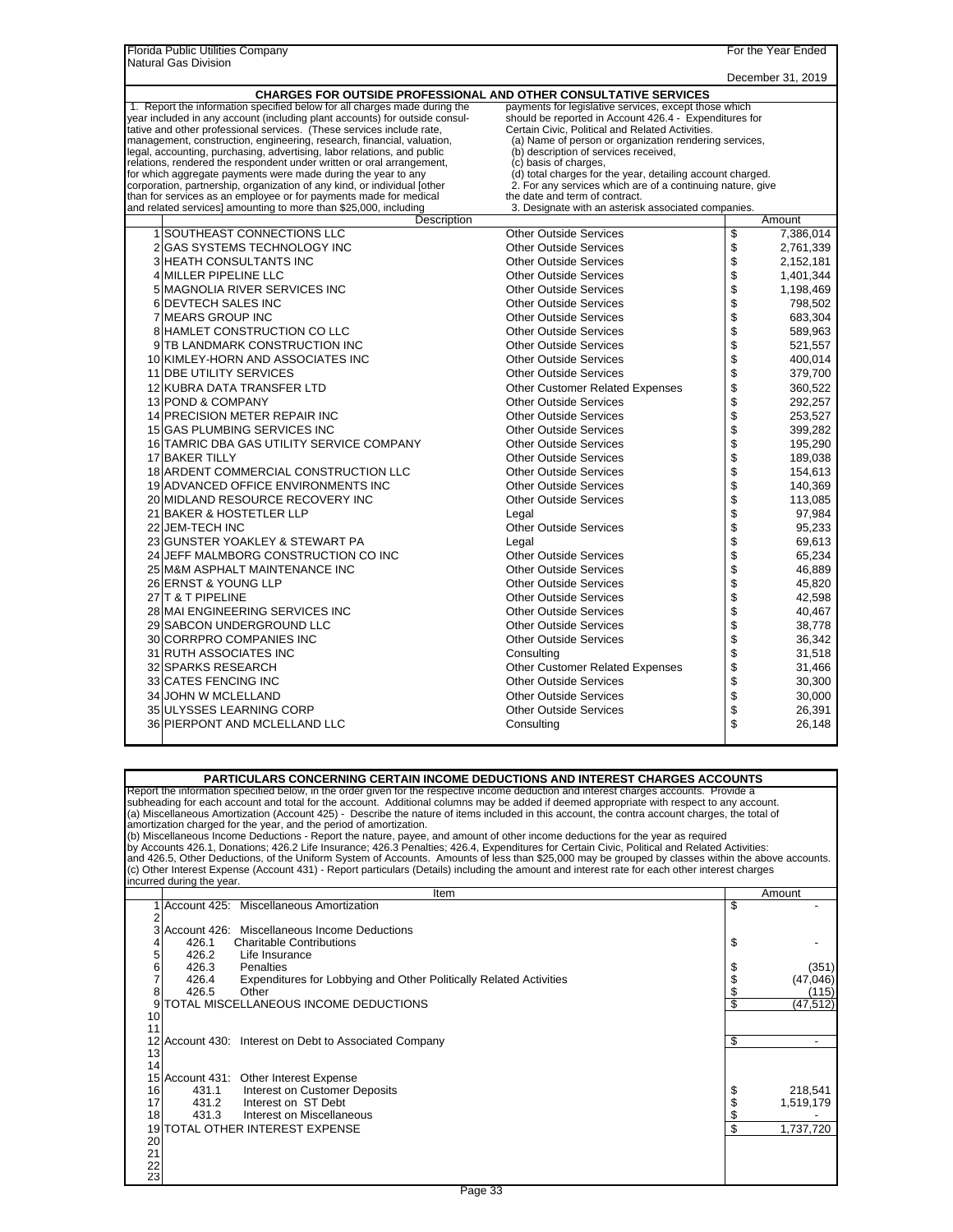Florida Public Utilities Company **For the Year Ended** Florida Public Utilities Company

Natural Gas Division December 31, 2019

## **Reconciliation of Gross Operating Revenues**

**Annual Report versus Regulatory Assessment Fee Return**

**For the current year, reconcile the gross operating revenues as reported on Page 26 of this report with the gross operating revenues as reported on the utility's regulatory assessment fee return. Explain and justify any differences between the reported gross operating revenues in column (f).**

|                | (a)                                                   |                                                   |            | (c)                                                             |    | (d)                                                                     | $5.900$ eportainig revenues in certain right<br>(e)                    | (f) |                                |
|----------------|-------------------------------------------------------|---------------------------------------------------|------------|-----------------------------------------------------------------|----|-------------------------------------------------------------------------|------------------------------------------------------------------------|-----|--------------------------------|
|                |                                                       | (b)                                               |            |                                                                 |    |                                                                         |                                                                        |     |                                |
| Line<br>No.    | <b>Description</b>                                    | <b>Gross Operating</b><br>Revenues per<br>Page 26 |            | Interstate and<br><b>Sales for Resale</b><br><b>Adjustments</b> |    | <b>Adjusted Intrastate</b><br><b>Gross Operating</b><br><b>Revenues</b> | <b>Intrastate Gross</b><br><b>Operating Revenues</b><br>per RAF Return |     | <b>Difference</b><br>(d) - (e) |
|                | Total Sales to Ultimate Customers (480-482, 484)   \$ |                                                   | 58,324,144 |                                                                 | \$ | 58,324,144                                                              | $60,165,960$ \$                                                        |     | (1,841,816)                    |
| 2              | Sales for Resale (483)                                |                                                   |            |                                                                 |    |                                                                         |                                                                        |     |                                |
| 3              | <b>Total Natural Gas Service Revenues</b>             | \$                                                | 58,324,144 |                                                                 | \$ | 58,324,144                                                              | $60,165,960$ \$                                                        |     | (1,841,816)                    |
| $\overline{4}$ | Total Other Operating Revenues (485-495)              |                                                   | 25,642,813 |                                                                 | \$ | 25,642,813                                                              | $25,642,813$ \$                                                        |     |                                |
| 5              | <b>Total Gas Operating Revenues</b>                   |                                                   | 83,966,957 |                                                                 | \$ | 83,966,957                                                              | $85,808,773$ \\$                                                       |     | (1,841,816)                    |
| 6              | Provision for Rate Refunds (496)                      |                                                   | 1,675,727  |                                                                 | \$ | 1,675,727                                                               | $(166,089)$ \$                                                         |     | 1,841,816                      |
|                | Other (Specify)                                       |                                                   |            |                                                                 |    |                                                                         |                                                                        |     |                                |
| 8              |                                                       |                                                   |            |                                                                 |    |                                                                         |                                                                        |     |                                |
| 9              |                                                       |                                                   |            |                                                                 |    |                                                                         |                                                                        |     |                                |
| 10             | <b>Total Gross Operating Revenues</b>                 |                                                   | 85,642,684 |                                                                 |    | 85,642,684                                                              | $85,642,684$ \ \ \$                                                    |     |                                |

Notes:

Account 496 - Provision for Rate Refunds for 2018 was reported in Total Sales to Ultimate Customers in error on the Company's Regulatory Assessment Fee Return. The entry for the Provision for Rate Refunds related to TCJA for 2018 was reversed in 2019 due to the decision in FPSC Docket No. 20180054-GU.

Page 34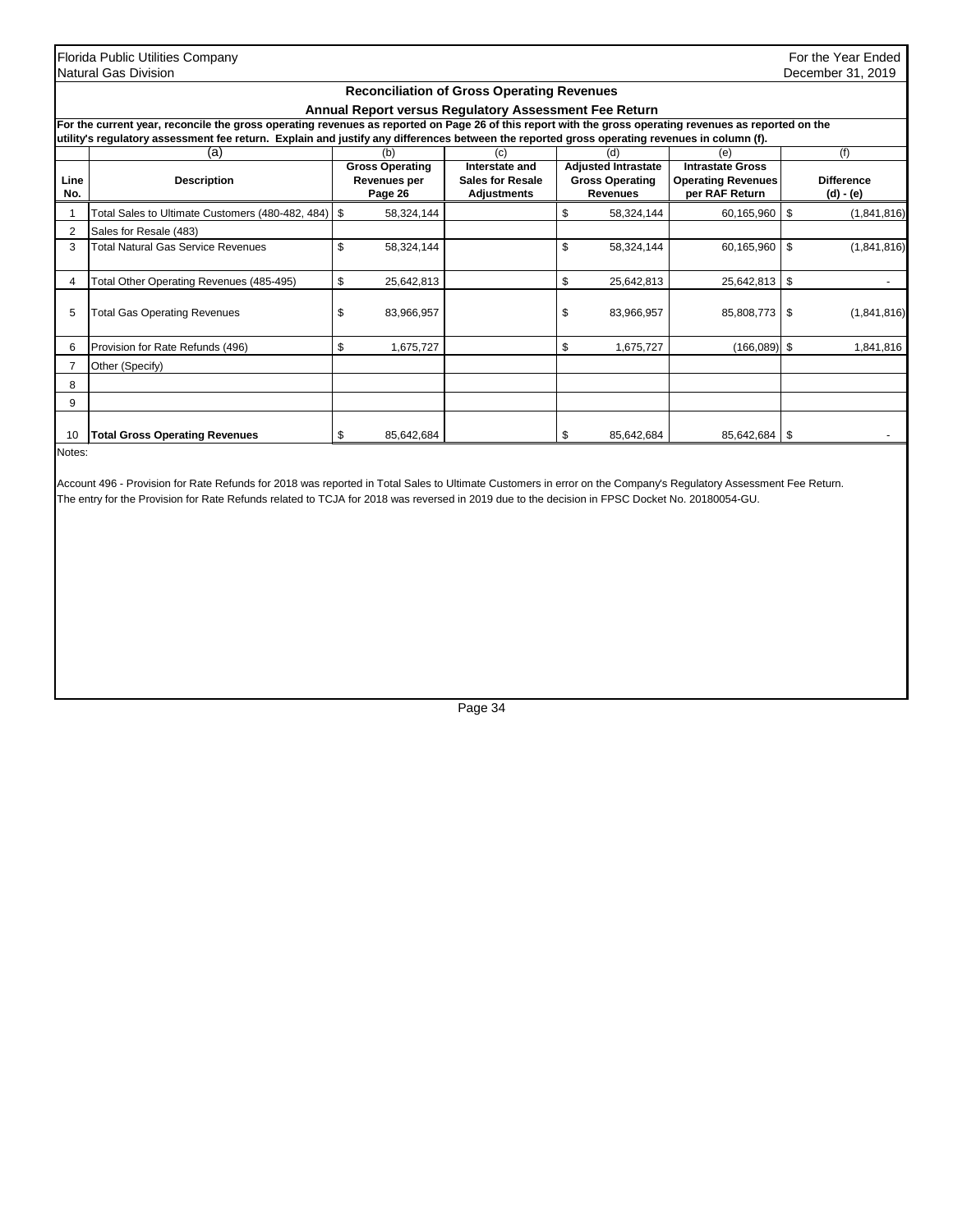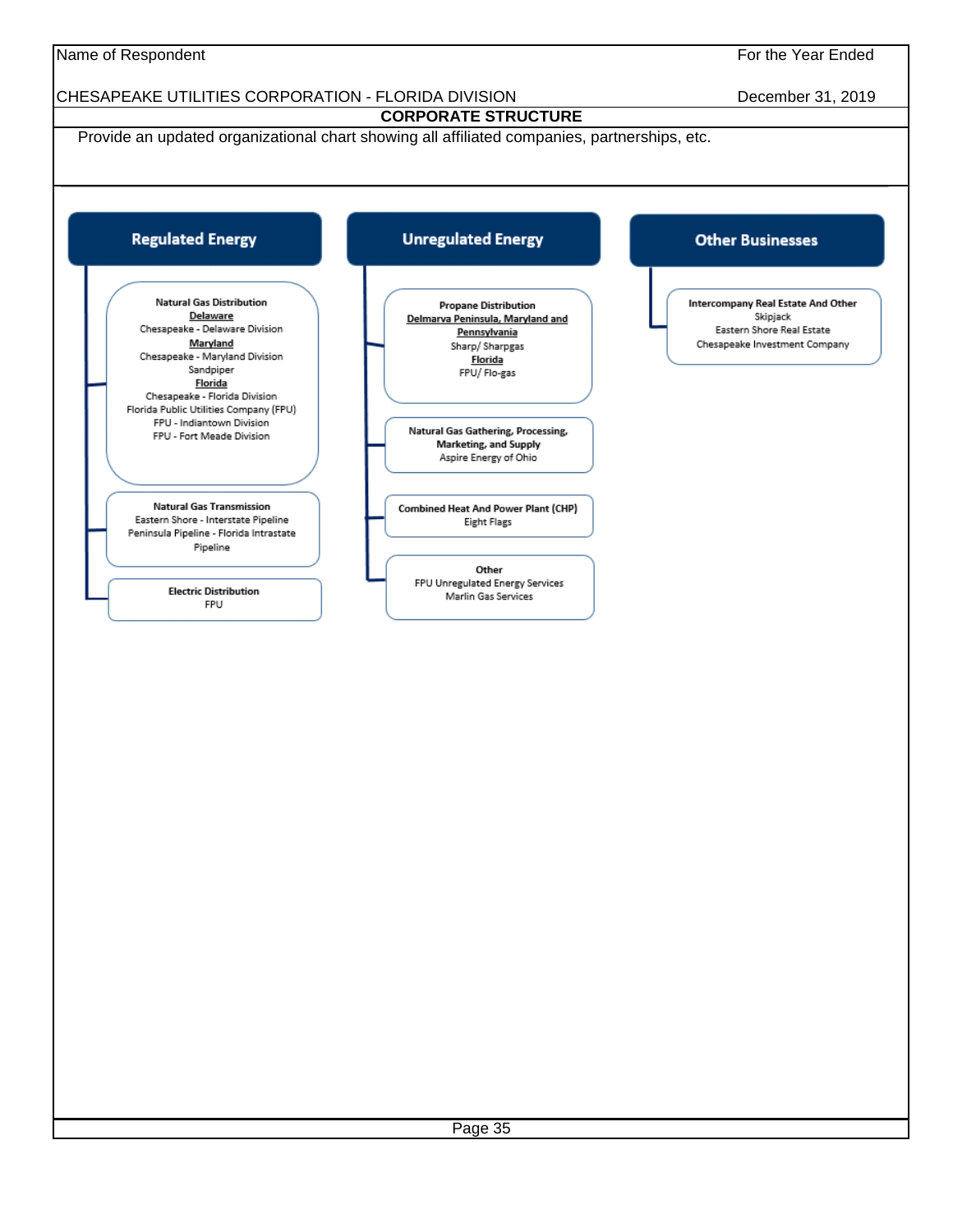# Florida Public Utilities For the Year Ended Natural Gas Division December 31, 2019 **SUMMARY OF AFFILIATED TRANSFERS AND COST ALLOCATIONS** Grouped by affiliate, list each contract, agreement, or other business transaction exceeding a cumulative amount of \$300 in any one year, entered into between the Respondent and an affiliated business or financial organization, firm, or partnership identifying parties, amounts, dates, and product, asset, or service involved. (a) Enter name of affiliate. (b) Give description of type of service, or name the product involved. (c) Enter contract or agreement effective dates. (d) Enter the letter "p" if the service or product is purchased by the Respondent: "s" if the service or product is sold by the Respondent. (e) Enter utility account number in which charges are recorded. (f ) Enter total amount paid, received, or accrued during the year for each type of service or product listed in column (c). Do not net amounts when services are both received and provided. Total Charge for Year Type of Service Relevant Contract ["p"<br>and/or cor Agreement and cor Name of **and/or** or Agreement and or Account Dollar Affiliate **by Account Amount** Amount Amount Amount Affiliate 1. Name of Product | Effective Date | "s" | Number | Amount (a)  $\qquad \qquad$  (b)  $\qquad \qquad$  (c)  $\qquad \qquad$  (d)  $\qquad \qquad$  (e)  $\qquad \qquad$  (f) Chesapeake Utilities Corporation Parent Company: Corporate Services p \$ 3,614,251 Corporate Overheads  $\begin{array}{ccc} \vert & \vert & \vert & \vert & \vert & \vert \end{array}$   $\begin{array}{ccc} \vert & \vert & \vert & \vert & \vert \end{array}$   $\begin{array}{ccc} \vert & \vert & \vert & \vert \end{array}$  3,447,518 Shared Services  $\begin{vmatrix} p & p \end{vmatrix}$   $\qquad$  3,742,040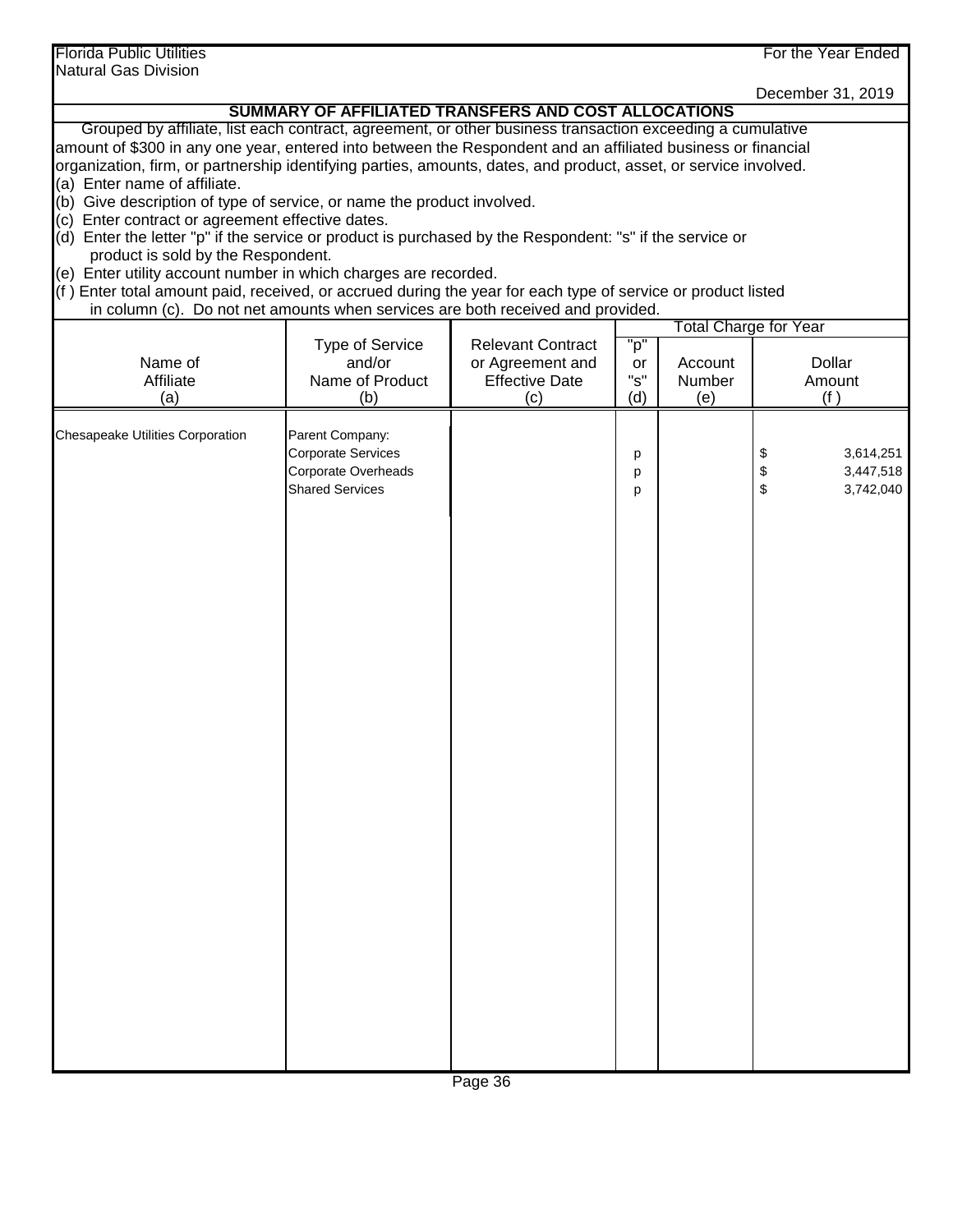| <b>Florida Public Utilities Company</b>                                                                                    | For the Year Ended                                                                                                                                                                                                                                                                                                                                           |  |  |  |  |
|----------------------------------------------------------------------------------------------------------------------------|--------------------------------------------------------------------------------------------------------------------------------------------------------------------------------------------------------------------------------------------------------------------------------------------------------------------------------------------------------------|--|--|--|--|
| <b>Natural Gas Division</b>                                                                                                | December 31, 2019                                                                                                                                                                                                                                                                                                                                            |  |  |  |  |
|                                                                                                                            |                                                                                                                                                                                                                                                                                                                                                              |  |  |  |  |
| <b>NEW OR AMENDED CONTRACTS WITH AFFILIATED COMPANIES</b>                                                                  |                                                                                                                                                                                                                                                                                                                                                              |  |  |  |  |
| Provide a synopsis of each new or amended contract, agreement, or arrangement with affiliated companies for the            |                                                                                                                                                                                                                                                                                                                                                              |  |  |  |  |
| purchase, lease, or sale of land, goods, or services (excluding tariffed items). The synopsis shall include, at a minimum, |                                                                                                                                                                                                                                                                                                                                                              |  |  |  |  |
| the terms, price, quantity, amount, and duration of the contracts.                                                         |                                                                                                                                                                                                                                                                                                                                                              |  |  |  |  |
|                                                                                                                            | <b>Synopsis of Contract</b>                                                                                                                                                                                                                                                                                                                                  |  |  |  |  |
| Peninsula Pipeline Company, Inc.                                                                                           | Firm Transportation Service Agreement between FPUC and Peninsula<br>Pipeline Company (PPC) dated May 17th, 2019. The agreement is for 20<br>years and then an indefinite amount of 10 year extensions unless either<br>party terminates within 180 days prior to the current term. The monthly<br>payment is \$381,791 for a maximum of 60,000 dths per day. |  |  |  |  |
| Name of Affiliate                                                                                                          |                                                                                                                                                                                                                                                                                                                                                              |  |  |  |  |

| <b>INDIVIDUAL AFFILIATED TRANSACTIONS IN EXCESS OF \$25,000</b>                                                                   |                                                                                                                                                       |                                  |  |  |  |  |  |
|-----------------------------------------------------------------------------------------------------------------------------------|-------------------------------------------------------------------------------------------------------------------------------------------------------|----------------------------------|--|--|--|--|--|
| Provide information regarding individual affiliated transactions in excess of \$25,000. Recurring monthly affiliated transactions |                                                                                                                                                       |                                  |  |  |  |  |  |
| which exceed \$25,000 per month should be reported annually in the aggregate. However, each land or property sales                |                                                                                                                                                       |                                  |  |  |  |  |  |
| transaction even though similar sales recur, should be reported as a "non-recurring" item for the period in which it occurs.      |                                                                                                                                                       |                                  |  |  |  |  |  |
| Name of Affiliate                                                                                                                 | <b>Description of Transaction</b>                                                                                                                     | <b>Dollar Amount</b>             |  |  |  |  |  |
| Peninsula Pipeline Company, Inc.<br><b>Eight Flags Energy</b><br>Marlin Gas Services, LLC                                         | Firm Transportation Service Agreement between FPUC and PPC<br>Capacity Agreement with Eight Flags Energy<br><b>Natural Gas Transportation Service</b> | 14,003,640<br>334,250<br>571,461 |  |  |  |  |  |
|                                                                                                                                   |                                                                                                                                                       |                                  |  |  |  |  |  |
|                                                                                                                                   |                                                                                                                                                       |                                  |  |  |  |  |  |